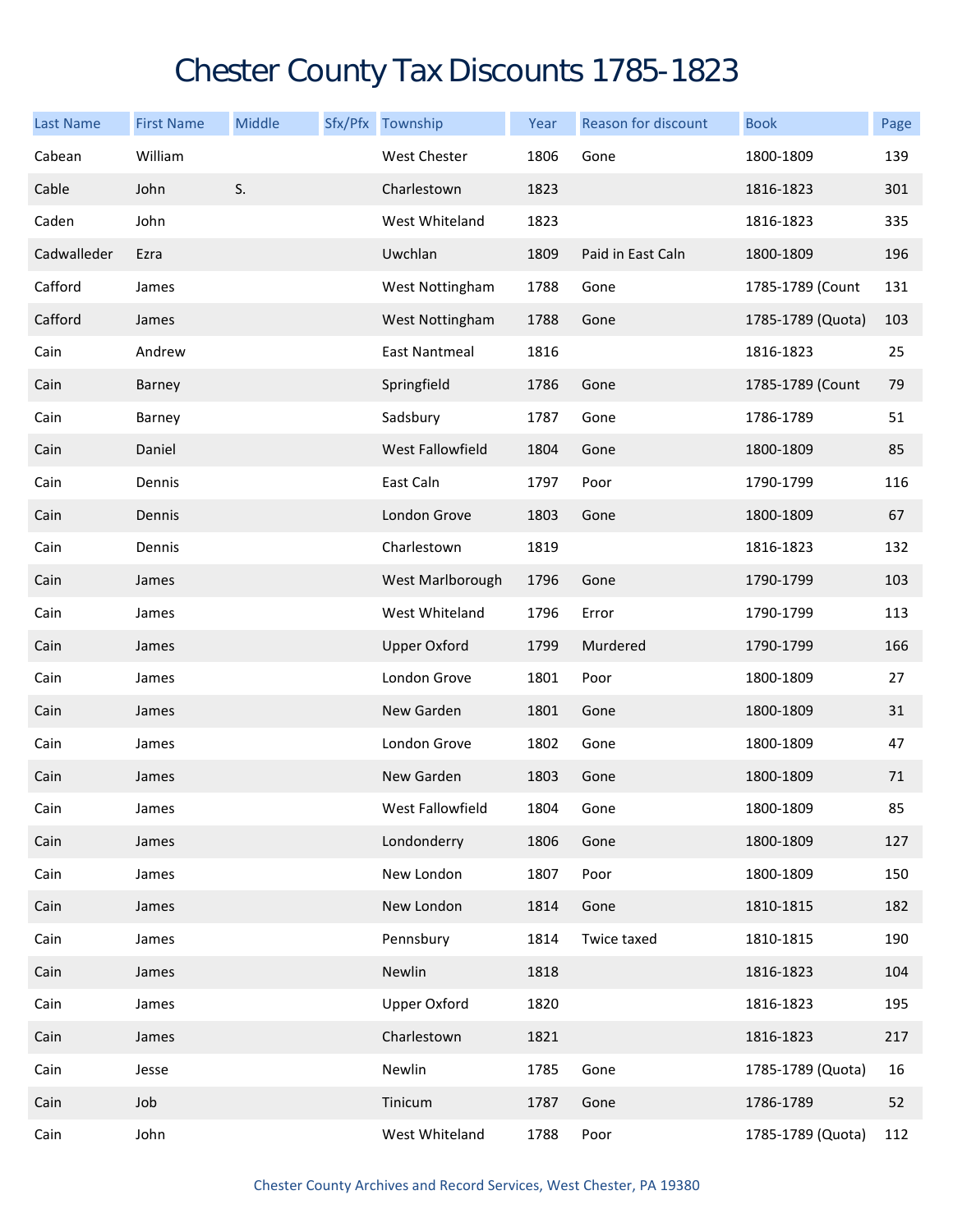| <b>Last Name</b> | <b>First Name</b> | Middle | Sfx/Pfx Township     | Year | Reason for discount    | <b>Book</b>       | Page           |
|------------------|-------------------|--------|----------------------|------|------------------------|-------------------|----------------|
| Cain             | John              |        | Goshen               | 1791 | Poor                   | 1790-1799         | 25             |
| Cain             | John              |        | Goshen               | 1792 | Poor                   | 1790-1799         | 44             |
| Cain             | John              |        | Uwchlan              | 1803 | Paid in West Whiteland | 1800-1809         | 77             |
| Cain             | John              |        | West Whiteland       | 1806 | Dead                   | 1800-1809         | 139            |
| Cain             | John              |        | Uwchlan              | 1808 | Poor                   | 1800-1809         | 176            |
| Cain             | John              |        | East Whiteland       | 1811 | Gone                   | 1810-1815         | 78             |
| Cain             | John              |        | East Caln            | 1814 | Poor                   | 1810-1815         | 166            |
| Cain             | John              |        | Uwchlan              | 1817 |                        | 1816-1823         | 74             |
| Cain             | John              |        | Uwchlan              | 1819 |                        | 1816-1823         | 160            |
| Cain             | Michael           |        | West Caln            | 1799 | Gone                   | 1790-1799         | 155            |
| Cain             | Michael           |        | West Caln            | 1800 | Gone                   | 1800-1809         | $\overline{3}$ |
| Cain             | Moses             |        | Sadsbury             | 1796 | Not found              | 1790-1799         | 109            |
| Cain             | Nathaniel         |        | Nether Providence    | 1789 | Married                | 1785-1789 (Count  | 161            |
| Cain             | Nathaniel         |        | Nether Providence    | 1789 | Married                | 1785-1789 (Quota) | 133            |
| Cain             | Philip            |        | East Fallowfield     | 1819 | Gone                   | 1816-1823         | 135            |
| Cain             | Robert            |        | Londonderry          | 1801 | Gone                   | 1800-1809         | 28             |
| Cain             | Robert            |        | West Marlborough     | 1803 | Gone                   | 1800-1809         | 69             |
| Cain             | Robert            |        | New Garden           | 1816 |                        | 1816-1823         | 22             |
| Cain             | William           |        | Brandywine           | 1802 | Poor                   | 1800-1809         | 42             |
| Cain             | William           |        | <b>East Nantmeal</b> | 1816 |                        | 1816-1823         | 25             |
| Caine            | James             |        | Willistown           | 1785 | New incomer            | 1785-1789 (Count  | 26             |
| Caine            | James             |        | West Fallowfield     | 1805 | Gone                   | 1800-1809         | 105            |
| Caine            | Jesse             |        | East Bradford        | 1785 | Poor                   | 1785-1789 (Count  | $\overline{2}$ |
| Caine            | Job               |        | Tinicum              | 1786 | Gone                   | 1785-1789 (Count  | 80             |
| Caine            | Patrick           |        | West Whiteland       | 1797 | Poor                   | 1790-1799         | 132            |
| Cake             | Adam              |        | Tredyffrin           | 1802 | Paid in Radnor         | 1800-1809         | 56             |
| Cake             | Henry             |        | Coventry             | 1785 | Dead                   | 1785-1789 (Quota) | 4              |
| Cake             | Henry             |        | West Whiteland       | 1822 |                        | 1816-1823         | 292            |
| Cake             | John              |        | Tredyffrin           | 1802 | Dead                   | 1800-1809         | 56             |
| Calady           | Joseph            |        | Uwchlan              | 1822 |                        | 1816-1823         | 287            |
| Calagan          | Patrick           |        | East Whiteland       | 1820 |                        | 1816-1823         | 206            |
| Calahan          | Hugh              |        | West Marlborough     | 1809 | Gone                   | 1800-1809         | 189            |
| Calahan          | Samuel            |        | West Whiteland       | 1808 | Gone                   | 1800-1809         | 179            |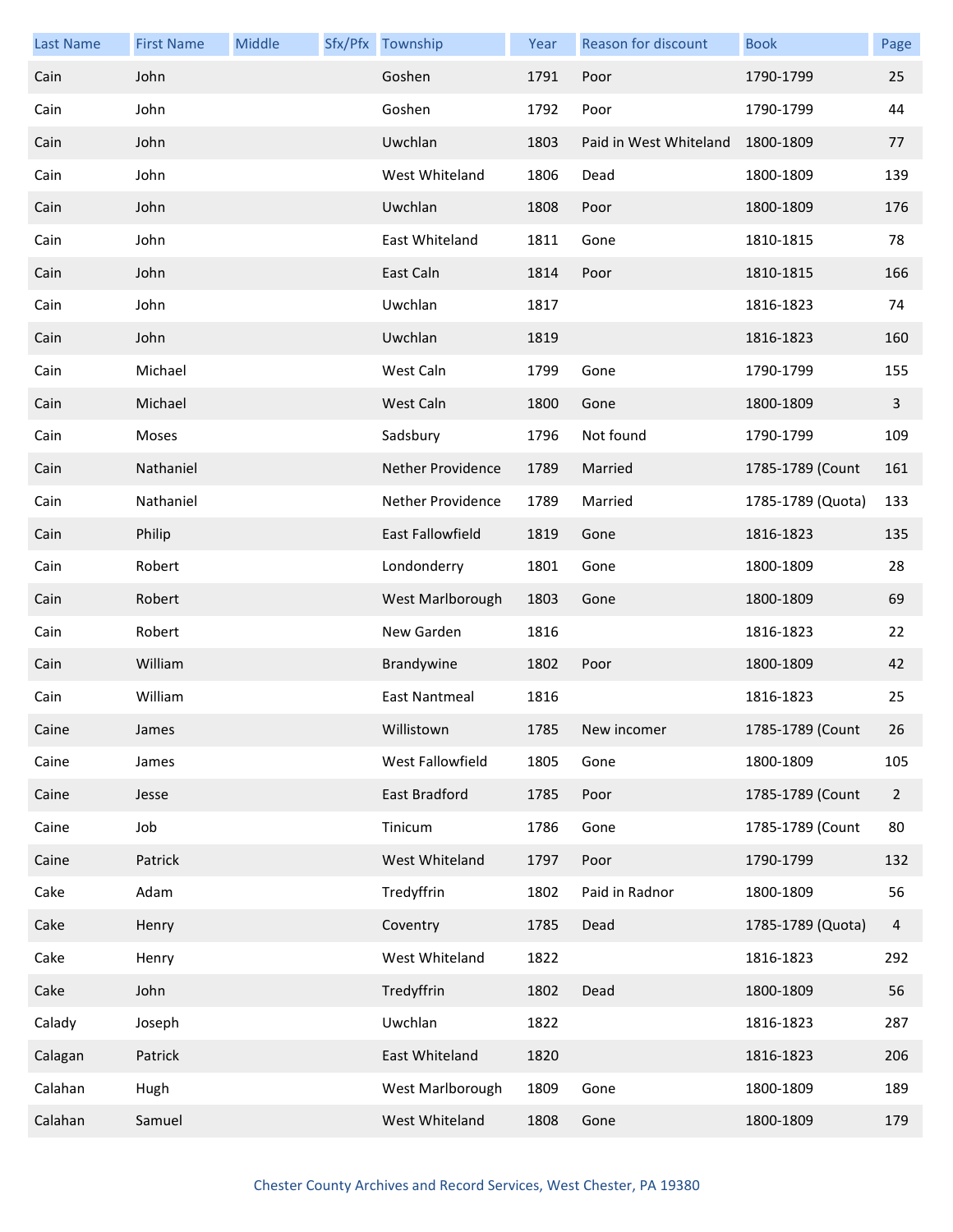| <b>Last Name</b> | <b>First Name</b> | Middle    | Sfx/Pfx Township    | Year | Reason for discount | <b>Book</b>       | Page    |
|------------------|-------------------|-----------|---------------------|------|---------------------|-------------------|---------|
| Calahan          | Samuel            |           | East Whiteland      | 1811 | No Dog              | 1810-1815         | 78      |
| Calahon          | Benjamin          |           | Tredyffrin          | 1816 |                     | 1816-1823         | 32      |
| Calahon          | Benjamin          |           | Tredyffrin          | 1817 |                     | 1816-1823         | 74      |
| Calahon          | Hugh              |           | East Bradford       | 1815 | Dead                | 1810-1815         | 204     |
| Calahon          | John              | <b>B.</b> | East Bradford       | 1822 |                     | 1816-1823         | 253     |
| Calbraith        | Robert            |           | <b>Upper Oxford</b> | 1820 |                     | 1816-1823         | 195     |
| Calbreath        | Robert            |           | London Britain      | 1803 | Gone                | 1800-1809         | 68      |
| Caldwell         | Andrew            |           | West Caln           | 1809 | Gone                | 1800-1809         | 182     |
| Caldwell         | Andrew            |           | Honey Brook         | 1811 | Gone                | 1810-1815         | 54      |
| Caldwell         | James             |           | Middletown          | 1788 | Gone                | 1785-1789 (Quota) | 98      |
| Caldwell         | James             |           | Bethel              | 1788 | Gone                | 1785-1789 (Count  | 113     |
| Caldwell         | James             |           | Middletown          | 1788 | Gone                | 1785-1789 (Count  | 126     |
| Caldwell         | James             |           | Middletown          | 1789 | Gone                | 1785-1789 (Quota) | 126     |
| Caldwell         | James             |           | Middletown          | 1789 | Gone                | 1785-1789 (Count  | 154     |
| Caldwell         | John              |           | Bethel              | 1788 | Gone                | 1785-1789 (Quota) | 85      |
| Caldwell         | John              |           | West Marlborough    | 1804 | Gone                | 1800-1809         | 89      |
| Caldwell         | John              |           | West Fallowfield    | 1812 | Not found           | 1810-1815         | 92      |
| Caldwell         | John              |           | West Caln           | 1820 |                     | 1816-1823         | 173     |
| Caldwell         | John              |           | West Caln           | 1821 |                     | 1816-1823         | 215     |
| Caldwell         | John              |           | West Chester        | 1822 |                     | 1816-1823         | 293     |
| Caldwell         | Peter             |           | West Nottingham     | 1821 |                     | 1816-1823         | 234     |
| Caldwell         | Samuel            |           | Uwchlan             | 1811 | One Dog             | 1810-1815         | 75      |
| Caldwell         | Samuel            |           | Uwchlan             | 1814 | Gone                | 1810-1815         | 195     |
| Caldwell         | Thomas            |           | East Whiteland      | 1814 | Gone                | 1810-1815         | 199     |
| Caldwell         | Thomas            |           | Lower Oxford        | 1815 | Gone                | 1810-1815         | 230     |
| Caldwell         | Thomas            |           | East Whiteland      | 1815 | Gone                | 1810-1815         | 240     |
| Caldwell         | William           |           | Springfield         | 1787 | Poor                | 1786-1789         | 79      |
| Caldwell         | William           |           | Springfield         | 1787 | Poor                | 1785-1789 (Quota) | 79      |
| Caldwell         | William           |           | Springfield         | 1787 | Poor                | 1785-1789 (Count  | 107     |
| Caldwell         | William           |           | Londonderry         | 1800 | Poor                | 1800-1809         | $\,8\,$ |
| Calhoon          | Andrew            |           | Lower Oxford        | 1806 | Gone                | 1800-1809         | 133     |
| Calhoon          | John              |           | Chester             | 1785 | Poor                | 1785-1789 (Count  | 3       |
| Calhoon          | John              |           | Chester             | 1786 | Poor                | 1785-1789 (Quota) | 31      |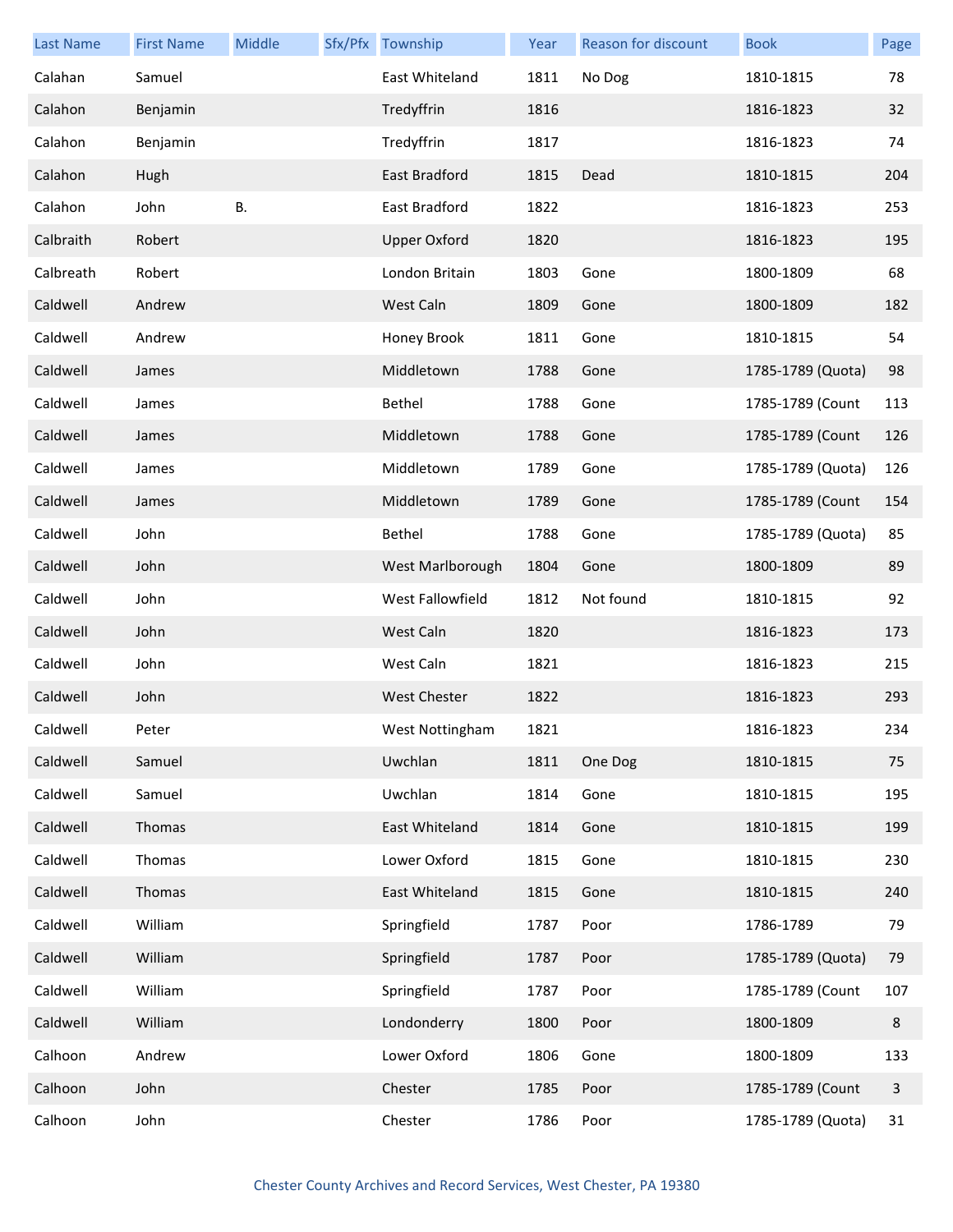| <b>Last Name</b> | <b>First Name</b> | Middle | Sfx/Pfx Township | Year | Reason for discount | <b>Book</b>       | Page |
|------------------|-------------------|--------|------------------|------|---------------------|-------------------|------|
| Calhoon          | John              |        | Chester          | 1786 | Poor                | 1785-1789 (Count  | 59   |
| Calhoon          | John              |        | Chester          | 1786 | Poor                | 1785-1789 (Count  | 31   |
| Calhoon          | John              |        | Chester          | 1787 | Poor                | 1786-1789         | 3    |
| Calhoon          | John              |        | Chester          | 1788 | Poor                | 1786-1789         | 59   |
| Calhoon          | William           |        | West Nantmeal    | 1799 | Gone                | 1790-1799         | 165  |
| Calhoun          | John              |        | Brandywine       | 1819 | Error               | 1816-1823         | 129  |
| Calhoun          | Thomas            |        | London Britain   | 1809 | Gone                | 1800-1809         | 188  |
| Call             | James             |        | East Nottingham  | 1811 | Gone                | 1810-1815         | 66   |
| Call             | John              |        | Brandywine       | 1802 | Gone                | 1800-1809         | 42   |
| Call             | John              |        | Brandywine       | 1814 | Gone                | 1810-1815         | 165  |
| Callahan         | Benjamin          |        | Easttown         | 1813 | Gone                | 1810-1815         | 130  |
| Callahan         | Daniel            |        | Easttown         | 1813 | Gone                | 1810-1815         | 130  |
| Callaher         | Samuel            |        | East Whiteland   | 1812 | Gone                | 1810-1815         | 119  |
| Callaher         | Thomas            |        | Tredyffrin       | 1813 | Gone                | 1810-1815         | 154  |
| Callahon         | John              |        | East Caln        | 1820 |                     | 1816-1823         | 172  |
| Callender        | Andrew            |        | Willistown       | 1809 | Gone                | 1800-1809         | 197  |
| Callender        | Gland             |        | New Garden       | 1786 | Overrated           | 1786-1789         | 15   |
| Callender        | Glaud             |        | New Garden       | 1786 | Overrated           | 1785-1789 (Quota) | 43   |
| Callender        | Glaud             |        | New Garden       | 1786 | Overrated           | 1785-1789 (Count  | 43   |
| Calligher        | Hugh              |        | East Caln        | 1786 | Poor                | 1785-1789 (Count  | 62   |
| Calliher         | John              |        | East Whiteland   | 1800 | Dead                | 1800-1809         | 19   |
| Calvert          | Francis           |        | West Caln        | 1786 | Poor                | 1785-1789 (Quota) | 35   |
| Calvert          | Francis           |        | West Caln        | 1786 | Poor                | 1785-1789 (Count  | 34   |
| Calvert          | Francis           |        | West Caln        | 1787 | Poor                | 1785-1789 (Count  | 90   |
| Calvert          | Francis           |        | West Caln        | 1788 | Poor                | 1786-1789         | 62   |
| Calvert          | Francis           |        | West Caln        | 1788 | Poor                | 1786-1789         | 6    |
| Calvert          | Francis           |        | West Caln        | 1789 | Poor                | 1785-1789 (Quota) | 118  |
| Calvert          | Francis           |        | West Caln        | 1789 | Poor                | 1785-1789 (Count  | 146  |
| Calvert          | Francis           |        | West Caln        | 1791 | Poor                | 1790-1799         | 22   |
| Calvert          | Francis           |        | West Caln        | 1792 | Poor                | 1790-1799         | 41   |
| Calvert          | Francis           |        | West Caln        | 1793 | Gone                | 1790-1799         | 60   |
| Calvert          | Robert            |        | East Marlborough | 1791 | Gone                | 1790-1799         | 28   |
| Calwell          | John              |        | East Nottingham  | 1819 |                     | 1816-1823         | 149  |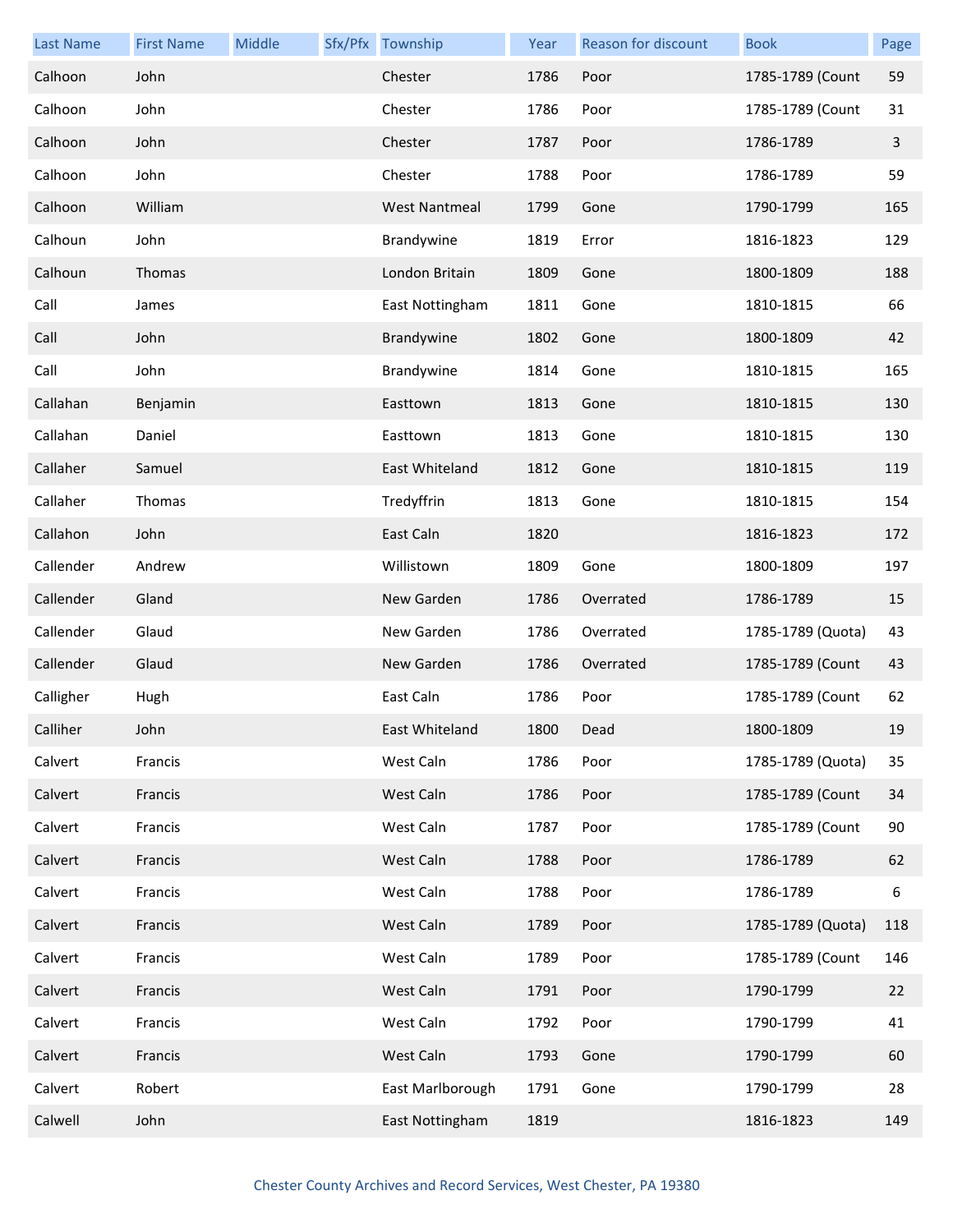| <b>Last Name</b> | <b>First Name</b> | Middle | Sfx/Pfx Township        | Year | Reason for discount | <b>Book</b>       | Page |
|------------------|-------------------|--------|-------------------------|------|---------------------|-------------------|------|
| Cambell          | Thomas            |        | <b>Upper Oxford</b>     | 1810 | Gone                | 1810-1815         | 27   |
| Camble           | Andrew            |        | West Nottingham         | 1812 | Gone                | 1810-1815         | 105  |
| Camble           | John              |        | <b>West Nantmeal</b>    | 1786 | Gone                | 1785-1789 (Count  | 73   |
| Camble           | John              |        | Lower Oxford            | 1808 | Gone                | 1800-1809         | 173  |
| Camble           | Philip            |        | <b>Upper Providence</b> | 1789 | Poor                | 1785-1789 (Count  | 160  |
| Camble           | William           |        | <b>West Nantmeal</b>    | 1786 | Gone                | 1785-1789 (Count  | 73   |
| Camble           | William           |        | West Nottingham         | 1820 |                     | 1816-1823         | 192  |
| Cambron          | Joseph            |        | East Nantmeal           | 1807 | Gone                | 1800-1809         | 152  |
| Camell           | Andrew            |        | Londonderry             | 1816 |                     | 1816-1823         | 17   |
| Camell           | Archibald         |        | <b>West Nantmeal</b>    | 1820 |                     | 1816-1823         | 194  |
| Camell           | Duncan            |        | Lower Oxford            | 1818 |                     | 1816-1823         | 111  |
| Camell           | James             |        | East Marlborough        | 1823 |                     | 1816-1823         | 313  |
| Camell           | John              |        | Thornbury               | 1789 | Gone                | 1786-1789         | 80   |
| Camell           | Jonathan          |        | Charlestown             | 1817 |                     | 1816-1823         | 48   |
| Camell           | Neal              |        | East Marlborough        | 1816 |                     | 1816-1823         | 18   |
| Camell           | Neal              |        | East Bradford           | 1819 |                     | 1816-1823         | 127  |
| Camell           | Neal              |        | Honey Brook             | 1821 |                     | 1816-1823         | 223  |
| Camell           | Robert            |        | Tredyffrin              | 1816 |                     | 1816-1823         | 32   |
| Camell           | Simon             |        | Tredyffrin              | 1819 |                     | 1816-1823         | 158  |
| Camer            | John              |        | London Britain          | 1791 | Gone                | 1790-1799         | 28   |
| Cameron          | James             |        | Haverford               | 1789 | Gone                | 1785-1789 (Count  | 151  |
| Cameron          | Thomas            | Α.     | West Nottingham         | 1823 |                     | 1816-1823         | 319  |
| Cameron          | William           |        | East Nottingham         | 1786 | Gone                | 1785-1789 (Quota) | 46   |
| Cammell          | Andrew            |        | East Caln               | 1820 |                     | 1816-1823         | 172  |
| Cammell          | Michael           |        | East Caln               | 1786 | Gone                | 1785-1789 (Count  | 62   |
| Cammell          | Michael           |        | East Caln               | 1788 |                     | 1786-1789         | 34   |
| Cammell          | Phillip           |        | West Caln               | 1788 | Ran away            | 1786-1789         | 6    |
| Camon            | Levi              |        | East Marlborough        | 1822 |                     | 1816-1823         | 270  |
| Camp             | John              |        | New Garden              | 1819 |                     | 1816-1823         | 148  |
| Campbel          | Hugh              |        | West Fallowfield        | 1822 |                     | 1816-1823         | 262  |
| Campbell         | Alexander         |        | Pennsbury               | 1811 | Dog Dead            | 1810-1815         | 70   |
| Campbell         | Andrew            |        | East Nottingham         | 1809 | Gone                | 1800-1809         | 191  |
| Campbell         | Andrew            |        | West Nottingham         | 1814 | Enlisted            | 1810-1815         | 185  |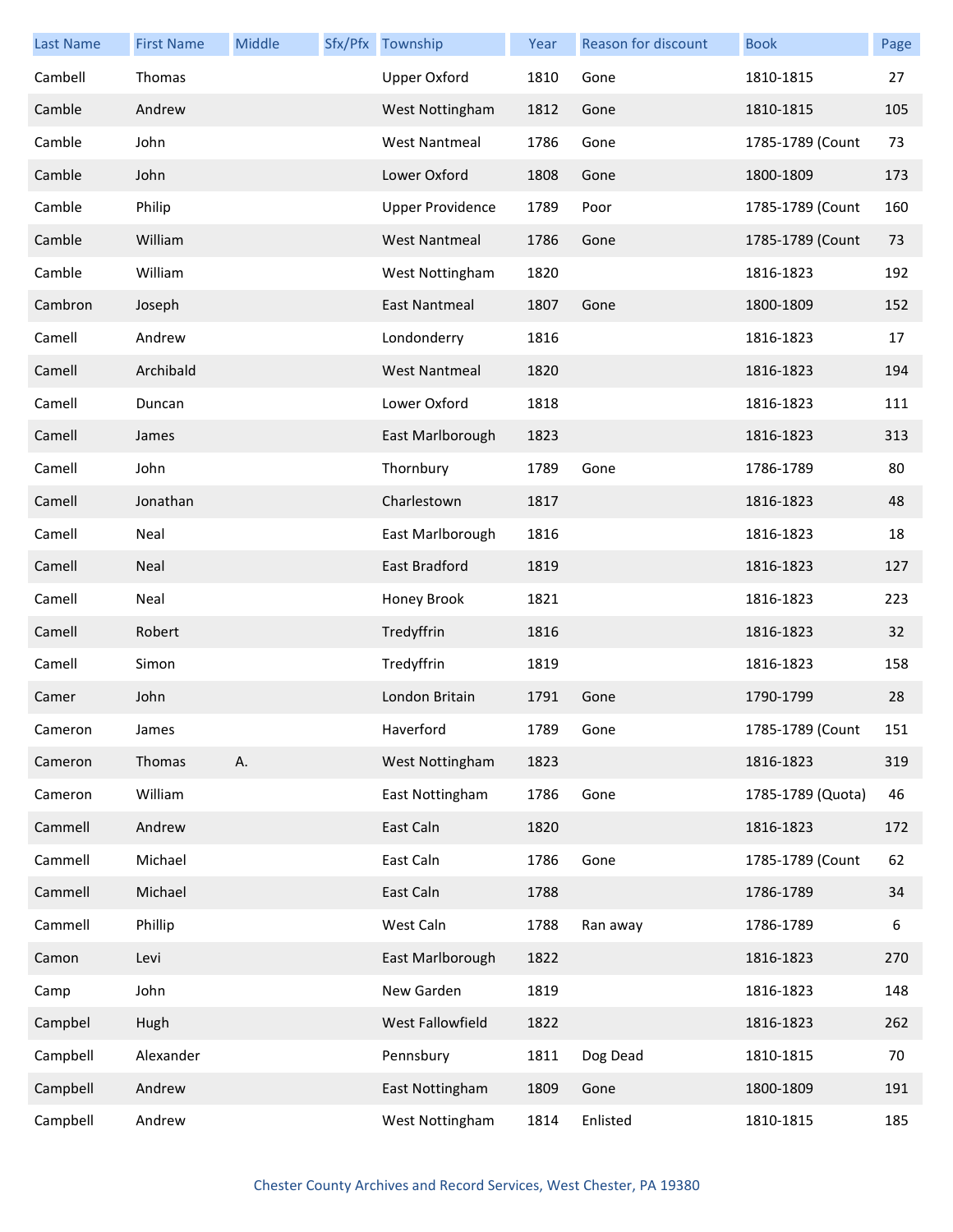| <b>Last Name</b> | <b>First Name</b> | Middle |       | Sfx/Pfx Township     | Year | <b>Reason for discount</b> | <b>Book</b>       | Page         |
|------------------|-------------------|--------|-------|----------------------|------|----------------------------|-------------------|--------------|
| Campbell         | Andrew            |        |       | East Fallowfield     | 1816 |                            | 1816-1823         | 10           |
| Campbell         | Andrew            |        |       | Honey Brook          | 1819 |                            | 1816-1823         | 139          |
| Campbell         | Anthony           |        |       | East Caln            | 1786 | Overrated                  | 1785-1789 (Count  | 34           |
| Campbell         | Anthony           |        |       | East Caln            | 1786 | Gone                       | 1785-1789 (Quota) | 34           |
| Campbell         | Anthony           |        |       | East Caln            | 1788 | Overrated                  | 1786-1789         | 6            |
| Campbell         | Anthony           |        |       | East Caln            | 1792 | Poor                       | 1790-1799         | 41           |
| Campbell         | Archibald         |        |       | East Nottingham      | 1804 | Gone                       | 1800-1809         | 91           |
| Campbell         | Arthur            |        |       | Charlestown          | 1819 |                            | 1816-1823         | 132          |
| Campbell         | Barney            |        |       | East Bradford        | 1800 | Gone                       | 1800-1809         | $\mathbf{1}$ |
| Campbell         | Barney            |        |       | West Chester         | 1803 | Apprentice                 | 1800-1809         | 80           |
| Campbell         | Hugh              |        |       | West Fallowfield     | 1791 | Poor                       | 1790-1799         | 25           |
| Campbell         | Hugh              |        |       | West Fallowfield     | 1821 |                            | 1816-1823         | 220          |
| Campbell         | Hugh              |        |       | West Fallowfield     | 1823 |                            | 1816-1823         | 305          |
| Campbell         | Jacob             |        | Capt. | Tredyffrin           | 1816 |                            | 1816-1823         | 32           |
| Campbell         | James             |        |       | Chester              | 1786 |                            | 1785-1789 (Count  | 59           |
| Campbell         | James             |        |       | Chester              | 1788 |                            | 1786-1789         | 59           |
| Campbell         | James             |        |       | Kennett              | 1804 | Poor                       | 1800-1809         | 87           |
| Campbell         | James             |        |       | East Nottingham      | 1810 | No Dog                     | 1810-1815         | 23           |
| Campbell         | John              |        |       | <b>West Nantmeal</b> | 1785 | Gone                       | 1785-1789 (Quota) | 17           |
| Campbell         | John              |        |       | <b>West Nantmeal</b> | 1786 | Ran away                   | 1785-1789 (Count  | 45           |
| Campbell         | John              |        |       | Thornbury            | 1787 | Gone                       | 1785-1789 (Count  | 108          |
| Campbell         | John              |        |       | Thornbury            | 1787 | Gone                       | 1785-1789 (Quota) | 80           |
| Campbell         | John              |        |       | <b>West Nantmeal</b> | 1787 | Ran away                   | 1786-1789         | 17           |
| Campbell         | John              |        |       | Brandywine           | 1797 | Gone                       | 1790-1799         | 115          |
| Campbell         | John              |        |       | New London           | 1798 | Gone                       | 1790-1799         | 143          |
| Campbell         | John              |        |       | Brandywine           | 1802 | Poor                       | 1800-1809         | 42           |
| Campbell         | John              |        |       | Brandywine           | 1803 | Dead                       | 1800-1809         | 62           |
| Campbell         | John              |        |       | East Whiteland       | 1806 | Gone                       | 1800-1809         | 138          |
| Campbell         | John              |        |       | Easttown             | 1806 | Gone                       | 1800-1809         | 124          |
| Campbell         | John              |        |       | Easttown             | 1807 | Gone                       | 1800-1809         | 144          |
| Campbell         | John              |        |       | East Nottingham      | 1811 | Gone                       | 1810-1815         | 66           |
| Campbell         | John              |        |       | East Nottingham      | 1811 | Gone                       | 1810-1815         | 66           |
| Campbell         | John              |        |       | Honey Brook          | 1812 | Gone                       | 1810-1815         | 94           |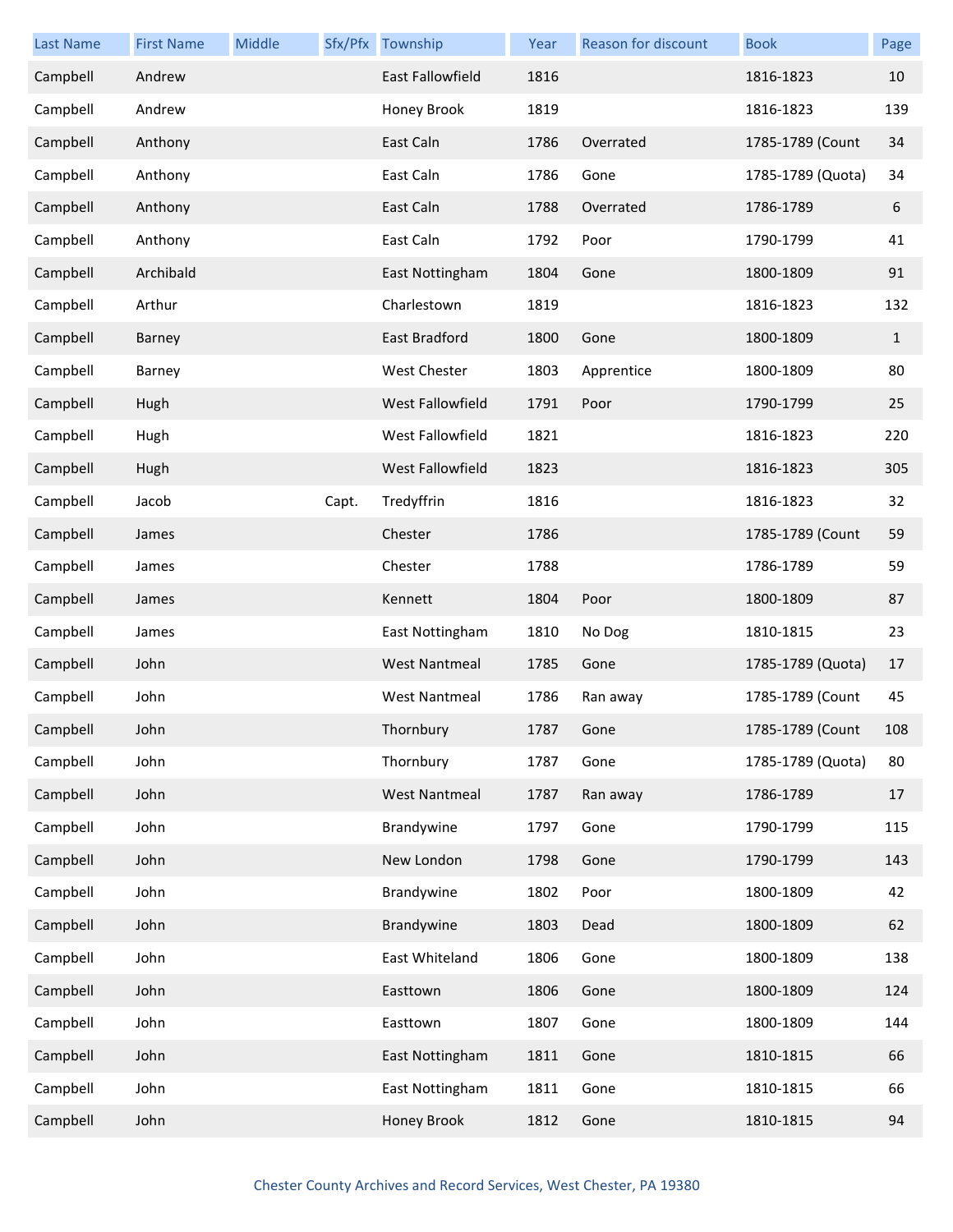| Last Name | <b>First Name</b> | Middle | Sfx/Pfx Township     | Year | <b>Reason for discount</b> | <b>Book</b>       | Page |
|-----------|-------------------|--------|----------------------|------|----------------------------|-------------------|------|
| Campbell  | John              |        | West Whiteland       | 1813 | Gone                       | 1810-1815         | 160  |
| Campbell  | Jonathan          |        | Charlestown          | 1818 | Gone                       | 1816-1823         | 90   |
| Campbell  | Levi              |        | Honey Brook          | 1819 |                            | 1816-1823         | 139  |
| Campbell  | Mathew            |        | New London           | 1788 | Gone                       | 1785-1789 (Count  | 130  |
| Campbell  | Mathew            |        | New London           | 1788 | In Carolina                | 1785-1789 (Quota) | 102  |
| Campbell  | Michael           |        | East Caln            | 1786 | Not found                  | 1785-1789 (Quota) | 34   |
| Campbell  | Michael           |        | East Nottingham      | 1808 | Gone                       | 1800-1809         | 171  |
| Campbell  | Michael           |        | East Nottingham      | 1809 | Gone                       | 1800-1809         | 191  |
| Campbell  | Michael           |        | East Nottingham      | 1812 | Gone                       | 1810-1815         | 104  |
| Campbell  | Patrick           |        | Kennett              | 1797 | Gone                       | 1790-1799         | 120  |
| Campbell  | Philip            |        | West Caln            | 1786 | Gone                       | 1785-1789 (Quota) | 35   |
| Campbell  | Samuel            |        | West Whiteland       | 1785 | Gone                       | 1785-1789 (Quota) | 28   |
| Campbell  | Samuel            |        | East Fallowfield     | 1785 | Gone                       | 1785-1789 (Count  | 9    |
| Campbell  | Samuel            |        | New London           | 1793 | Poor                       | 1790-1799         | 68   |
| Campbell  | Thomas            |        | West Whiteland       | 1785 | Gone                       | 1785-1789 (Quota) | 28   |
| Campbell  | Thomas            |        | Kennett              | 1800 | Gone                       | 1800-1809         | 7    |
| Campbell  | William           |        | <b>West Nantmeal</b> | 1785 | Gone                       | 1785-1789 (Quota) | 17   |
| Campbell  | William           |        | <b>West Nantmeal</b> | 1786 | Ran away                   | 1785-1789 (Count  | 45   |
| Campbell  | William           |        | Lower Chichester     | 1787 | Ran away                   | 1785-1789 (Quota) | 61   |
| Campbell  | William           |        | <b>West Nantmeal</b> | 1787 | Ran away                   | 1786-1789         | 17   |
| Campbell  | William           |        | West Nottingham      | 1787 | Gone                       | 1785-1789 (Quota) | 75   |
| Campbell  | William           |        | West Nottingham      | 1787 | Gone                       | 1785-1789 (Count  | 103  |
| Campbell  | William           |        | West Nottingham      | 1788 | Gone                       | 1786-1789         | 75   |
| Campbell  | William           |        | Lower Oxford         | 1804 | Gone                       | 1800-1809         | 94   |
| Campbell  | William           |        | Sadsbury             | 1813 | No Dog                     | 1810-1815         | 152  |
| Campbell  | William           |        | Lower Oxford         | 1814 | Gone                       | 1810-1815         | 189  |
| Campbell  | William           |        | Tredyffrin           | 1819 | Unseated land              | 1816-1823         | 158  |
| Campbell  | William           |        | West Nottingham      | 1822 |                            | 1816-1823         | 276  |
| Campble   | Anthony           |        | East Caln            | 1791 | Gone                       | 1790-1799         | 22   |
| Campble   | James             |        | Ridley               | 1788 | Gone                       | 1785-1789 (Count  | 134  |
| Campble   | James             |        | Ridley               | 1788 | Gone                       | 1785-1789 (Quota) | 106  |
| Campble   | John              |        | West Marlborough     | 1786 | Gone                       | 1785-1789 (Quota) | 43   |
| Campble   | John              |        | West Marlborough     | 1786 | Gone                       | 1785-1789 (Count  | 43   |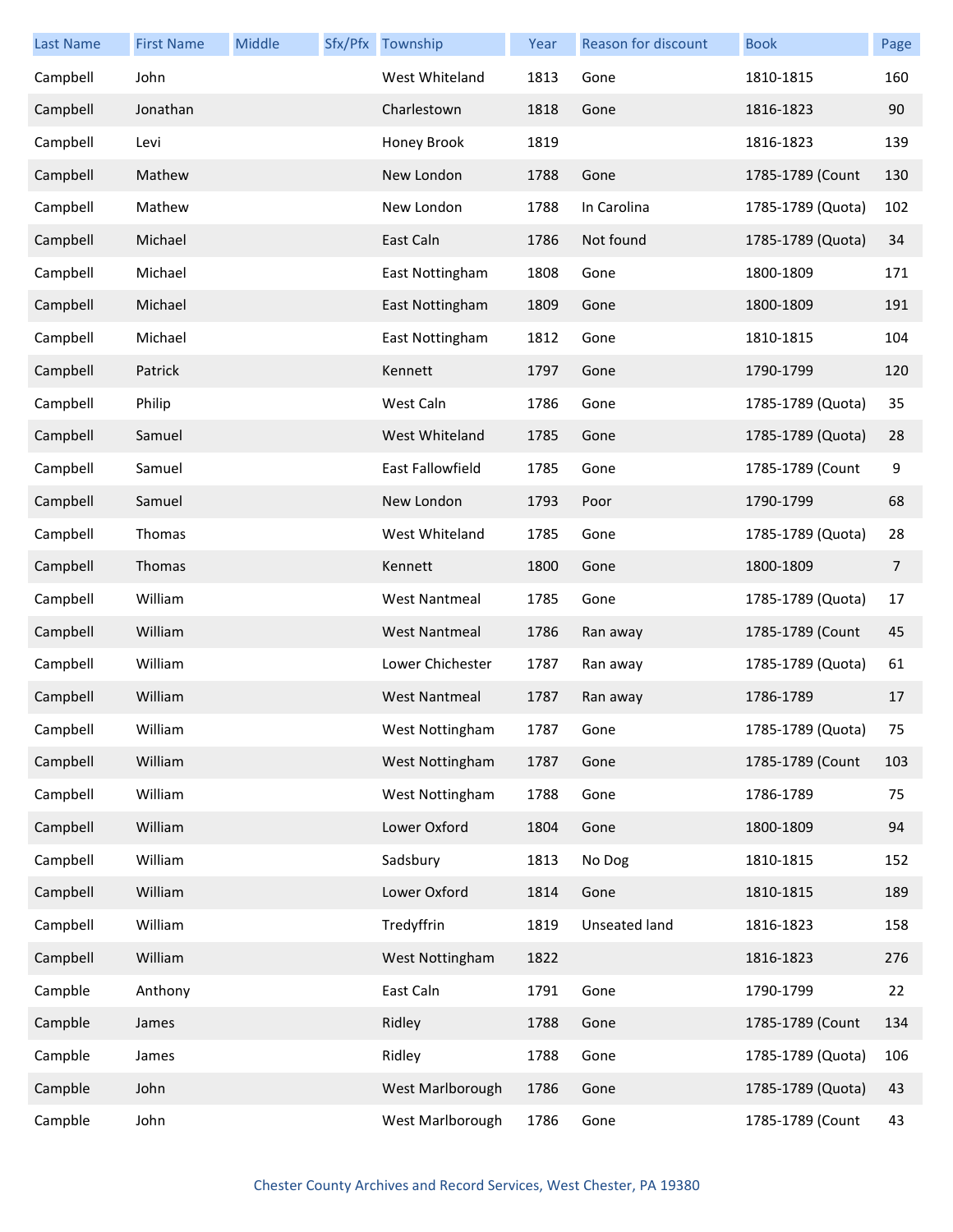| <b>Last Name</b> | <b>First Name</b> | Middle | Sfx/Pfx Township        | Year | Reason for discount | <b>Book</b>       | Page |
|------------------|-------------------|--------|-------------------------|------|---------------------|-------------------|------|
| Campble          | John              |        | <b>Upper Darby</b>      | 1789 | Gone                | 1785-1789 (Quota) | 120  |
| Campble          | John              |        | West Caln               | 1789 | Gone                | 1785-1789 (Quota) | 118  |
| Campble          | John              |        | West Caln               | 1789 | Error               | 1785-1789 (Count  | 146  |
| Campble          | John              |        | <b>Upper Darby</b>      | 1789 | Gone                | 1785-1789 (Count  | 148  |
| Campble          | John              |        | West Caln               | 1789 | Error               | 1785-1789 (Quota) | 118  |
| Campble          | John              |        | West Caln               | 1790 | Error               | 1790-1799         | 3    |
| Campble          | John              |        | West Caln               | 1790 | Gone                | 1790-1799         | 3    |
| Campble          | Philip            |        | <b>Upper Providence</b> | 1788 | Poor                | 1785-1789 (Quota) | 105  |
| Campble          | Philip            |        | <b>Upper Providence</b> | 1789 | Poor                | 1785-1789 (Quota) | 132  |
| Campble          | Robert            |        | West Fallowfield        | 1787 | Gone                | 1785-1789 (Count  | 94   |
| Campble          | Thomas            |        | West Marlborough        | 1796 | Gone                | 1790-1799         | 103  |
| Campble          | William           |        | <b>West Nantmeal</b>    | 1786 | Gone                | 1785-1789 (Quota) | 45   |
| Campble          | William           |        | Lower Chichester        | 1787 | Gone                | 1785-1789 (Count  | 89   |
| Campble          | William           |        | Ridley                  | 1788 | Gone                | 1785-1789 (Quota) | 106  |
| Campble          | William           |        | Ridley                  | 1788 | Gone                | 1785-1789 (Count  | 134  |
| Camperson        | Joseph            |        | Uwchlan                 | 1808 | Gone                | 1800-1809         | 176  |
| Campnell         | John              |        | London Grove            | 1822 |                     | 1816-1823         | 267  |
| Camron           | James             |        | Haverford               | 1789 | Gone                | 1785-1789 (Quota) | 123  |
| Camron           | William           |        | West Nottingham         | 1820 |                     | 1816-1823         | 192  |
| Camron           | William           |        | West Nottingham         | 1821 |                     | 1816-1823         | 234  |
| Canady           | James             |        | Pennsbury               | 1803 | Gone                | 1800-1809         | 74   |
| Canady           | Miles             |        | Goshen                  | 1798 | Gone                | 1790-1799         | 138  |
| Canady           | Robert            |        | West Bradford           | 1818 |                     | 1816-1823         | 86   |
| Canady           | Robert            |        | West Bradford           | 1819 |                     | 1816-1823         | 128  |
| Canan            | Jehu              |        | West Whiteland          | 1819 | No Dog              | 1816-1823         | 165  |
| Canan            | John              |        | New Garden              | 1822 |                     | 1816-1823         | 274  |
| Canan            | John              |        | West Whiteland          | 1823 |                     | 1816-1823         | 335  |
| Canan            | Patrick           |        | West Whiteland          | 1822 |                     | 1816-1823         | 292  |
| Canders          | Thomas            |        | Birmingham              | 1817 | Dead                | 1816-1823         | 42   |
| Canders          | William           |        | East Bradford           | 1796 | Gone                | 1790-1799         | 95   |
| Candy            | William           |        | Coventry                | 1822 |                     | 1816-1823         | 259  |
| Cannon           | Robert            |        | London Grove            | 1806 | Gone                | 1800-1809         | 127  |
| Cannon           | William           |        | East Nottingham         | 1798 | Gone                | 1790-1799         | 144  |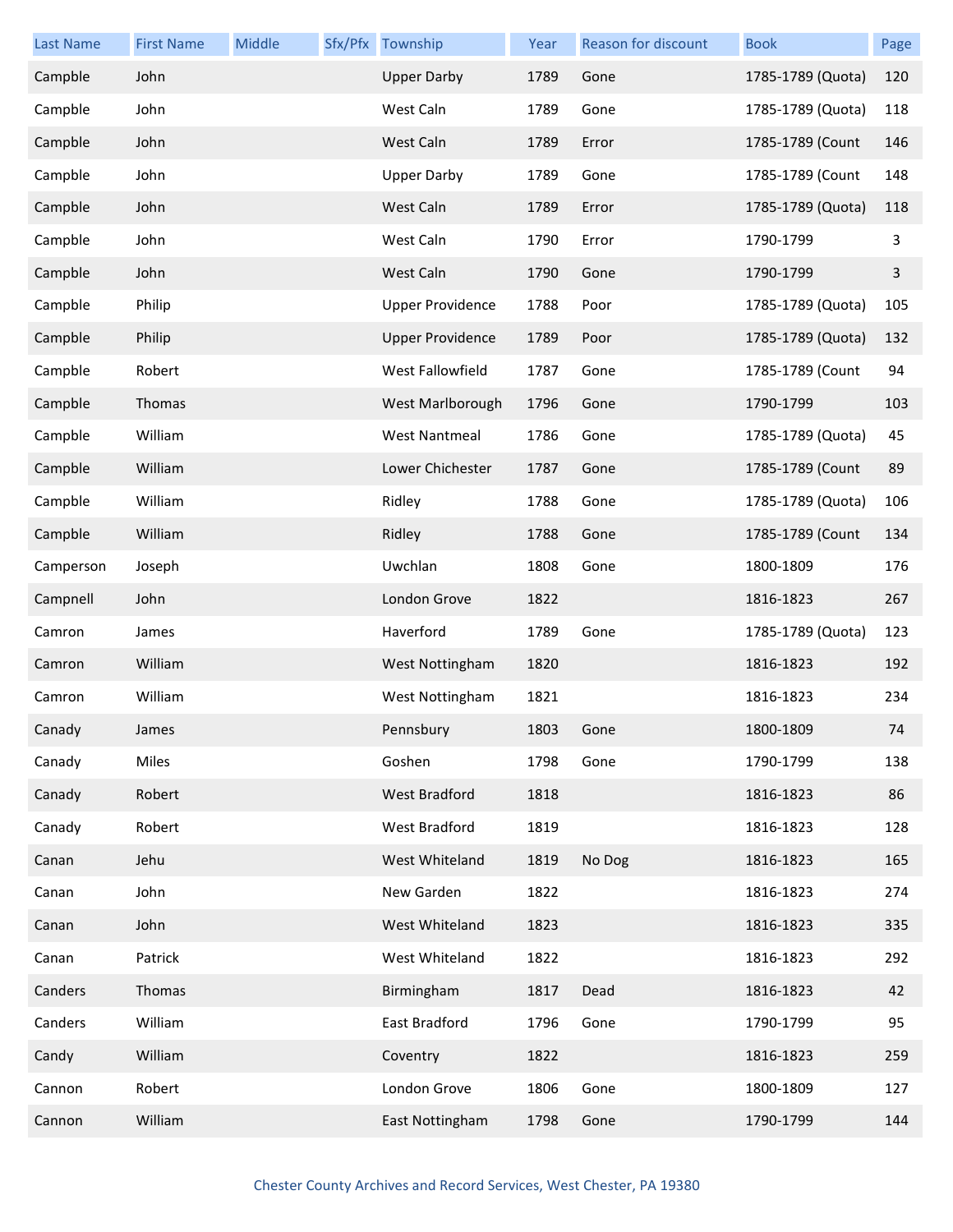| <b>Last Name</b> | <b>First Name</b> | Middle | Sfx/Pfx Township        | Year | <b>Reason for discount</b> | <b>Book</b>       | Page           |
|------------------|-------------------|--------|-------------------------|------|----------------------------|-------------------|----------------|
| Cannon           | William           |        | West Bradford           | 1799 | Removed                    | 1790-1799         | 154            |
| Cannon           | William           |        | <b>West Bradford</b>    | 1800 | Gone                       | 1800-1809         | $\overline{2}$ |
| Canun            | James             |        | East Marlborough        | 1822 |                            | 1816-1823         | 270            |
| Caply            | William           |        | West Fallowfield        | 1820 |                            | 1816-1823         | 178            |
| Caraher          | Francis           |        | East Fallowfield        | 1818 | Gone                       | 1816-1823         | 93             |
| Carathers        | William           |        | <b>West Fallowfield</b> | 1791 | Poor                       | 1790-1799         | 25             |
| Carber           | John              |        | West Caln               | 1807 | Unseated land              | 1800-1809         | 142            |
| Cardell          | James             |        | Brandywine              | 1812 | Gone                       | 1810-1815         | 85             |
| Care             | John              |        | West Bradford           | 1811 | Not found                  | 1810-1815         | 44             |
| Carey            | John              |        | London Grove            | 1802 | Gone                       | 1800-1809         | 47             |
| Carey            | William           |        | West Whiteland          | 1821 |                            | 1816-1823         | 250            |
| Carigan          | Matthew           |        | West Fallowfield        | 1821 |                            | 1816-1823         | 220            |
| Carlish          | Samuel            |        | London Britain          | 1801 | Error                      | 1800-1809         | 28             |
| Carlish          | William           |        | West Caln               | 1798 | Gone                       | 1790-1799         | 135            |
| Carlisle         | James             |        | <b>West Nantmeal</b>    | 1817 |                            | 1816-1823         | 67             |
| Carlisle         | John              | M.     | Lower Oxford            | 1817 |                            | 1816-1823         | 69             |
| Carlisle         | Samuel            |        | New Garden              | 1816 |                            | 1816-1823         | 22             |
| Carlisle         | Samuel            |        | New Garden              | 1820 |                            | 1816-1823         | 190            |
| Carlisle         | Samuel            |        | Newlin                  | 1822 |                            | 1816-1823         | 272            |
| Carlton          | John              |        | Goshen                  | 1788 | Gone                       | 1785-1789 (Quota) | 94             |
| Carlton          | John              |        | Goshen                  | 1788 | Gone                       | 1785-1789 (Count  | 122            |
| Carlton          | Thomas            |        | Kennett                 | 1789 | Overrated                  | 1785-1789 (Quota) | 124            |
| Carlton          | Thomas            |        | Kennett                 | 1791 | Peculiar hardship          | 1790-1799         | 26             |
| Carman           | Heelen            |        | Londonderry             | 1823 |                            | 1816-1823         | 311            |
| Carman           | James             |        | Vincent                 | 1818 | Gone                       | 1816-1823         | 119            |
| Carmichael       | (Widow)           |        | East Caln               | 1786 | Old & Unable to pay        | 1785-1789 (Count  | 62             |
| Carmichael       | (Widow)           |        | East Caln               | 1787 | Old & unable to pay        | 1786-1789         | 34             |
| Carn             | Jacob             |        | Charlestown             | 1798 | Poor                       | 1790-1799         | 136            |
| Carnahon         | Timothy           |        | Tredyffrin              | 1819 |                            | 1816-1823         | 158            |
| Carnes           | James             |        | Lower Oxford            | 1798 | Gone                       | 1790-1799         | 146            |
| Carney           | Bartholomew       |        | West Marlborough        | 1810 | Gone                       | 1810-1815         | 19             |
| Carney           | Dennis            |        | East Fallowfield        | 1796 | Gone                       | 1790-1799         | 118            |
| Carney           | Dennis            |        | West Fallowfield        | 1806 | Gone                       | 1800-1809         | 125            |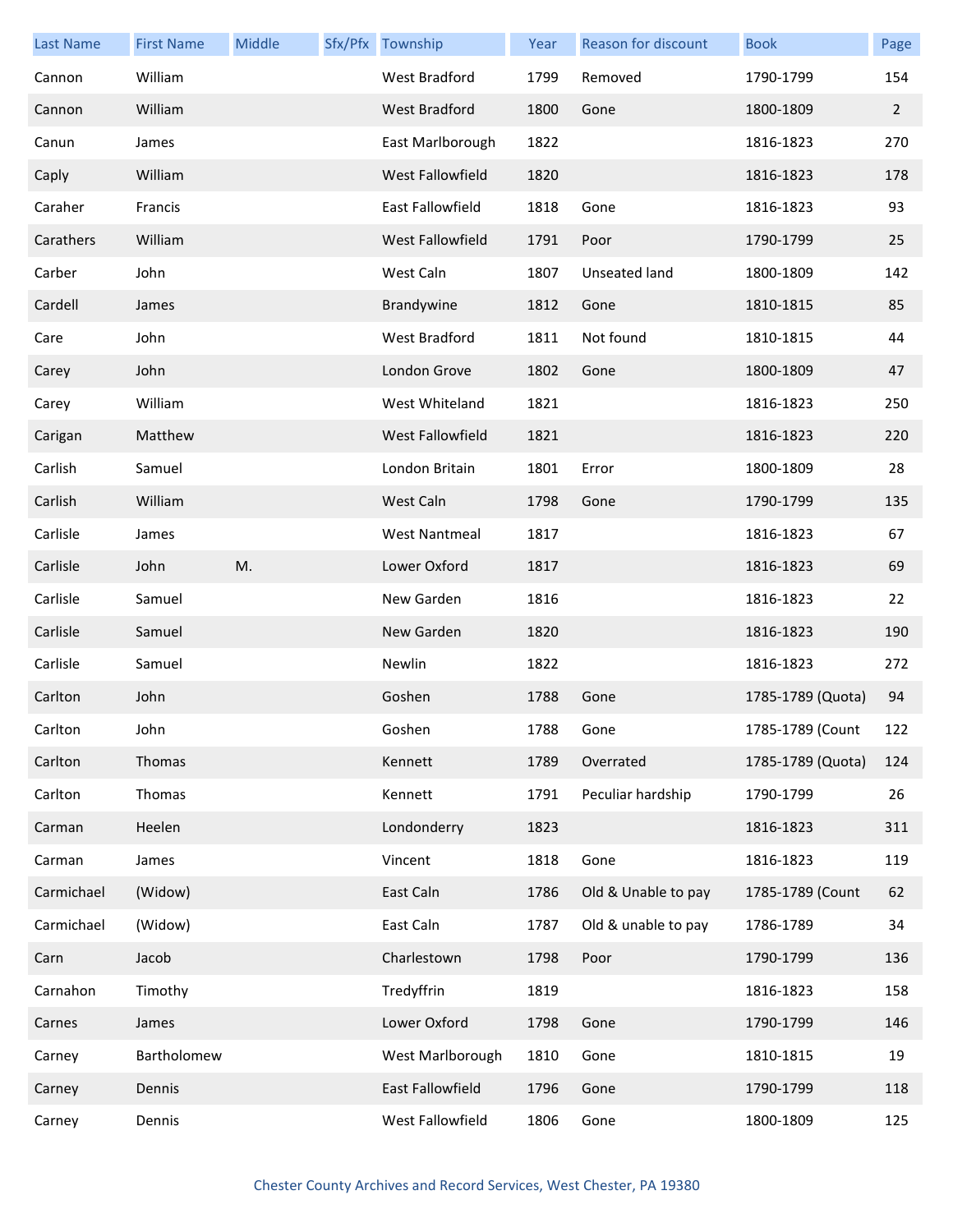| <b>Last Name</b> | <b>First Name</b> | Middle |        | Sfx/Pfx Township     | Year | Reason for discount | <b>Book</b>       | Page           |
|------------------|-------------------|--------|--------|----------------------|------|---------------------|-------------------|----------------|
| Carney           | Henry             |        |        | West Caln            | 1823 |                     | 1816-1823         | 300            |
| Carney           | Ross              |        |        | West Whiteland       | 1820 |                     | 1816-1823         | 207            |
| Carns            | John              |        |        | West Marlborough     | 1807 | Gone                | 1800-1809         | 149            |
| Carpenter        | Cyrus             |        |        | West Whiteland       | 1818 |                     | 1816-1823         | 123            |
| Carpenter        | George            |        |        | Newlin               | 1814 | Gone                | 1810-1815         | 181            |
| Carpenter        | John              |        |        | Uwchlan              | 1791 | Gone                | 1790-1799         | 36             |
| Carpenter        | John              |        |        | West Caln            | 1823 |                     | 1816-1823         | 300            |
| Carpenter        | John              |        |        | East Bradford        | 1823 |                     | 1816-1823         | 296            |
| Carpenter        | Joseph            |        |        | West Bradford        | 1816 |                     | 1816-1823         | $\overline{3}$ |
| Carpenter        | William           |        |        | <b>East Bradford</b> | 1787 | Poor                | 1785-1789 (Count  | 86             |
| Carpenter        | William           |        |        | East Bradford        | 1787 | Mistake             | 1785-1789 (Quota) | 59             |
| Carpenter        | William           |        |        | East Bradford        | 1788 | Poor                | 1786-1789         | 58             |
| Carr             | David             |        |        | Charlestown          | 1812 | Gone                | 1810-1815         | 88             |
| Carr             | David             |        |        | Sadsbury             | 1817 |                     | 1816-1823         | 72             |
| Carr             | Harman            |        |        | Lower Oxford         | 1821 |                     | 1816-1823         | 237            |
| Carr             | Herman            |        |        | Lower Oxford         | 1817 | Gone                | 1816-1823         | 69             |
| Carr             | Hugh              |        |        | East Bradford        | 1804 | Gone                | 1800-1809         | 81             |
| Carr             | James             |        |        | East Fallowfield     | 1789 | Gone                | 1785-1789 (Quota) | 121            |
| Carr             | James             |        |        | East Fallowfield     | 1789 | Gone                | 1785-1789 (Count  | 149            |
| Carr             | James             |        |        | East Nantmeal        | 1790 | Gone                | 1790-1799         | 12             |
| Carr             | James             |        |        | East Whiteland       |      | 1809 Under age      | 1800-1809         | 198            |
| Carr             | John              |        |        | Honey Brook          | 1817 |                     | 1816-1823         | 54             |
| Carr             | John              |        |        | Honey Brook          | 1819 |                     | 1816-1823         | 139            |
| Carr             | John              |        |        | Honey Brook          | 1820 |                     | 1816-1823         | 181            |
| Carr             | John              |        |        | Easttown             | 1822 |                     | 1816-1823         | 260            |
| Carr             | Joseph            |        |        | Sadsbury             | 1797 | Gone                | 1790-1799         | 128            |
| Carr             | Paul              |        |        | East Caln            | 1796 | Gone                | 1790-1799         | 96             |
| Carr             | Philip            |        |        | Charlestown          | 1817 |                     | 1816-1823         | 48             |
| Carr             | Robert            |        | Estate | Lower Darby          | 1785 | Dead                | 1785-1789 (Quota) | 8              |
| Carr             | Thomas            |        |        | West Whiteland       | 1787 | Not found           | 1785-1789 (Quota) | 84             |
| Carr             | William           |        |        | East Nottingham      | 1812 | Gone                | 1810-1815         | 104            |
| Carragan         | Robert            |        |        | Londonderry          | 1790 | Paid In Fallowfield | 1790-1799         | 7              |
| Carrahan         | James             |        |        | Sadsbury             | 1806 | Gone                | 1800-1809         | 135            |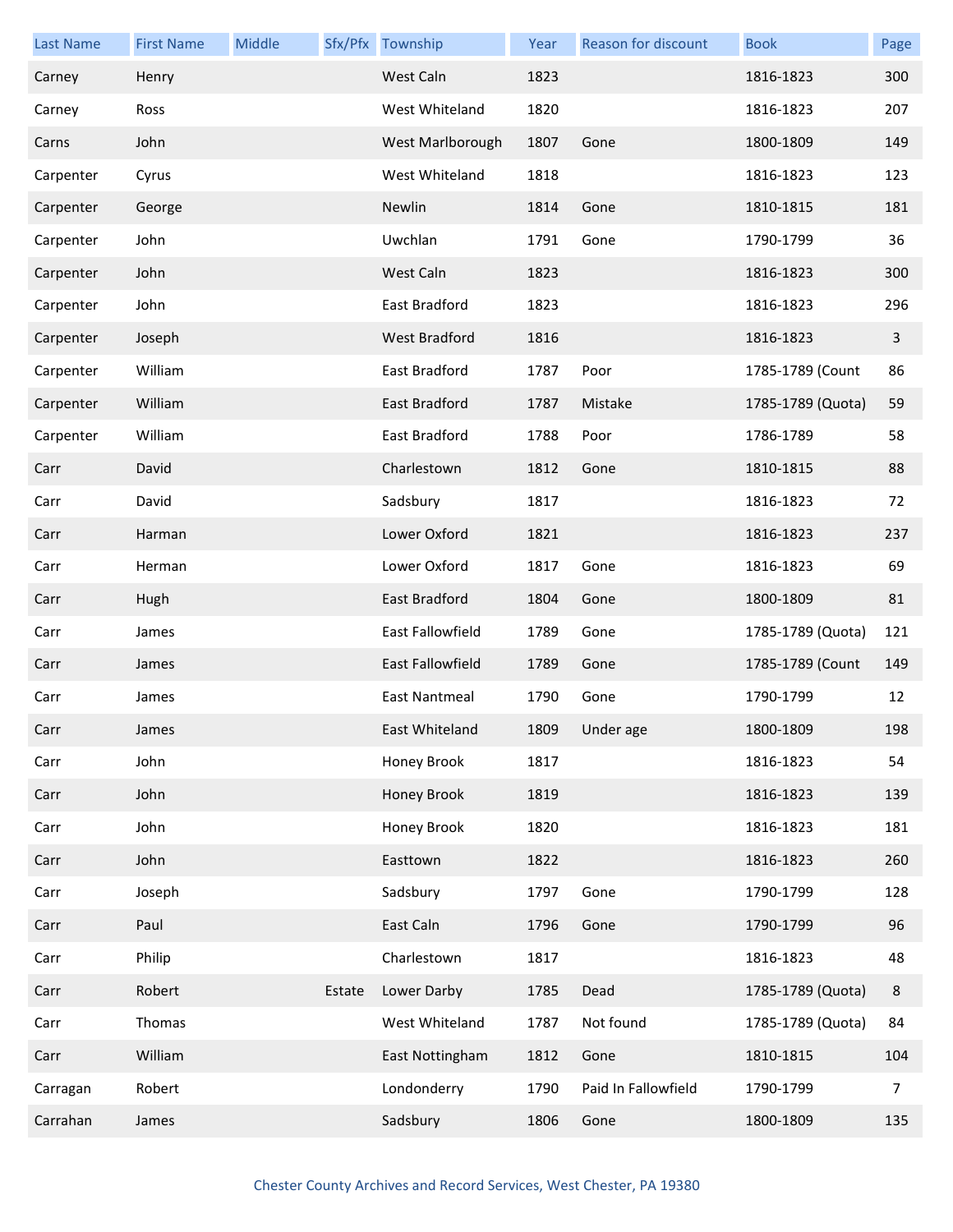| <b>Last Name</b> | <b>First Name</b> | Middle | Sfx/Pfx Township        | Year | <b>Reason for discount</b> | <b>Book</b>       | Page             |
|------------------|-------------------|--------|-------------------------|------|----------------------------|-------------------|------------------|
| Carran           | Hugh              |        | Londonderry             | 1799 | Gone                       | 1790-1799         | 160              |
| Carrican         | Thomas            |        | Tredyffrin              | 1815 | Gone                       | 1810-1815         | 235              |
| Carrick          | Peter             |        | New London              | 1812 | Not found                  | 1810-1815         | 102              |
| Carrigan         | Matthew           |        | West Fallowfield        | 1820 |                            | 1816-1823         | 178              |
| Carrigan         | Thomas            |        | Tredyffrin              | 1820 |                            | 1816-1823         | 201              |
| Carrigan         | Thomas            |        | Easttown                | 1821 |                            | 1816-1823         | 218              |
| Carroll          | Bartholomew       |        | Vincent                 | 1791 | Gone                       | 1790-1799         | 36               |
| Carroll          | Benjamin          |        | Goshen                  | 1796 | Under age                  | 1790-1799         | 100              |
| Carroll          | Elizabeth         |        | <b>East Fallowfield</b> | 1785 | Poor                       | 1785-1789 (Count  | $\boldsymbol{9}$ |
| Carroll          | Patrick           |        | Londonderry             | 1796 | Gone                       | 1790-1799         | 102              |
| Carruthers       | John              |        | West Fallowfield        | 1792 | Poor                       | 1790-1799         | 44               |
| Carruthers       | William           |        | West Fallowfield        | 1792 | Poor                       | 1790-1799         | 44               |
| Carson           | Andrew            |        | West Fallowfield        | 1798 | Gone                       | 1790-1799         | 138              |
| Carson           | Andrew            |        | West Fallowfield        | 1800 | Gone                       | 1800-1809         | 6                |
| Carson           | Benjamin          |        | Tredyffrin              | 1815 | Gone                       | 1810-1815         | 235              |
| Carson           | David             |        | East Nantmeal           | 1798 | Gone                       | 1790-1799         | 145              |
| Carson           | David             |        | <b>West Nantmeal</b>    | 1799 | Error                      | 1790-1799         | 165              |
| Carson           | David             |        | <b>West Nantmeal</b>    | 1799 | Paid in Brandywine         | 1790-1799         | 165              |
| Carson           | David             |        | Brandywine              | 1811 | Gone                       | 1810-1815         | 45               |
| Carson           | David             |        | Brandywine              | 1811 | No such man                | 1810-1815         | 45               |
| Carson           | David             |        | Uwchlan                 | 1821 |                            | 1816-1823         | 245              |
| Carson           | David             |        | <b>West Nantmeal</b>    | 1822 |                            | 1816-1823         | 278              |
| Carson           | Hiram             |        | <b>West Nantmeal</b>    | 1810 |                            | 1810-1815         | 26               |
| Carson           | Hiram             |        | <b>West Nantmeal</b>    | 1811 | Gone                       | 1810-1815         | 62               |
| Carson           | Hiram             |        | <b>West Nantmeal</b>    | 1811 | Gone                       | 1810-1815         | 62               |
| Carson           | Hiram             |        | Uwchlan                 | 1812 | Gone                       | 1810-1815         | 115              |
| Carson           | Hugh              |        | <b>Upper Oxford</b>     | 1817 |                            | 1816-1823         | 68               |
| Carson           | James             |        | <b>West Nantmeal</b>    | 1791 | Gone                       | 1790-1799         | 32               |
| Carson           | James             |        | Tredyffrin              | 1819 |                            | 1816-1823         | 158              |
| Carson           | John              |        | West Marlborough        | 1786 | Gone                       | 1785-1789 (Quota) | 43               |
| Carson           | John              |        | West Marlborough        | 1786 | Gone                       | 1785-1789 (Count  | 43               |
| Carson           | John              |        | London Grove            | 1803 | Gone                       | 1800-1809         | 67               |
| Carson           | Patrick           |        | East Fallowfield        | 1785 | Poor                       | 1785-1789 (Count  | 9                |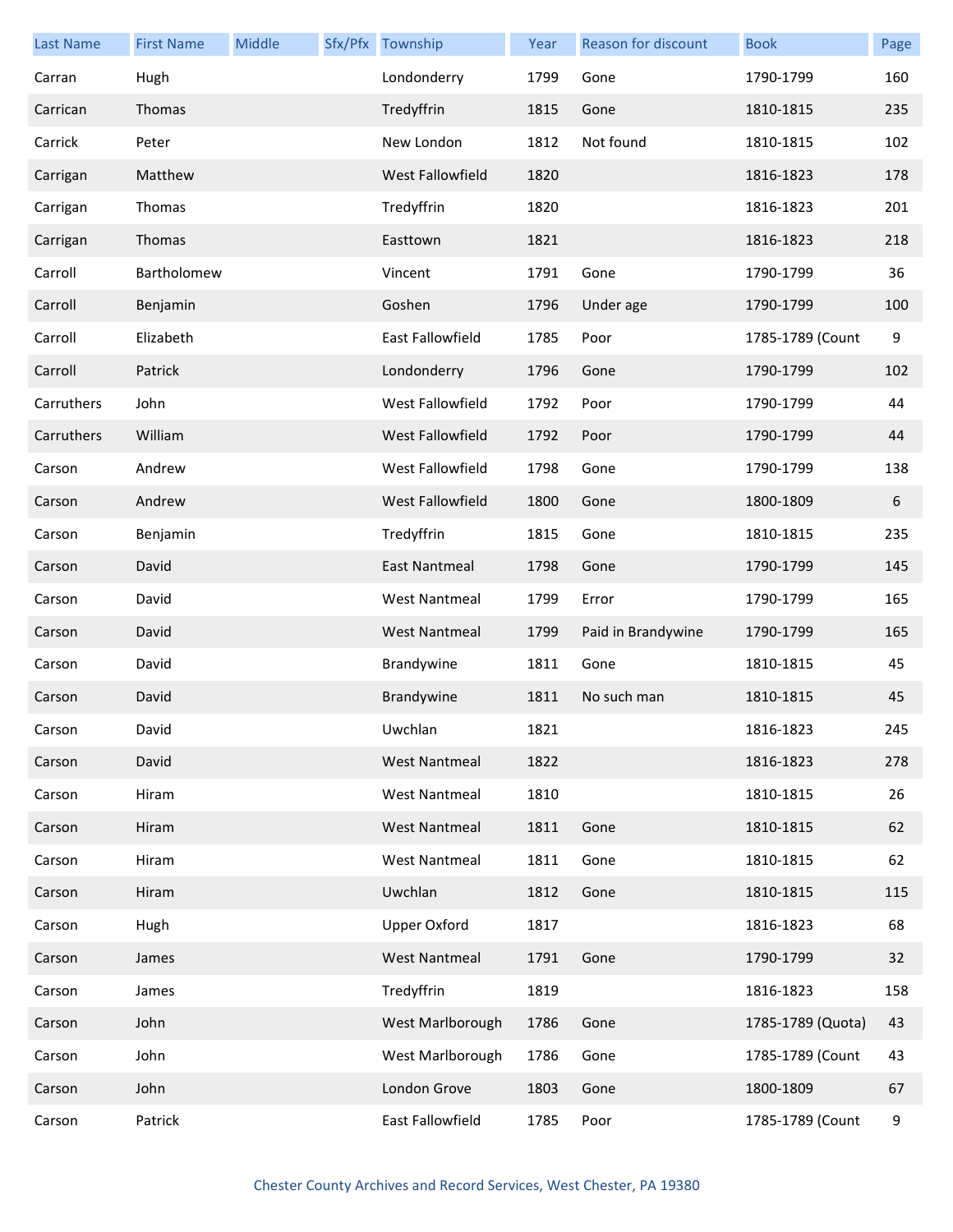| <b>Last Name</b> | <b>First Name</b> | Middle |     | Sfx/Pfx Township        | Year | Reason for discount | <b>Book</b>       | Page           |
|------------------|-------------------|--------|-----|-------------------------|------|---------------------|-------------------|----------------|
| Carson           | Patrick           |        |     | <b>East Fallowfield</b> | 1785 | Charged to land     | 1785-1789 (Quota) | $9\,$          |
| Carson           | Robert            |        |     | East Nantmeal           | 1790 | Gone                | 1790-1799         | 12             |
| Carson           | Robert            |        | Jr. | Uwchlan                 | 1796 | Gone to Maryland    | 1790-1799         | 110            |
| Carson           | William           |        |     | Honey Brook             | 1817 |                     | 1816-1823         | 54             |
| Carson           | William           |        |     | Honey Brook             | 1818 |                     | 1816-1823         | 97             |
| Carson & Lafer   |                   |        |     | East Nottingham         | 1818 | No Dog              | 1816-1823         | 107            |
| Carson & Lafer   |                   |        |     | East Nottingham         | 1823 |                     | 1816-1823         | 318            |
| Carson & Lave    |                   |        |     | East Nottingham         | 1821 |                     | 1816-1823         | 233            |
| Carten           | Charles           |        |     | West Whiteland          | 1790 | Gone                | 1790-1799         | 19             |
| Carter           | Amos              |        |     | Charlestown             | 1821 |                     | 1816-1823         | 217            |
| Carter           | Charles           |        |     | West Whiteland          | 1789 | Poor                | 1785-1789 (Count  | 168            |
| Carter           | Charles           |        |     | West Bradford           | 1796 | Gone                | 1790-1799         | 96             |
| Carter           | Charles           |        |     | Goshen                  | 1797 | Poor                | 1790-1799         | 119            |
| Carter           | Charles           |        |     | West Bradford           | 1813 | Poor                | 1810-1815         | 124            |
| Carter           | Charles           |        |     | West Bradford           | 1814 | Poor                | 1810-1815         | 164            |
| Carter           | Charles           |        |     | West Bradford           | 1816 |                     | 1816-1823         | 3              |
| Carter           | Charles           |        |     | West Bradford           | 1817 |                     | 1816-1823         | 44             |
| Carter           | Charles           |        |     | West Bradford           | 1823 |                     | 1816-1823         | 297            |
| Carter           | Ebenezer          |        |     | East Bradford           | 1807 | Overcharged         | 1800-1809         | 140            |
| Carter           | Emmor             |        |     | East Bradford           | 1820 |                     | 1816-1823         | 169            |
| Carter           | George            |        |     | East Bradford           | 1790 | Overrated           | 1790-1799         | $\mathbf{1}$   |
| Carter           | George            |        |     | East Bradford           | 1820 |                     | 1816-1823         | 169            |
| Carter           | Jacob             |        |     | Vincent                 | 1798 | Land holder         | 1790-1799         | 150            |
| Carter           | John              |        |     | East Bradford           | 1785 | Gone                | 1785-1789 (Quota) | $\overline{2}$ |
| Carter           | John              |        |     | Thornbury               | 1785 | Overrated           | 1785-1789 (Quota) | 24             |
| Carter           | John              |        |     | Thornbury               | 1785 | Poor                | 1785-1789 (Count  | 24             |
| Carter           | John              |        |     | Thornbury               | 1786 | Poor                | 1785-1789 (Quota) | 52             |
| Carter           | John              |        |     | Goshen                  | 1787 | Gone                | 1786-1789         | 66             |
| Carter           | John              |        |     | Thornbury               | 1787 | Poor                | 1785-1789 (Quota) | 80             |
| Carter           | John              |        |     | Goshen                  | 1787 | Gone                | 1785-1789 (Count  | 94             |
| Carter           | John              |        |     | Goshen                  | 1787 | Gone                | 1785-1789 (Quota) | 66             |
| Carter           | John              |        |     | Thornbury               | 1787 | Poor                | 1785-1789 (Count  | 108            |
| Carter           | John              |        |     | Thornbury               | 1788 | Poor                | 1785-1789 (Count  | 136            |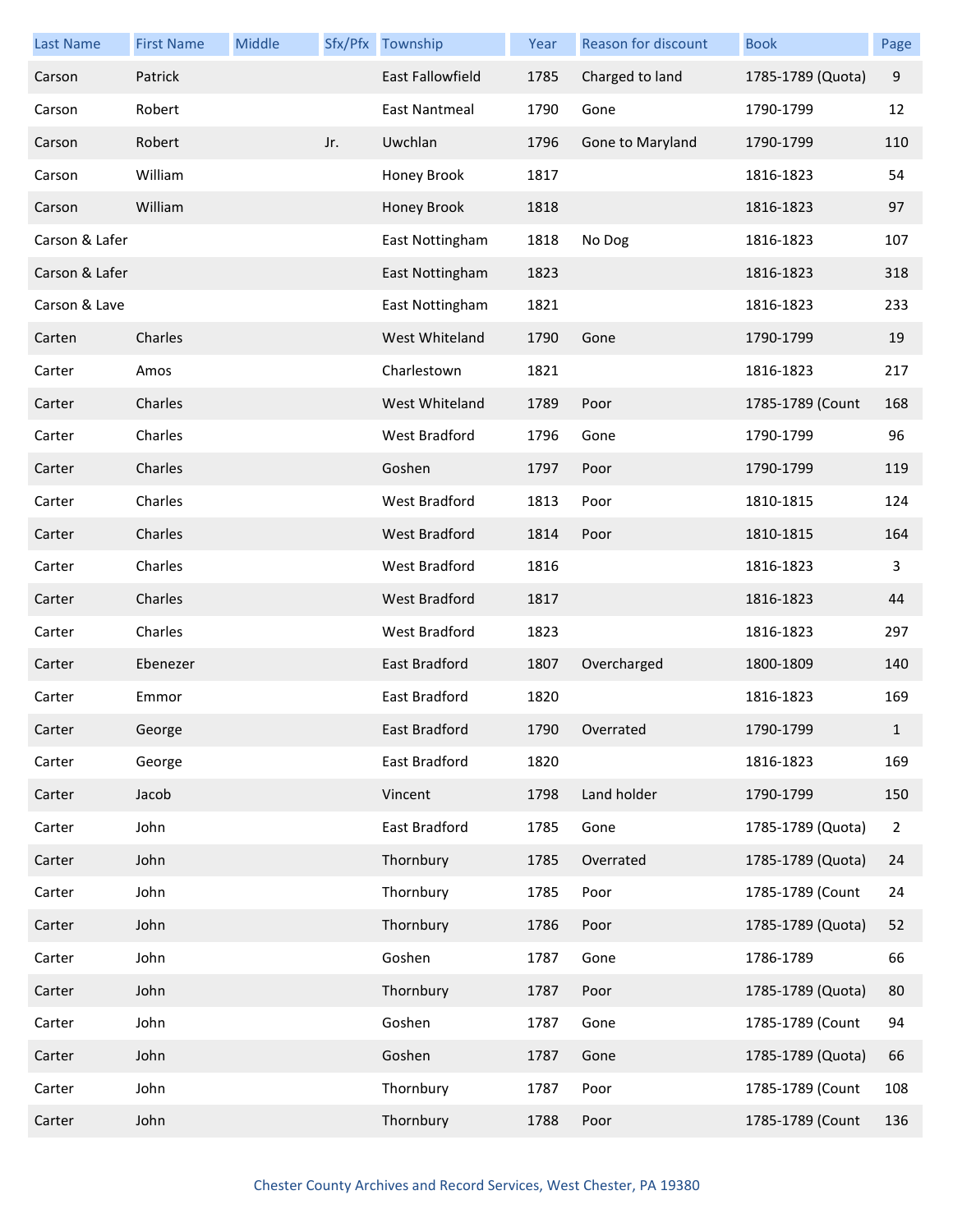| <b>Last Name</b> | <b>First Name</b> | Middle | Sfx/Pfx Township     | Year | Reason for discount | <b>Book</b>       | Page           |
|------------------|-------------------|--------|----------------------|------|---------------------|-------------------|----------------|
| Carter           | John              |        | Thornbury            | 1789 | Poor                | 1786-1789         | 80             |
| Carter           | John              |        | Kennett              | 1804 | Gone                | 1800-1809         | 87             |
| Carter           | John              |        | Birmingham           | 1817 | One Dog             | 1816-1823         | 42             |
| Carter           | John              |        | East Bradford        | 1820 |                     | 1816-1823         | 169            |
| Carter           | Joseph            |        | Kennett              | 1800 | Poor                | 1800-1809         | $\overline{7}$ |
| Carter           | Joseph            |        | West Marlborough     | 1806 | Poor                | 1800-1809         | 129            |
| Carter           | Nicholas          |        | Pikeland             | 1785 | Poor                | 1785-1789 (Quota) | 20             |
| Carter           | Nicholas          |        | <b>West Nantmeal</b> | 1804 | Gone                | 1800-1809         | 93             |
| Carter           | Nicholas          |        | <b>West Nantmeal</b> | 1808 | Gone                | 1800-1809         | 172            |
| Carter           | Patrick           |        | Willistown           | 1813 | Gone                | 1810-1815         | 157            |
| Carter           | Peter             |        | <b>West Nantmeal</b> | 1808 | Gone                | 1800-1809         | 172            |
| Carter           | Peter             |        | Charlestown          | 1809 | Gone                | 1800-1809         | 183            |
| Carter           | Peter             |        | Charlestown          | 1810 | Gone                | 1810-1815         | $\overline{7}$ |
| Carter           | Peter             |        | Brandywine           | 1811 | Gone                | 1810-1815         | 45             |
| Carter           | Richard           |        | East Bradford        | 1786 | Gone                | 1785-1789 (Count  | 58             |
| Carter           | Richard           |        | East Bradford        | 1787 | Gone                | 1786-1789         | 30             |
| Carter           | Robert            |        | New Garden           | 1816 |                     | 1816-1823         | 22             |
| Carter           | Thomas            |        | East Bradford        | 1785 | Gone                | 1785-1789 (Quota) | $\overline{2}$ |
| Carter           | Thomas            |        | West Chester         | 1813 | Gone                | 1810-1815         | 161            |
| Carter           | Zachues           |        | East Bradford        | 1805 | Gone                | 1800-1809         | 100            |
| Carty            | Christian         |        | Vincent              | 1800 | Charged to land     | 1800-1809         | 18             |
| Carty            | John              |        | London Britain       | 1823 |                     | 1816-1823         | 312            |
| Caruthers        | Alexander         |        | Tredyffrin           | 1819 |                     | 1816-1823         | 158            |
| Caruthers        | John              |        | West Fallowfield     | 1786 | Overrated           | 1785-1789 (Quota) | 38             |
| Caruthers        | John              |        | West Fallowfield     | 1791 | Poor                | 1790-1799         | 25             |
| Caruthers        | John              |        | West Fallowfield     | 1793 | Poor                | 1790-1799         | 63             |
| Caruthers        | John              |        | West Fallowfield     | 1795 | Poor                | 1790-1799         | 81             |
| Caruthers        | John              |        | West Fallowfield     | 1801 | Charged to land     | 1800-1809         | 25             |
| Caruthers        | Robert            |        | West Fallowfield     | 1791 | Poor                | 1790-1799         | 25             |
| Caruthers        | Robert            |        | West Fallowfield     | 1792 | Poor                | 1790-1799         | 44             |
| Caruthers        | Robert            |        | West Fallowfield     | 1795 | Dead                | 1790-1799         | 81             |
| Caruthers        | Thomas            |        | Willistown           | 1785 | Gone                | 1785-1789 (Quota) | 26             |
| Caruthers        | William           |        | West Fallowfield     | 1793 | Gone                | 1790-1799         | 63             |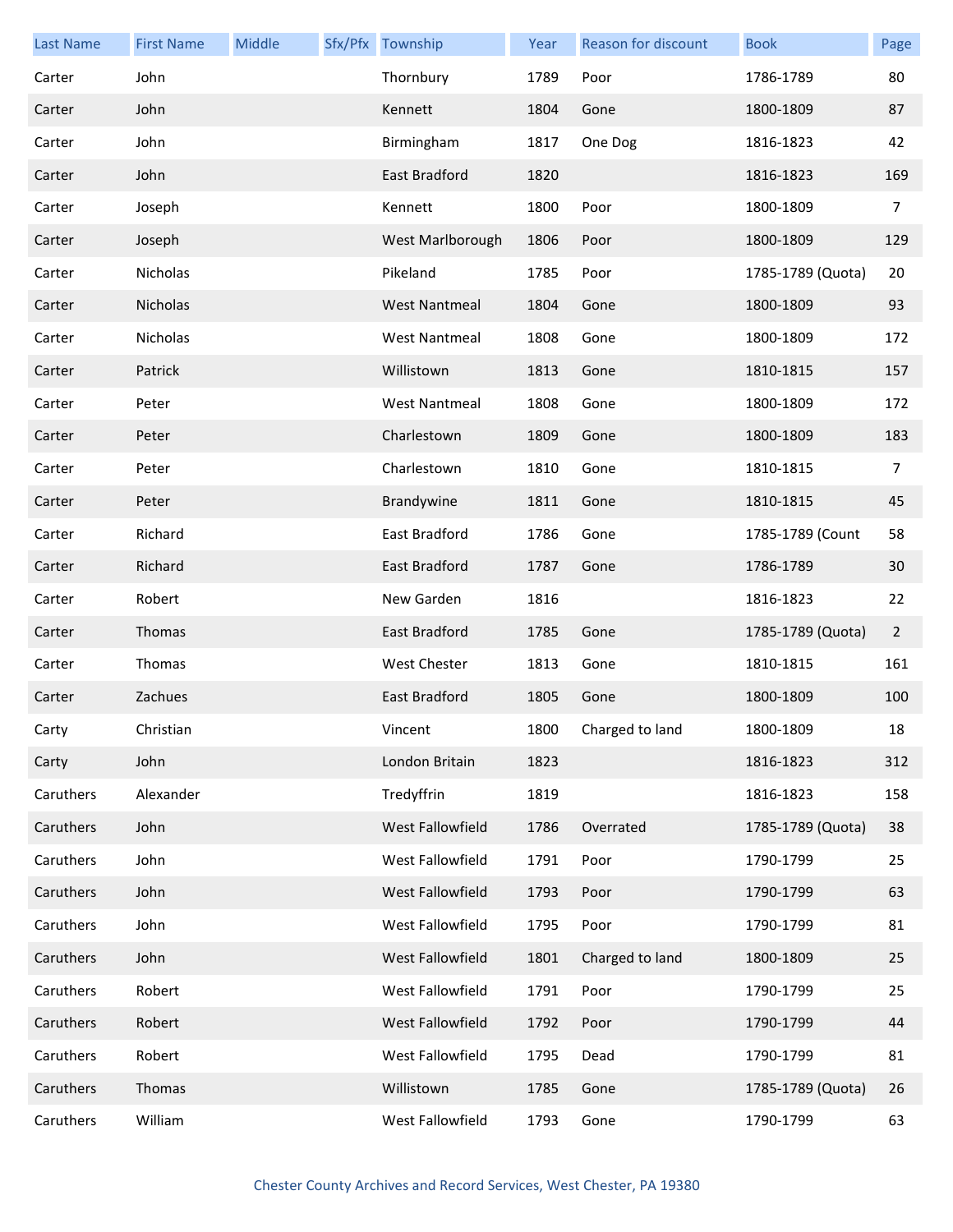| <b>Last Name</b> | <b>First Name</b> | Middle | Sfx/Pfx Township     | Year | Reason for discount    | <b>Book</b>       | Page           |
|------------------|-------------------|--------|----------------------|------|------------------------|-------------------|----------------|
| Caruthers        | William           |        | Londonderry          | 1799 | Charged to land        | 1790-1799         | 160            |
| Caruthers        | William           |        | West Fallowfield     | 1804 | Poor                   | 1800-1809         | 85             |
| Carvel           | William           |        | Coventry             | 1814 | Gone                   | 1810-1815         | 169            |
| Carver           | Eli               |        | Lower Oxford         | 1808 | Gone                   | 1800-1809         | 173            |
| Carver           | John              |        | East Nottingham      | 1818 |                        | 1816-1823         | 107            |
| Carver           | John              |        | East Nottingham      | 1819 | No Dog                 | 1816-1823         | 149            |
| Carver           | Joseph            |        | Tredyffrin           | 1822 |                        | 1816-1823         | 285            |
| Carver           | Miller            |        | East Nottingham      | 1819 |                        | 1816-1823         | 149            |
| Casady           | Michael           |        | East Caln            | 1805 | Gone                   | 1800-1809         | 102            |
| Casady           | Patrick           |        | West Caln            | 1818 |                        | 1816-1823         | 89             |
| Cashedy          | Philip            |        | <b>Upper Oxford</b>  | 1801 | Poor                   | 1800-1809         | 33             |
| Cashion          | Luke              |        | Nether Providence    | 1786 | Poor                   | 1785-1789 (Quota) | 49             |
| Cashler          | John              |        | New Garden           | 1785 | Gone                   | 1785-1789 (Quota) | 15             |
| Casky            | James             |        | East Nantmeal        | 1798 | Gone                   | 1790-1799         | 145            |
| Casky            | Joseph            |        | Kennett              | 1802 | Gone                   | 1800-1809         | 47             |
| Casky            | Joseph            |        | Kennett              | 1803 | Twice taxed            | 1800-1809         | 67             |
| Cassady          | Michael           |        | East Marlborough     | 1801 | Gone                   | 1800-1809         | 29             |
| Cassady          | William           |        | East Fallowfield     | 1819 | Poor & Suports his mot | 1816-1823         | 135            |
| Caster           | Peter             |        | Brandywine           | 1810 | No such man            | 1810-1815         | $\overline{4}$ |
| Castwiler        | Michael           |        | <b>West Nantmeal</b> | 1813 | Gone                   | 1810-1815         | 147            |
| Catchey          | John              |        | West Nantmeal        | 1793 | Gone                   | 1790-1799         | 70             |
| Catharine        | David             |        | Uwchlan              | 1813 | Mistake                | 1810-1815         | 155            |
| Catharine        | George            |        | Easttown             | 1818 | Gone                   | 1816-1823         | 92             |
| Catharine        | George            |        | Willistown           | 1822 |                        | 1816-1823         | 289            |
| Cathers          | Hugh              |        | Kennett              | 1814 | Gone                   | 1810-1815         | 175            |
| Catren           | Martin            |        | East Goshen          | 1822 |                        | 1816-1823         | 263            |
| Catrin           | David             |        | East Nantmeal        | 1821 |                        | 1816-1823         | 235            |
| Catrin           | Martin            |        | East Nantmeal        | 1821 |                        | 1816-1823         | 235            |
| Cauffman         | Jacob             |        | East Whiteland       | 1789 | Overrated              | 1785-1789 (Quota) | 139            |
| Cauffman         | John              |        | Easttown             | 1811 | One Dog                | 1810-1815         | 50             |
| Caufman          | Abraham           |        | <b>West Nantmeal</b> | 1787 | Mistake                | 1786-1789         | 17             |
| Caufman          | Abram             |        | <b>West Nantmeal</b> | 1786 | Mistake                | 1785-1789 (Count  | 45             |
| Caufman          | Henry             |        | East Whiteland       | 1798 | Gone                   | 1790-1799         | 151            |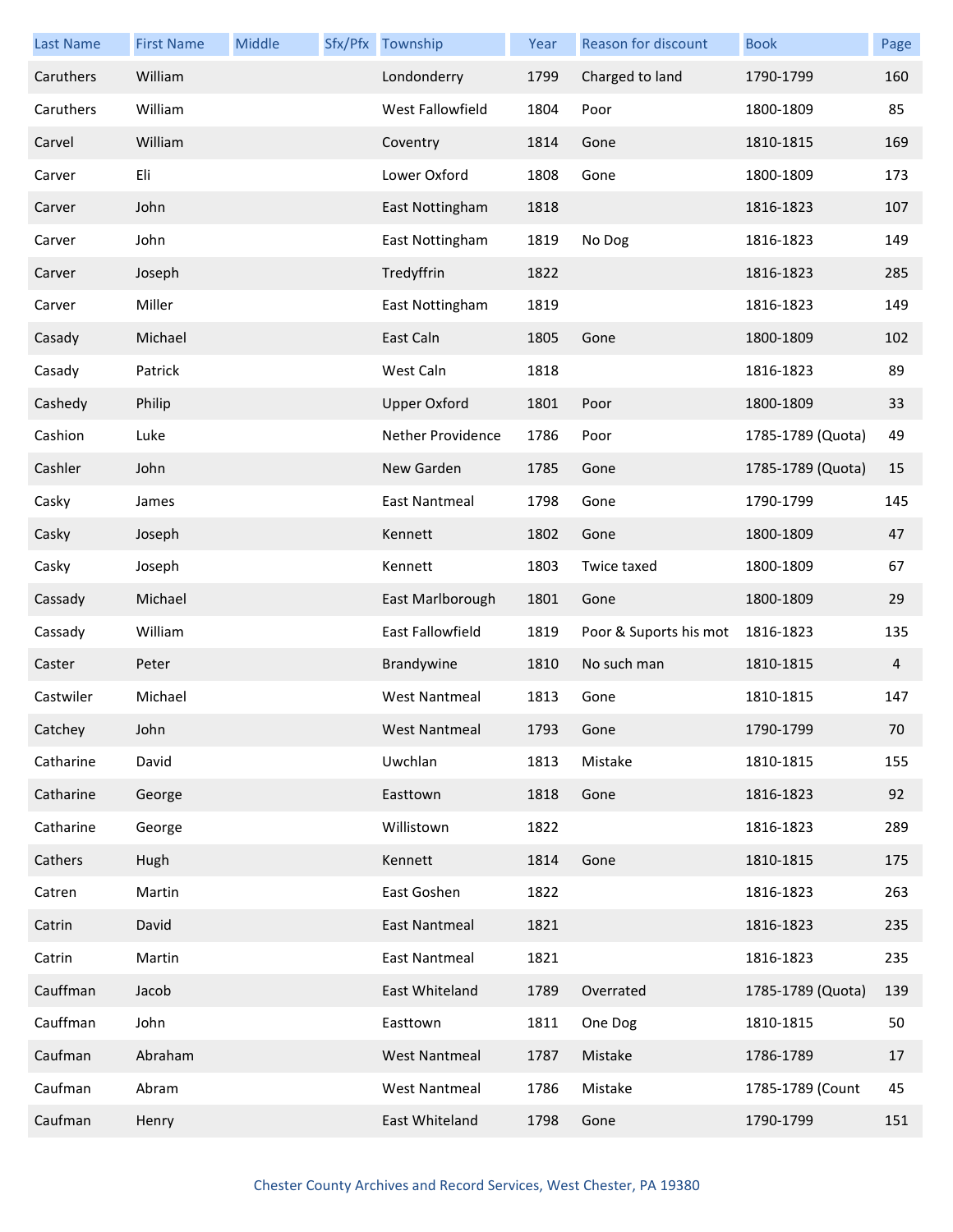| <b>Last Name</b> | <b>First Name</b> | Middle | Sfx/Pfx Township        | Year | <b>Reason for discount</b>                | <b>Book</b>       | Page |
|------------------|-------------------|--------|-------------------------|------|-------------------------------------------|-------------------|------|
| Caufman          | Jacob             |        | East Whiteland          | 1789 | Overrated                                 | 1785-1789 (Count  | 168  |
| Caufman          | John              |        | East Whiteland          | 1801 | Pays elsewhere                            | 1800-1809         | 39   |
| Caufman          | John              |        | Charlestown             | 1818 | Gone                                      | 1816-1823         | 90   |
| Caufman          | Joseph            |        | Coventry                | 1786 | Not an inhabitant                         | 1785-1789 (Count  | 60   |
| Caufman          | Joseph            |        | Coventry                | 1787 | Not an inhabitant                         | 1786-1789         | 32   |
| Caufmann         | Chris             |        | East Nottingham         | 1819 |                                           | 1816-1823         | 149  |
| Caufroad         | George            |        | Honey Brook             | 1808 | Poor                                      | 1800-1809         | 166  |
| Caufroad         | Jacob             |        | Honey Brook             | 1807 | Gone                                      | 1800-1809         | 146  |
| Causeland        | William           |        | New Garden              | 1823 |                                           | 1816-1823         | 317  |
| Cave             | Henry             |        | <b>West Fallowfield</b> | 1821 |                                           | 1816-1823         | 220  |
| Cave             | William           |        | New Garden              | 1819 |                                           | 1816-1823         | 148  |
| Caven            | William           |        | East Whiteland          | 1785 | Gone                                      | 1785-1789 (Count  | 27   |
| Cavenaugh        | Daniel            |        | Pikeland                | 1792 | Poor                                      | 1790-1799         | 52   |
| Ceell            | William           |        | Tredyffrin              | 1814 | Gone                                      | 1810-1815         | 194  |
| Celvin           | Robert            |        | Lower Darby             | 1788 | Overrated                                 | 1785-1789 (Quota) | 92   |
| Cepley           | Valentine         |        | East Caln               | 1789 | Gone                                      | 1785-1789 (Quota) | 117  |
| Cepley           | Valentine         |        | East Caln               | 1789 | Poor                                      | 1785-1789 (Count  | 145  |
| Chalfant         | Aaron             |        | West Marlborough        | 1786 | Paid in Lancaster Count 1785-1789 (Count  |                   | 43   |
| Chalfant         | Aaron             |        | West Marlborough        | 1786 | Paid in Montgomery Co 1785-1789 (Count    |                   | 71   |
| Chalfant         | Aaron             |        | West Marlborough        | 1786 | Paid in Lancaster Count 1785-1789 (Quota) |                   | 43   |
| Chalfant         | Aaron             |        | West Marlborough        | 1787 | Paid in Montgomery Co 1786-1789           |                   | 43   |
| Chalfant         | Abel              |        | East Marlborough        | 1808 | Poor                                      | 1800-1809         | 168  |
| Chalfant         | Abel              |        | East Marlborough        | 1816 |                                           | 1816-1823         | 18   |
| Chalfant         | David             |        | West Bradford           | 1789 | Poor                                      | 1785-1789 (Quota) | 115  |
| Chalfant         | David             |        | West Bradford           | 1789 | Poor                                      | 1785-1789 (Count  | 143  |
| Chalfant         | David             |        | West Bradford           | 1790 | Gone                                      | 1790-1799         | 2    |
| Chalfant         | George            |        | Thornbury               | 1786 | Poor                                      | 1785-1789 (Quota) | 52   |
| Chalfant         | George            |        | Thornbury               | 1786 | Poor                                      | 1786-1789         | 24   |
| Chalfant         | George            |        | Thornbury               | 1786 | Poor                                      | 1785-1789 (Count  | 52   |
| Chalfant         | George            |        | Thornbury               | 1788 | Gone                                      | 1785-1789 (Quota) | 108  |
| Chalfant         | George            |        | Thornbury               | 1788 | Gone                                      | 1785-1789 (Count  | 136  |
| Chalfant         | Henry             |        | West Goshen             | 1819 |                                           | 1816-1823         | 138  |
| Chalfant         | James             |        | West Bradford           | 1789 | Poor                                      | 1785-1789 (Quota) | 115  |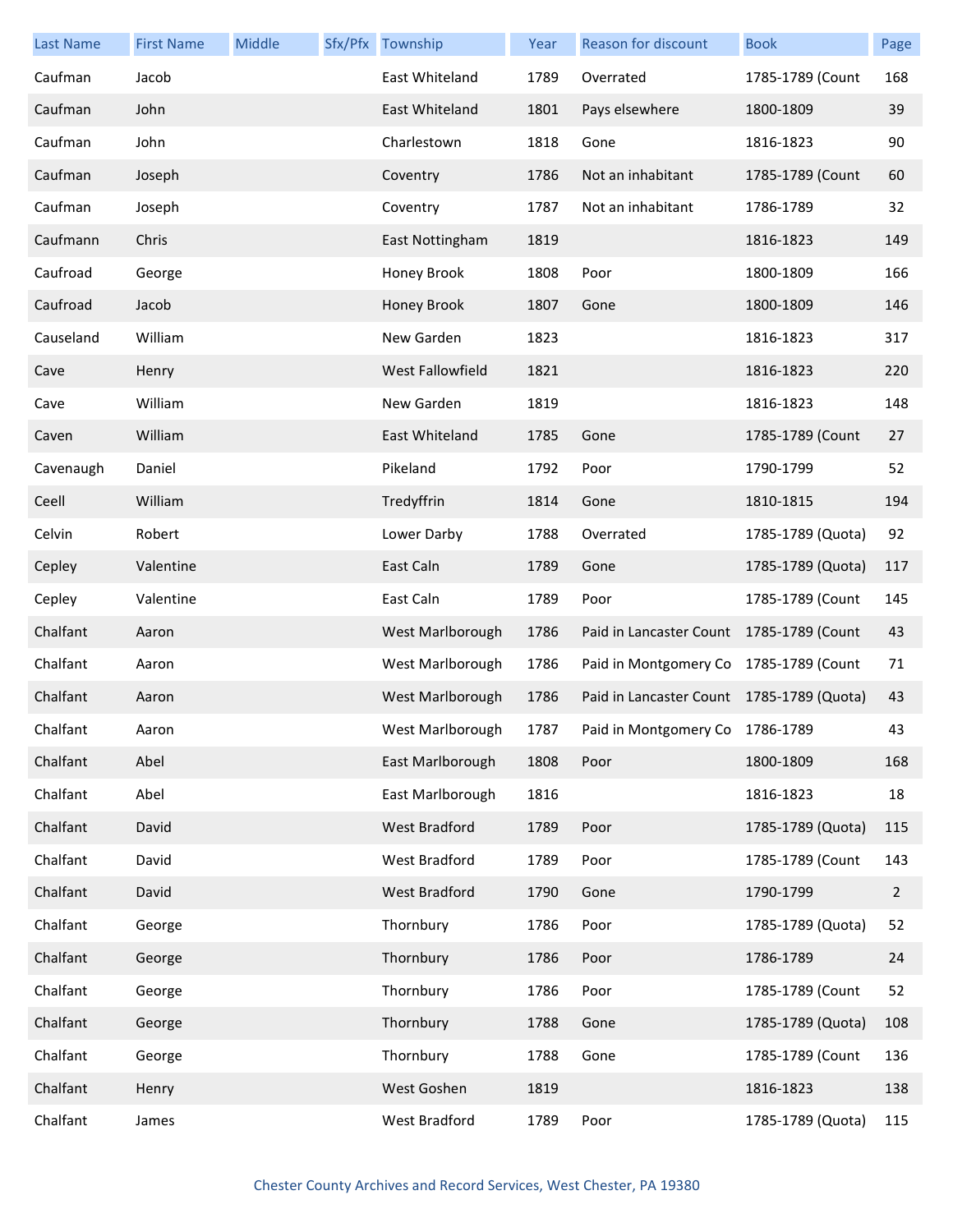| <b>Last Name</b> | <b>First Name</b> | Middle | Sfx/Pfx Township     | Year | Reason for discount | <b>Book</b>       | Page |
|------------------|-------------------|--------|----------------------|------|---------------------|-------------------|------|
| Chalfant         | James             |        | <b>West Bradford</b> | 1789 | Poor                | 1785-1789 (Count  | 143  |
| Chalfant         | James             |        | Kennett              | 1814 | Gone                | 1810-1815         | 175  |
| Chalfant         | James             |        | East Nottingham      | 1817 |                     | 1816-1823         | 64   |
| Chalfant         | James             |        | East Marlborough     | 1817 |                     | 1816-1823         | 59   |
| Chalfant         | Jesse             |        | West Marlborough     | 1792 | Gone & Married      | 1790-1799         | 48   |
| Chalfant         | Jesse             |        | West Marlborough     | 1793 | Poor                | 1790-1799         | 67   |
| Chalfant         | Jesse             |        | Londonderry          | 1796 | Error               | 1790-1799         | 102  |
| Chalfant         | John              |        | West Whiteland       | 1785 | Poor                | 1785-1789 (Count  | 28   |
| Chalfant         | John              |        | Newlin               | 1787 | Gone                | 1785-1789 (Quota) | 72   |
| Chalfant         | John              |        | Newlin               | 1787 | Gone                | 1785-1789 (Count  | 100  |
| Chalfant         | John              |        | Newlin               | 1788 | Gone                | 1786-1789         | 72   |
| Chalfant         | John              |        | West Bradford        | 1814 | Gone                | 1810-1815         | 164  |
| Chalfant         | John              |        | Kennett              | 1816 | Gone                | 1816-1823         | 14   |
| Chalfant         | John              |        | Kennett              | 1817 | Gone                | 1816-1823         | 55   |
| Chalfant         | Jonathan          |        | West Marlborough     | 1796 | Charged to land     | 1790-1799         | 104  |
| Chalfant         | Jonathan          |        | West Fallowfield     | 1800 | Gone                | 1800-1809         | 6    |
| Chalfant         | Jonathan          |        | West Fallowfield     | 1810 | Gone                | 1810-1815         | 11   |
| Chalfant         | Joseph            |        | West Marlborough     | 1785 | Not found           | 1785-1789 (Quota) | 15   |
| Chalfant         | Joseph            |        | East Marlborough     | 1797 | Gone                | 1790-1799         | 122  |
| Chalfant         | Robert            |        | Kennett              | 1785 | Dead                | 1785-1789 (Quota) | 11   |
| Chalfant         | Robert            |        | Kennett              | 1785 | Poor                | 1785-1789 (Count  | 11   |
| Chalfant         | Robert            |        | Newlin               | 1787 | Gone                | 1785-1789 (Quota) | 72   |
| Chalfant         | Robert            |        | Newlin               | 1787 | Gone                | 1785-1789 (Count  | 100  |
| Chalfant         | Robert            |        | Newlin               | 1788 | Gone                | 1786-1789         | 72   |
| Chalfant         | Robert            |        | Newlin               | 1819 |                     | 1816-1823         | 146  |
| Chalfant         | Thomas            |        | Pennsbury            | 1787 | Gone                | 1785-1789 (Quota) | 76   |
| Chalfant         | Thomas            |        | Pennsbury            | 1787 | Gone                | 1785-1789 (Count  | 104  |
| Chalfant         | Thomas            |        | Pennsbury            | 1789 | Gone                | 1786-1789         | 76   |
| Chalfant         | Thomas            |        | West Fallowfield     | 1800 | Gone                | 1800-1809         | 6    |
| Chalfant         | Thomas            |        | East Marlborough     | 1817 | No Dog              | 1816-1823         | 59   |
| Chalfant         | Thomas            |        | London Grove         | 1822 |                     | 1816-1823         | 267  |
| Chamberlain      | Gersham           |        | Sadsbury             | 1814 | No Dog              | 1810-1815         | 192  |
| Chamberlain      | Gershom           |        | Sadsbury             | 1792 | Gone                | 1790-1799         | 53   |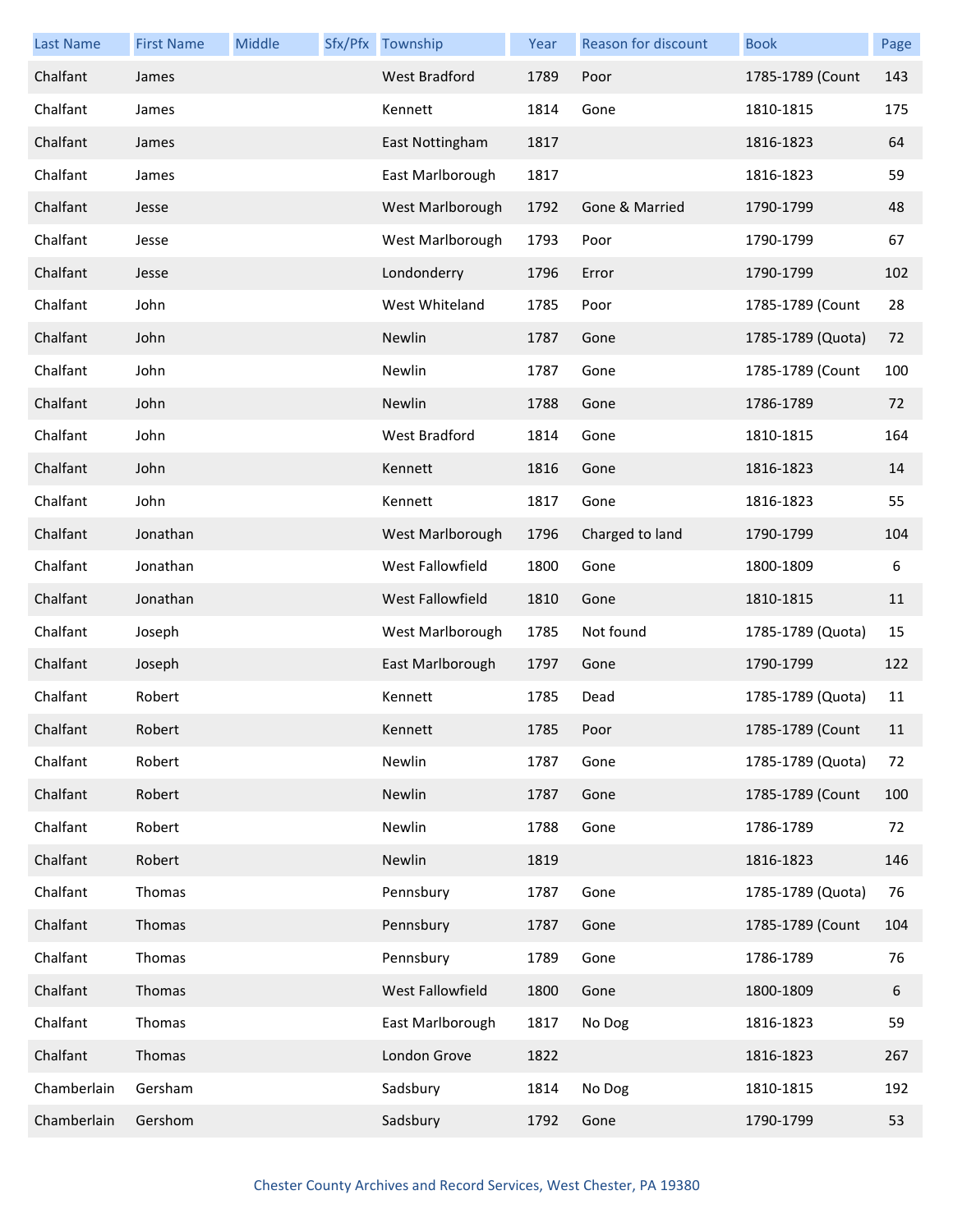| <b>Last Name</b> | <b>First Name</b> | Middle | Sfx/Pfx Township     | Year | <b>Reason for discount</b> | <b>Book</b>       | Page |
|------------------|-------------------|--------|----------------------|------|----------------------------|-------------------|------|
| Chamberlain      | John              |        | Birmingham           | 1785 | Poor                       | 1785-1789 (Count  | 2    |
| Chamberlain      | John              |        | Birmingham           | 1787 | Error                      | 1785-1789 (Count  | 86   |
| Chamberlain      | John              |        | Birmingham           | 1787 | Error                      | 1785-1789 (Quota) | 58   |
| Chamberlain      | John              |        | East Bradford        | 1789 | Poor                       | 1785-1789 (Quota) | 114  |
| Chamberlain      | John              |        | East Bradford        | 1789 | Poor                       | 1785-1789 (Count  | 142  |
| Chamberlain      | John              |        | East Bradford        | 1798 | Gone                       | 1790-1799         | 133  |
| Chamberlain      | John              |        | Sadsbury             | 1816 |                            | 1816-1823         | 31   |
| Chamberlain      | Joseph            |        | Sadsbury             | 1793 | Gone                       | 1790-1799         | 72   |
| Chamberlain      | Joseph            |        | East Bradford        | 1803 | Sickly                     | 1800-1809         | 61   |
| Chamberlain      | Moses             |        | Goshen               | 1785 | Poor                       | 1785-1789 (Quota) | 10   |
| Chamberlain      | Moses             |        | Goshen               | 1786 | Gone                       | 1785-1789 (Quota) | 38   |
| Chamberlain      | Moses             |        | Goshen               | 1786 | Not to be found            | 1786-1789         | 10   |
| Chamberlain      | Moses             |        | Goshen               | 1786 | Not found                  | 1785-1789 (Count  | 38   |
| Chamberlain      | Moses             |        | Westtown             | 1787 | Overrated                  | 1785-1789 (Quota) | 83   |
| Chamberlain      | Moses             |        | Westtown             | 1787 | Overrated                  | 1786-1789         | 55   |
| Chamberlain      | Moses             |        | Westtown             | 1787 | Overrated                  | 1785-1789 (Count  | 111  |
| Chamberlain      | Moses             |        | Westtown             | 1788 | Overrated                  | 1786-1789         | 83   |
| Chamberlain      | Obadiah           |        | Sadsbury             | 1811 | Gone                       | 1810-1815         | 72   |
| Chamberlain      | Robert            |        | East Bradford        | 1793 | Under age                  | 1790-1799         | 58   |
| Chamberlain      | Robert            |        | East Marlborough     | 1800 |                            | 1800-1809         | 9    |
| Chamberlain      | Robert            |        | West Chester         | 1813 | Paid elsewhere             | 1810-1815         | 161  |
| Chamberlain      | Walter            |        | New Garden           | 1822 |                            | 1816-1823         | 274  |
| Chamberlain      | William           |        | Pennsbury            | 1787 | Gone                       | 1785-1789 (Quota) | 76   |
| Chamberlain      | William           |        | Pennsbury            | 1787 | Gone                       | 1785-1789 (Count  | 104  |
| Chamberlian      | William           |        | Pennsbury            | 1789 | Gone                       | 1786-1789         | 76   |
| Chamberlin       | Jacob             |        | East Bradford        | 1806 | Gone                       | 1800-1809         | 120  |
| Chamberlin       | Obediah           |        | West Fallowfield     | 1823 |                            | 1816-1823         | 305  |
| Chamberlin       | Robert            |        | <b>West Chester</b>  | 1823 |                            | 1816-1823         | 336  |
| Chamberlin       | Samuel            |        | West Chester         | 1806 |                            | 1800-1809         | 139  |
| Chamberlin       | Titus             |        | East Bradford        | 1806 | Paid in Westtown           | 1800-1809         | 120  |
| Chamberlin       | William           |        | East Bradford        | 1821 |                            | 1816-1823         | 211  |
| Chambers         | Aaron             |        | <b>West Nantmeal</b> | 1801 | Gone                       | 1800-1809         | 33   |
| Chambers         | Alexander         |        | West Fallowfield     | 1808 | Poor                       | 1800-1809         | 165  |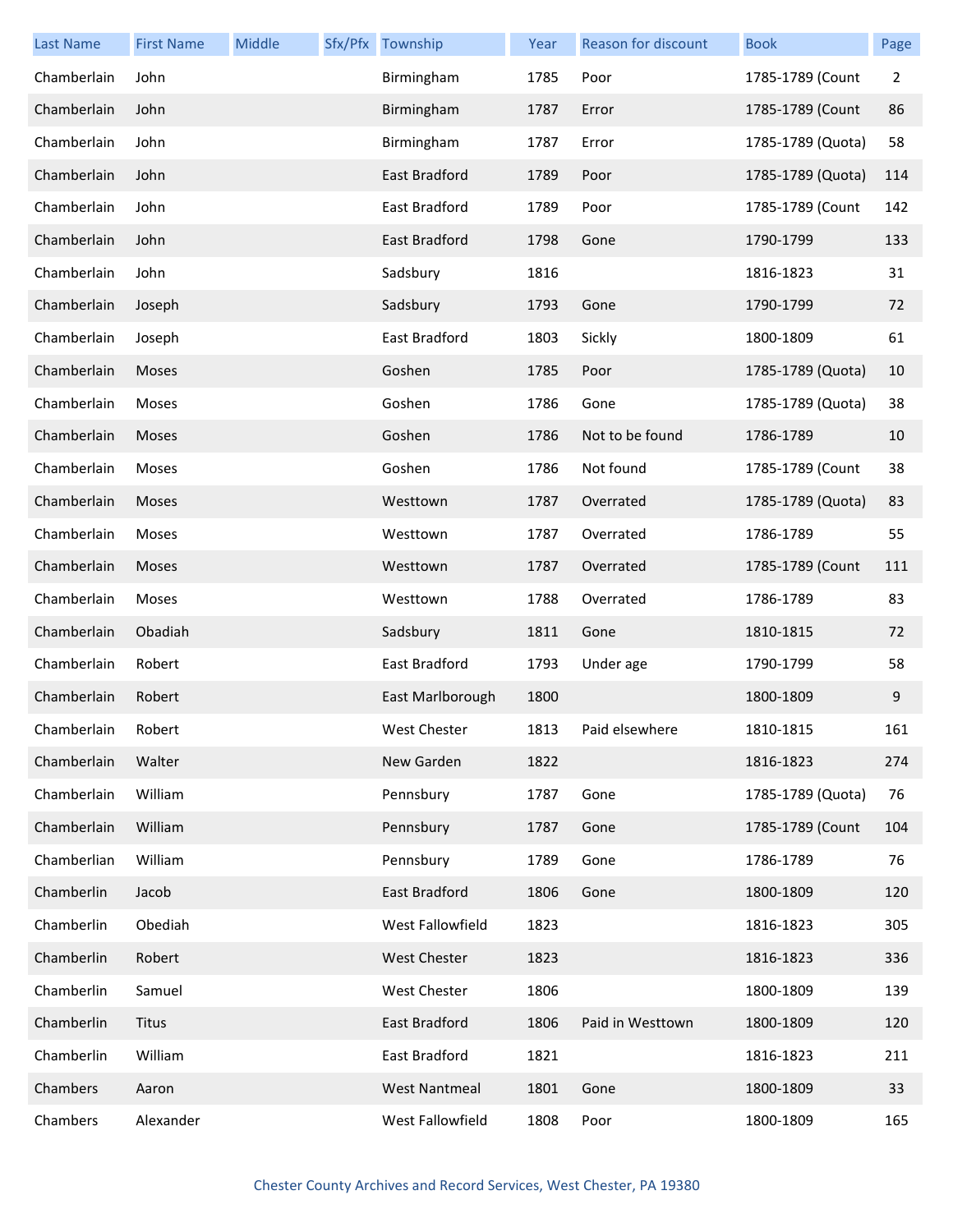| <b>Last Name</b> | <b>First Name</b> | Middle | Sfx/Pfx Township   | Year | Reason for discount | <b>Book</b>       | Page |
|------------------|-------------------|--------|--------------------|------|---------------------|-------------------|------|
| Chambers         | Alexander         |        | West Fallowfield   | 1817 | Gone                | 1816-1823         | 52   |
| Chambers         | Alexander         |        | East Caln          | 1821 |                     | 1816-1823         | 214  |
| Chambers         | Elizabeth         |        | London Grove       | 1814 | No Dog              | 1810-1815         | 176  |
| Chambers         | James             |        | East Nottingham    | 1814 | Gone                | 1810-1815         | 184  |
| Chambers         | John              |        | London Grove       | 1815 | Error               | 1810-1815         | 217  |
| Chambers         | Reuben            |        | London Grove       | 1823 |                     | 1816-1823         | 310  |
| Chambers         | William           |        | <b>Upper Darby</b> | 1788 | Gone                | 1785-1789 (Quota) | 91   |
| Chambers         | William           |        | <b>Upper Darby</b> | 1788 | Not taxable         | 1785-1789 (Count  | 119  |
| Chambers         | William           |        | London Grove       | 1789 | Gone                | 1785-1789 (Quota) | 124  |
| Chambers         | William           |        | London Grove       | 1789 | Gone                | 1785-1789 (Count  | 152  |
| Chance           | Aaron             |        | East Marlborough   | 1822 |                     | 1816-1823         | 270  |
| Chance           | Benjamin          |        | Thornbury          | 1785 | Sick & Poor         | 1785-1789 (Count  | 24   |
| Chance           | Henry             |        | New Garden         | 1809 |                     | 1800-1809         | 190  |
| Chandler         | Alexander         |        | East Marlborough   | 1788 | Sickly              | 1785-1789 (Count  | 126  |
| Chandler         | Alexander         |        | East Marlborough   | 1788 | Under age           | 1785-1789 (Quota) | 98   |
| Chandler         | Alexander         |        | East Marlborough   | 1798 | Paid in New Garden  | 1790-1799         | 141  |
| Chandler         | Allen             |        | London Grove       | 1823 |                     | 1816-1823         | 310  |
| Chandler         | Benjamin          |        | New Garden         | 1809 | Gone                | 1800-1809         | 190  |
| Chandler         | Emmor             |        | New Garden         | 1801 | Gone                | 1800-1809         | 31   |
| Chandler         | Emmor             |        | New Garden         | 1810 | Paid elsewhere      | 1810-1815         | 22   |
| Chandler         | Enoch             |        | East Marlborough   | 1788 | Sickly              | 1785-1789 (Quota) | 98   |
| Chandler         | Enoch             |        | East Marlborough   | 1788 | Under age           | 1785-1789 (Count  | 126  |
| Chandler         | James             |        | Chester            | 1787 | Charged to land     | 1785-1789 (Quota) | 59   |
| Chandler         | James             |        | East Marlborough   | 1798 | Paid in New Garden  | 1790-1799         | 141  |
| Chandler         | James             |        | London Britain     | 1805 | Gone                | 1800-1809         | 107  |
| Chandler         | John              |        | East Marlborough   | 1798 | Paid in New Garden  | 1790-1799         | 141  |
| Chandler         | John              |        | Sadsbury           | 1820 |                     | 1816-1823         | 199  |
| Chandler         | Jonathan          |        | Sadsbury           | 1821 |                     | 1816-1823         | 242  |
| Chandler         | Jonathan          |        | Sadsbury           | 1822 |                     | 1816-1823         | 284  |
| Chandler         | Joseph            |        | Concord            | 1786 | Not found           | 1785-1789 (Count  | 60   |
| Chandler         | Joseph            |        | Concord            | 1787 | Not to be found     | 1786-1789         | 32   |
| Chandler         | Swithen           |        | East Bradford      | 1785 | Gone                | 1785-1789 (Quota) | 2    |
| Chandler         | Thomas            |        | New Garden         | 1785 | Not found           | 1785-1789 (Count  | 15   |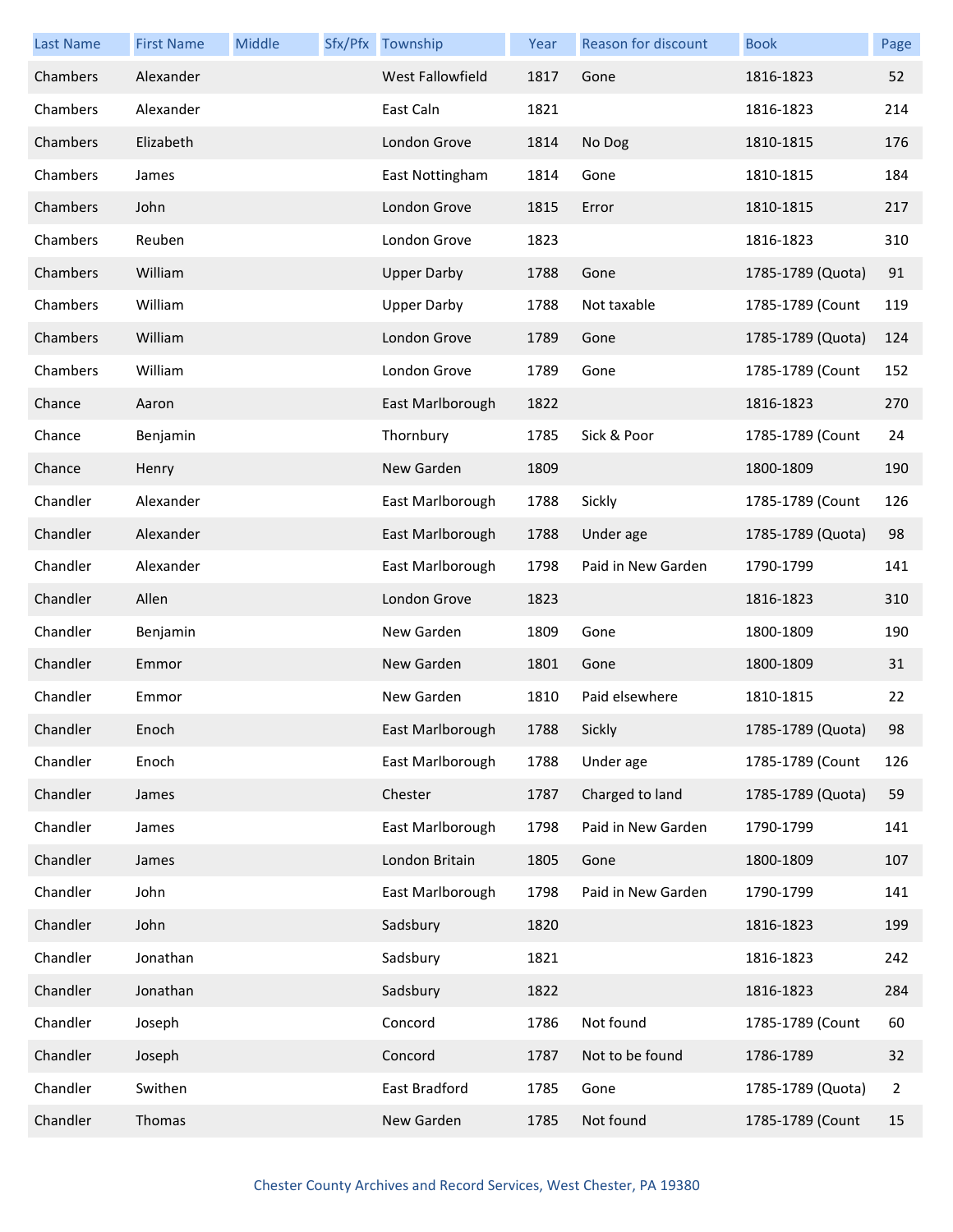| <b>Last Name</b> | <b>First Name</b> | Middle | Sfx/Pfx Township     | Year | Reason for discount | <b>Book</b>       | Page |
|------------------|-------------------|--------|----------------------|------|---------------------|-------------------|------|
| Chandler         | Thomas            |        | London Grove         | 1789 | Gone                | 1785-1789 (Quota) | 124  |
| Chandler         | Thomas            |        | London Grove         | 1789 | Gone                | 1785-1789 (Count  | 152  |
| Chandler         | Thomas            |        | New Garden           | 1811 | No Dog              | 1810-1815         | 63   |
| Chandler         | William           |        | London Grove         | 1788 | Gone                | 1785-1789 (Quota) | 96   |
| Chandler         | William           |        | London Grove         | 1788 | Gone                | 1785-1789 (Count  | 124  |
| Chandler         | William           |        | New Garden           | 1821 |                     | 1816-1823         | 232  |
| Chanell          | Enoch             |        | Pikeland             | 1819 |                     | 1816-1823         | 155  |
| Chanmess         | Anthony           |        | West Nottingham      | 1785 | Poor                | 1785-1789 (Count  | 19   |
| Channell         | Enoch             |        | Brandywine           | 1820 |                     | 1816-1823         | 171  |
| Channell         | Samuel            |        | East Whiteland       | 1818 |                     | 1816-1823         | 122  |
| Channells        | Jesse             |        | Charlestown          | 1786 | Sickness            | 1785-1789 (Count  | 63   |
| Channells        | Jesse             |        | Charlestown          | 1788 | Sickness            | 1786-1789         | 35   |
| Chapman          | Elias             |        | <b>West Nantmeal</b> | 1786 | Ran away            | 1785-1789 (Count  | 45   |
| Chapman          | Elias             |        | <b>West Nantmeal</b> | 1787 | Ran away            | 1786-1789         | 17   |
| Chapman          | Ellis             |        | <b>West Nantmeal</b> | 1785 | Poor                | 1785-1789 (Count  | 17   |
| Chapman          | Ellis             |        | <b>West Nantmeal</b> | 1786 | Gone                | 1785-1789 (Count  | 73   |
| Chapman          | Ellis             |        | <b>West Nantmeal</b> | 1786 | Gone                | 1785-1789 (Quota) | 45   |
| Chapman          | George            |        | West Whiteland       | 1793 | Dead                | 1790-1799         | 76   |
| Chapman          | George            |        | West Whiteland       | 1812 | No Dog              | 1810-1815         | 120  |
| Chapman          | George            |        | West Whiteland       | 1815 | One Dog             | 1810-1815         | 241  |
| Chapman          | George            |        | London Grove         | 1822 |                     | 1816-1823         | 267  |
| Chapman          | John              |        | Ridley               | 1785 | Dead                | 1785-1789 (Quota) | 22   |
| Chapman          | John              |        | Ridley               | 1785 | Poor                | 1785-1789 (Count  | 22   |
| Chapman          | John              |        | Pennsbury            | 1816 | Gone                | 1816-1823         | 29   |
| Chapman          | Joseph            |        | <b>East Nantmeal</b> | 1805 | Gone                | 1800-1809         | 112  |
| Chapman          | Samuel            |        | East Marlborough     | 1787 | Gone                | 1785-1789 (Quota) | 70   |
| Chapman          | Samuel            |        | East Marlborough     | 1787 | Gone                | 1785-1789 (Count  | 98   |
| Chapman          | Silas             |        | Kennett              | 1815 | Poor                | 1810-1815         | 216  |
| Chapman          | William           |        | <b>East Nantmeal</b> | 1809 | No such man         | 1800-1809         | 192  |
| Chapman          | William           |        | New Garden           | 1817 |                     | 1816-1823         | 63   |
| Chapman          | William           |        | London Britain       | 1819 |                     | 1816-1823         | 142  |
| Chapman          | William           |        | New London           | 1823 |                     | 1816-1823         | 316  |
| Charles          | Andrew            |        | Tredyffrin           | 1786 | Gone                | 1785-1789 (Count  | 53   |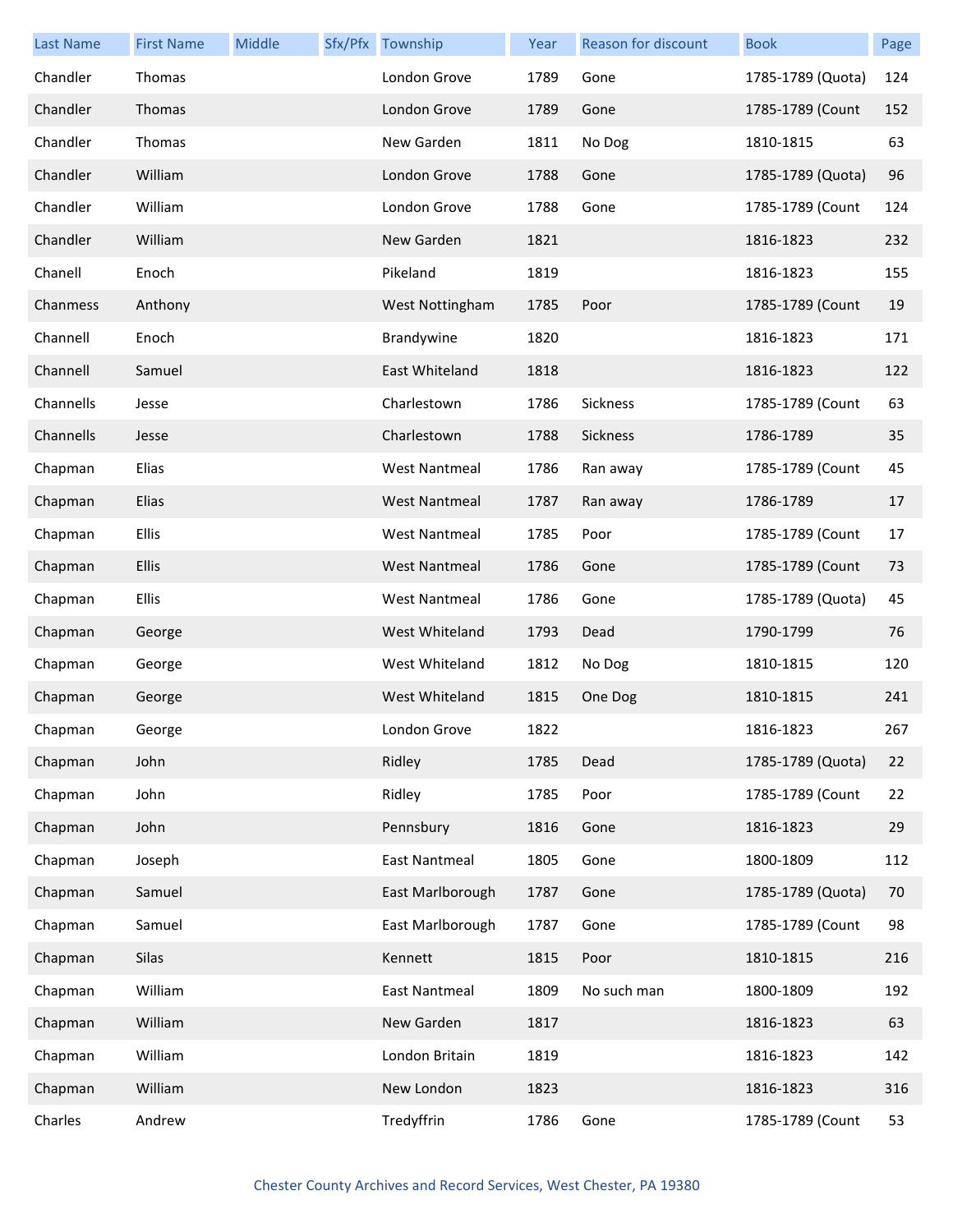| <b>Last Name</b> | <b>First Name</b> | Middle | Sfx/Pfx Township        | Year | <b>Reason for discount</b> | <b>Book</b>       | Page  |
|------------------|-------------------|--------|-------------------------|------|----------------------------|-------------------|-------|
| Charles          | Andrew            |        | Tredyffrin              | 1786 | Not found                  | 1785-1789 (Count  | 81    |
| Charles          | Andrew            |        | Tredyffrin              | 1786 | Gone                       | 1785-1789 (Quota) | 53    |
| Charles          | Andrew            |        | Tredyffrin              | 1787 | Gone                       | 1786-1789         | 25    |
| Charles          | Andrew            |        | Tredyffrin              | 1788 | Not found                  | 1786-1789         | 53    |
| Charles          | Andrew            |        | Tredyffrin              | 1789 | Dead                       | 1785-1789 (Count  | 164   |
| Charles          | Andrew            |        | Tredyffrin              | 1789 | Dead                       | 1785-1789 (Quota) | 136   |
| Charles          | Andrew            |        | Tredyffrin              | 1790 | Gone                       | 1790-1799         | 15    |
| Charles          | Andrew            |        | <b>West Fallowfield</b> | 1819 |                            | 1816-1823         | 136   |
| Charles          | Andrew            |        | West Fallowfield        | 1820 |                            | 1816-1823         | 178   |
| Charles          | Andrew            |        | West Fallowfield        | 1822 |                            | 1816-1823         | 262   |
| Charles          | Andrew            |        | <b>West Fallowfield</b> | 1823 |                            | 1816-1823         | 305   |
| Charles          | Christian         |        | Tredyffrin              | 1822 |                            | 1816-1823         | 285   |
| Charles          | John              |        | West Fallowfield        | 1821 |                            | 1816-1823         | 220   |
| Charles          | Peter             |        | East Whiteland          | 1800 | Gone                       | 1800-1809         | 19    |
| Charlton         | John              |        | <b>Upper Oxford</b>     | 1809 | Gone                       | 1800-1809         | 193   |
| Charter          | Joseph            |        | West Marlborough        | 1785 | Gone                       | 1785-1789 (Count  | 15    |
| Charter          | Joseph            |        | East Marlborough        | 1799 | Poor                       | 1790-1799         | 161   |
| Charters         | Joseph            |        | West Marlborough        | 1792 | Poor                       | 1790-1799         | 48    |
| Charters         | Joseph            |        | West Marlborough        | 1807 | Poor                       | 1800-1809         | 149   |
| Charters         | Joseph            |        | West Marlborough        | 1809 | Poor                       | 1800-1809         | 189   |
| Charters         | Joseph            |        | West Marlborough        | 1810 | Poor                       | 1810-1815         | 19    |
| Charters         | William           |        | East Fallowfield        | 1785 | Gone                       | 1785-1789 (Quota) | 9     |
| Charters         | William           |        | East Fallowfield        | 1785 | Gone to Ireland            | 1785-1789 (Count  | $9\,$ |
| Cheeton          | George            |        | New London              | 1787 | Poor                       | 1785-1789 (Quota) | 74    |
| Cheever          | John              |        | Brandywine              | 1821 |                            | 1816-1823         | 213   |
| Cheney           | Charles           |        | West Fallowfield        | 1815 |                            | 1810-1815         | 213   |
| Cheney           | John              |        | Londonderry             | 1815 |                            | 1810-1815         | 218   |
| Cheny            | William           |        | New Garden              | 1797 | Poor                       | 1790-1799         | 124   |
| Cherry           | George            |        | Kennett                 | 1815 | Gone                       | 1810-1815         | 216   |
| Cherry           | John              |        | East Nottingham         | 1810 | Overcharged                | 1810-1815         | 23    |
| Cherry           | John              |        | East Nottingham         | 1817 |                            | 1816-1823         | 64    |
| Cherry           | William           |        | New Garden              | 1787 | Poor                       | 1785-1789 (Count  | 99    |
| Cherry           | William           |        | New Garden              | 1787 | Poor                       | 1785-1789 (Quota) | 71    |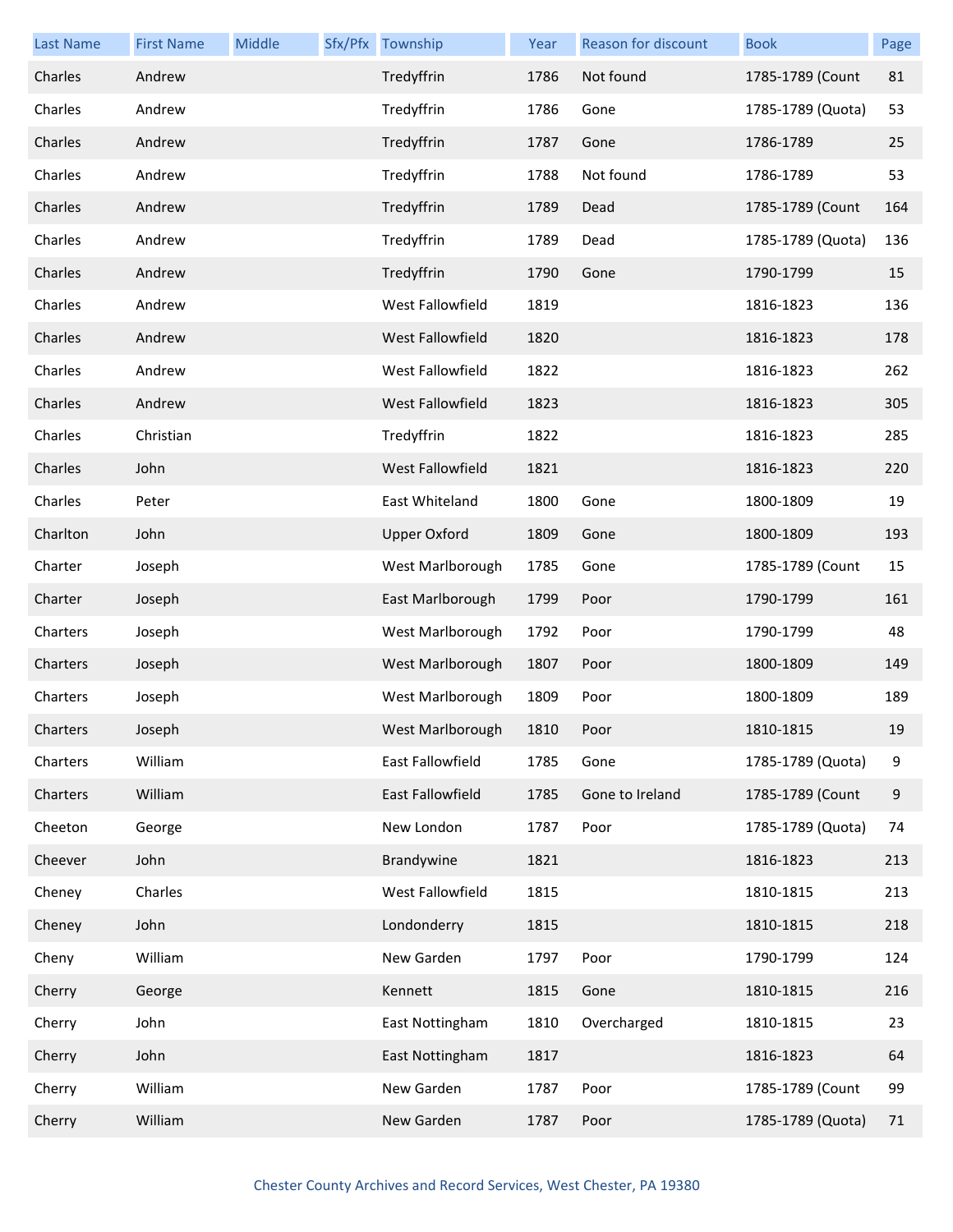| <b>Last Name</b>   | <b>First Name</b> | Middle |     | Sfx/Pfx Township        | Year | <b>Reason for discount</b> | <b>Book</b>       | Page         |
|--------------------|-------------------|--------|-----|-------------------------|------|----------------------------|-------------------|--------------|
| Chesm              | James             |        |     | Oxford                  | 1786 | Gone                       | 1785-1789 (Count  | 75           |
| Chesm              | James             |        |     | Oxford                  | 1787 | Gone                       | 1786-1789         | 47           |
| Chesnut            | Robert            |        |     | East Caln               | 1785 | Poor                       | 1785-1789 (Count  | 6            |
| Chesnut            | Robert            |        |     | West Caln               | 1796 | Gone                       | 1790-1799         | 97           |
| Chesnut            | Robert            |        |     | East Caln               | 1804 | Gone                       | 1800-1809         | 82           |
| Chesnut            | Robert            |        |     | Brandywine              | 1812 | Poor                       | 1810-1815         | 85           |
| Chesnut            | Robert            |        |     | Brandywine              | 1813 | Poor                       | 1810-1815         | 125          |
| Chesnut            | Robert            |        |     | Brandywine              | 1816 |                            | 1816-1823         | 4            |
| Chesnutwood        | Abram             |        |     | East Nantmeal           | 1807 | Gone                       | 1800-1809         | 152          |
| Chesnutwood Samuel |                   |        |     | East Nantmeal           | 1813 | Gone                       | 1810-1815         | 146          |
| Chesnutwood        | Samuel            |        |     | East Nantmeal           | 1813 | <b>Unseated land</b>       | 1810-1815         | 146          |
| Chester            | Robert            |        |     | Charlestown             | 1823 |                            | 1816-1823         | 301          |
| Chestnut           | Samuel            |        |     | Tredyffrin              | 1799 | Gone                       | 1790-1799         | 168          |
| Chever             | Lawrence          |        |     | <b>East Fallowfield</b> | 1811 | Gone                       | 1810-1815         | 51           |
| Chew               | Jonathan          |        |     | West Marlborough        | 1787 | Gone                       | 1785-1789 (Quota) | 71           |
| Chew               | Jonathan          |        |     | West Marlborough        | 1787 | Gone                       | 1785-1789 (Count  | 99           |
| Chew               | Jonathan          |        |     | West Marlborough        | 1788 | Gone                       | 1786-1789         | 71           |
| Cheyney            | Joseph            |        |     | Londonderry             | 1816 |                            | 1816-1823         | 17           |
| Cheyney            | Richard           |        |     | Thornbury               | 1789 | Overrated                  | 1785-1789 (Count  | 165          |
| Cheyney            | Richard           |        |     | Thornbury               | 1789 | Overrated                  | 1785-1789 (Quota) | 136          |
| Cheyney            | Richard           |        |     | Londonderry             | 1820 |                            | 1816-1823         | 185          |
| Cheyney            | Richard           |        |     | Londonderry             | 1820 |                            | 1816-1823         | 185          |
| Cheyney            | Richard           |        |     | London Grove            | 1821 |                            | 1816-1823         | 225          |
| Cheyney            | Samuel            |        |     | West Caln               | 1790 | Gone                       | 1790-1799         | 3            |
| Cheyney            | Thomas            |        | Jr. | Concord                 | 1788 |                            | 1785-1789 (Quota) | 88           |
| Cheyney            | Thomas            |        |     | Goshen                  | 1792 | Sickness                   | 1790-1799         | 44           |
| Chiles             | Richard           |        |     | Coventry                | 1809 | Gone                       | 1800-1809         | 183          |
| Chism              | John              |        |     | Chester                 | 1787 | Gone                       | 1786-1789         | $\mathbf{3}$ |
| Chizm              | John              |        |     | Chester                 | 1786 | Gone                       | 1785-1789 (Count  | 31           |
| Chizm              | John              |        |     | Chester                 | 1786 | Poor                       | 1785-1789 (Quota) | 31           |
| Choran             | John              |        |     | Tredyffrin              | 1821 |                            | 1816-1823         | 243          |
| Chrisman           | George            |        |     | Honey Brook             | 1816 |                            | 1816-1823         | 13           |
| Chrisman           | George            |        |     | Coventry                | 1819 | No Dog                     | 1816-1823         | 133          |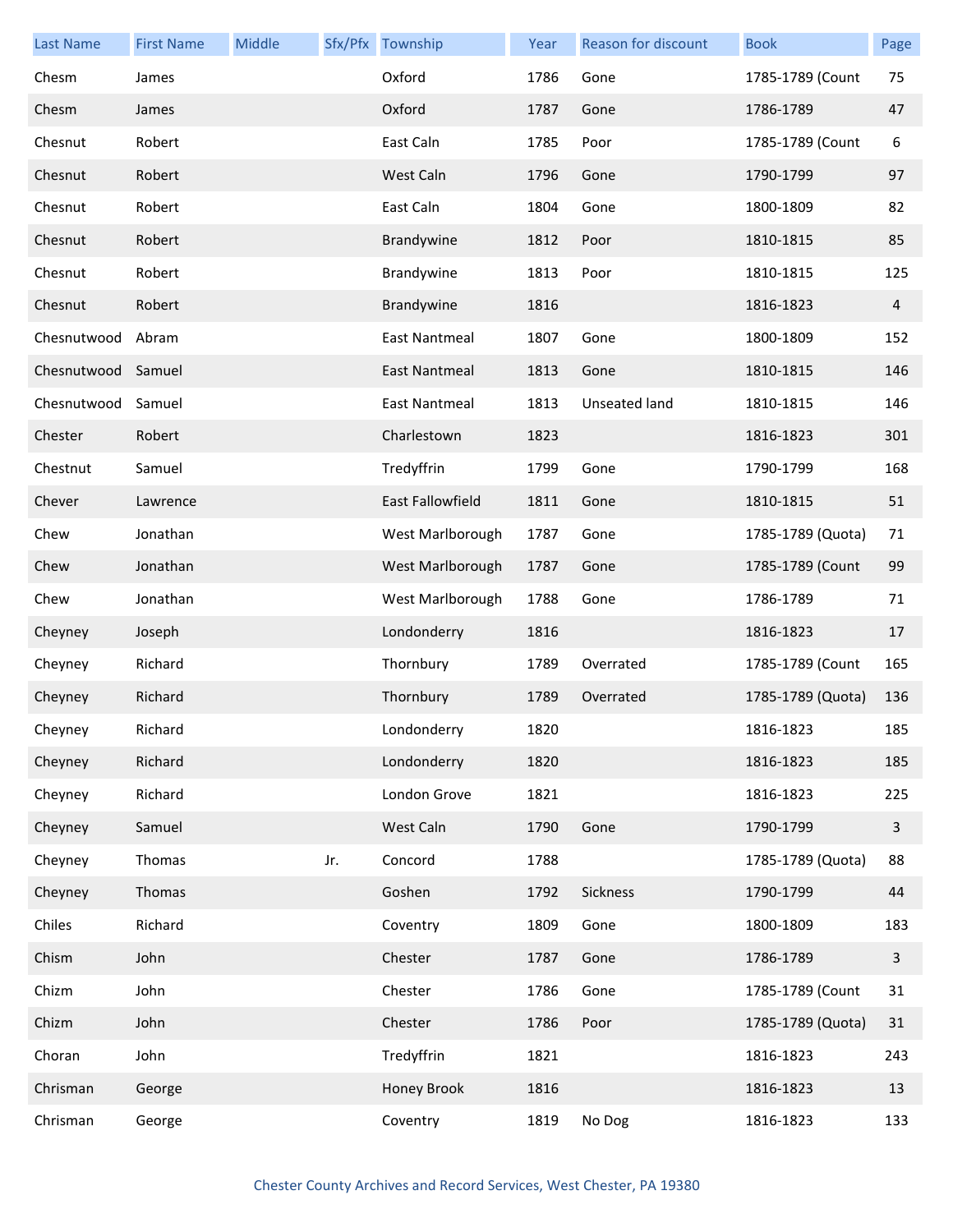| <b>Last Name</b> | <b>First Name</b> | <b>Middle</b> | Sfx/Pfx Township     | Year | Reason for discount  | <b>Book</b>       | Page           |
|------------------|-------------------|---------------|----------------------|------|----------------------|-------------------|----------------|
| Chrisman         | George            |               | <b>East Nantmeal</b> | 1819 |                      | 1816-1823         | 151            |
| Chrisman         | Henry             |               | Vincent              | 1787 | Overrated            | 1785-1789 (Quota) | 81             |
| Chrisman         | Henry             |               | Vincent              | 1787 | Overrated            | 1785-1789 (Count  | 109            |
| Chrisman         | John              |               | Tinicum              | 1788 | Gone                 | 1785-1789 (Quota) | 108            |
| Chrisman         | John              |               | Coventry             | 1820 |                      | 1816-1823         | 174            |
| Christian        | Nicholas          |               | Tredyffrin           | 1815 | Gone                 | 1810-1815         | 235            |
| Christie         | Dennis            |               | Goshen               | 1786 | Married              | 1785-1789 (Quota) | 38             |
| Christie         | George            |               | Uwchlan              | 1818 |                      | 1816-1823         | 118            |
| Christie         | Hugh              |               | New Garden           | 1785 | Ran away             | 1785-1789 (Count  | 15             |
| Christie         | Mary              |               | Sadsbury             | 1810 | <b>Unseated land</b> | 1810-1815         | 31             |
| Christie         | Samuel            |               | Honey Brook          | 1792 | Charged to land      | 1790-1799         | 45             |
| Christman        | Daniel            |               | Vincent              | 1785 | Gone                 | 1785-1789 (Count  | 26             |
| Christman        | Elisha            |               | Brandywine           | 1811 | No Dog               | 1810-1815         | 45             |
| Christman        | Felix             |               | Vincent              | 1800 | Poor                 | 1800-1809         | 18             |
| Christman        | Feliz             |               | Vincent              | 1799 | Poor                 | 1790-1799         | 170            |
| Christman        | Henry             |               | Vincent              | 1793 | Overrated            | 1790-1799         | 74             |
| Christman        | John              |               | Tinicum              | 1788 | Gone                 | 1785-1789 (Count  | 136            |
| Christopher      | John              |               | Tredyffrin           | 1817 |                      | 1816-1823         | 74             |
| Christopher      | John              |               | East Fallowfield     | 1820 |                      | 1816-1823         | 177            |
| Christopher      | John              |               | London Britain       | 1821 |                      | 1816-1823         | 227            |
| Christopher      | John              |               | Londonderry          | 1822 |                      | 1816-1823         | 269            |
| Christy          | Andrew            |               | <b>East Nantmeal</b> | 1786 | Gone                 | 1785-1789 (Count  | 72             |
| Christy          | Conrad            |               | <b>West Nantmeal</b> | 1789 | Gone                 | 1785-1789 (Quota) | 130            |
| Christy          | Samuel            |               | Honey Brook          | 1791 | Charged to land      | 1790-1799         | 26             |
| Christy          | Samuel            |               | Honey Brook          | 1793 | Charged to land      | 1790-1799         | 64             |
| Christy          | William           |               | Honey Brook          | 1812 | Not found            | 1810-1815         | 94             |
| Chriswell        | James             |               | Oxford               | 1787 |                      | 1786-1789         | 19             |
| Church           | Alexander         |               | <b>East Nantmeal</b> | 1821 |                      | 1816-1823         | 235            |
| Church           | Henry             |               | East Bradford        | 1785 | Overrated            | 1785-1789 (Quota) | $\overline{2}$ |
| Church           | Henry             |               | East Bradford        | 1786 | Gone to Virginia     | 1785-1789 (Quota) | 30             |
| Church           | Henry             |               | East Bradford        | 1786 | Gone to Virginia     | 1785-1789 (Count  | 30             |
| Church           | Henry             |               | East Bradford        | 1787 | Gone                 | 1785-1789 (Count  | 86             |
| Church           | Henry             |               | East Bradford        | 1787 | Gone                 | 1785-1789 (Quota) | 59             |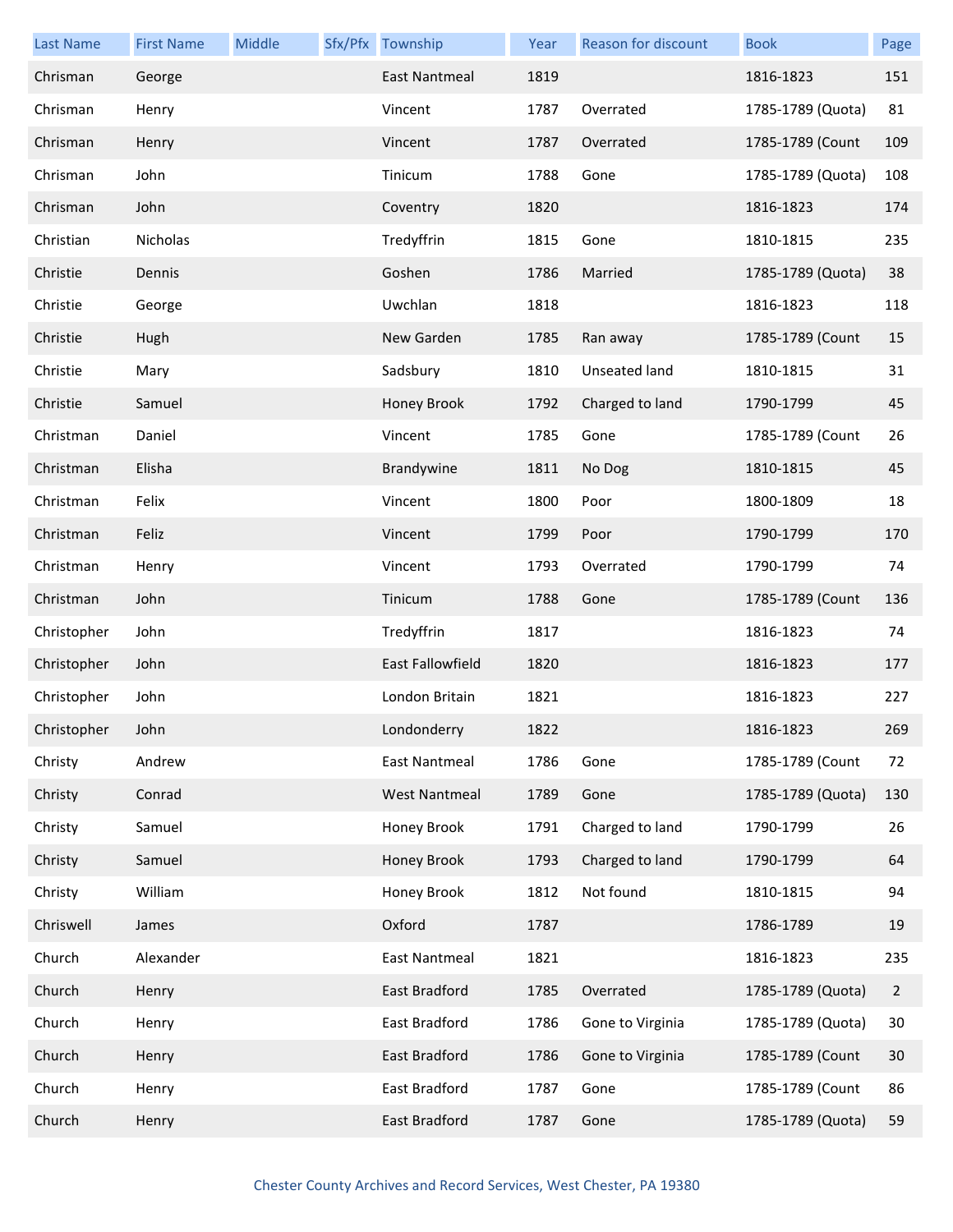| <b>Last Name</b> | <b>First Name</b> | Middle | Sfx/Pfx Township    | Year | Reason for discount                | <b>Book</b>       | Page |
|------------------|-------------------|--------|---------------------|------|------------------------------------|-------------------|------|
| Church           | Henry             |        | East Bradford       | 1788 | Poor                               | 1786-1789         | 58   |
| Church           | Henry             |        | East Bradford       | 1788 | Gone to Virginia                   | 1786-1789         | 2    |
| Church           | Mary              |        | Coventry            | 1818 | Gone                               | 1816-1823         | 91   |
| Churchman        | Amassa            |        | Westtown            | 1810 | Gone                               | 1810-1815         | 37   |
| Churchman        | Azael             |        | East Marlborough    | 1820 |                                    | 1816-1823         | 186  |
| Churchman        | George            |        | Oxford              | 1785 | Poor                               | 1785-1789 (Quota) | 19   |
| Churchman        | George            |        | Oxford              | 1786 |                                    | 1785-1789 (Count  | 47   |
| Churchman        | George            |        | Oxford              | 1786 |                                    | 1785-1789 (Quota) | 47   |
| Churchman        | George            |        | Oxford              | 1786 | Charged to land                    | 1785-1789 (Count  | 75   |
| Churchman        | George            |        | Oxford              | 1787 | Charged to land                    | 1786-1789         | 47   |
| Churchman        | George            |        | Oxford              | 1787 |                                    | 1785-1789 (Quota) | 75   |
| Churchman        | George            |        | Oxford              | 1787 |                                    | 1786-1789         | 19   |
| Churchman        | George            |        | Oxford              | 1787 | Land allotted for a scho           | 1785-1789 (Count  | 103  |
| Churchman        | George            |        | Oxford              | 1788 | For free school                    | 1785-1789 (Count  | 131  |
| Churchman        | George            |        | Oxford              | 1788 | Land for ye Purpose of a 1786-1789 |                   | 75   |
| Churchman        | George            |        | Oxford              | 1788 | For public school                  | 1785-1789 (Quota) | 103  |
| Churchman        | George            |        | Oxford              | 1789 | Public land                        | 1785-1789 (Quota) | 132  |
| Churchman        | George            |        | Oxford              | 1789 | Public land                        | 1785-1789 (Count  | 160  |
| Churchman        | George            |        | Oxford              | 1790 |                                    | 1790-1799         | 13   |
| Churchman        | George            |        | Oxford              | 1790 | Charged to land                    | 1790-1799         | 13   |
| Churchman        | George            |        | Oxford              | 1792 | Charged to land                    | 1790-1799         | 52   |
| Churchman        | George            |        | Oxford              | 1793 | Charged to land                    | 1790-1799         | 71   |
| Churchman        | George            |        | Oxford              | 1795 | Charged to land                    | 1790-1799         | 89   |
| Churchman        | George            |        | Oxford              | 1796 | Gone                               | 1790-1799         | 107  |
| Churchman        | George            |        | <b>Upper Oxford</b> | 1797 | Charged to land                    | 1790-1799         | 127  |
| Churchman        | George            |        | <b>Upper Oxford</b> | 1798 | Charged to land                    | 1790-1799         | 146  |
| Churchman        | George            |        | <b>Upper Oxford</b> | 1799 | Charged to land                    | 1790-1799         | 166  |
| Churchman        | George            |        | <b>Upper Oxford</b> | 1800 | Charged to land                    | 1800-1809         | 14   |
| Churchman        | George            |        | East Nottingham     | 1800 | Charged to land                    | 1800-1809         | 12   |
| Churchman        | George            |        | <b>Upper Oxford</b> | 1801 | Charged to land                    | 1800-1809         | 33   |
| Churchman        | George            |        | <b>Upper Oxford</b> | 1802 | Charged to land                    | 1800-1809         | 53   |
| Churchman        | James             |        | East Nottingham     | 1789 | Charged to land                    | 1785-1789 (Count  | 159  |
| Churchman        | John              |        | West Nottingham     | 1785 | Charged to land                    | 1785-1789 (Quota) | 19   |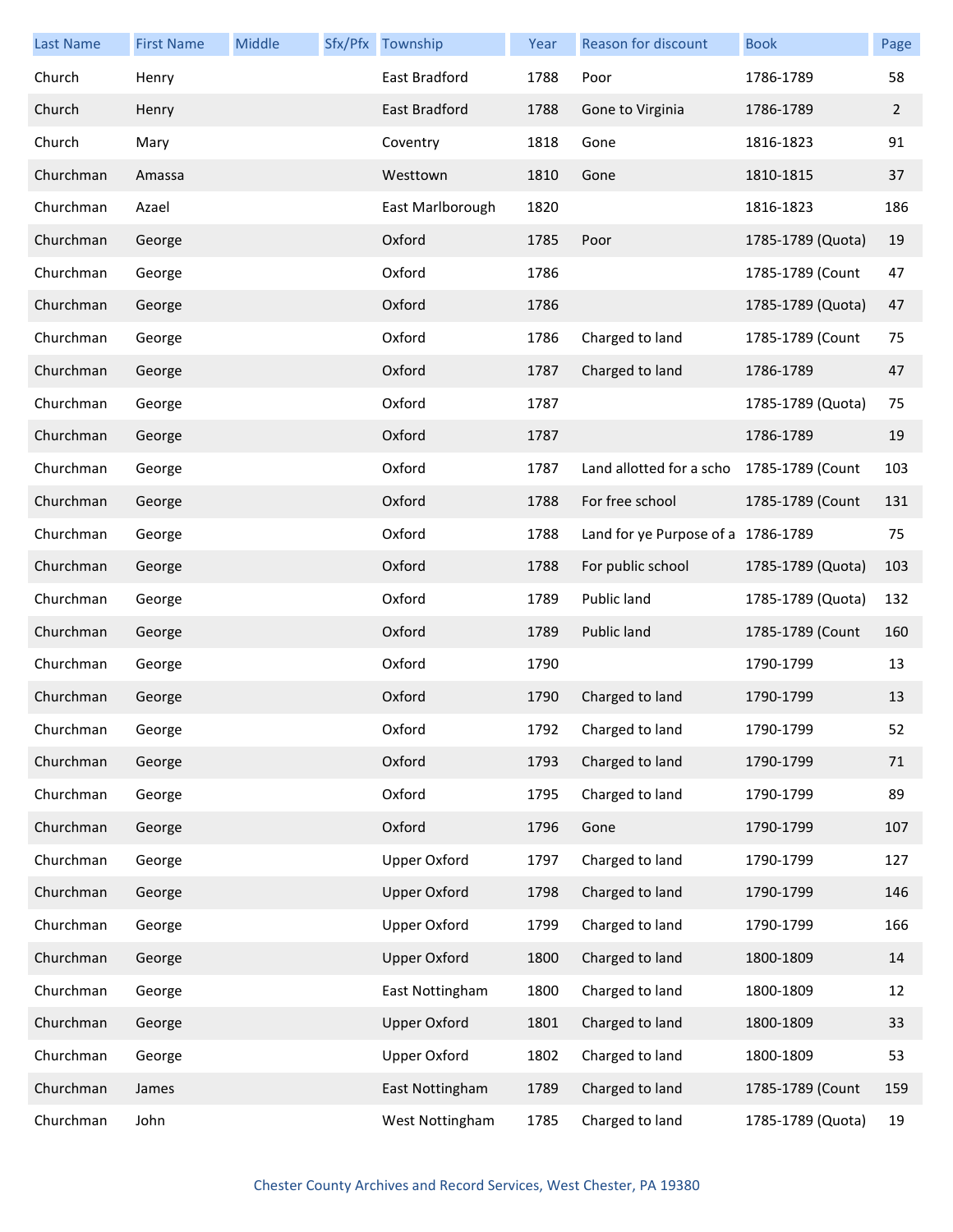| <b>Last Name</b> | <b>First Name</b> | Middle | Sfx/Pfx Township | Year | Reason for discount | <b>Book</b>       | Page |
|------------------|-------------------|--------|------------------|------|---------------------|-------------------|------|
| Churchman        | John              |        | West Nottingham  | 1786 | Charged to land     | 1785-1789 (Count  | 47   |
| Churchman        | John              |        | West Nottingham  | 1786 | Charged to land     | 1785-1789 (Count  | 75   |
| Churchman        | John              |        | West Nottingham  | 1786 | Charged to land     | 1785-1789 (Quota) | 47   |
| Churchman        | John              |        | West Nottingham  | 1787 |                     | 1785-1789 (Quota) | 75   |
| Churchman        | John              |        | East Nottingham  | 1787 |                     | 1785-1789 (Count  | 102  |
| Churchman        | John              |        | East Nottingham  | 1787 | Gone                | 1785-1789 (Quota) | 74   |
| Churchman        | John              |        | West Nottingham  | 1787 | Charged to land     | 1785-1789 (Count  | 103  |
| Churchman        | John              |        | West Nottingham  | 1787 | Charged to land     | 1786-1789         | 19   |
| Churchman        | John              |        | West Nottingham  | 1788 | Charged to land     | 1785-1789 (Quota) | 103  |
| Churchman        | John              |        | West Nottingham  | 1788 | Charged to land     | 1785-1789 (Count  | 131  |
| Churchman        | John              |        | West Nottingham  | 1788 | Charged to land     | 1786-1789         | 75   |
| Churchman        | John              |        | East Nottingham  | 1789 | Charged to land     | 1785-1789 (Quota) | 131  |
| Churchman        | John              |        | West Nottingham  | 1789 | Charged to land     | 1785-1789 (Count  | 159  |
| Churchman        | John              |        | East Nottingham  | 1789 | Charged to land     | 1785-1789 (Count  | 159  |
| Churchman        | John              |        | West Nottingham  | 1789 | Charged to land     | 1785-1789 (Quota) | 131  |
| Churchman        | John              |        | West Nottingham  | 1790 | Charged to land     | 1790-1799         | 12   |
| Churchman        | John              |        | East Nottingham  | 1790 | Charged to land     | 1790-1799         | 11   |
| Churchman        | John              |        | East Nottingham  | 1791 | Charged to land     | 1790-1799         | 31   |
| Churchman        | John              |        | West Nottingham  | 1791 | Charged to land     | 1790-1799         | 31   |
| Churchman        | John              |        | East Nottingham  | 1792 | Charged to land     | 1790-1799         | 50   |
| Churchman        | John              |        | East Nottingham  | 1793 | Charged to land     | 1790-1799         | 69   |
| Churchman        | John              |        | East Nottingham  | 1796 | Charged to land     | 1790-1799         | 105  |
| Churchman        | John              |        | East Nottingham  | 1812 | Dead                | 1810-1815         | 104  |
| Churchman        | William           |        | East Nottingham  | 1792 | Not found           | 1790-1799         | 50   |
| Churchman        | William           |        | East Nottingham  | 1793 | Gone                | 1790-1799         | 69   |
| Chuster          | Dennis            |        | Goshen           | 1785 | Gone                | 1785-1789 (Quota) | 10   |
| Civil            | John              |        | Concord          | 1789 | Gone                | 1785-1789 (Quota) | 117  |
| Civil            | John              |        | Concord          | 1789 | Gone                | 1785-1789 (Count  | 145  |
| Clabber          | Charles           |        | East Caln        | 1805 | Error               | 1800-1809         | 102  |
| Claber           | Charles           |        | Brandywine       | 1816 |                     | 1816-1823         | 4    |
| Claborney        | Henry             |        | Vincent          | 1786 | Not found           | 1785-1789 (Quota) | 53   |
| Clair            | John              |        | Charlestown      | 1817 |                     | 1816-1823         | 48   |
| Clair            | Philip            |        | Tredyffrin       | 1816 |                     | 1816-1823         | 32   |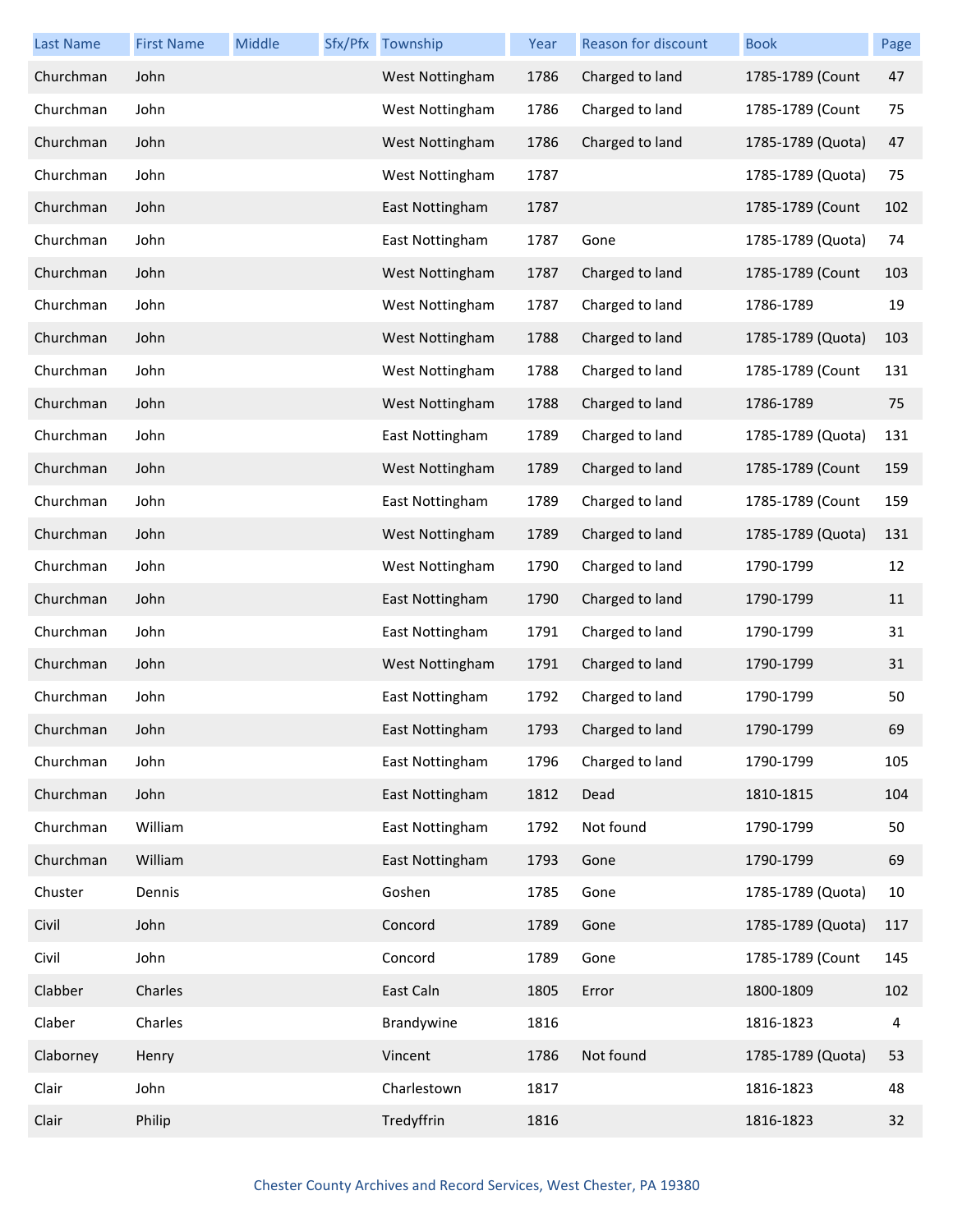| <b>Last Name</b> | <b>First Name</b> | Middle | Sfx/Pfx Township    | Year | Reason for discount | <b>Book</b>       | Page |
|------------------|-------------------|--------|---------------------|------|---------------------|-------------------|------|
| Clair            | Philip            |        | Charlestown         | 1816 |                     | 1816-1823         | 7    |
| Clair            | Phillip           |        | Charlestown         | 1809 | Gone                | 1800-1809         | 183  |
| Claire           | Benjamin          |        | Charlestown         | 1819 |                     | 1816-1823         | 132  |
| Clamist          | Patrick           |        | East Nantmeal       | 1807 | Poor                | 1800-1809         | 152  |
| Clan             | William           |        | Coventry            | 1823 |                     | 1816-1823         | 302  |
| Clare            | Phillip           |        | Tredyffrin          | 1810 | Gone                | 1810-1815         | 33   |
| Clark            | Abiah             |        | East Fallowfield    | 1802 | Dead                | 1800-1809         | 45   |
| Clark            | Abisha            |        | West Fallowfield    | 1816 |                     | 1816-1823         | 11   |
| Clark            | Abraham           |        | Kennett             | 1785 | Poor                | 1785-1789 (Quota) | 11   |
| Clark            | Abraham           |        | East Bradford       | 1788 | Poor                | 1786-1789         | 58   |
| Clark            | Abraham           |        | West Bradford       | 1820 |                     | 1816-1823         | 170  |
| Clark            | Abram             |        | Newlin              | 1785 | Gone                | 1785-1789 (Count  | 16   |
| Clark            | Abram             |        | East Bradford       | 1787 | Poor                | 1785-1789 (Count  | 86   |
| Clark            | Abram             |        | East Bradford       | 1787 | Poor                | 1785-1789 (Quota) | 59   |
| Clark            | Abram             |        | East Bradford       | 1788 | Poor                | 1785-1789 (Count  | 114  |
| Clark            | Abram             |        | East Bradford       | 1788 | Poor                | 1785-1789 (Quota) | 86   |
| Clark            | Adam              |        | Charlestown         | 1817 |                     | 1816-1823         | 48   |
| Clark            | Amos              |        | Sadsbury            | 1805 | Gone                | 1800-1809         | 115  |
| Clark            | Benjamin          |        | Sadsbury            | 1820 |                     | 1816-1823         | 199  |
| Clark            | Emmor             |        | West Caln           | 1811 | Gone                | 1810-1815         | 47   |
| Clark            | Emmor             |        | West Fallowfield    | 1823 |                     | 1816-1823         | 305  |
| Clark            | Gabriel           |        | Kennett             | 1785 | Poor                | 1785-1789 (Quota) | 11   |
| Clark            | George            |        | Pennsbury           | 1808 | Poor                | 1800-1809         | 174  |
| Clark            | George            |        | East Nottingham     | 1809 | Gone                | 1800-1809         | 191  |
| Clark            | George            |        | <b>Upper Oxford</b> | 1811 | Poor                | 1810-1815         | 69   |
| Clark            | George            |        | Coventry            | 1812 | Gone                | 1810-1815         | 89   |
| Clark            | Hayes             |        | West Marlborough    | 1810 | No Dog              | 1810-1815         | 19   |
| Clark            | Hayes             |        | East Caln           | 1812 | Unseated land       | 1810-1815         | 86   |
| Clark            | Hayes             |        | East Caln           | 1812 |                     | 1810-1815         | 86   |
| Clark            | Isaac             |        | Londonderry         | 1805 | Not found           | 1800-1809         | 108  |
| Clark            | Jacob             |        | Brandywine          | 1815 | Gone                | 1810-1815         | 206  |
| Clark            | Jacob             |        | East Caln           | 1816 |                     | 1816-1823         | 5    |
| Clark            | Jacob             |        | West Bradford       | 1820 |                     | 1816-1823         | 170  |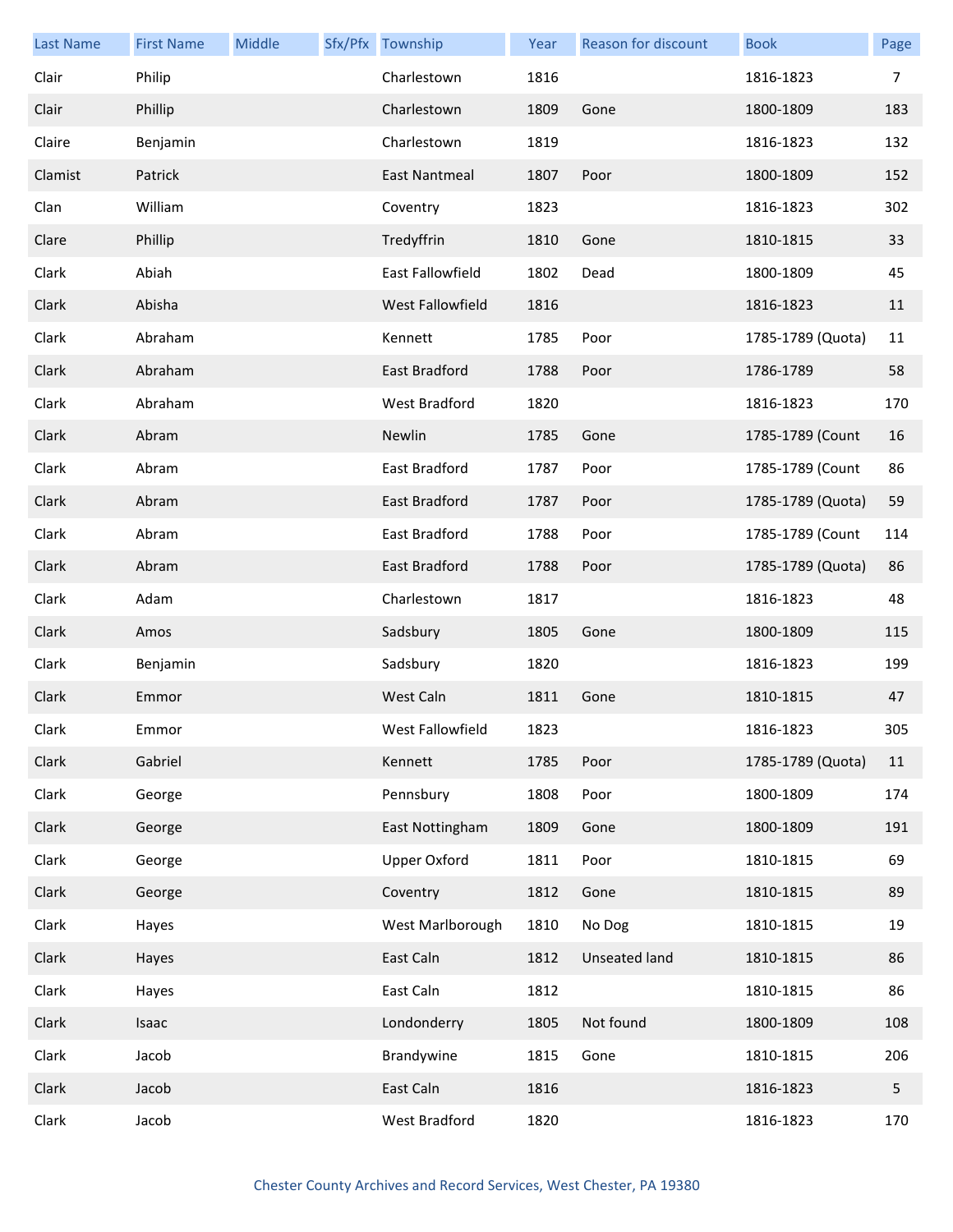| <b>Last Name</b> | <b>First Name</b> | Middle |     | Sfx/Pfx Township     | Year | Reason for discount | <b>Book</b>       | Page           |
|------------------|-------------------|--------|-----|----------------------|------|---------------------|-------------------|----------------|
| Clark            | James             |        |     | <b>West Bradford</b> | 1793 | Insolvent           | 1790-1799         | 59             |
| Clark            | James             |        |     | East Fallowfield     | 1798 | Gone                | 1790-1799         | 137            |
| Clark            | James             |        |     | Sadsbury             | 1799 | Gone                | 1790-1799         | 168            |
| Clark            | James             |        |     | West Caln            | 1808 |                     | 1800-1809         | 162            |
| Clark            | James             |        |     | East Caln            | 1809 | Error               | 1800-1809         | 182            |
| Clark            | James             |        |     | Sadsbury             | 1809 | Paid in West Caln   | 1800-1809         | 195            |
| Clark            | James             |        |     | West Caln            | 1814 | Gone                | 1810-1815         | 167            |
| Clark            | John              |        |     | Kennett              | 1786 | Not found           | 1785-1789 (Count  | 67             |
| Clark            | John              |        |     | Kennett              | 1786 | Gone                | 1785-1789 (Quota) | 39             |
| Clark            | John              |        |     | Kennett              | 1786 |                     | 1785-1789 (Count  | 39             |
| Clark            | John              |        |     | Kennett              | 1787 | Not to be found     | 1786-1789         | 39             |
| Clark            | John              |        |     | Kennett              | 1787 |                     | 1786-1789         | 11             |
| Clark            | John              |        |     | Tinicum              | 1789 | Married             | 1785-1789 (Count  | 165            |
| Clark            | John              |        |     | Tinicum              | 1789 | Overrated           | 1785-1789 (Quota) | 137            |
| Clark            | John              |        | Jr. | West Bradford        | 1799 | Twice taxed         | 1790-1799         | 154            |
| Clark            | John              |        | Jr. | West Bradford        | 1800 | Error               | 1800-1809         | $\overline{2}$ |
| Clark            | John              |        |     | East Nottingham      | 1804 | Gone                | 1800-1809         | 91             |
| Clark            | John              |        |     | East Bradford        | 1804 | Gone                | 1800-1809         | 81             |
| Clark            | John              |        |     | East Bradford        | 1807 | Paid in Bradford    | 1800-1809         | 140            |
| Clark            | John              |        |     | New London           | 1810 | Gone                | 1810-1815         | 21             |
| Clark            | John              |        |     | Sadsbury             | 1811 | Gone                | 1810-1815         | 72             |
| Clark            | John              |        |     | Charlestown          | 1815 |                     | 1810-1815         | 209            |
| Clark            | John              |        |     | Sadsbury             | 1816 |                     | 1816-1823         | 31             |
| Clark            | John              |        |     | New London           | 1816 | Gone                | 1816-1823         | 21             |
| Clark            | John              |        |     | Sadsbury             | 1816 |                     | 1816-1823         | 31             |
| Clark            | John              |        |     | Coventry             | 1819 |                     | 1816-1823         | 133            |
| Clark            | John              |        |     | Sadsbury             | 1819 |                     | 1816-1823         | 157            |
| Clark            | John              |        |     | Sadsbury             | 1820 |                     | 1816-1823         | 199            |
| Clark            | Joseph            |        |     | <b>West Nantmeal</b> | 1807 | Gone                | 1800-1809         | 152            |
| Clark            | Mark              |        |     | Kennett              | 1787 | Sickness            | 1785-1789 (Count  | 95             |
| Clark            | Mark              |        |     | Kennett              | 1787 | Sickness            | 1785-1789 (Quota) | 67             |
| Clark            | Mark              |        |     | Kennett              | 1789 | Sickness            | 1786-1789         | 67             |
| Clark            | Mark              |        |     | Kennett              | 1791 | Poor                | 1790-1799         | 26             |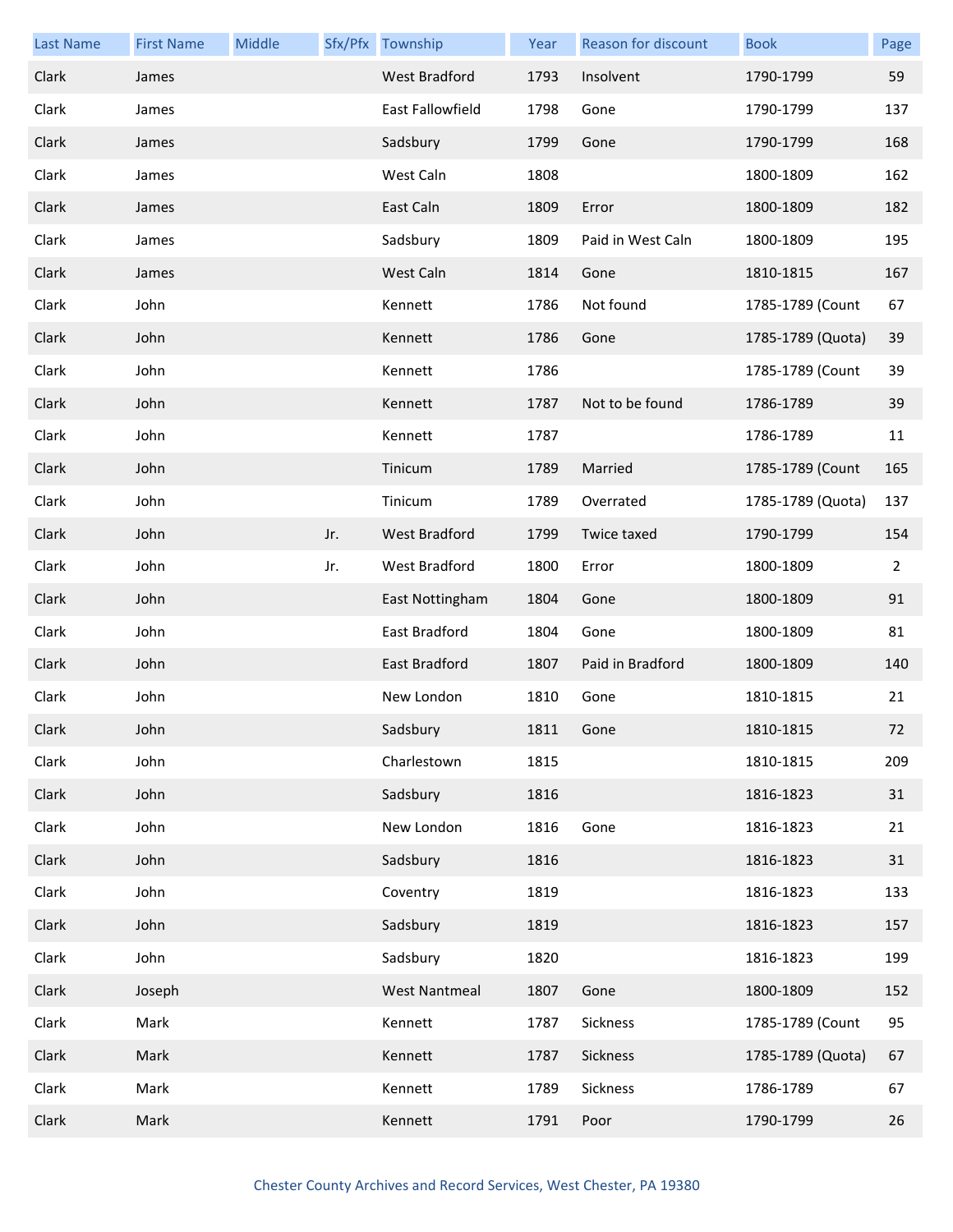| <b>Last Name</b> | <b>First Name</b> | Middle | Sfx/Pfx Township     | Year | Reason for discount | <b>Book</b>       | Page         |
|------------------|-------------------|--------|----------------------|------|---------------------|-------------------|--------------|
| Clark            | Mark              |        | Kennett              | 1793 | Poor                | 1790-1799         | 64           |
| Clark            | Mark              |        | West Marlborough     | 1801 | Gone                | 1800-1809         | 29           |
| Clark            | Mark              |        | Thornbury            | 1805 | Part tax            | 1800-1809         | 116          |
| Clark            | Mark              |        | <b>West Bradford</b> | 1816 |                     | 1816-1823         | $\mathbf{3}$ |
| Clark            | Mark              |        | East Marlborough     | 1821 |                     | 1816-1823         | 228          |
| Clark            | Moses             |        | Willistown           | 1822 |                     | 1816-1823         | 289          |
| Clark            | Moses             |        | Newlin               | 1823 |                     | 1816-1823         | 315          |
| Clark            | Moses             |        | Willistown           | 1823 |                     | 1816-1823         | 332          |
| Clark            | Robert            |        | Newlin               | 1813 | Gone                | 1810-1815         | 141          |
| Clark            | Robert            |        | Kennett              | 1817 | Gone                | 1816-1823         | 55           |
| Clark            | Samuel            |        | Sadsbury             | 1810 | Gone                | 1810-1815         | 31           |
| Clark            | Samuel            |        | Sadsbury             | 1820 |                     | 1816-1823         | 199          |
| Clark            | Samuel            |        | Sadsbury             | 1823 |                     | 1816-1823         | 327          |
| Clark            | Solomon           |        | New Garden           | 1810 | Not found           | 1810-1815         | 22           |
| Clark            | Thomas            |        | <b>West Nantmeal</b> | 1785 | Gone                | 1785-1789 (Count  | 17           |
| Clark            | Thomas            |        | East Caln            | 1786 | Gone                | 1785-1789 (Quota) | 34           |
| Clark            | Thomas            |        | East Caln            | 1786 | Gone                | 1785-1789 (Count  | 34           |
| Clark            | Thomas            |        | East Caln            | 1788 | Gone off            | 1786-1789         | 6            |
| Clark            | Thomas            |        | West Bradford        | 1802 | Gone                | 1800-1809         | 41           |
| Clark            | Thomas            |        | East Fallowfield     | 1818 | Gone                | 1816-1823         | 93           |
| Clark            | Uriah             |        | West Marlborough     | 1812 | Gone                | 1810-1815         | 100          |
| Clark            | William           |        | Pennsbury            | 1798 | Gone                | 1790-1799         | 147          |
| Clark            | William           |        | Londonderry          | 1807 | Gone                | 1800-1809         | 147          |
| Clark            | William           |        | Londonderry          | 1809 | Gone                | 1800-1809         | 187          |
| Clark            | William           |        | Pennsbury            | 1816 | Gone                | 1816-1823         | 29           |
| Clark            | William           |        | West Whiteland       | 1817 |                     | 1816-1823         | 80           |
| Clark            | Worthy            |        | Brandywine           | 1813 | Poor                | 1810-1815         | 125          |
| Clarke           | Abraham           |        | <b>West Bradford</b> | 1819 |                     | 1816-1823         | 128          |
| Clarke           | Archibald         |        | West Goshen          | 1819 |                     | 1816-1823         | 138          |
| Clarke           | Emmor             |        | Honey Brook          | 1803 | Gone                | 1800-1809         | 66           |
| Clarke           | George            |        | Lower Oxford         | 1820 |                     | 1816-1823         | 196          |
| Clarke           | George            |        | Lower Oxford         | 1821 |                     | 1816-1823         | 237          |
| Clarke           | George            |        | Lower Oxford         | 1822 |                     | 1816-1823         | 280          |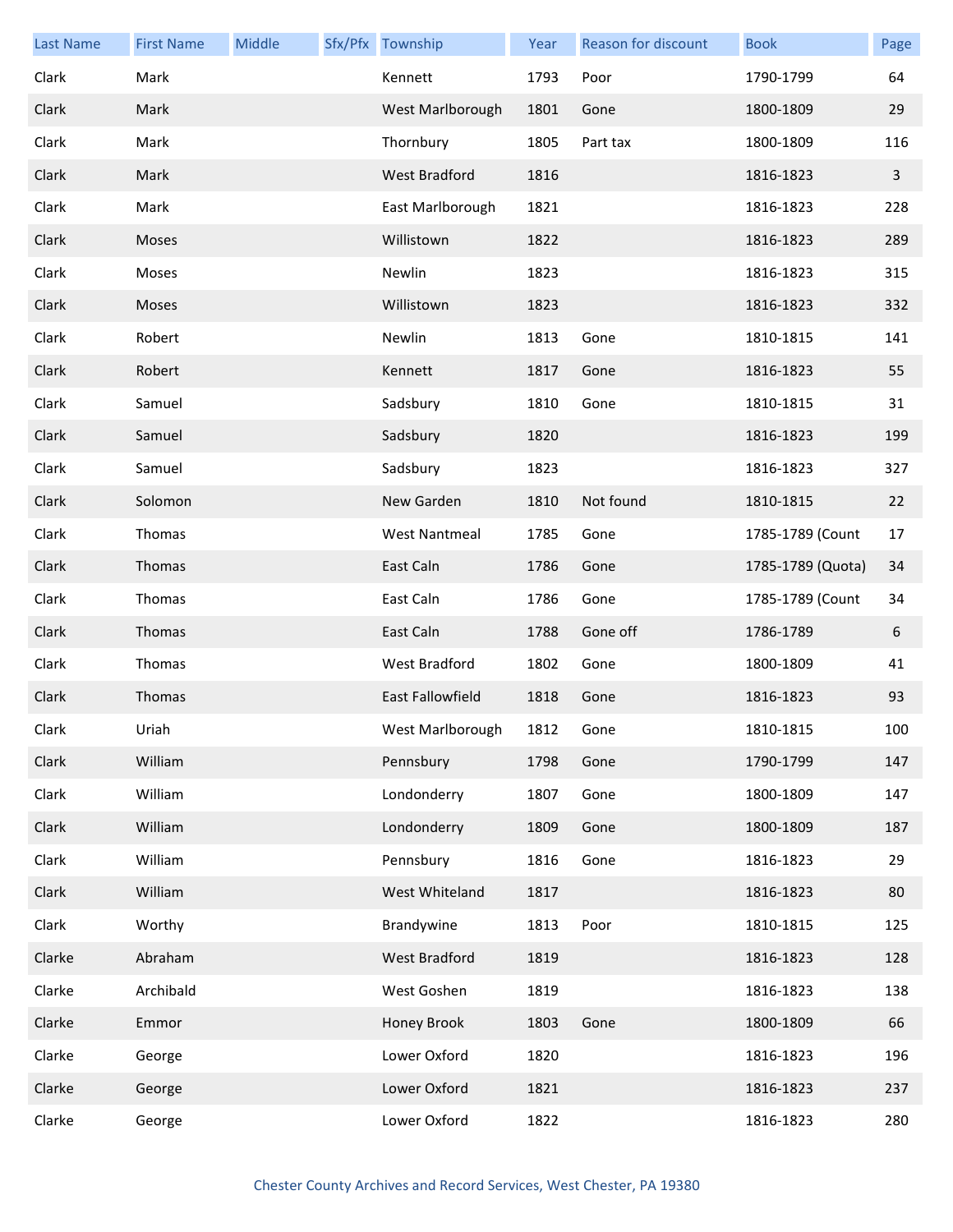| <b>Last Name</b> | <b>First Name</b> | Middle |     | Sfx/Pfx Township     | Year | <b>Reason for discount</b>        | <b>Book</b>       | Page         |
|------------------|-------------------|--------|-----|----------------------|------|-----------------------------------|-------------------|--------------|
| Clarke           | James             |        |     | Honey Brook          | 1803 | Gone                              | 1800-1809         | 66           |
| Clarke           | James             |        |     | East Bradford        | 1823 |                                   | 1816-1823         | 296          |
| Clarke           | John              |        |     | West Marlborough     | 1815 | Gone                              | 1810-1815         | 221          |
| Clarke           | John              |        |     | West Bradford        | 1818 |                                   | 1816-1823         | 86           |
| Clarke           | John              |        |     | Charlestown          | 1818 | Gone                              | 1816-1823         | 90           |
| Clarke           | Mark              |        |     | Thornbury            | 1806 | Gone                              | 1800-1809         | 136          |
| Clarke           | Moses             |        |     | Easttown             | 1821 |                                   | 1816-1823         | 218          |
| Clarke           | Samuel            |        |     | West Bradford        | 1802 | Under age                         | 1800-1809         | 41           |
| Clarke           | Thomas            |        |     | <b>West Bradford</b> | 1807 | Paid in Fallowfield               | 1800-1809         | 141          |
| Clarke           | William           |        |     | Londonderry          | 1814 | Twice taxed                       | 1810-1815         | 177          |
| Clarke           | William           |        |     | Uwchlan              | 1817 |                                   | 1816-1823         | 74           |
| Clay             | Alexander         |        |     | Tredyffrin           | 1789 | Gone                              | 1785-1789 (Quota) | 136          |
| Clay             | Alexander         |        |     | Tredyffrin           | 1789 | Gone                              | 1785-1789 (Count  | 164          |
| Clayton          | Aaron             |        |     | West Bradford        | 1798 | Error                             | 1790-1799         | 134          |
| Clayton          | Isaac             |        |     | <b>West Bradford</b> | 1801 | Taxed in East Marlborou 1800-1809 |                   | 21           |
| Clayton          | Isaac             |        |     | Newlin               | 1813 | No Dog                            | 1810-1815         | 141          |
| Clayton          | John              |        | Jr. | West Bradford        | 1822 |                                   | 1816-1823         | 254          |
| Clayton          | John              |        |     | Sadsbury             | 1822 |                                   | 1816-1823         | 284          |
| Clayton          | Joseph            |        |     | <b>West Bradford</b> | 1822 |                                   | 1816-1823         | 254          |
| Clayton          | Richard           |        |     | Lower Chichester     | 1785 | Overrated                         | 1785-1789 (Count  | 5            |
| Clayton          | Thomas            |        |     | Concord              | 1787 | Charged to land                   | 1785-1789 (Count  | 88           |
| Clayton          | Thomas            |        |     | Concord              | 1787 | Charged to land                   | 1785-1789 (Quota) | 60           |
| Clayton          | Thomas            |        |     | Concord              | 1788 | Charged to land                   | 1786-1789         | 60           |
| Clayton          | William           |        |     | West Bradford        | 1789 | Losses                            | 1785-1789 (Count  | 143          |
| Clayton          | William           |        |     | West Bradford        | 1790 | Losses                            | 1790-1799         | $\mathbf{2}$ |
| Clear            | John              |        |     | Uwchlan              | 1789 | No such man                       | 1785-1789 (Count  | 166          |
| Clear            | John              |        |     | Uwchlan              | 1789 | No such man                       | 1785-1789 (Quota) | 137          |
| Cleaver          | James             |        |     | Pikeland             | 1788 | Gone                              | 1785-1789 (Quota) | 104          |
| Cleaves          | James             |        |     | Pikeland             | 1788 | Gone                              | 1785-1789 (Count  | 132          |
| Clee             | Charles           |        |     | New Garden           | 1787 | Gone                              | 1785-1789 (Count  | 99           |
| Clee             | Charles           |        |     | New Garden           | 1787 | Gone                              | 1785-1789 (Quota) | 71           |
| Cleiff           | Patrick           |        |     | London Grove         | 1786 | Gone                              | 1785-1789 (Count  | 40           |
| Clellan          | John              |        |     | Kennett              | 1818 |                                   | 1816-1823         | 98           |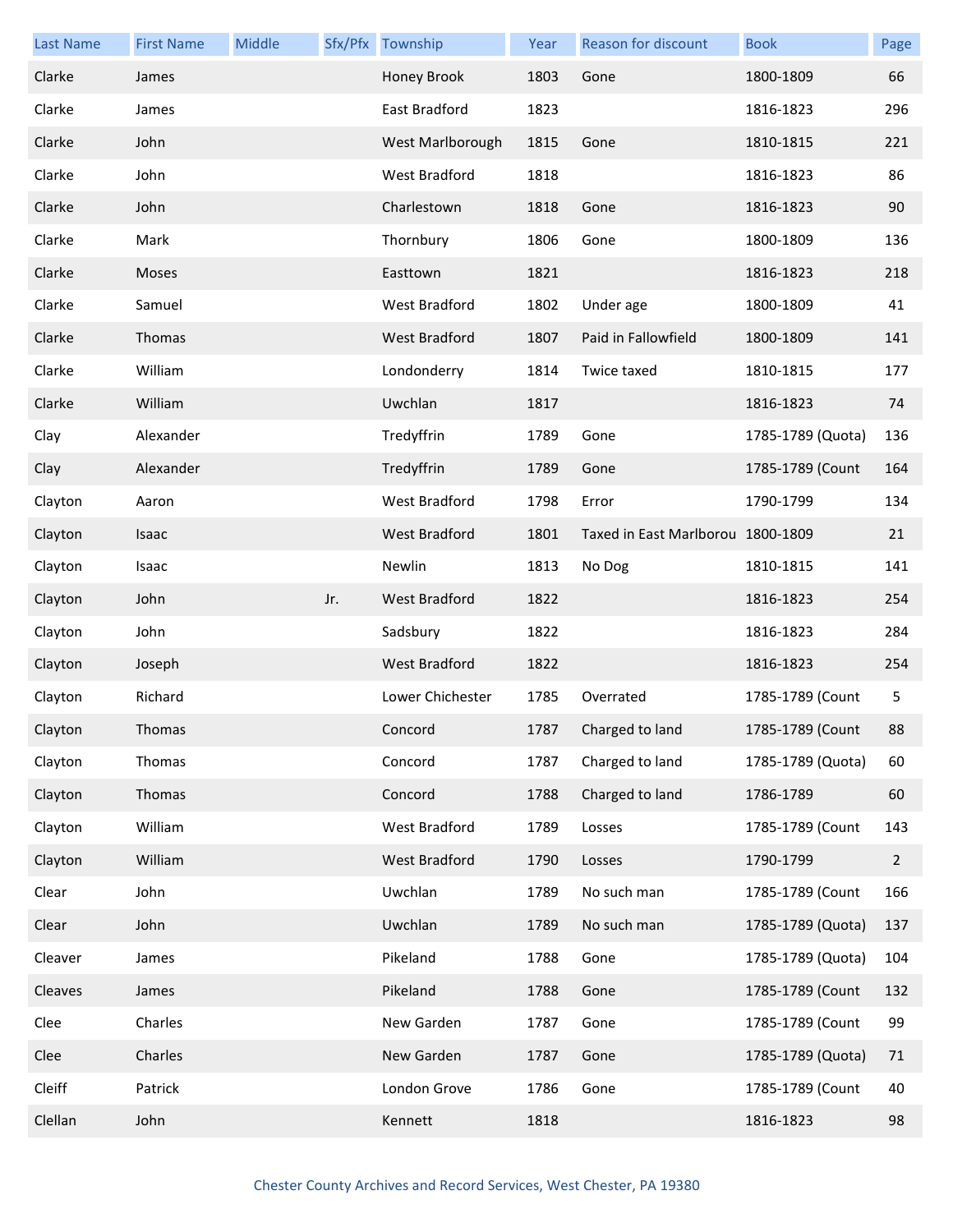| <b>Last Name</b> | <b>First Name</b> | Middle |      | Sfx/Pfx Township     | Year | Reason for discount  | <b>Book</b>       | Page |
|------------------|-------------------|--------|------|----------------------|------|----------------------|-------------------|------|
| Clelland         | Robert            |        |      | London Grove         | 1787 | Gone                 | 1785-1789 (Quota) | 68   |
| Cleman           | Alexander         |        |      | <b>West Nantmeal</b> | 1817 |                      | 1816-1823         | 67   |
| Clemens          | Charles           |        |      | East Bradford        | 1814 | Gone                 | 1810-1815         | 163  |
| Clemens          | Edward            |        |      | Uwchlan              | 1814 | Gone                 | 1810-1815         | 195  |
| Clemens          | George            |        |      | Charlestown          | 1793 | Error                | 1790-1799         | 61   |
| Clemens          | George            |        |      | West Caln            | 1820 |                      | 1816-1823         | 173  |
| Clemens          | Jacob             |        |      | Vincent              | 1816 |                      | 1816-1823         | 35   |
| Clemens          | Jacob             |        |      | Vincent              | 1823 |                      | 1816-1823         | 331  |
| Clemens          | James             |        |      | Tredyffrin           | 1818 |                      | 1816-1823         | 116  |
| Clemens          | James             |        |      | Easttown             | 1819 |                      | 1816-1823         | 134  |
| Clemens          | John              |        |      | West Bradford        | 1819 |                      | 1816-1823         | 128  |
| Clemens          | Joseph            |        |      | Easttown             | 1818 | Dog Mad              | 1816-1823         | 92   |
| Clemens          | Patrick           |        |      | <b>West Nantmeal</b> | 1819 |                      | 1816-1823         | 152  |
| Clements         | Gerhart           |        |      | Vincent              | 1823 |                      | 1816-1823         | 331  |
| Clemmins         | Thomas            |        |      | New Garden           | 1820 |                      | 1816-1823         | 190  |
| Clemont          | John              |        |      | Oxford               | 1785 | Ran away             | 1785-1789 (Quota) | 19   |
| Clempson         | Thomas            |        |      | Sadsbury             | 1785 | Twice taxed          | 1785-1789 (Count  | 23   |
| Clemsey          | William           |        |      | West Caln            | 1823 |                      | 1816-1823         | 300  |
| Clemson          | James             |        | Esq. | Sadsbury             | 1809 | Unseated land        | 1800-1809         | 195  |
| Clemson          | James             |        |      | Brandywine           | 1811 | <b>Unseated land</b> | 1810-1815         | 45   |
| Clemson          | James             |        | Esq. | Sadsbury             | 1812 | Unseated land        | 1810-1815         | 112  |
| Clemson          | James             |        |      | Brandywine           | 1812 | Unseated land        | 1810-1815         | 85   |
| Clemson          | James             |        |      | West Caln            | 1813 |                      | 1810-1815         | 127  |
| Clemson          | James             |        | Esq. | Sadsbury             | 1816 |                      | 1816-1823         | 31   |
| Clemson          | James             |        |      | Sadsbury             | 1821 |                      | 1816-1823         | 242  |
| Clemson          | James             |        |      | Pennsbury            | 1823 |                      | 1816-1823         | 324  |
| Clemson          | John              |        |      | West Caln            | 1808 |                      | 1800-1809         | 162  |
| Clemson          | Sanna             |        |      | East Caln            | 1821 | Error                | 1816-1823         | 214  |
| Clemsy           | William           |        |      | West Caln            | 1799 | Poor                 | 1790-1799         | 155  |
| Clendenan        | James             |        |      | West Fallowfield     | 1822 |                      | 1816-1823         | 262  |
| Clendenan        | John              |        |      | West Fallowfield     | 1803 | Dead                 | 1800-1809         | 65   |
| Clendenen        | John              |        |      | West Nottingham      | 1817 |                      | 1816-1823         | 65   |
| Clendenen        | John              |        |      | West Caln            | 1817 |                      | 1816-1823         | 47   |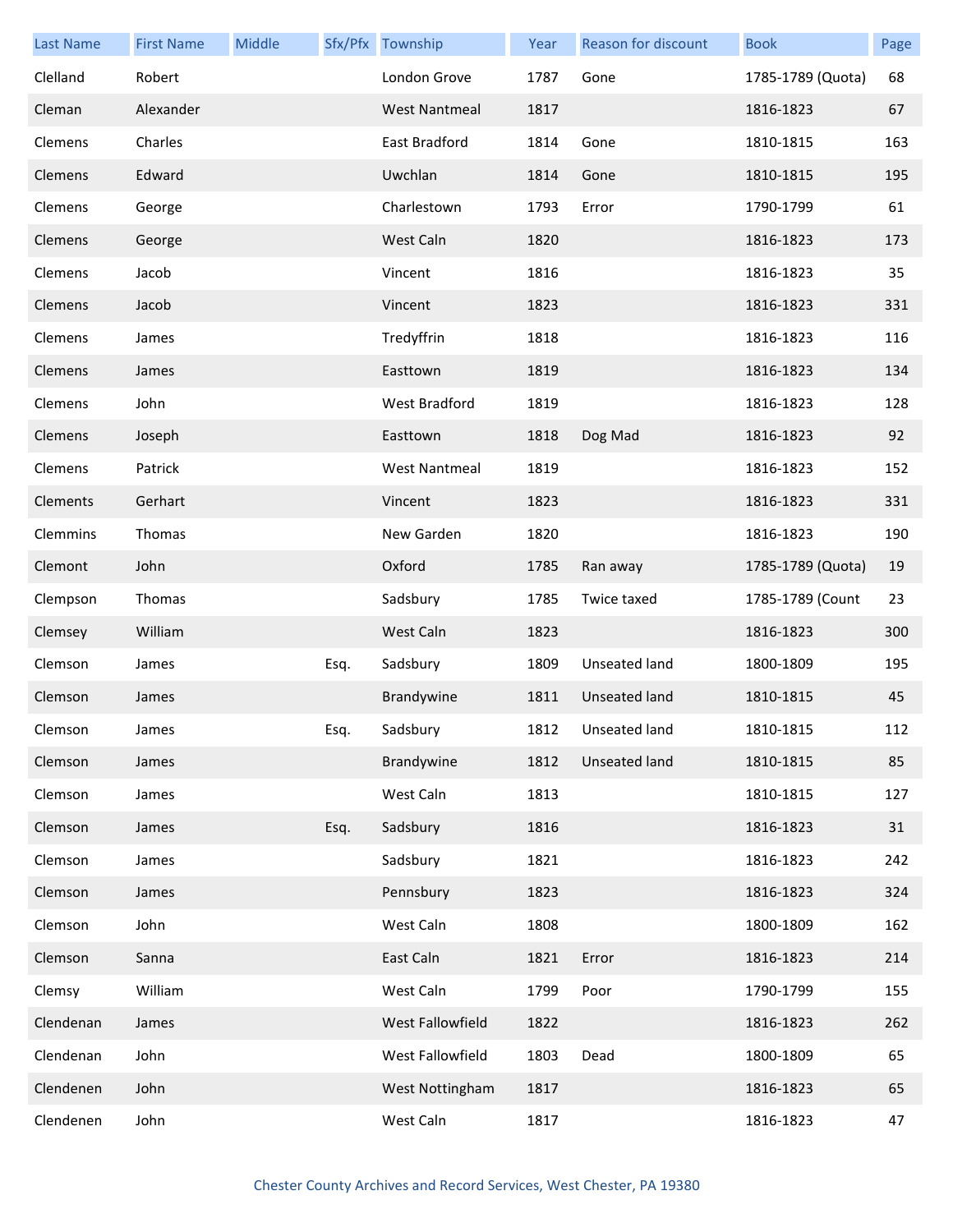| <b>Last Name</b> | <b>First Name</b> | Middle | Sfx/Pfx Township        | Year | Reason for discount     | <b>Book</b>       | Page |
|------------------|-------------------|--------|-------------------------|------|-------------------------|-------------------|------|
| Clendenen        | Thomas            |        | West Marlborough        | 1790 | Gone                    | 1790-1799         | 9    |
| Clendening       | John              |        | West Fallowfield        | 1797 | Gone                    | 1790-1799         | 119  |
| Clendening       | Thomas            |        | West Marlborough        | 1789 | Gone                    | 1785-1789 (Count  | 155  |
| Clendening       | Thomas            |        | West Marlborough        | 1789 | Gone                    | 1785-1789 (Quota) | 127  |
| Cleningpeel      | Joseph            |        | <b>East Nantmeal</b>    | 1789 | Gone                    | 1785-1789 (Count  | 157  |
| Clevenston       | John              |        | Pikeland                | 1811 | Gone                    | 1810-1815         | 71   |
| Clever           | Benjamin          |        | Tredyffrin              | 1820 |                         | 1816-1823         | 201  |
| Clever           | Hiram             |        | Tredyffrin              | 1820 |                         | 1816-1823         | 201  |
| Clever           | Joseph            |        | Tredyffrin              | 1810 | Gone                    | 1810-1815         | 33   |
| Clevestine       | John              |        | Pikeland                | 1819 | No Dog                  | 1816-1823         | 155  |
| Cliff            | John              |        | Tredyffrin              | 1819 | Gone                    | 1816-1823         | 158  |
| Cliff            | John              |        | Tredyffrin              | 1820 |                         | 1816-1823         | 201  |
| Clime            | Philip            |        | Vincent                 | 1786 | Poor                    | 1786-1789         | 25   |
| Clime            | Philip            |        | Vincent                 | 1786 | Poor                    | 1785-1789 (Quota) | 53   |
| Clime            | Philip            |        | Vincent                 | 1786 | Poor                    | 1785-1789 (Count  | 53   |
| Clime            | Philip            |        | Lower Darby             | 1786 | Overflowing of the tide | 1785-1789 (Quota) | 36   |
| Clime            | Philip            |        | Vincent                 | 1788 | Gone                    | 1785-1789 (Count  | 137  |
| Clime            | Philip            |        | Vincent                 | 1788 | Gone                    | 1785-1789 (Quota) | 109  |
| Climer           | Abraham           |        | Easttown                | 1788 | Gone                    | 1785-1789 (Quota) | 93   |
| Climer           | Abraham           |        | Easttown                | 1788 | Gone                    | 1785-1789 (Count  | 121  |
| Climer           | Abraham           |        | Easttown                | 1788 | Paid in Tredyffrin      | 1786-1789         | 64   |
| Climer           | Abram             |        | Easttown                | 1787 | Paid in Tredyffrin      | 1785-1789 (Quota) | 65   |
| Climer           | Abram             |        | Easttown                | 1787 | Paid in Tredyffrin      | 1785-1789 (Count  | 92   |
| Climer           | Abram             |        | Tredyffrin              | 1788 | Gone                    | 1785-1789 (Count  | 137  |
| Cline            | Gritrout          |        | Vincent                 | 1813 | No Dog                  | 1810-1815         | 156  |
| Clingan          | William           |        | Sadsbury                | 1823 |                         | 1816-1823         | 327  |
| Clinganpeel      | Joseph            |        | East Nantmeal           | 1789 | Gone                    | 1785-1789 (Quota) | 129  |
| Clinging         | George            |        | London Grove            | 1813 | Gone                    | 1810-1815         | 136  |
| Close            | James             |        | Pennsbury               | 1803 | Poor                    | 1800-1809         | 74   |
| Close            | John              |        | East Whiteland          | 1815 | Gone                    | 1810-1815         | 240  |
| Cloud            | Benjamin          |        | <b>Upper Chichester</b> | 1788 | Overrated               | 1785-1789 (Count  | 117  |
| Cloud            | Benjamin          |        | <b>Upper Chichester</b> | 1788 | Overrated               | 1785-1789 (Quota) | 89   |
| Cloud            | Daniel            |        | Kennett                 | 1786 |                         | 1785-1789 (Count  | 67   |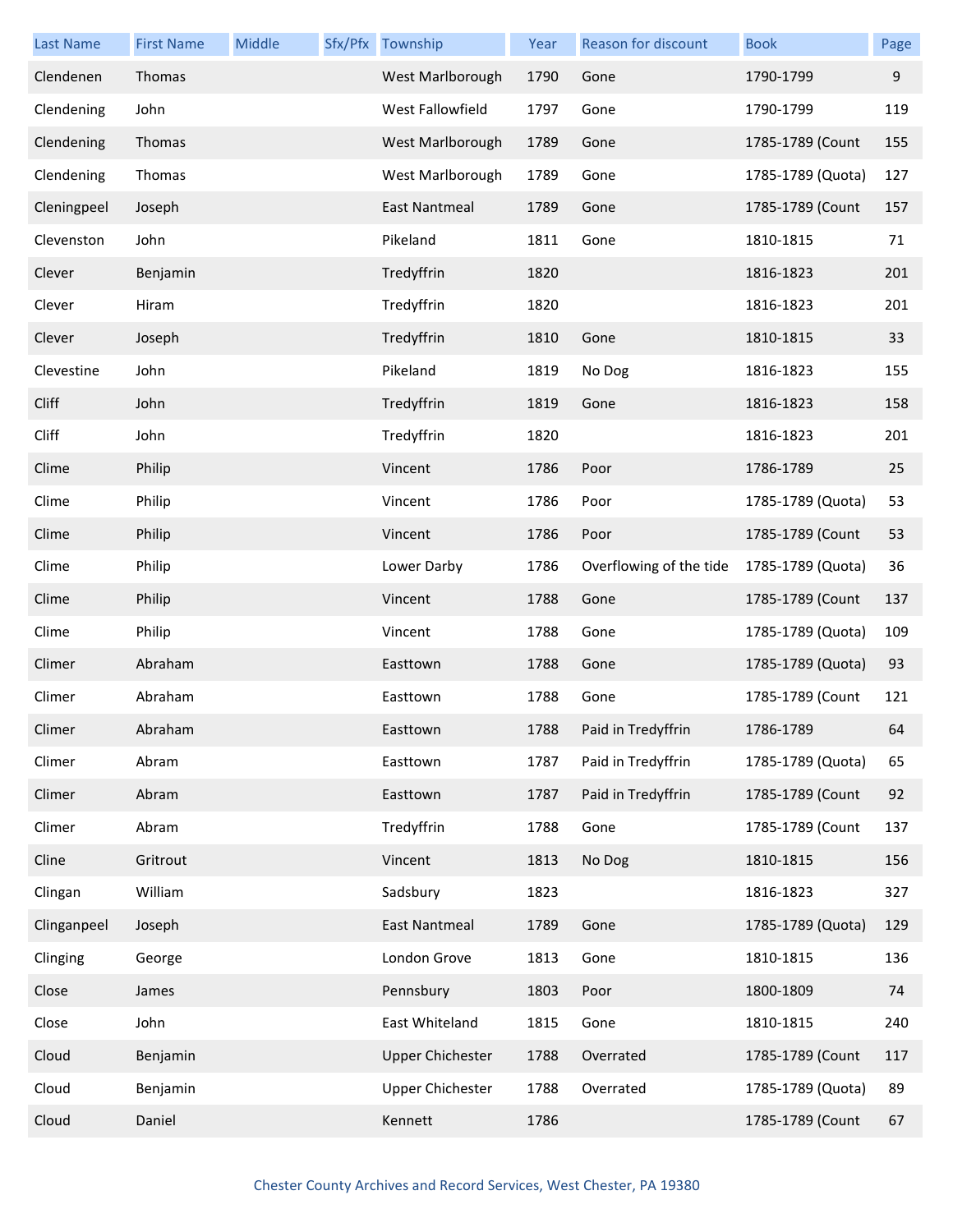| <b>Last Name</b> | <b>First Name</b> | Middle | Sfx/Pfx Township        | Year | Reason for discount | <b>Book</b>       | Page |
|------------------|-------------------|--------|-------------------------|------|---------------------|-------------------|------|
| Cloud            | George            |        | Sadsbury                | 1817 |                     | 1816-1823         | 72   |
| Cloud            | George            |        | Sadsbury                | 1820 |                     | 1816-1823         | 199  |
| Cloud            | George            |        | Sadsbury                | 1822 |                     | 1816-1823         | 284  |
| Cloud            | James             |        | Kennett                 | 1820 |                     | 1816-1823         | 182  |
| Cloud            | Jeremiah          |        | East Marlborough        | 1798 | Overrated           | 1790-1799         | 141  |
| Cloud            | Job               |        | <b>Upper Chichester</b> | 1785 | Under age           | 1785-1789 (Quota) | 5    |
| Cloud            | John              |        | Kennett                 | 1821 |                     | 1816-1823         | 224  |
| Cloud            | John              |        | Kennett                 | 1823 |                     | 1816-1823         | 309  |
| Cloud            | Joseph            |        | Lower Chichester        | 1785 | Gone                | 1785-1789 (Count  | 5    |
| Cloud            | Joseph            |        | Kennett                 | 1801 | Gone                | 1800-1809         | 27   |
| Cloud            | Joseph            |        | Kennett                 | 1809 | Poor                | 1800-1809         | 186  |
| Cloud            | Joshua            |        | East Marlborough        | 1788 | Poor                | 1785-1789 (Quota) | 98   |
| Cloud            | Joshua            |        | East Marlborough        | 1788 | Poor                | 1785-1789 (Count  | 126  |
| Cloud            | Joshua            |        | East Marlborough        | 1818 | Gone                | 1816-1823         | 102  |
| Cloud            | Robert            |        | East Caln               | 1818 |                     | 1816-1823         | 88   |
| Cloud            | Samuel            |        | Sadsbury                | 1821 |                     | 1816-1823         | 242  |
| Cloud            | William           |        | New Garden              | 1785 | Charged to land     | 1785-1789 (Count  | 15   |
| Cloud            | William           |        | Thornbury               | 1786 | Gone                | 1785-1789 (Quota) | 52   |
| Cloud            | William           |        | Thornbury               | 1786 | Gone                | 1786-1789         | 24   |
| Cloud            | William           |        | Thornbury               | 1786 | Gone                | 1785-1789 (Count  | 52   |
| Cloud            | William           |        | Kennett                 | 1791 | Gone                | 1790-1799         | 26   |
| Cloud            | William           |        | Kennett                 | 1792 | Gone                | 1790-1799         | 45   |
| Cloud            | William           |        | Kennett                 | 1793 | Misfortune          | 1790-1799         | 64   |
| Cloud            | William           |        | Kennett                 | 1803 | Gone                | 1800-1809         | 67   |
| Cloud            | William           |        | Pennsbury               | 1811 | Gone                | 1810-1815         | 70   |
| Cloud            | William           |        | East Marlborough        | 1812 | Gone                | 1810-1815         | 99   |
| Cloud            | William           |        | East Marlborough        | 1812 | No Dog              | 1810-1815         | 99   |
| Cloud            | William           |        | East Marlborough        | 1816 |                     | 1816-1823         | 18   |
| Clous            | Christ.           |        | Pikeland                | 1785 | Paid in Uwchlan     | 1785-1789 (Quota) | 20   |
| Clouse           | Christopher       |        | Uwchlan                 | 1788 | Gone                | 1785-1789 (Count  | 138  |
| Clouse           | Christopher       |        | Uwchlan                 | 1788 | Gone                | 1785-1789 (Quota) | 110  |
| Clover           | John              |        | East Fallowfield        | 1812 | Poor                | 1810-1815         | 91   |
| Cloward          | Jacob             |        | London Britain          | 1816 | Gone                | 1816-1823         | 16   |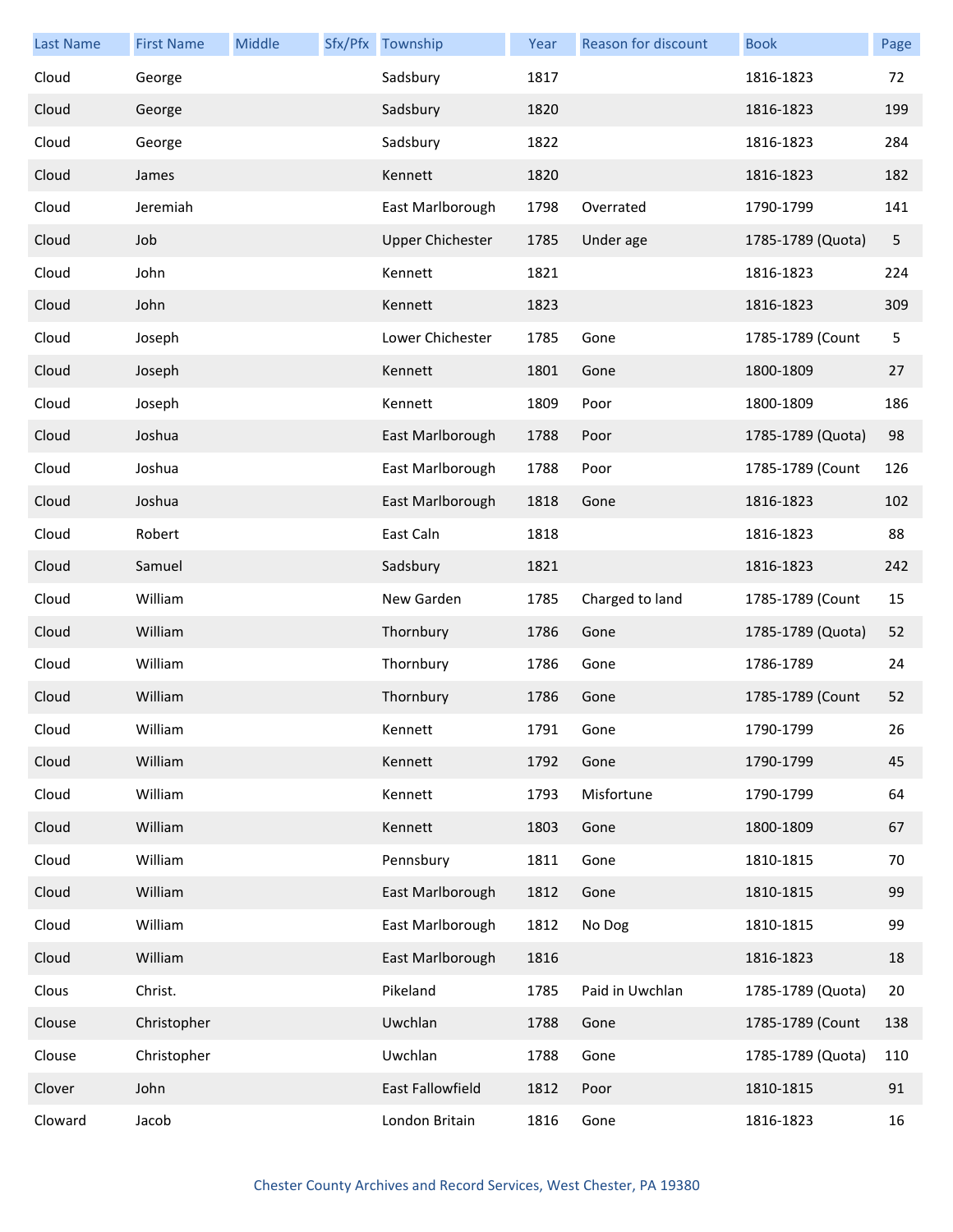| <b>Last Name</b> | <b>First Name</b> | Middle | Sfx/Pfx Township     | Year | Reason for discount | <b>Book</b>       | Page           |
|------------------|-------------------|--------|----------------------|------|---------------------|-------------------|----------------|
| Clowd            | Daniel            |        |                      | 1787 |                     | 1786-1789         | 39             |
| Clowe            | John              |        | East Whiteland       | 1814 | Gone                | 1810-1815         | 199            |
| Clowed           | William           |        | East Marlborough     | 1812 | Mistake             | 1810-1815         | 99             |
| Clower           | Jacob             |        | London Britain       | 1817 |                     | 1816-1823         | 58             |
| Clower           | John              |        | Coventry             | 1796 | Gone                | 1790-1799         | 98             |
| Cloyd            | David             |        | East Whiteland       | 1791 | Sickness            | 1790-1799         | 38             |
| Cloyd            | Thomas            |        | <b>West Nantmeal</b> | 1822 |                     | 1816-1823         | 278            |
| Clue             | Charles           |        | New Garden           | 1786 | Gone                | 1785-1789 (Quota) | 43             |
| Cluff            | Patrick           |        | London Grove         | 1786 | Gone                | 1785-1789 (Quota) | 40             |
| Cluff            | Patrick           |        | London Grove         | 1788 | Gone                | 1786-1789         | 12             |
| Clymer           | Abraham           |        | Tredyffrin           | 1788 | Gone                | 1785-1789 (Quota) | 109            |
| Clymer           | Abram             |        | Easttown             | 1785 | Paid in Tredyffrin  | 1785-1789 (Quota) | 9              |
| Clymer           | Henry             |        | Tredyffrin           | 1803 | Gone                | 1800-1809         | 76             |
| Coal             | James             |        | East Nottingham      | 1817 |                     | 1816-1823         | 64             |
| Coates           | Abner             |        | East Caln            | 1791 | Gone                | 1790-1799         | 22             |
| Coates           | Amos              |        | East Caln            | 1820 |                     | 1816-1823         | 172            |
| Coates           | Aquilla           |        | Charlestown          | 1822 |                     | 1816-1823         | 258            |
| Coates           | Benjamin          |        | Charlestown          | 1785 | Gone                | 1785-1789 (Quota) | $\overline{7}$ |
| Coates           | Benjamin          |        | Charlestown          | 1807 | Gone                | 1800-1809         | 143            |
| Coates           | Benjamin          |        | West Whiteland       | 1821 |                     | 1816-1823         | 250            |
| Coates           | Caleb             |        | East Caln            |      | 1815 Unseated land  | 1810-1815         | 207            |
| Coates           | Caleb             |        | East Caln            | 1816 |                     | 1816-1823         | 5              |
| Coates           | Caleb             |        | East Caln            | 1817 |                     | 1816-1823         | 46             |
| Coates           | George            |        | East Fallowfield     | 1821 |                     | 1816-1823         | 219            |
| Coates           | Isaac             |        | East Caln            | 1785 | Overrated           | 1785-1789 (Count  | 6              |
| Coates           | James             |        | East Caln            | 1801 | Gone                | 1800-1809         | 22             |
| Coates           | John              |        | Charlestown          | 1785 | Gone                | 1785-1789 (Quota) | 7              |
| Coates           | Jonathan          |        | East Marlborough     | 1788 | Gone                | 1785-1789 (Count  | 126            |
| Coates           | Jonathan          |        | East Marlborough     | 1788 | Gone                | 1785-1789 (Quota) | 98             |
| Coates           | Matthias          |        | West Caln            | 1799 | Gone                | 1790-1799         | 155            |
| Coates           | Michael           |        | West Caln            | 1800 | Gone                | 1800-1809         | 3              |
| Coates           | Moses             |        | Charlestown          | 1788 | Gone                | 1785-1789 (Quota) | 91             |
| Coates           | Moses             |        | Charlestown          | 1788 | Gone                | 1785-1789 (Count  | 119            |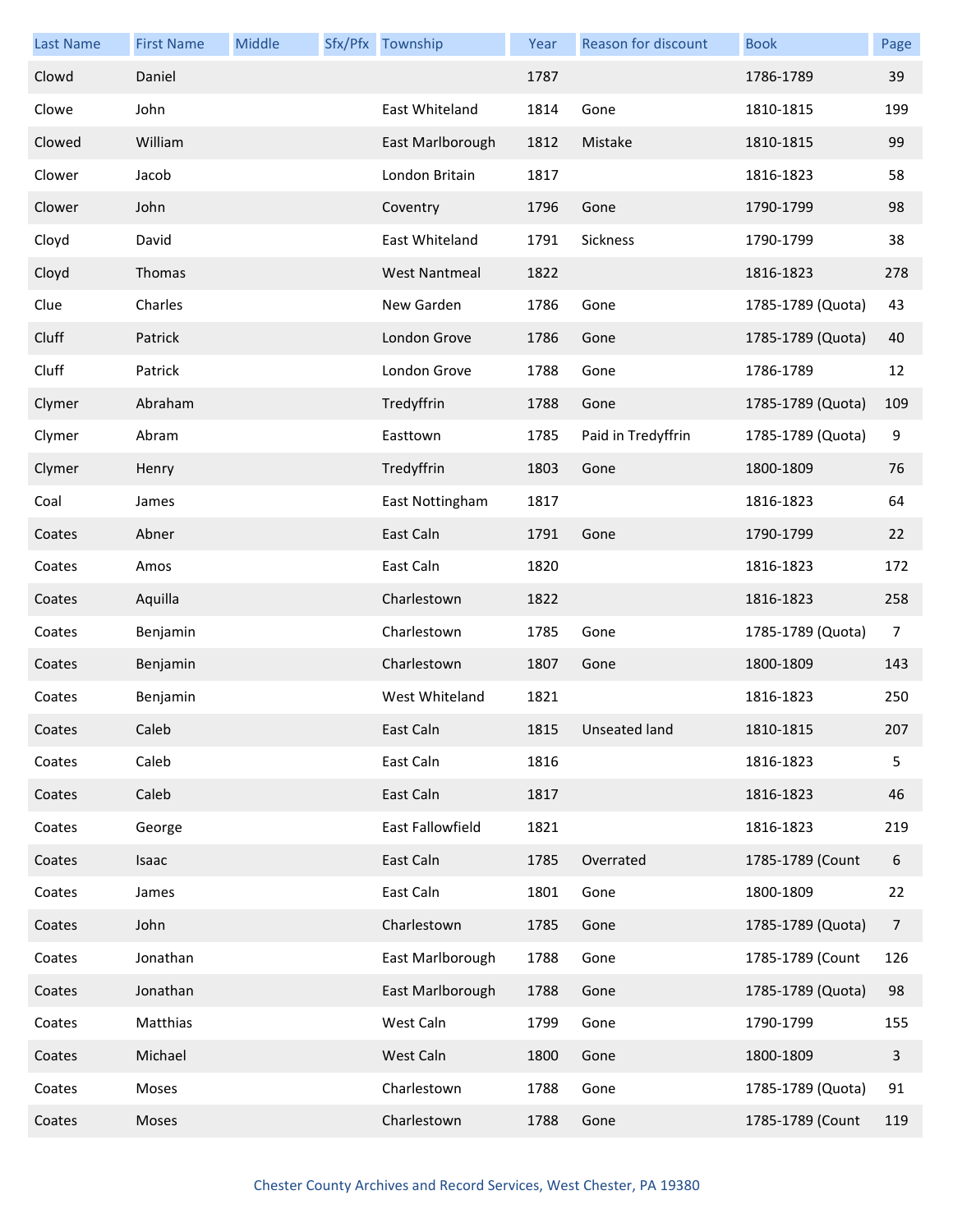| <b>Last Name</b> | <b>First Name</b> | Middle | Sfx/Pfx Township     | Year | Reason for discount | <b>Book</b>       | Page |
|------------------|-------------------|--------|----------------------|------|---------------------|-------------------|------|
| Coates           | Moses             |        | West Caln            | 1789 | Charged to land     | 1785-1789 (Quota) | 118  |
| Coates           | Moses             |        | Charlestown          | 1795 | Gone                | 1790-1799         | 80   |
| Coates           | Moses             |        | West Caln            | 1796 | Charged to land     | 1790-1799         | 97   |
| Coates           | Moses             |        | West Caln            | 1801 | Charged to land     | 1800-1809         | 23   |
| Coates           | Moses             |        | East Caln            | 1812 |                     | 1810-1815         | 86   |
| Coates           | Moses             |        | Sadsbury             | 1819 |                     | 1816-1823         | 157  |
| Coates           | Richard           |        | East Caln            | 1812 |                     | 1810-1815         | 86   |
| Coates           | Richard           |        | East Marlborough     | 1816 |                     | 1816-1823         | 18   |
| Coates           | Samuel            |        | East Caln            | 1787 | Overrated           | 1785-1789 (Count  | 90   |
| Coates           | Samuel            |        | East Caln            | 1787 | Overrated           | 1785-1789 (Quota) | 62   |
| Coates           | Samuel            |        | <b>Upper Darby</b>   | 1789 | Poor                | 1785-1789 (Count  | 148  |
| Coates           | Samuel            |        | <b>Upper Darby</b>   | 1789 | Poor                | 1785-1789 (Quota) | 120  |
| Coates           | Samuel            |        | East Caln            | 1818 |                     | 1816-1823         | 88   |
| Coates           | Seymour           |        | East Caln            | 1808 | Overcharged         | 1800-1809         | 162  |
| Coates           | Seymour           |        | Brandywine           | 1811 | Unseated land       | 1810-1815         | 45   |
| Coates           | Thomas            |        | East Caln            | 1812 |                     | 1810-1815         | 86   |
| Coates           | Thomas            |        | East Caln            | 1813 | Gone                | 1810-1815         | 126  |
| Coates           | William           |        | <b>West Bradford</b> | 1821 |                     | 1816-1823         | 212  |
| Coats            | Caleb             |        | West Chester         | 1810 | Paid elsewhere      | 1810-1815         | 40   |
| Cobbert          | Simon             |        | Easttown             | 1785 | Gone                | 1785-1789 (Quota) | 9    |
| Cobble           | John              |        | West Nantmeal        | 1807 | Gone                | 1800-1809         | 152  |
| Cobourn          | Aaron             |        | Chester              | 1789 | Error               | 1785-1789 (Count  | 143  |
| Cobourn          | Aaron             |        | Chester              | 1789 | Error               | 1785-1789 (Quota) | 115  |
| Cobourn          | John              |        | Easttown             | 1803 | Gone                | 1800-1809         | 64   |
| Coburn           | John              |        | Goshen               | 1808 | Gone                | 1800-1809         | 165  |
| Coburn           | John              |        | West Caln            | 1817 |                     | 1816-1823         | 47   |
| Coburn           | Robert            | R.     | Birmingham           | 1817 | Gone                | 1816-1823         | 42   |
| Cochran          | David             |        | West Fallowfield     | 1820 |                     | 1816-1823         | 178  |
| Cochran          | Hugh              |        | Sadsbury             | 1803 | Gone                | 1800-1809         | 75   |
| Cochran          | Hugh              |        | East Nottingham      | 1804 | Gone                | 1800-1809         | 91   |
| Cochran          | Hugh              |        | Sadsbury             | 1805 | Gone                | 1800-1809         | 115  |
| Cochran          | James             |        | West Fallowfield     | 1788 | Hardships           | 1785-1789 (Count  | 122  |
| Cochran          | James             |        | West Fallowfield     | 1789 | Aged parents        | 1785-1789 (Quota) | 122  |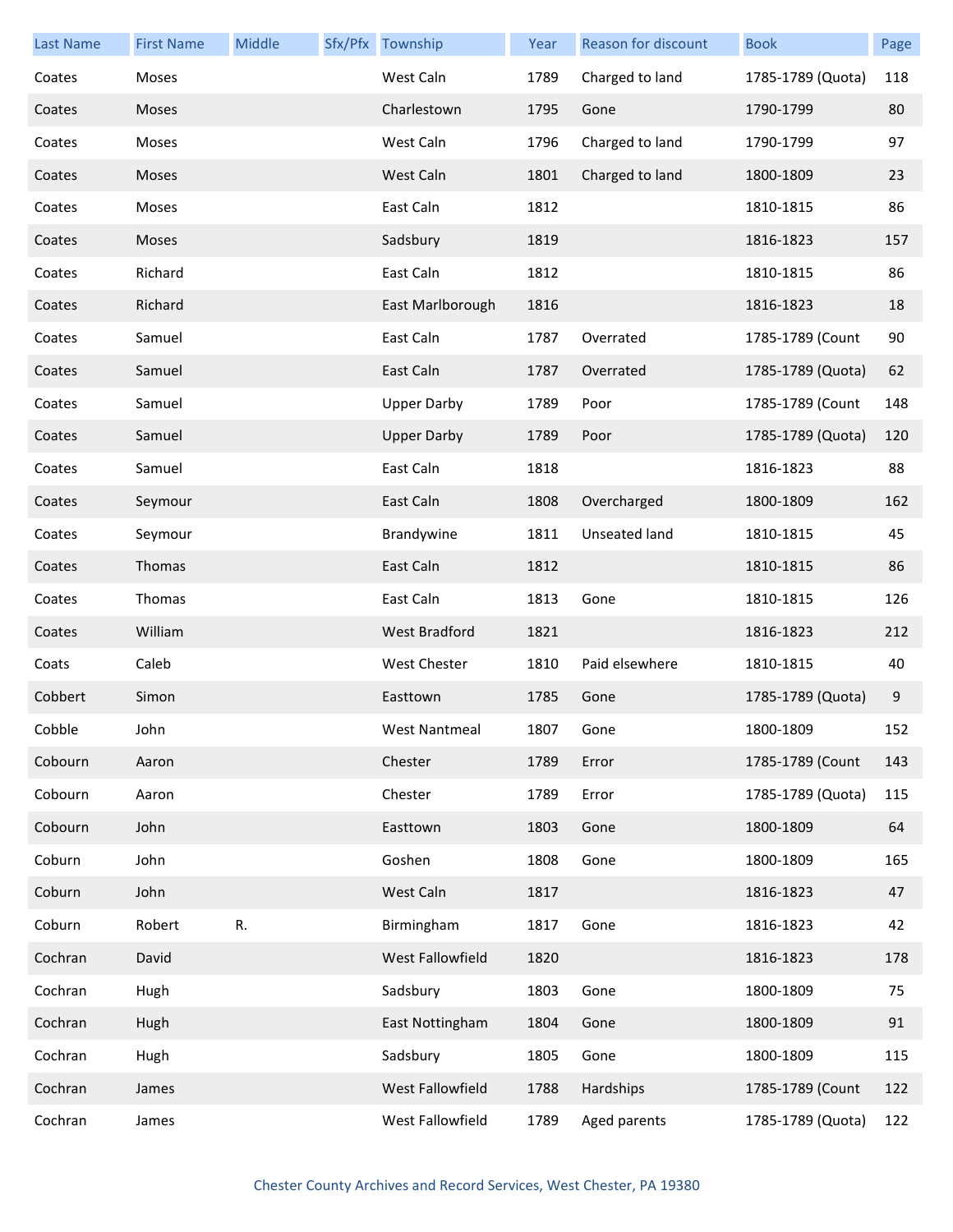| <b>Last Name</b> | <b>First Name</b> | Middle | Sfx/Pfx Township        | Year | Reason for discount | <b>Book</b>       | Page |
|------------------|-------------------|--------|-------------------------|------|---------------------|-------------------|------|
| Cochran          | James             |        | West Fallowfield        | 1793 | Overrated           | 1790-1799         | 63   |
| Cochran          | James             |        | <b>West Nantmeal</b>    | 1798 | Gone                | 1790-1799         | 145  |
| Cochran          | John              |        | West Fallowfield        | 1788 | Peculiar hardship   | 1785-1789 (Quota) | 94   |
| Cochran          | John              |        | Tredyffrin              | 1820 |                     | 1816-1823         | 201  |
| Cochran          | John              | Ε.     | <b>West Fallowfield</b> | 1821 | Error               | 1816-1823         | 220  |
| Cochran          | Robert            |        | East Nottingham         | 1786 |                     | 1785-1789 (Count  | 46   |
| Cochran          | Robert            |        | East Nottingham         | 1788 | In Maryland         | 1785-1789 (Count  | 130  |
| Cochran          | Robert            |        | East Nottingham         | 1789 | Charged to land     | 1785-1789 (Count  | 159  |
| Cochran          | Robert            |        | East Nottingham         | 1791 | Charged to land     | 1790-1799         | 31   |
| Cochran          | Robert            |        | East Nottingham         | 1792 | Charged to land     | 1790-1799         | 50   |
| Cochran          | Robert            |        | East Nottingham         | 1793 | Maryland            | 1790-1799         | 69   |
| Cochran          | Robert            |        | West Bradford           | 1796 | Gone                | 1790-1799         | 96   |
| Cochran          | Robert            |        | West Marlborough        | 1807 | Poor                | 1800-1809         | 149  |
| Cochran          | Robert            |        | West Marlborough        | 1811 | Poor                | 1810-1815         | 60   |
| Cochran          | Robert            |        | New Garden              | 1813 | Gone                | 1810-1815         | 143  |
| Cochran          | Robert            |        | London Grove            | 1815 | Poor                | 1810-1815         | 217  |
| Cochran          | Robert            |        | West Marlborough        | 1817 | Gone                | 1816-1823         | 60   |
| Cochran          | Robert            |        | West Fallowfield        | 1819 |                     | 1816-1823         | 136  |
| Cochran          | Robert            |        | West Fallowfield        | 1820 | Error               | 1816-1823         | 178  |
| Cochran          | Robert            |        | New Garden              | 1822 |                     | 1816-1823         | 274  |
| Cochran          | Samuel            |        | West Fallowfield        | 1785 | Gone                | 1785-1789 (Count  | 10   |
| Cochran          | Stephen           |        | West Fallowfield        | 1786 | Overrated           | 1785-1789 (Count  | 66   |
| Cochran          | Stephen           |        | West Fallowfield        | 1786 | Overrated           | 1785-1789 (Quota) | 38   |
| Cochran          | Stephen           |        | West Fallowfield        | 1787 | Overrated           | 1786-1789         | 38   |
| Cochran          | William           |        | West Caln               | 1791 | Gone                | 1790-1799         | 22   |
| Cochran          | William           |        | West Caln               | 1792 | Gone                | 1790-1799         | 41   |
| Cochran          | William           |        | West Caln               | 1793 | Gone                | 1790-1799         | 60   |
| Cochran          | William           |        | Charlestown             | 1811 | Gone                | 1810-1815         | 48   |
| Cochran          | William           |        | Tredyffrin              | 1812 | Gone                | 1810-1815         | 114  |
| Cockel           | John              |        | <b>West Nantmeal</b>    | 1810 |                     | 1810-1815         | 26   |
| Cockel           | John              |        | <b>West Nantmeal</b>    | 1810 |                     | 1810-1815         | 26   |
| Cockell          | John              |        | <b>West Nantmeal</b>    | 1809 | Gone                | 1800-1809         | 192  |
| Cockery          | James             |        | Birmingham              | 1806 | Gone                | 1800-1809         | 120  |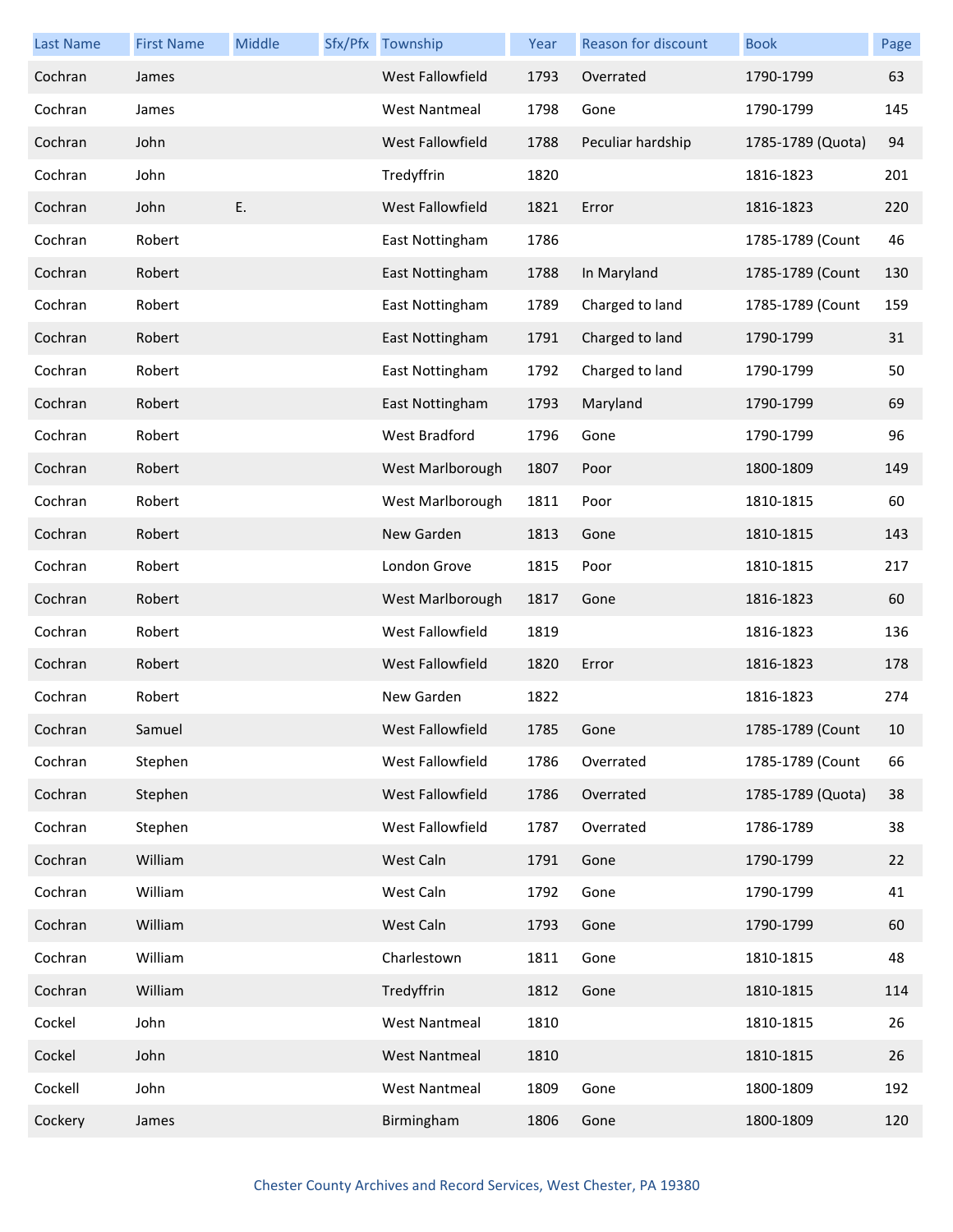| <b>Last Name</b> | <b>First Name</b> | Middle | Sfx/Pfx Township     | Year | Reason for discount | <b>Book</b>       | Page |
|------------------|-------------------|--------|----------------------|------|---------------------|-------------------|------|
| Cockery          | James             |        | East Whiteland       | 1811 | Gone                | 1810-1815         | 78   |
| Cockett          | John              |        | Brandywine           | 1815 | Dog Killed          | 1810-1815         | 206  |
| Cockle           | Leonard           |        | East Nantmeal        | 1793 | Gone                | 1790-1799         | 70   |
| Cockle           | Leonard           |        | <b>West Nantmeal</b> | 1799 | Pays land tax       | 1790-1799         | 165  |
| Cocks            | John              |        | Birmingham           | 1814 | Dog Dead            | 1810-1815         | 162  |
| Cockson          | Samuel            |        | Sadsbury             | 1787 | Not found           | 1785-1789 (Quota) | 79   |
| Coffee           | Michael           |        | Vincent              | 1790 | Gone                | 1790-1799         | 17   |
| Coffee           | William           |        | Honey Brook          | 1807 | Gone                | 1800-1809         | 146  |
| Coffee           | William           |        | Honey Brook          | 1815 |                     | 1810-1815         | 215  |
| Coffee           | William           |        | Honey Brook          | 1818 |                     | 1816-1823         | 97   |
| Coffee           | William           |        | Honey Brook          | 1819 |                     | 1816-1823         | 139  |
| Coffee           | William           |        | Honey Brook          | 1820 |                     | 1816-1823         | 181  |
| Coffman          | Abram             |        | <b>West Nantmeal</b> | 1786 | Gone                | 1785-1789 (Count  | 73   |
| Coffman          | Abram             |        | East Whiteland       | 1807 | Gone                | 1800-1809         | 158  |
| Coffman          | Chris             |        | West Nottingham      | 1821 |                     | 1816-1823         | 234  |
| Coffman          | David             |        | Tredyffrin           | 1804 | Gone                | 1800-1809         | 96   |
| Coffman          | Isaac             |        | East Whiteland       | 1817 |                     | 1816-1823         | 79   |
| Coffman          | Jacob             |        | Charlestown          | 1815 |                     | 1810-1815         | 209  |
| Coffman          | John              |        | Honey Brook          | 1823 |                     | 1816-1823         | 308  |
| Coffman          | Samuel            |        | East Whiteland       | 1821 |                     | 1816-1823         | 249  |
| Cofman           | Abram             |        | West Nantmeal        | 1786 | Poor                | 1785-1789 (Quota) | 45   |
| Cofman           | Daniel            |        | East Whiteland       | 1797 | Gone                | 1790-1799         | 132  |
| Cogan            | Robert            |        | West Fallowfield     | 1792 | Gone                | 1790-1799         | 44   |
| Coggins          | Ed.               |        | Charlestown          | 1819 |                     | 1816-1823         | 132  |
| Coggins          | Edinboro          |        | Charlestown          | 1817 |                     | 1816-1823         | 48   |
| Coggins          | Edinborough       |        | Charlestown          | 1820 |                     | 1816-1823         | 175  |
| Coggins          | Edinborough       |        | Charlestown          | 1821 |                     | 1816-1823         | 217  |
| Coggins          | Edinborough       |        | Charlestown          | 1823 |                     | 1816-1823         | 301  |
| Coggins          | James             |        | Goshen               | 1803 | Gone                | 1800-1809         | 66   |
| Coggins          | Pascall           |        | Willistown           | 1819 |                     | 1816-1823         | 162  |
| Coggins          | William           |        | Charlestown          | 1819 |                     | 1816-1823         | 132  |
| Cogshall         | George            |        | Pennsbury            | 1814 | Gone                | 1810-1815         | 190  |
| Coheen           | Lean              |        | Honey Brook          | 1817 |                     | 1816-1823         | 54   |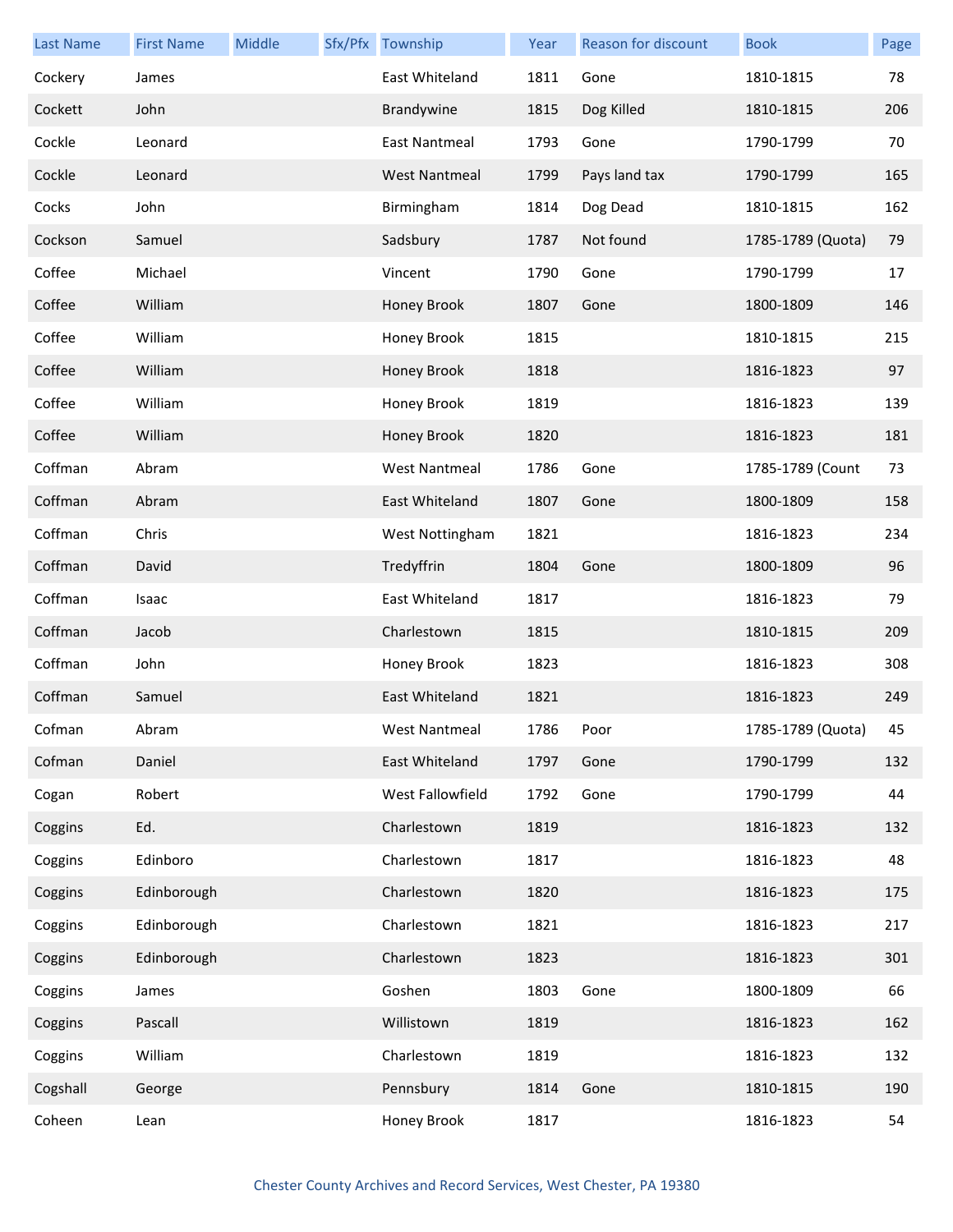| <b>Last Name</b> | <b>First Name</b> | Middle | Sfx/Pfx Township     | Year | <b>Reason for discount</b> | <b>Book</b>       | Page           |
|------------------|-------------------|--------|----------------------|------|----------------------------|-------------------|----------------|
| Coil             | Edward            |        | Brandywine           | 1805 | Gone                       | 1800-1809         | 101            |
| Coil             | Henry             |        | East Nantmeal        | 1809 | Gone                       | 1800-1809         | 192            |
| Coil             | James             |        | East Marlborough     | 1816 |                            | 1816-1823         | 18             |
| Coil             | James             |        | Pennsbury            | 1817 |                            | 1816-1823         | 70             |
| Coiler           | John              |        | Uwchlan              | 1797 | Gone                       | 1790-1799         | 130            |
| Coiler           | John              |        | East Caln            | 1799 | Gone                       | 1790-1799         | 155            |
| Colberton        | Joseph            |        | <b>West Nantmeal</b> | 1804 | Gone                       | 1800-1809         | 93             |
| Cole             | James             |        | East Nottingham      | 1818 |                            | 1816-1823         | 107            |
| Cole             | Patrick           |        | Sadsbury             | 1817 |                            | 1816-1823         | 72             |
| Cole             | Solomon           |        | <b>West Chester</b>  | 1812 | Gone                       | 1810-1815         | 121            |
| Cole             | <b>Thomas</b>     |        | East Bradford        | 1787 | Gone                       | 1785-1789 (Quota) | 59             |
| Cole             | Thomas            |        | East Bradford        | 1788 | Sickness                   | 1786-1789         | 58             |
| Cole             | <b>Thomas</b>     |        | East Bradford        | 1788 | Gone                       | 1785-1789 (Quota) | 86             |
| Cole             | Thomas            |        | East Bradford        | 1788 | Gone                       | 1785-1789 (Count  | 114            |
| Cole             | William           |        | West Chester         | 1811 | Paid in Bradford           | 1810-1815         | 81             |
| Coleman          | Bathsheba         |        | <b>West Nantmeal</b> | 1816 | Unseated land              | 1816-1823         | 26             |
| Coleman          | Bathsheba         |        | <b>West Nantmeal</b> | 1817 |                            | 1816-1823         | 67             |
| Coleman          | Bathsheba         |        | <b>West Nantmeal</b> | 1818 | Unseated land              | 1816-1823         | 110            |
| Coleman          | Bathsheba         |        | <b>West Nantmeal</b> | 1819 | Unseated land              | 1816-1823         | 152            |
| Coleman          | Bathsheba         |        | <b>West Nantmeal</b> | 1821 | Unseated land              | 1816-1823         | 236            |
| Coleman          | Bathsheba         |        | West Nantmeal        | 1822 |                            | 1816-1823         | 278            |
| Coleman          | Christ.           |        | <b>West Nantmeal</b> | 1785 | Gone                       | 1785-1789 (Count  | 17             |
| Coleman          | John              | M.     | Brandywine           | 1820 |                            | 1816-1823         | 171            |
| Coleman          | Robert            |        | East Nottingham      | 1808 | Gone                       | 1800-1809         | 171            |
| Coleman          | William           |        | Uwchlan              | 1809 | Gone                       | 1800-1809         | 196            |
| Coleman          | William           |        | New Garden           | 1817 |                            | 1816-1823         | 63             |
| Colgan           | John              |        | East Bradford        | 1802 | Gone                       | 1800-1809         | 41             |
| Colgan           | Michael           |        | East Bradford        | 1785 | Gone                       | 1785-1789 (Count  | $\overline{2}$ |
| Colgan           | Michael           |        | West Whiteland       | 1790 | Poor                       | 1790-1799         | 19             |
| Colgan           | Michael           |        | East Bradford        | 1806 | Gone                       | 1800-1809         | 120            |
| Colgan           | Michael           |        | East Caln            | 1808 | Gone                       | 1800-1809         | 162            |
| Colgin           | Michael           |        | East Bradford        | 1792 | Overrated                  | 1790-1799         | 39             |
| Colgin           | Michael           |        | East Bradford        | 1799 | <b>Bad hurt</b>            | 1790-1799         | 153            |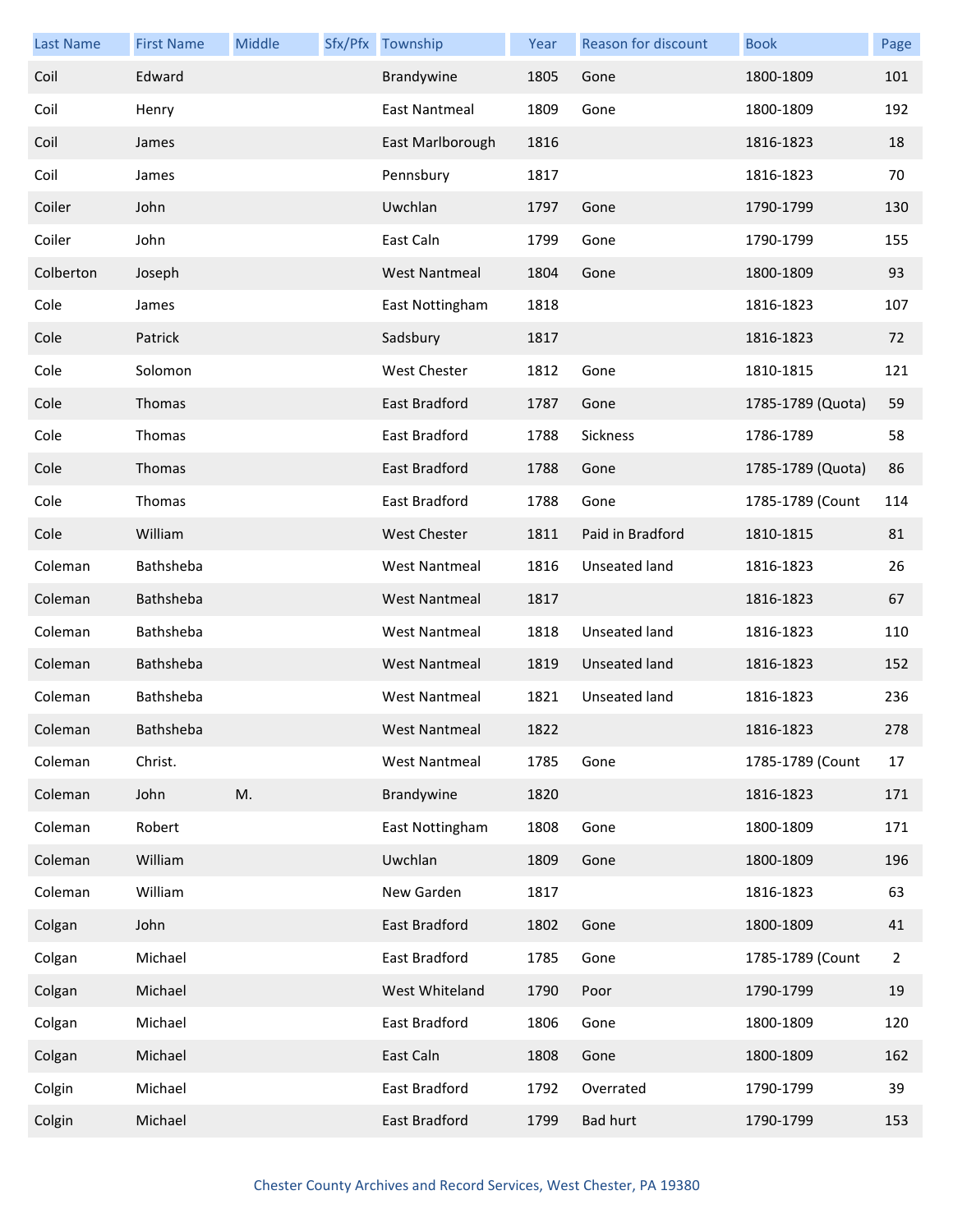| <b>Last Name</b> | <b>First Name</b> | Middle | Sfx/Pfx Township        | Year | Reason for discount | <b>Book</b>       | Page           |
|------------------|-------------------|--------|-------------------------|------|---------------------|-------------------|----------------|
| Collar           | Emanuel           |        | Coventry                | 1793 | Gone                | 1790-1799         | 61             |
| Collens          | Benjamin          |        | West Caln               | 1818 |                     | 1816-1823         | 89             |
| Collens          | William           |        | East Marlborough        | 1809 | Gone                | 1800-1809         | 188            |
| Collett          | Philip            |        | Lower Darby             | 1787 | Poor                | 1785-1789 (Quota) | 64             |
| Collett          | Phillip           |        | Lower Darby             | 1787 | Poor                | 1785-1789 (Count  | 92             |
| Colliers         | Edmond            |        | East Marlborough        | 1822 |                     | 1816-1823         | 270            |
| Collins          | Benjamin          |        | East Fallowfield        | 1821 |                     | 1816-1823         | 219            |
| Collins          | Charles           |        | <b>West Fallowfield</b> | 1807 | Gone                | 1800-1809         | 145            |
| Collins          | Charles           |        | London Britain          | 1816 | Dead                | 1816-1823         | 16             |
| Collins          | Daniel            |        | New London              | 1821 |                     | 1816-1823         | 231            |
| Collins          | Edward            |        | New Garden              | 1813 | Gone                | 1810-1815         | 143            |
| Collins          | Edward            |        | New Garden              | 1813 | Gone                | 1810-1815         | 143            |
| Collins          | Edward            |        | New Garden              | 1823 |                     | 1816-1823         | 317            |
| Collins          | Elisha            |        | Easttown                | 1799 | Gone                | 1790-1799         | 157            |
| Collins          | Elizabeth         |        | West Caln               | 1796 | Gone                | 1790-1799         | 97             |
| Collins          | Henry             |        | Pennsbury               | 1791 | Error               | 1790-1799         | 34             |
| Collins          | Henry             |        | Pennsbury               | 1792 | Gone                | 1790-1799         | 53             |
| Collins          | Hugh              |        | New Garden              | 1797 | Gone                | 1790-1799         | 124            |
| Collins          | James             |        | Honey Brook             | 1802 | Not found           | 1800-1809         | 46             |
| Collins          | James             |        | <b>West Chester</b>     | 1812 | Not found           | 1810-1815         | 121            |
| Collins          | John              |        | East Bradford           | 1799 | Gone                | 1790-1799         | 153            |
| Collins          | John              |        | East Caln               | 1800 | Overrated           | 1800-1809         | $\overline{3}$ |
| Collins          | John              |        | West Marlborough        | 1800 | Gone                | 1800-1809         | 10             |
| Collins          | John              |        | West Marlborough        | 1801 | Gone                | 1800-1809         | 29             |
| Collins          | John              |        | East Caln               | 1801 | Gone                | 1800-1809         | 22             |
| Collins          | John              |        | Brandywine              | 1817 |                     | 1816-1823         | 45             |
| Collins          | Robert            |        | New London              | 1822 |                     | 1816-1823         | 273            |
| Collins          | Samuel            |        | Westtown                | 1819 |                     | 1816-1823         | 163            |
| Collins          | Thomas            |        | Coventry                | 1786 | Gone                | 1785-1789 (Count  | 32             |
| Collins          | Thomas            |        | Coventry                | 1786 | Gone                | 1785-1789 (Quota) | 32             |
| Collins          | Thomas            |        | Coventry                | 1788 | Gone off            | 1786-1789         | 4              |
| Collins          | William           |        | New London              | 1787 | Ran away            | 1785-1789 (Quota) | 74             |
| Collins          | William           |        | New London              | 1787 | Gone                | 1785-1789 (Count  | 102            |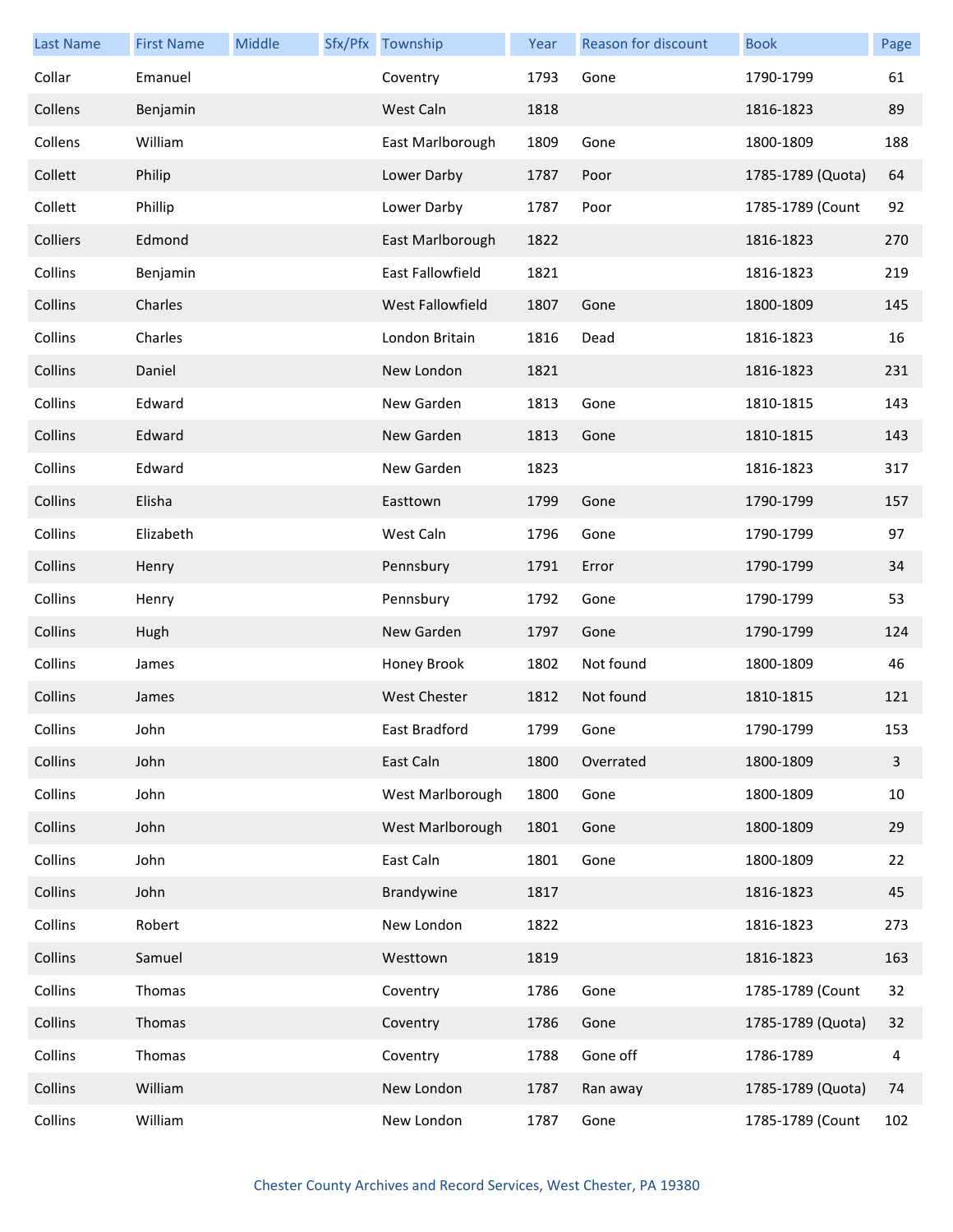| <b>Last Name</b> | <b>First Name</b> | Middle | Sfx/Pfx Township        | Year | <b>Reason for discount</b> | <b>Book</b>       | Page |
|------------------|-------------------|--------|-------------------------|------|----------------------------|-------------------|------|
| Collins          | William           |        | New London              | 1788 | Not found                  | 1785-1789 (Count  | 130  |
| Collins          | William           |        | New London              | 1788 | Gone                       | 1786-1789         | 74   |
| Collins          | William           |        | New London              | 1788 | Not found                  | 1785-1789 (Quota) | 102  |
| Collins          | William           |        | Uwchlan                 | 1799 | Gone                       | 1790-1799         | 169  |
| Collins          | William           |        | <b>West Nantmeal</b>    | 1808 | Gone                       | 1800-1809         | 172  |
| Collins          | William           |        | Sadsbury                | 1816 |                            | 1816-1823         | 31   |
| Collins          | William           |        | West Whiteland          | 1819 |                            | 1816-1823         | 165  |
| Collit           | James             |        | <b>Upper Chichester</b> | 1787 |                            | 1786-1789         | 33   |
| Collitt          | Phillip           |        | Lower Darby             | 1788 | Poor                       | 1786-1789         | 64   |
| Collum           | Daniel            |        | New London              | 1822 |                            | 1816-1823         | 273  |
| Collum           | Samuel            | J.     | East Bradford           | 1787 | Gone                       | 1786-1789         | 30   |
| Colopy           | William           |        | Goshen                  | 1809 | Gone                       | 1800-1809         | 185  |
| Colston          | Thomas            |        | West Nottingham         | 1786 | Gone                       | 1785-1789 (Count  | 47   |
| Colston          | Thomas            |        | West Nottingham         | 1787 | Gone                       | 1785-1789 (Quota) | 75   |
| Colston          | Thomas            |        | West Nottingham         | 1787 | Gone                       | 1786-1789         | 19   |
| Colston          | Thomas            |        | West Nottingham         | 1787 | Gone                       | 1785-1789 (Count  | 103  |
| Colston          | Thomas            |        | West Nottingham         | 1788 | Gone                       | 1786-1789         | 75   |
| Colter           | James             |        | West Caln               | 1808 |                            | 1800-1809         | 162  |
| Colvan           | Robert            |        | Ridley                  | 1785 | Overrated                  | 1785-1789 (Quota) | 22   |
| Colvill          | William           |        | West Chester            | 1802 | Gone                       | 1800-1809         | 60   |
| Colvin           | James             |        | Charlestown             | 1805 | No such man                | 1800-1809         | 103  |
| Colvin           | John              |        | Lower Oxford            | 1801 | Gone                       | 1800-1809         | 34   |
| Colvin           | John              |        | East Nottingham         | 1811 | Gone                       | 1810-1815         | 66   |
| Colvin           | John              |        | East Nottingham         | 1812 | Gone                       | 1810-1815         | 104  |
| Colvin           | Robert            |        | Lower Darby             | 1788 | Overrated                  | 1785-1789 (Count  | 120  |
| Colwell          | Thomas            |        | West Whiteland          | 1823 |                            | 1816-1823         | 335  |
| Comely           | Benjamin          |        | Pennsbury               | 1786 | Gone                       | 1785-1789 (Quota) | 48   |
| Comely           | Benjamin          |        | Pennsbury               | 1787 | Poor                       | 1785-1789 (Quota) | 76   |
| Comely           | Benjamin          |        | Pennsbury               | 1787 | Poor                       | 1785-1789 (Count  | 104  |
| Comely           | Benjamin          |        | Pennsbury               | 1789 | Poor                       | 1786-1789         | 76   |
| Comer            | Jacob             |        | <b>East Nantmeal</b>    | 1786 | Poor                       | 1785-1789 (Quota) | 44   |
| Comer            | Jacob             |        | <b>East Nantmeal</b>    | 1786 | Poor                       | 1785-1789 (Count  | 72   |
| Comer            | Jacob             |        | <b>East Nantmeal</b>    | 1788 | Gone                       | 1785-1789 (Count  | 128  |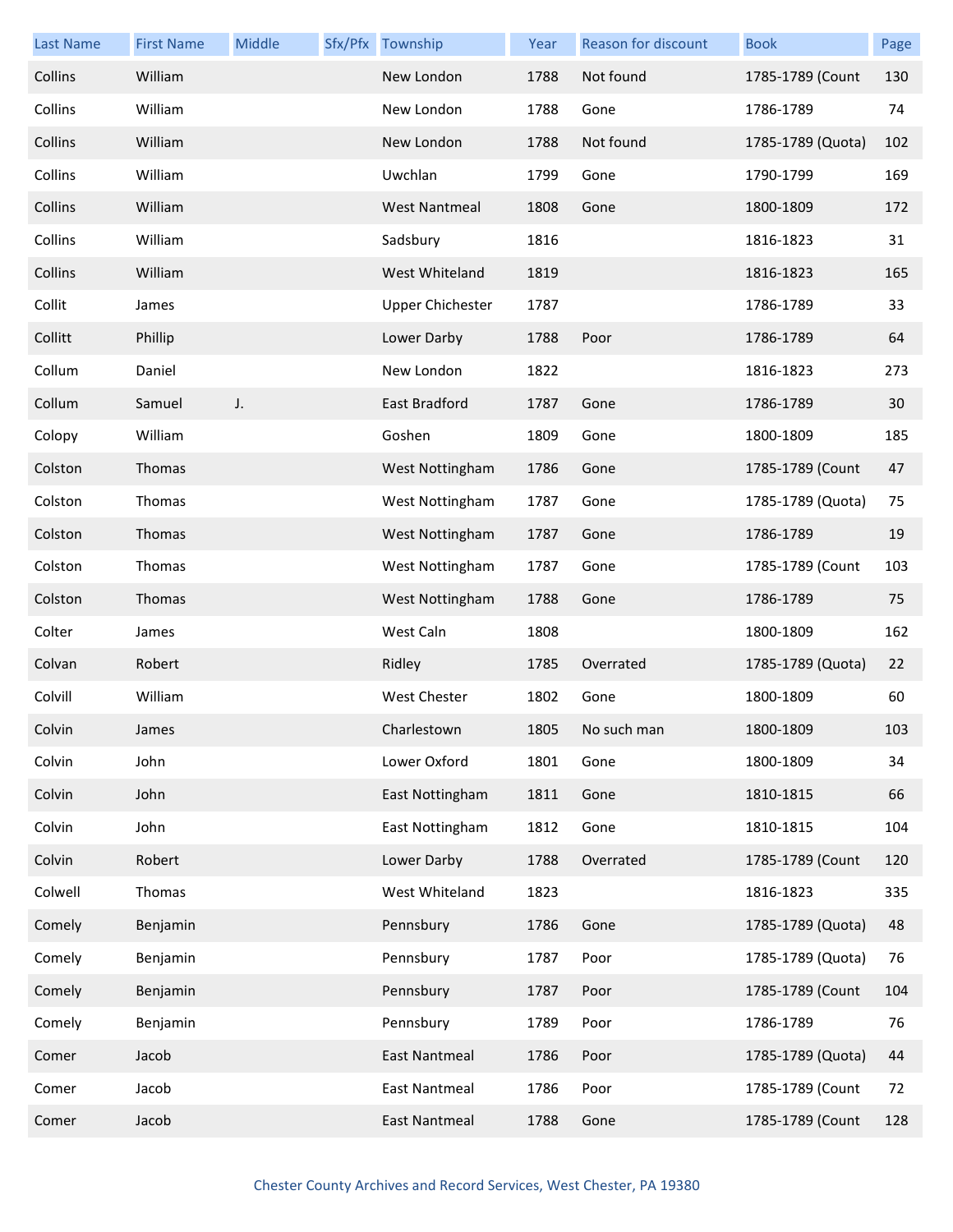| <b>Last Name</b> | <b>First Name</b> | Middle | Sfx/Pfx Township     | Year | Reason for discount | <b>Book</b>       | Page |
|------------------|-------------------|--------|----------------------|------|---------------------|-------------------|------|
| Comer            | Jacob             |        | <b>East Nantmeal</b> | 1788 | Gone                | 1785-1789 (Quota) | 100  |
| Comes            | Jesse             |        | East Nottingham      | 1814 | Gone                | 1810-1815         | 184  |
| Comfort          | Ezra              |        | Kennett              | 1822 |                     | 1816-1823         | 266  |
| Comins           | Amos              |        | West Fallowfield     | 1819 |                     | 1816-1823         | 136  |
| Comley           | Abram             |        | Chester              | 1788 | Gone                | 1785-1789 (Quota) | 87   |
| Comley           | Abram             |        | Chester              | 1788 | Gone                | 1785-1789 (Count  | 115  |
| Comley           | Benjamin          |        | Kennett              | 1785 | Poor                | 1785-1789 (Count  | 11   |
| Comley           | Benjamin          |        | Chester              | 1787 | Gone                | 1785-1789 (Quota) | 59   |
| Comly            | Benjamin          |        | Kennett              | 1792 | Gone                | 1790-1799         | 45   |
| Commell          | Philip            |        | West Caln            | 1786 | Ran away            | 1785-1789 (Count  | 34   |
| Commons          | Thomas            |        | Newlin               | 1813 | Gone                | 1810-1815         | 141  |
| Commons          | Thomas            |        | East Marlborough     | 1818 | Gone                | 1816-1823         | 102  |
| Compton          | John              |        | Honey Brook          | 1815 |                     | 1810-1815         | 215  |
| Comston          | John              |        | East Caln            | 1789 | Poor                | 1785-1789 (Quota) | 117  |
| Comston          | John              |        | East Caln            | 1789 | Poor                | 1785-1789 (Count  | 145  |
| Conally          | Thomas            |        | Lower Oxford         | 1808 | Gone                | 1800-1809         | 173  |
| Conard           | Everard           |        | New London           | 1823 |                     | 1816-1823         | 316  |
| Conard           | Jeremiah          |        | West Fallowfield     | 1790 | Gone                | 1790-1799         | 5    |
| Conard           | John              |        | Tredyffrin           | 1798 | Gone                | 1790-1799         | 149  |
| Conard           | Joseph            |        | Pikeland             | 1819 |                     | 1816-1823         | 155  |
| Conaway          | Samuel            |        | Tredyffrin           | 1813 | Gone                | 1810-1815         | 154  |
| Conelly          | Isaac             |        | East Caln            | 1821 |                     | 1816-1823         | 214  |
| Conelly          | John              |        | East Caln            | 1821 |                     | 1816-1823         | 214  |
| Conelly          | William           |        | Uwchlan              | 1817 |                     | 1816-1823         | 74   |
| Conelly          | William           |        | Uwchlan              | 1820 |                     | 1816-1823         | 202  |
| Cones            | Peter             |        | East Whiteland       | 1813 | Gone                | 1810-1815         | 159  |
| Coney            | John              | Α.     | Kennett              | 1820 |                     | 1816-1823         | 182  |
| Conglin          |                   |        | Brandywine           | 1821 |                     | 1816-1823         | 213  |
| Conley           | John              |        | Pennsbury            | 1788 |                     | 1786-1789         | 20   |
| Conlin           | Joseph            |        | Pennsbury            | 1814 | Gone                | 1810-1815         | 190  |
| Conly            | Isaac             |        | Goshen               | 1816 |                     | 1816-1823         | 12   |
| Conly            | Isaac             |        | Goshen               | 1817 |                     | 1816-1823         | 53   |
| Conn             | William           |        | East Nottingham      | 1816 | Unseated land       | 1816-1823         | 23   |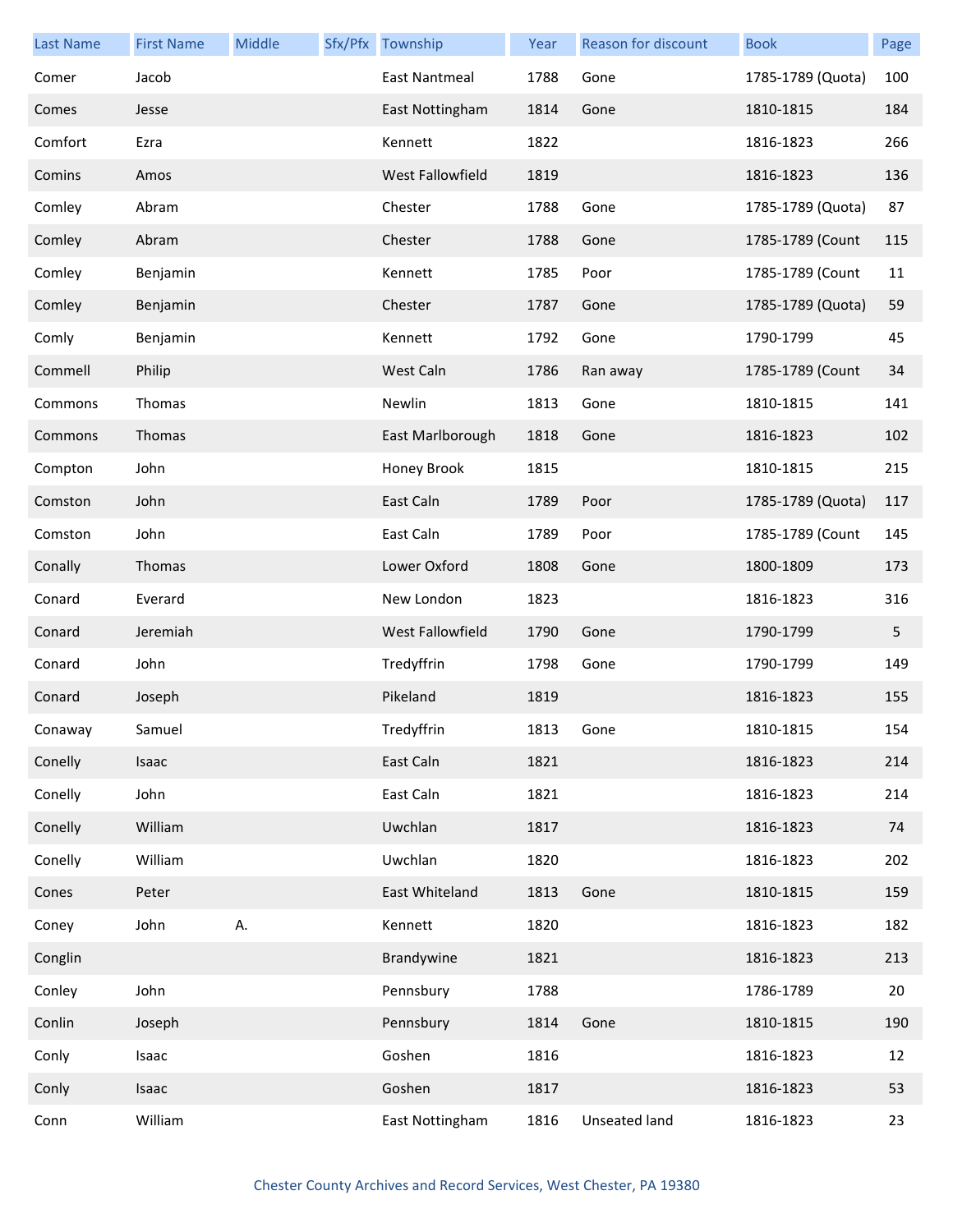| <b>Last Name</b> | <b>First Name</b> | Middle | Sfx/Pfx Township     | Year | <b>Reason for discount</b> | <b>Book</b>       | Page           |
|------------------|-------------------|--------|----------------------|------|----------------------------|-------------------|----------------|
| Connard          | Jeremiah          |        | West Fallowfield     | 1789 | Gone                       | 1785-1789 (Count  | 150            |
| Connard          | Jesse             |        | Tredyffrin           | 1816 |                            | 1816-1823         | 32             |
| Connard          | John              |        | Charlestown          | 1817 |                            | 1816-1823         | 48             |
| Connard          | John              |        | Londonderry          | 1818 |                            | 1816-1823         | 100            |
| Connard          | Joseph            |        | Tredyffrin           | 1803 | Paid in Montgomery         | 1800-1809         | 76             |
| Connard          | Joseph            |        | Tredyffrin           | 1814 | Mistake                    | 1810-1815         | 194            |
| Connard          | Michael           |        | Honey Brook          | 1790 | Gone                       | 1790-1799         | $6\,$          |
| Connard          | William           |        | Tredyffrin           | 1820 |                            | 1816-1823         | 201            |
| Connard          | William           |        | Willistown           | 1822 |                            | 1816-1823         | 289            |
| Connell          | Isaac             |        | <b>West Bradford</b> | 1820 |                            | 1816-1823         | 170            |
| Connell          | Jeffery           |        | Goshen               | 1788 | Poor                       | 1785-1789 (Count  | 122            |
| Connell          | Jeffery           |        | Goshen               | 1788 | Poor                       | 1785-1789 (Quota) | 94             |
| Connelly         | John              |        | Pennsbury            | 1786 | Poor                       | 1785-1789 (Quota) | 48             |
| Connelly         | John              |        | Pennsbury            | 1786 | Not found                  | 1785-1789 (Count  | 48             |
| Connelly         | John              |        | Pennsbury            | 1787 | Poor                       | 1785-1789 (Count  | 104            |
| Connelly         | John              |        | Pennsbury            | 1787 | Poor                       | 1785-1789 (Quota) | 76             |
| Connelly         | Joshua            |        | Pennsbury            | 1791 | Poor                       | 1790-1799         | 34             |
| Connelly         | Laurence          |        | Thornbury            | 1785 | Gone                       | 1785-1789 (Count  | 24             |
| Connelly         | Laurence          |        | Tinicum              | 1786 | Poor                       | 1785-1789 (Count  | 52             |
| Connelly         | Thomas            |        | Charlestown          | 1785 | Gone                       | 1785-1789 (Count  | $\overline{7}$ |
| Connely          | John              |        | Pennsbury            | 1789 | Poor                       | 1786-1789         | 76             |
| Connely          | Lawrence          |        | Tinicum              | 1786 | Poor                       | 1786-1789         | 24             |
| Conner           | Charles           |        | Uwchlan              | 1788 | Gone                       | 1785-1789 (Quota) | 110            |
| Conner           | Charles           |        | Uwchlan              | 1788 | Fitts                      | 1785-1789 (Count  | 138            |
| Conner           | Jacob             |        | <b>East Nantmeal</b> | 1789 | Gone                       | 1785-1789 (Quota) | 129            |
| Conner           | Jacob             |        | East Nantmeal        | 1789 | Gone                       | 1785-1789 (Count  | 157            |
| Conner           | James             |        | East Bradford        | 1799 | Gone                       | 1790-1799         | 153            |
| Conner           | Jeremiah          |        | West Fallowfield     | 1789 | Gone                       | 1785-1789 (Quota) | 122            |
| Conner           | John              |        | West Caln            | 1789 | Gone                       | 1785-1789 (Count  | 146            |
| Conner           | John              |        | West Caln            | 1789 | Gone                       | 1785-1789 (Quota) | 118            |
| Conner           | John              |        | West Caln            | 1790 | Gone                       | 1790-1799         | $\mathsf{3}$   |
| Conner           | John              |        | East Nottingham      | 1814 | Gone                       | 1810-1815         | 184            |
| Conner           | John              |        | West Whiteland       | 1817 |                            | 1816-1823         | 80             |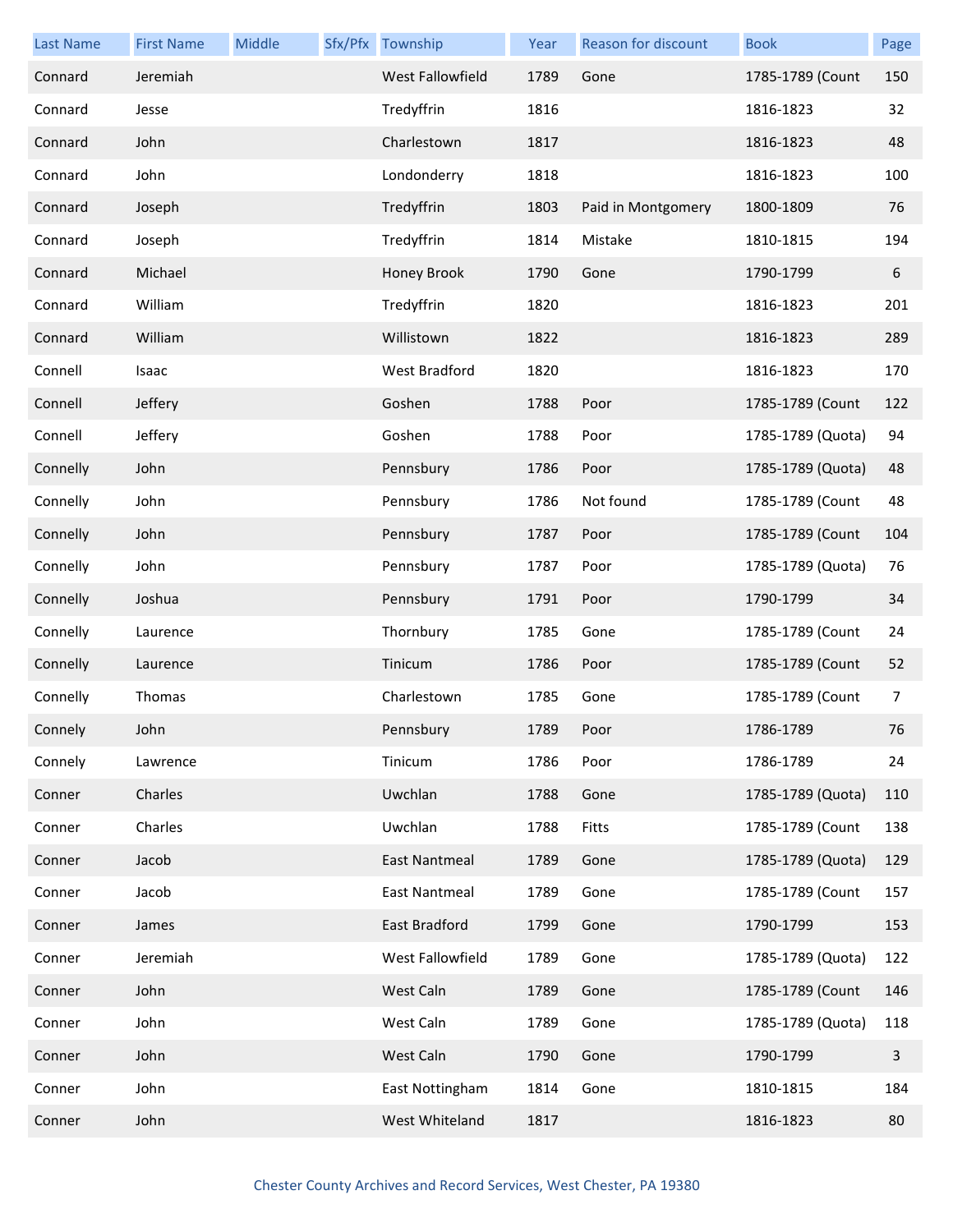| <b>Last Name</b> | <b>First Name</b> | Middle | Sfx/Pfx Township        | Year | <b>Reason for discount</b> | <b>Book</b>       | Page |
|------------------|-------------------|--------|-------------------------|------|----------------------------|-------------------|------|
| Conner           | Joseph            |        | Tredyffrin              | 1813 | Gone                       | 1810-1815         | 154  |
| Conner           | Joseph            |        | Tredyffrin              | 1814 | Gone                       | 1810-1815         | 194  |
| Conner           | Joseph            |        | <b>East Fallowfield</b> | 1815 | Paid elsewhere             | 1810-1815         | 212  |
| Conner           | Joseph            |        | East Marlborough        | 1816 |                            | 1816-1823         | 18   |
| Conner           | Michael           |        | East Bradford           | 1819 |                            | 1816-1823         | 127  |
| Conner           | Solomon           |        | Newlin                  | 1817 |                            | 1816-1823         | 61   |
| Conner           | Thomas            |        | Tredyffrin              | 1816 |                            | 1816-1823         | 32   |
| Connette         | John              |        | East Whiteland          | 1805 | Gone                       | 1800-1809         | 118  |
| Connolly         | Michael           |        | East Nottingham         | 1800 | Gone                       | 1800-1809         | 12   |
| Connolly         | William           |        | Uwchlan                 | 1796 | Poor                       | 1790-1799         | 110  |
| Connor           | Caleb             |        | Newlin                  | 1815 | One Dog                    | 1810-1815         | 222  |
| Connor           | Joseph            |        | East Marlborough        | 1822 |                            | 1816-1823         | 270  |
| Connor           | Samuel            |        | Newlin                  | 1820 |                            | 1816-1823         | 188  |
| Connor           | Thomas            |        | Honey Brook             | 1805 | Gone                       | 1800-1809         | 106  |
| Conrad           | Daniel            |        | Tredyffrin              | 1805 | Gone                       | 1800-1809         | 115  |
| Conrow           | Anthony           |        | Tredyffrin              | 1819 |                            | 1816-1823         | 158  |
| Conrow           | Thomas            |        | Lower Chichester        | 1787 | Ran away                   | 1785-1789 (Quota) | 61   |
| Conrow           | Thomas            |        | Lower Chichester        | 1787 | Gone                       | 1785-1789 (Count  | 89   |
| Conway           | Arthur            |        | <b>Upper Darby</b>      | 1788 | Gone                       | 1785-1789 (Count  | 119  |
| Conway           | Arthur            |        | <b>Upper Darby</b>      | 1788 | Gone                       | 1785-1789 (Quota) | 91   |
| Conway           | Arthur            |        | <b>Upper Darby</b>      | 1789 | Gone                       | 1785-1789 (Count  | 148  |
| Conway           | Arthur            |        | <b>Upper Darby</b>      | 1789 | Gone                       | 1785-1789 (Quota) | 120  |
| Conway           | Henry             |        | Sadsbury                | 1805 | Gone                       | 1800-1809         | 115  |
| Conway           | Henry             |        | Sadsbury                | 1808 | Poor                       | 1800-1809         | 175  |
| Conway           | Henry             |        | West Fallowfield        | 1814 | Poor                       | 1810-1815         | 172  |
| Conway           | Hugh              |        | New Garden              | 1788 | Gone                       | 1785-1789 (Quota) | 99   |
| Conway           | Hugh              |        | London Grove            | 1788 | Gone                       | 1785-1789 (Quota) | 96   |
| Conway           | Hugh              |        | London Grove            | 1788 | Gone                       | 1785-1789 (Count  | 124  |
| Conway           | Hugh              |        | New Garden              | 1788 | Gone                       | 1785-1789 (Count  | 127  |
| Conway           | James             |        | Goshen                  | 1798 | Gone & Dead                | 1790-1799         | 138  |
| Conway           | John              |        | Charlestown             | 1796 | Poor                       | 1790-1799         | 97   |
| Conway           | Joseph            |        | Charlestown             | 1820 |                            | 1816-1823         | 175  |
| Conway           | Joseph            |        | Charlestown             | 1823 |                            | 1816-1823         | 301  |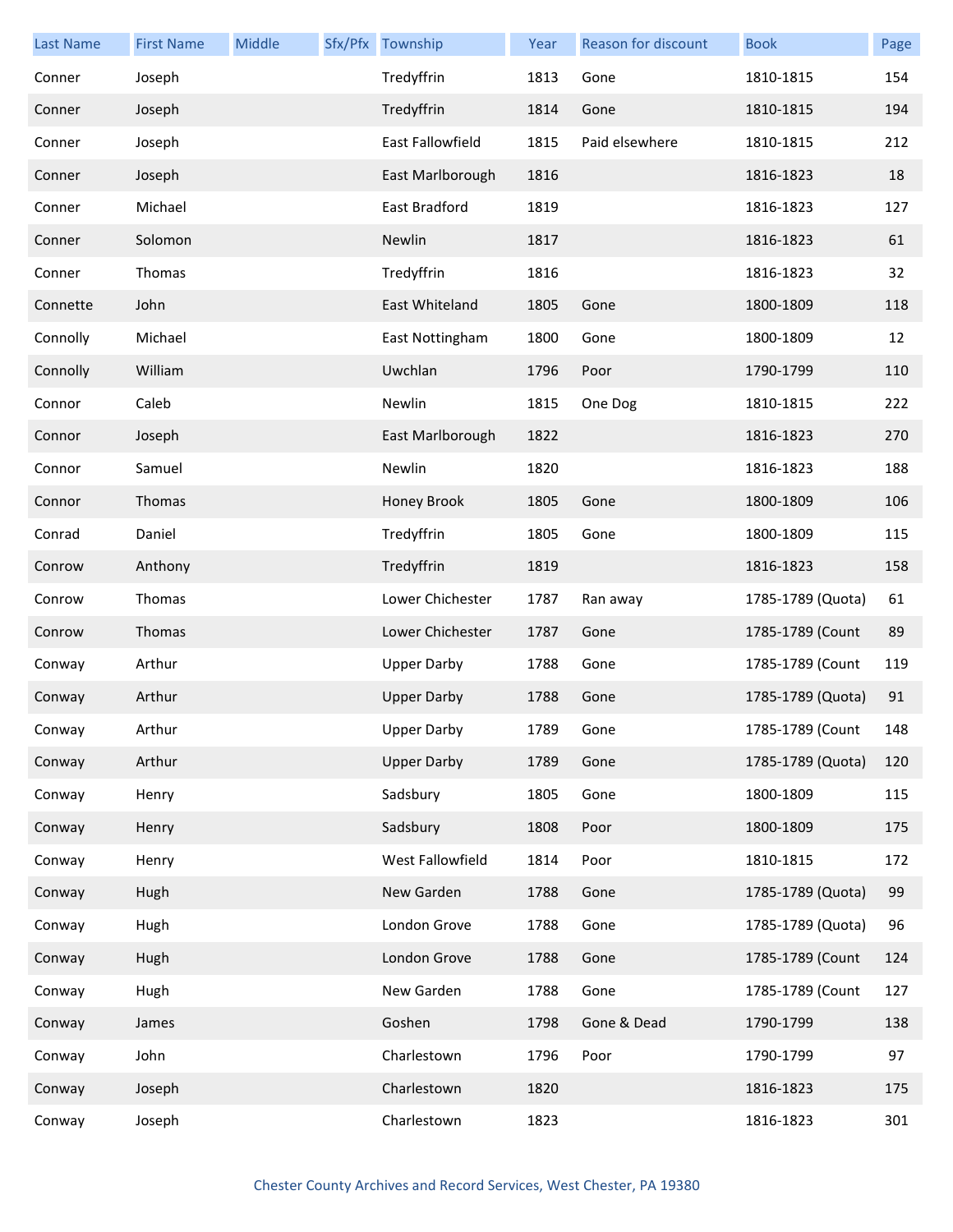| <b>Last Name</b> | <b>First Name</b> | Middle |     | Sfx/Pfx Township     | Year | Reason for discount | <b>Book</b>       | Page |
|------------------|-------------------|--------|-----|----------------------|------|---------------------|-------------------|------|
| Conway           | Samuel            |        |     | Westtown             | 1803 | Married             | 1800-1809         | 78   |
| Conway           | Samuel            |        |     | Westtown             | 1809 | Paid in Goshen      | 1800-1809         | 198  |
| Conway           | Samuel            |        |     | Goshen               | 1813 | Gone                | 1810-1815         | 133  |
| Conway           | Zachariah         |        |     | East Fallowfield     | 1789 | Gone                | 1785-1789 (Quota) | 121  |
| Conway           | Zachariah         |        |     | East Fallowfield     | 1789 | Gone                | 1785-1789 (Count  | 149  |
| Cook             | Alexander         |        |     | West Whiteland       | 1787 | Paid in East Caln   | 1785-1789 (Quota) | 84   |
| Cook             | Archibald         |        |     | Westtown             | 1792 | Paid in Thornbury   | 1790-1799         | 56   |
| Cook             | Archibald         |        |     | Thornbury            | 1793 | Taxed in Westtown   | 1790-1799         | 73   |
| Cook             | Archibald         |        |     | Westtown             | 1793 | Paid in Thornbury   | 1790-1799         | 75   |
| Cook             | Caleb             |        |     | London Grove         | 1814 | No Dog              | 1810-1815         | 176  |
| Cook             | Caleb             |        |     | Londonderry          | 1820 |                     | 1816-1823         | 185  |
| Cook             | Caleb             |        |     | Londonderry          | 1823 |                     | 1816-1823         | 311  |
| Cook             | Hugh              |        |     | Pennsbury            | 1809 | Under age           | 1800-1809         | 194  |
| Cook             | Hugh              |        |     | East Goshen          | 1818 |                     | 1816-1823         | 95   |
| Cook             | Israel            |        |     | Sadsbury             | 1822 |                     | 1816-1823         | 284  |
| Cook             | Jacob             |        |     | East Whiteland       | 1820 |                     | 1816-1823         | 206  |
| Cook             | James             |        |     | <b>West Nantmeal</b> | 1791 | Gone                | 1790-1799         | 32   |
| Cook             | James             |        | Sr. | <b>Upper Oxford</b>  | 1798 | Poor                | 1790-1799         | 146  |
| Cook             | James             |        |     | <b>Upper Oxford</b>  | 1799 | Dead                | 1790-1799         | 166  |
| Cook             | James             |        |     | <b>Upper Oxford</b>  | 1808 | Poor                | 1800-1809         | 173  |
| Cook             | James             |        |     | <b>Upper Oxford</b>  | 1809 |                     | 1800-1809         | 193  |
| Cook             | James             |        |     | <b>Upper Oxford</b>  | 1820 |                     | 1816-1823         | 195  |
| Cook             | James             |        |     | <b>Upper Oxford</b>  | 1821 |                     | 1816-1823         | 238  |
| Cook             | James             |        |     | <b>Upper Oxford</b>  | 1822 |                     | 1816-1823         | 279  |
| Cook             | John              |        |     | East Fallowfield     | 1803 | Poor                | 1800-1809         | 65   |
| Cook             | Robert            |        |     | <b>Upper Oxford</b>  | 1799 | Poor                | 1790-1799         | 166  |
| Cook             | Robert            |        |     | <b>Upper Oxford</b>  | 1801 | Gone                | 1800-1809         | 33   |
| Cook             | Robert            |        |     | <b>Upper Oxford</b>  | 1808 | Poor                | 1800-1809         | 173  |
| Cook             | Robert            |        |     | <b>Upper Oxford</b>  | 1809 | Poor                | 1800-1809         | 193  |
| Cook             | Robert            |        |     | <b>Upper Oxford</b>  | 1820 |                     | 1816-1823         | 195  |
| Cook             | Robert            |        |     | <b>Upper Oxford</b>  | 1821 |                     | 1816-1823         | 238  |
| Cook             | Robert            |        |     | <b>Upper Oxford</b>  | 1822 |                     | 1816-1823         | 279  |
| Cook             | Stephen           |        |     | West Marlborough     | 1804 | Gone                | 1800-1809         | 89   |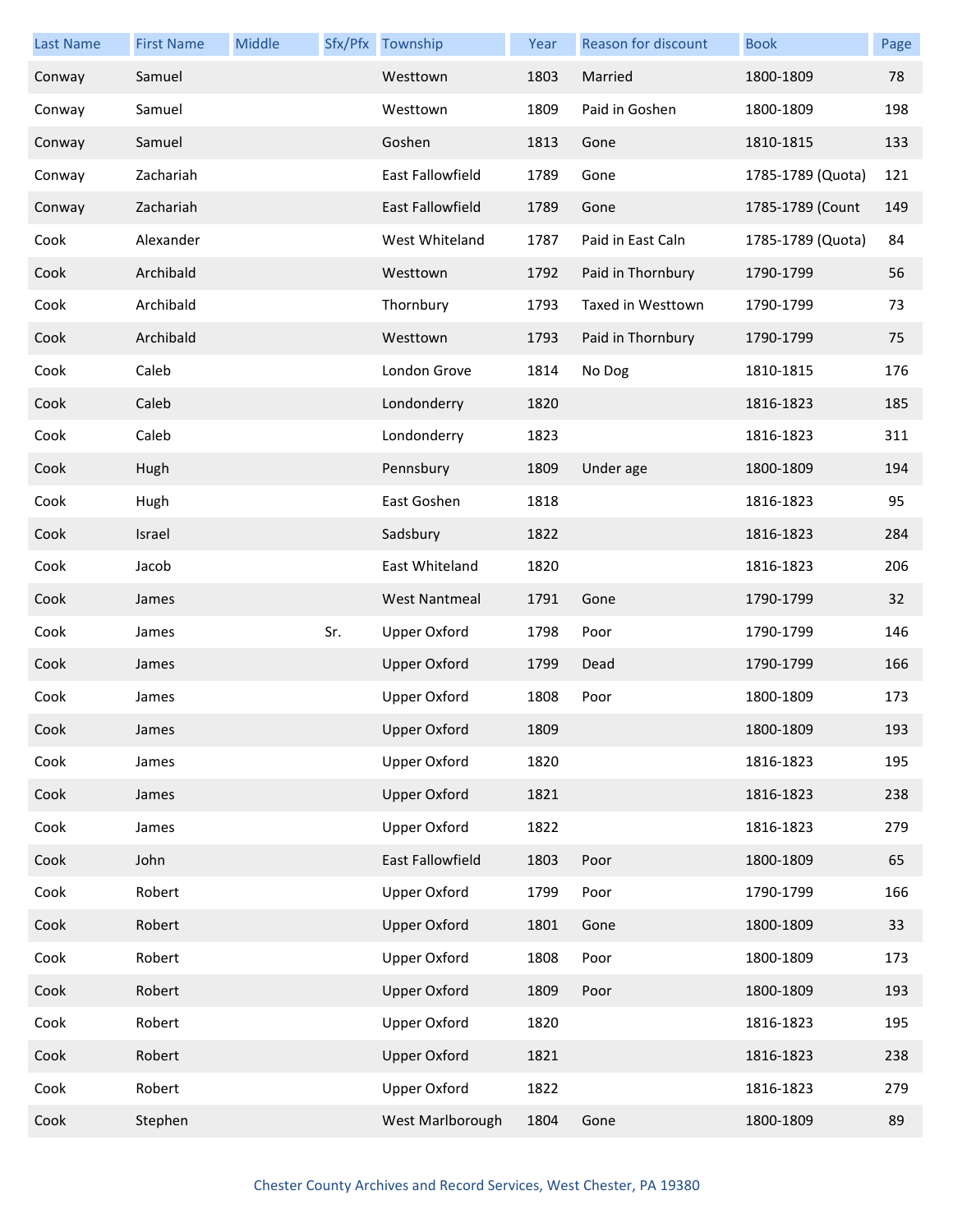| <b>Last Name</b> | <b>First Name</b> | Middle | Sfx/Pfx Township    | Year | <b>Reason for discount</b> | <b>Book</b>       | Page |
|------------------|-------------------|--------|---------------------|------|----------------------------|-------------------|------|
| Cook             | Steward           |        | <b>Upper Oxford</b> | 1808 | Poor                       | 1800-1809         | 173  |
| Cook             | Stewart           |        | <b>Upper Oxford</b> | 1809 |                            | 1800-1809         | 193  |
| Cook             | Thomas            |        | Pennsbury           | 1810 | Gone                       | 1810-1815         | 29   |
| Cook             | William           |        | West Nottingham     | 1788 | Charged to land            | 1785-1789 (Quota) | 103  |
| Cook             | William           |        | West Nottingham     | 1788 | Poor                       | 1785-1789 (Quota) | 103  |
| Cook             | William           |        | <b>Upper Oxford</b> | 1798 | Poor                       | 1790-1799         | 146  |
| Cook             | William           |        | London Grove        | 1798 | Gone                       | 1790-1799         | 140  |
| Cook             | William           |        | <b>Upper Oxford</b> | 1799 | Poor                       | 1790-1799         | 166  |
| Cook             | William           |        | <b>Upper Oxford</b> | 1801 | Insolvent                  | 1800-1809         | 33   |
| Cook             | William           |        | Newlin              | 1805 | Gone                       | 1800-1809         | 109  |
| Cook             | William           |        | <b>Upper Oxford</b> | 1808 | Poor                       | 1800-1809         | 173  |
| Cook             | William           |        | <b>Upper Oxford</b> | 1809 | Poor                       | 1800-1809         | 193  |
| Cooke            | Robert            |        | <b>Upper Oxford</b> | 1810 | Poor                       | 1810-1815         | 27   |
| Cooke            | William           |        | <b>Upper Oxford</b> | 1810 | Poor                       | 1810-1815         | 27   |
| Cooke            | William           |        | <b>Upper Oxford</b> | 1810 | Poor                       | 1810-1815         | 27   |
| Cookson          | Benjamin          |        | East Caln           | 1786 |                            | 1785-1789 (Count  | 62   |
| Cookson          | Benjamin          |        | East Caln           | 1786 | Gone                       | 1785-1789 (Quota) | 34   |
| Cookson          | Benjamin          |        | East Caln           | 1786 | Gone                       | 1785-1789 (Count  | 34   |
| Cookson          | Benjamin          |        | East Caln           | 1788 | Gone off                   | 1786-1789         | 6    |
| Cookson          | Samuel            |        | Sadsbury            | 1787 | Not found                  | 1785-1789 (Count  | 107  |
| Cookson          | Samuel            |        | Sadsbury            | 1788 | Not found                  | 1786-1789         | 79   |
| Cooley           | William           |        | Newlin              | 1785 | Gone                       | 1785-1789 (Count  | 16   |
| Coon             | John              |        | Brandywine          | 1807 | Poor                       | 1800-1809         | 141  |
| Cooney           | Neal              |        | West Bradford       | 1789 | Poor                       | 1785-1789 (Count  | 143  |
| Cooney           | Neal              |        | West Bradford       | 1789 | Poor                       | 1785-1789 (Quota) | 115  |
| Coony            | Neal              |        | West Bradford       | 1788 | Gone                       | 1785-1789 (Count  | 115  |
| Coop             | William           |        | West Nottingham     | 1788 | Charged to land of Levi    | 1785-1789 (Count  | 131  |
| Coop             | William           |        | West Nottingham     | 1788 | Poor                       | 1785-1789 (Count  | 131  |
| Coope            | James             |        | Kennett             | 1786 | Gone                       | 1785-1789 (Quota) | 39   |
| Coope            | Samuel            |        | East Bradford       | 1818 | Error                      | 1816-1823         | 85   |
| Cooper           | Andrew            |        | East Nottingham     | 1807 | Gone                       | 1800-1809         | 151  |
| Cooper           | Andrew            |        | East Nottingham     | 1809 | Gone                       | 1800-1809         | 191  |
| Cooper           | Andrew            |        | West Caln           | 1813 | Gone                       | 1810-1815         | 127  |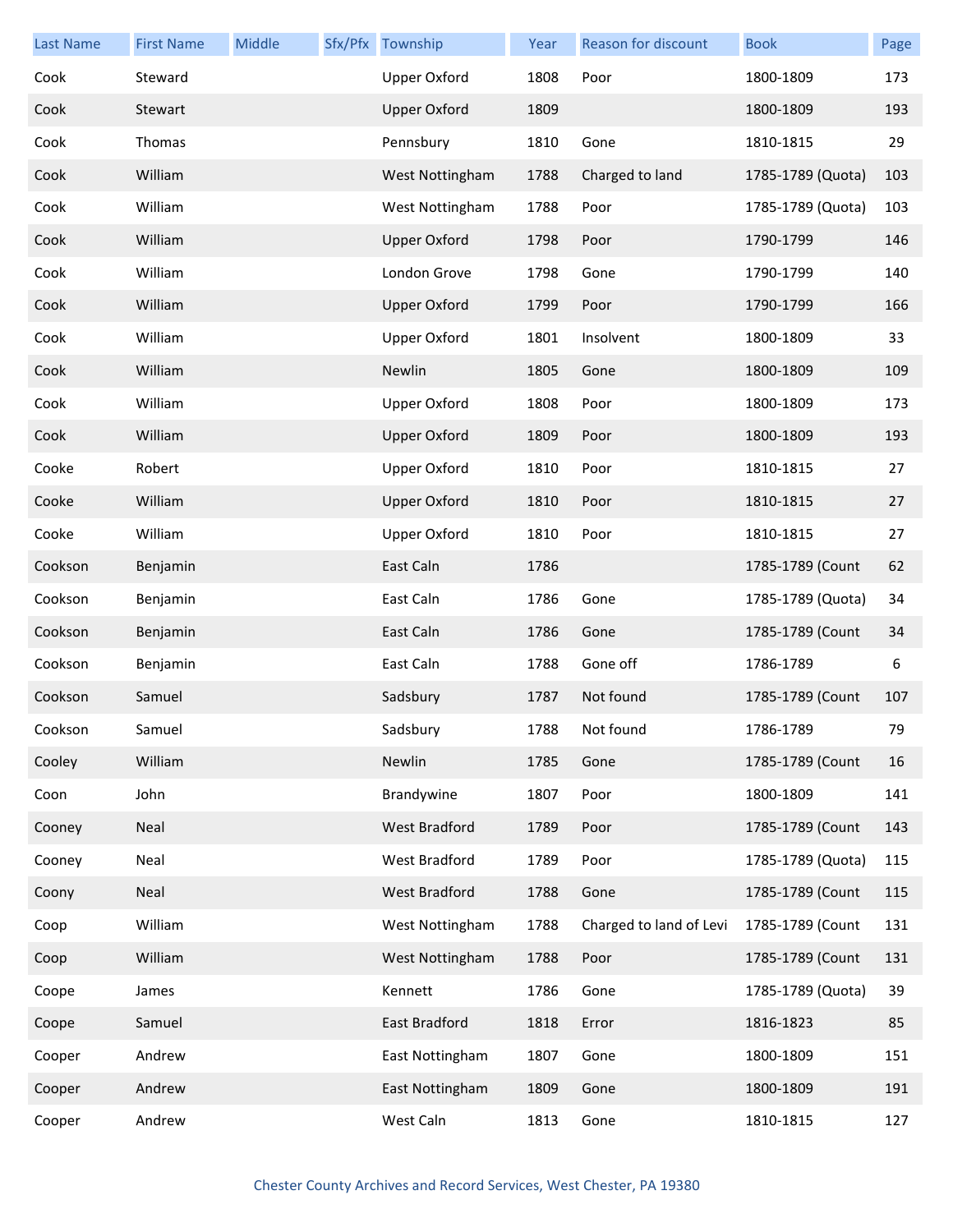| <b>Last Name</b> | <b>First Name</b> | Middle  | Sfx/Pfx Township     | Year | <b>Reason for discount</b> | <b>Book</b>       | Page |
|------------------|-------------------|---------|----------------------|------|----------------------------|-------------------|------|
| Cooper           | Andrew            |         | West Caln            | 1814 | Gone                       | 1810-1815         | 167  |
| Cooper           | Archibald         |         | New London           | 1811 | Gone                       | 1810-1815         | 65   |
| Cooper           | Calvin            |         | Sadsbury             | 1806 | Gone                       | 1800-1809         | 135  |
| Cooper           | Calvin            |         | <b>West Bradford</b> | 1813 | Dog Dead                   | 1810-1815         | 124  |
| Cooper           | David             |         | Kennett              | 1796 | No such man                | 1790-1799         | 101  |
| Cooper           | Elizabeth         |         | West Caln            | 1796 | Poor                       | 1790-1799         | 97   |
| Cooper           | George            |         | Sadsbury             | 1805 | Gone                       | 1800-1809         | 115  |
| Cooper           | George            |         | Honey Brook          | 1809 | Gone                       | 1800-1809         | 186  |
| Cooper           | James             |         | Kennett              | 1786 | Not found                  | 1785-1789 (Count  | 67   |
| Cooper           | James             |         | East Caln            | 1786 | Dead                       | 1785-1789 (Count  | 34   |
| Cooper           | James             |         | East Caln            | 1786 | Dead                       | 1785-1789 (Quota) | 34   |
| Cooper           | James             |         | Kennett              | 1786 | Gone                       | 1785-1789 (Count  | 39   |
| Cooper           | James             |         | Kennett              | 1787 | Gone                       | 1786-1789         | 11   |
| Cooper           | James             |         | Kennett              | 1787 | Not to be found            | 1786-1789         | 39   |
| Cooper           | James             |         | East Caln            | 1788 | Gone                       | 1786-1789         | 34   |
| Cooper           | James             |         | East Caln            | 1788 | Dead                       | 1786-1789         | 6    |
| Cooper           | James             |         | East Nottingham      | 1804 | Gone                       | 1800-1809         | 91   |
| Cooper           | James             |         | <b>Upper Oxford</b>  | 1806 | House burnt                | 1800-1809         | 133  |
| Cooper           | James             |         | <b>Upper Oxford</b>  | 1808 | Error                      | 1800-1809         | 173  |
| Cooper           | James             |         | Lower Oxford         | 1810 | Gone                       | 1810-1815         | 28   |
| Cooper           | James             |         | Willistown           | 1821 |                            | 1816-1823         | 247  |
| Cooper           | John              |         | <b>Upper Oxford</b>  | 1799 | Poor                       | 1790-1799         | 166  |
| Cooper           | John              |         | <b>West Chester</b>  | 1806 | Poor                       | 1800-1809         | 139  |
| Cooper           | John              |         | <b>Upper Oxford</b>  | 1807 |                            | 1800-1809         | 153  |
| Cooper           | John              |         | <b>Upper Oxford</b>  | 1808 | Poor                       | 1800-1809         | 173  |
| Cooper           | John              |         | <b>Upper Oxford</b>  | 1809 |                            | 1800-1809         | 193  |
| Cooper           | John              |         | <b>Upper Oxford</b>  | 1820 |                            | 1816-1823         | 195  |
| Cooper           | John              |         | West Fallowfield     | 1820 |                            | 1816-1823         | 178  |
| Cooper           | John              |         | <b>Upper Oxford</b>  | 1822 |                            | 1816-1823         | 279  |
| Cooper           | John              | Millers | New Garden           | 1788 | Gone                       | 1785-1789 (Quota) | 99   |
| Cooper           | Joseph            |         | East Caln            | 1786 | Gone                       | 1785-1789 (Count  | 62   |
| Cooper           | Joseph            |         | Westtown             | 1797 | Gone                       | 1790-1799         | 131  |
| Cooper           | Joseph            |         | Goshen               | 1817 |                            | 1816-1823         | 53   |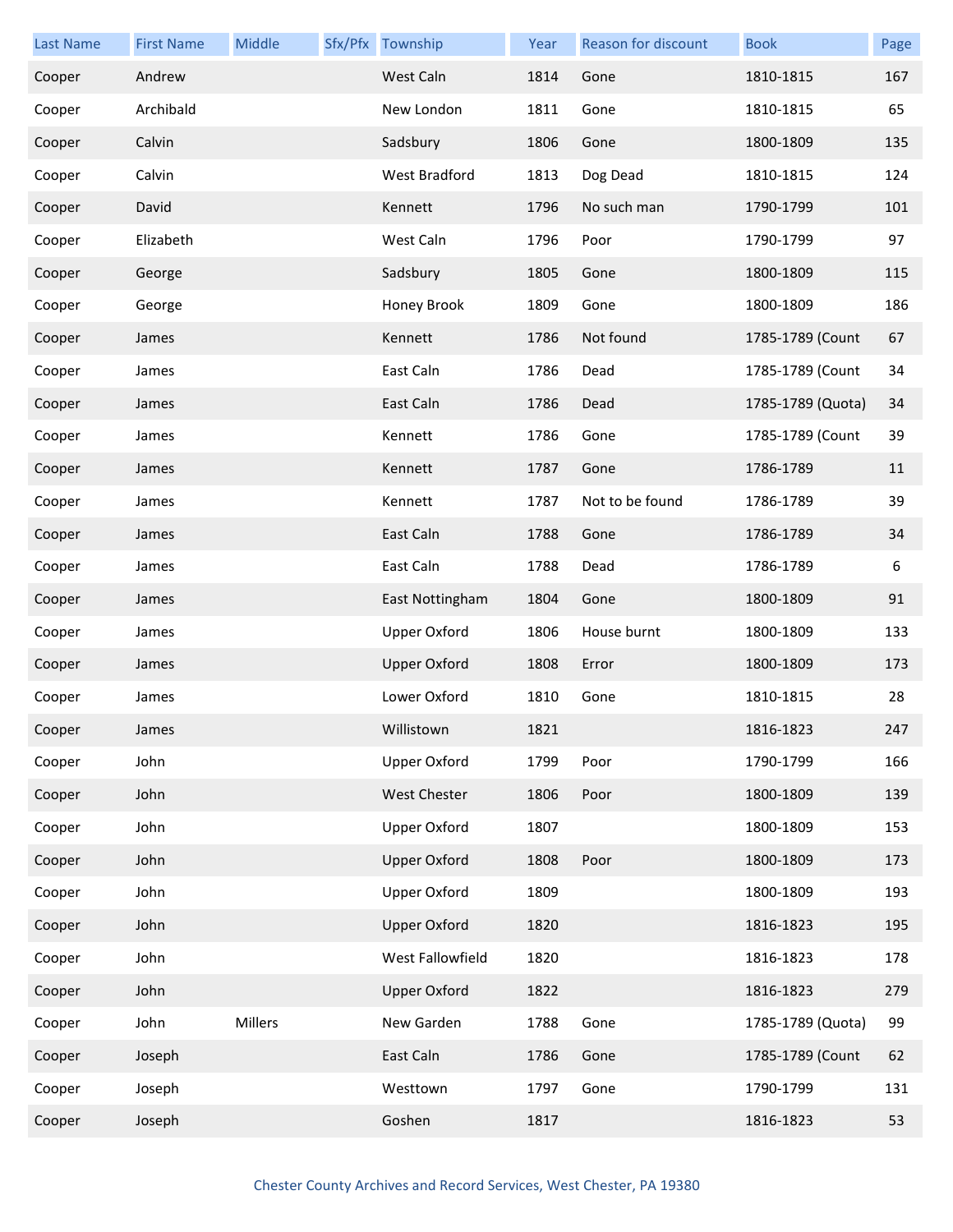| <b>Last Name</b> | <b>First Name</b> | Middle |        | Sfx/Pfx Township     | Year | Reason for discount | <b>Book</b>       | Page |
|------------------|-------------------|--------|--------|----------------------|------|---------------------|-------------------|------|
| Cooper           | Levi              |        |        | Tredyffrin           | 1787 | Gone                | 1785-1789 (Quota) | 81   |
| Cooper           | Levi              |        |        | Tredyffrin           | 1787 | Gone                | 1785-1789 (Count  | 109  |
| Cooper           | Levi              |        |        | Tredyffrin           | 1788 | Gone                | 1786-1789         | 81   |
| Cooper           | Lewis             |        |        | West Nottingham      | 1813 | Gone                | 1810-1815         | 145  |
| Cooper           | Marmaduke         |        |        | West Caln            | 1808 |                     | 1800-1809         | 162  |
| Cooper           | Marmaduke         |        |        | West Caln            | 1813 |                     | 1810-1815         | 127  |
| Cooper           | Meshach           |        |        | West Caln            | 1817 |                     | 1816-1823         | 47   |
| Cooper           | Meshack           |        |        | West Caln            | 1814 | Unseated land       | 1810-1815         | 167  |
| Cooper           | Mesheck           |        |        | West Caln            | 1819 |                     | 1816-1823         | 131  |
| Cooper           | Mesheck           |        |        | West Caln            | 1820 |                     | 1816-1823         | 173  |
| Cooper           | Naboth            |        |        | West Caln            | 1813 |                     | 1810-1815         | 127  |
| Cooper           | Naboth            |        |        | West Caln            | 1814 | Unseated land       | 1810-1815         | 167  |
| Cooper           | Samuel            |        |        | Uwchlan              | 1797 | Gone                | 1790-1799         | 130  |
| Cooper           | Samuel            |        |        | West Caln            | 1802 | Gone                | 1800-1809         | 43   |
| Cooper           | Samuel            |        |        | <b>West Nantmeal</b> | 1807 | Gone                | 1800-1809         | 152  |
| Cooper           | Samuel            |        |        | Uwchlan              | 1819 |                     | 1816-1823         | 160  |
| Cooper           | Samuel            |        |        | <b>West Nantmeal</b> | 1820 |                     | 1816-1823         | 194  |
| Cooper           | Whetson           |        |        | West Bradford        | 1819 |                     | 1816-1823         | 128  |
| Cooper           | William           |        |        | Coventry             | 1793 | Gone                | 1790-1799         | 61   |
| Cooper           | William           |        |        | <b>Upper Oxford</b>  | 1808 | Gone                | 1800-1809         | 173  |
| Cooper           | William           |        |        | West Bradford        | 1813 | Dog Dead            | 1810-1815         | 124  |
| Cooper           | William           |        |        | Uwchlan              | 1817 |                     | 1816-1823         | 74   |
| Cooper           | William           |        |        | West Bradford        | 1819 |                     | 1816-1823         | 128  |
| Cope             | Nathan            |        | Estate | East Caln            | 1821 |                     | 1816-1823         | 214  |
| Cope             | Samuel            |        | Jr.    | East Bradford        | 1791 |                     | 1790-1799         | 20   |
| Cope             | Samuel            |        |        | East Bradford        | 1791 | Overrated           | 1790-1799         | 20   |
| Copeland         | Christ.           |        |        | Pikeland             | 1790 | Broke & gone        | 1790-1799         | 14   |
| Copeland         | George            |        |        | West Fallowfield     | 1791 | Gone                | 1790-1799         | 25   |
| Copeland         | George            |        |        | Kennett              | 1814 | Gone                | 1810-1815         | 175  |
| Copeland         | James             |        |        | West Fallowfield     | 1791 | Gone                | 1790-1799         | 25   |
| Copeland         | Joseph            |        |        | London Grove         | 1801 | Gone                | 1800-1809         | 27   |
| Copeland         | Joshua            |        |        | New London           | 1799 | Charged to land     | 1790-1799         | 163  |
| Copeland         | Samuel            |        |        | West Fallowfield     | 1800 | Overrated           | 1800-1809         | 6    |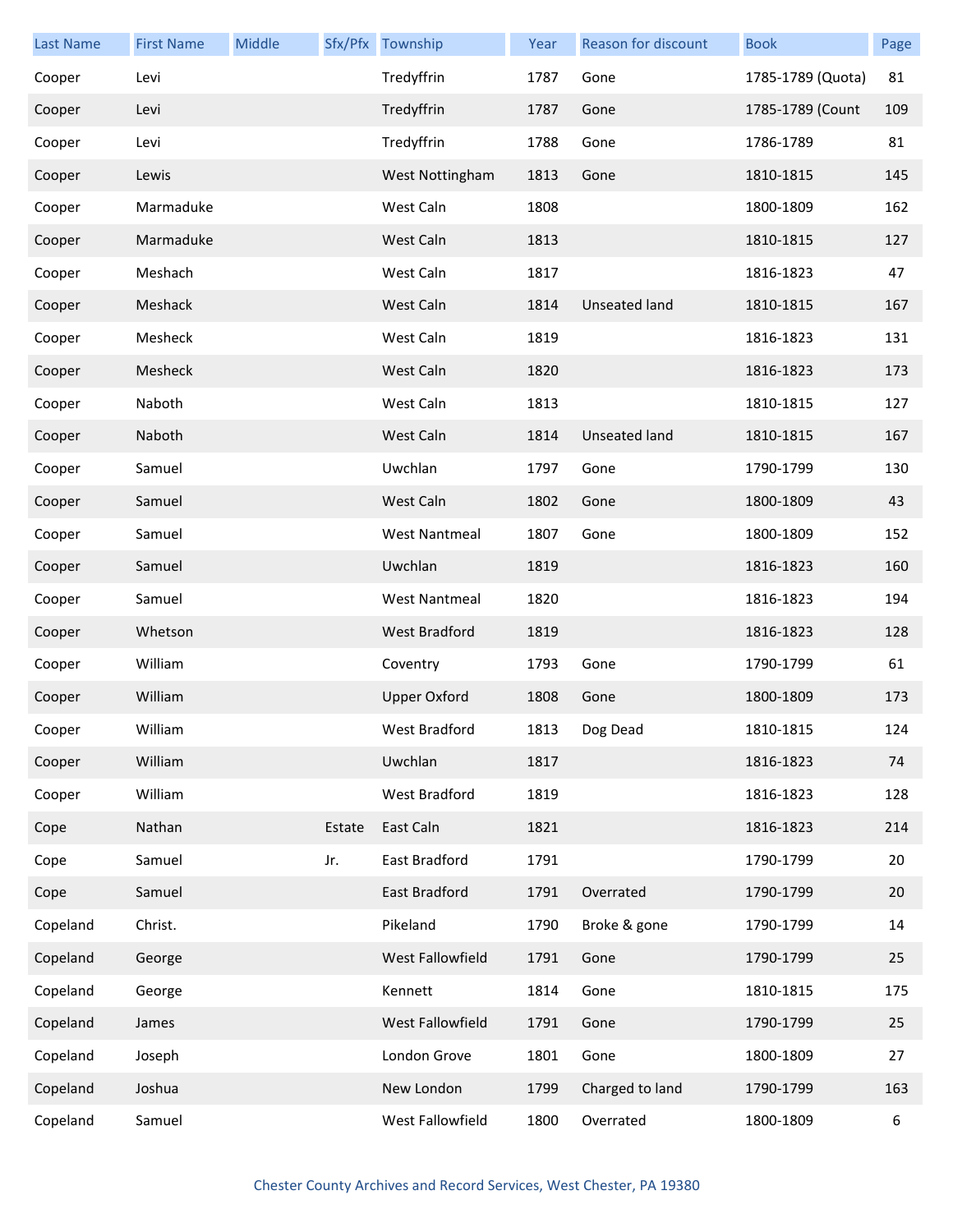| <b>Last Name</b> | <b>First Name</b> | Middle | Sfx/Pfx Township     | Year | <b>Reason for discount</b> | <b>Book</b>       | Page           |
|------------------|-------------------|--------|----------------------|------|----------------------------|-------------------|----------------|
| Copeland         | Samuel            |        | West Fallowfield     | 1804 | Dead                       | 1800-1809         | 85             |
| Copelay          | William           |        | Charlestown          | 1809 |                            | 1800-1809         | 183            |
| Copick           | John              |        | Sadsbury             | 1817 |                            | 1816-1823         | 72             |
| Copick           | John              |        | West Fallowfield     | 1822 |                            | 1816-1823         | 262            |
| Copley           | William           |        | Charlestown          | 1810 | Gone                       | 1810-1815         | $\overline{7}$ |
| Coplin           | Samuel            |        | East Nantmeal        | 1822 |                            | 1816-1823         | 277            |
| Coppack          | Abner             |        | Chester              | 1785 | Paid in Aston              | 1785-1789 (Quota) | 3              |
| Coppen           | James             |        | West Fallowfield     | 1818 |                            | 1816-1823         | 94             |
| Coppic           | John              |        | West Fallowfield     | 1818 |                            | 1816-1823         | 94             |
| Coppick          | John              |        | West Fallowfield     | 1823 |                            | 1816-1823         | 305            |
| Coran            | Nathan            |        | Tredyffrin           | 1788 | Gone                       | 1785-1789 (Quota) | 109            |
| Coran            | Nathan            |        | Tredyffrin           | 1788 | Gone                       | 1785-1789 (Count  | 137            |
| Corbet           | David             |        | New London           | 1810 | Gone                       | 1810-1815         | 21             |
| Corbet           | John              |        | Sadsbury             | 1816 |                            | 1816-1823         | 31             |
| Corbett          | William           |        | Pennsbury            | 1792 | Gone                       | 1790-1799         | 53             |
| Corbett          | William           |        | Pennsbury            | 1793 | Gone                       | 1790-1799         | 71             |
| Corbett          | William           |        | Pennsbury            | 1795 | Gone                       | 1790-1799         | 89             |
| Corbit           | William           |        | Birmingham           | 1821 | No Dog                     | 1816-1823         | 210            |
| Corbone          | Daniel            |        | Coventry             | 1792 | Gone                       | 1790-1799         | 42             |
| Corby            | David             |        | West Marlborough     | 1786 | Poor                       | 1785-1789 (Count  | 71             |
| Corby            | David             |        | East Caln            | 1787 | Gone                       | 1785-1789 (Count  | 90             |
| Corby            | David             |        | East Caln            | 1787 | Gone                       | 1785-1789 (Quota) | 62             |
| Corby            | David             |        | West Marlborough     | 1787 | Poor                       | 1786-1789         | 43             |
| Corckdall        | William           |        | <b>Upper Oxford</b>  | 1803 | Gone                       | 1800-1809         | 73             |
| Cord             | James             |        | East Nottingham      | 1791 | Poor                       | 1790-1799         | 31             |
| Corfield         | Adam              |        | East Caln            | 1800 | Gone                       | 1800-1809         | 3              |
| Corken           | Robert            |        | New Garden           | 1789 | Gone                       | 1785-1789 (Count  | 156            |
| Corl             | Abraham           |        | <b>West Nantmeal</b> | 1804 | Gone                       | 1800-1809         | 93             |
| Corl             | Bartholomew       |        | Coventry             | 1821 |                            | 1816-1823         | 216            |
| Corl             | George            |        | Pikeland             | 1800 | Gone                       | 1800-1809         | 15             |
| Corl             | James             |        | New Garden           | 1785 | Gone                       | 1785-1789 (Quota) | 15             |
| Corl             | John              |        | West Nottingham      | 1790 | Gone                       | 1790-1799         | 12             |
| Corl             | John              |        | <b>West Nantmeal</b> | 1805 | Gone                       | 1800-1809         | 112            |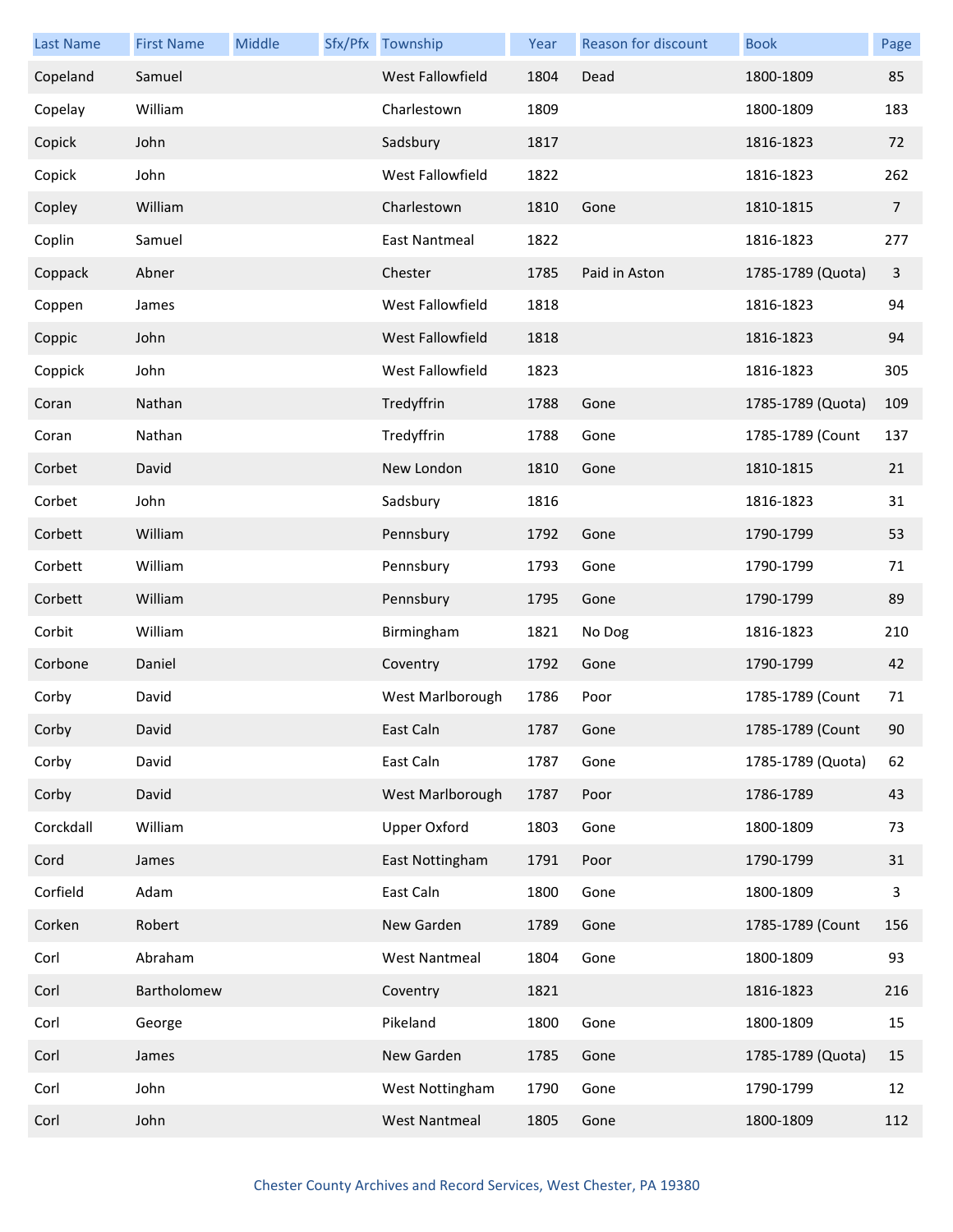| <b>Last Name</b> | <b>First Name</b> | Middle | Sfx/Pfx Township | Year | <b>Reason for discount</b> | <b>Book</b>       | Page |
|------------------|-------------------|--------|------------------|------|----------------------------|-------------------|------|
| Corl             | Peter             |        | Uwchlan          | 1808 | Poor                       | 1800-1809         | 176  |
| Corl             | Peter             |        | Uwchlan          | 1809 | Poor                       | 1800-1809         | 196  |
| Corl             | Peter             |        | Charlestown      | 1823 |                            | 1816-1823         | 301  |
| Corlas           | Matthias          |        | East Marlborough | 1821 |                            | 1816-1823         | 228  |
| Corley           | Enes              | C.     | West Fallowfield | 1822 |                            | 1816-1823         | 262  |
| Cornelius        | John              |        | Oxford           | 1788 | Gone                       | 1785-1789 (Quota) | 103  |
| Cornelius        | John              |        | Oxford           | 1789 | Gone                       | 1785-1789 (Quota) | 132  |
| Cornelius        | John              |        | Oxford           | 1789 | Gone                       | 1785-1789 (Count  | 160  |
| Cornelius        | John              |        | East Nottingham  | 1791 | Gone                       | 1790-1799         | 31   |
| Cornelius        | John              |        | East Nottingham  | 1792 | Not found                  | 1790-1799         | 50   |
| Cornelius        | Stephen           |        | East Nottingham  | 1786 | Gone                       | 1785-1789 (Quota) | 46   |
| Cornelius        | Stephen           |        | East Nottingham  | 1786 | Married                    | 1785-1789 (Count  | 46   |
| Cornelius        | Stephen           |        | East Nottingham  | 1787 | Married before the app     | 1786-1789         | 18   |
| Cornelius        | William           |        | East Nottingham  | 1786 | Married                    | 1785-1789 (Quota) | 46   |
| Cornet           | John              |        | Charlestown      | 1809 | Gone                       | 1800-1809         | 183  |
| Cornett          | John              |        | East Whiteland   | 1807 | Gone                       | 1800-1809         | 158  |
| Cornett          | John              |        | Charlestown      | 1810 | Not found                  | 1810-1815         | 7    |
| Cornett          | John              |        | Charlestown      | 1812 | Gone                       | 1810-1815         | 88   |
| Cornish          | Joseph            |        | West Caln        | 1785 | Not found                  | 1785-1789 (Count  | 6    |
| Cornog           | Abner             |        | Easttown         | 1818 | No Dog                     | 1816-1823         | 92   |
| Cornogg          | Abner             |        | Tredyffrin       | 1818 |                            | 1816-1823         | 116  |
| Cornogg          | George            |        | East Whiteland   | 1815 |                            | 1810-1815         | 240  |
| Cornwall         | Anthony           |        | West Fallowfield | 1787 | Poor                       | 1785-1789 (Quota) | 66   |
| Cornwall         | Anthony           |        | West Fallowfield | 1788 | Poor                       | 1785-1789 (Count  | 122  |
| Cornwell         | Anthony           |        | West Fallowfield | 1788 | Poor                       | 1785-1789 (Quota) | 94   |
| Cornwell         | Anthony           |        | West Fallowfield | 1789 | Gone                       | 1785-1789 (Quota) | 122  |
| Cornwell         | Anthony           |        | West Fallowfield | 1789 | Aged parents               | 1785-1789 (Count  | 150  |
| Corrans          | Thomas            |        | Lower Oxford     | 1808 | Paid in Upper Oxford       | 1800-1809         | 173  |
| Correll          | William           |        | Uwchlan          | 1806 | Gone                       | 1800-1809         | 136  |
| Correns          | Timothy           |        | London Grove     | 1786 | Gone                       | 1785-1789 (Quota) | 40   |
| Correy           | William           |        | Honey Brook      | 1789 | Gone                       | 1785-1789 (Count  | 151  |
| Corry            | David             |        | New London       | 1810 | Gone                       | 1810-1815         | 21   |
| Corry            | John              |        | London Britain   | 1806 | Gone                       | 1800-1809         | 128  |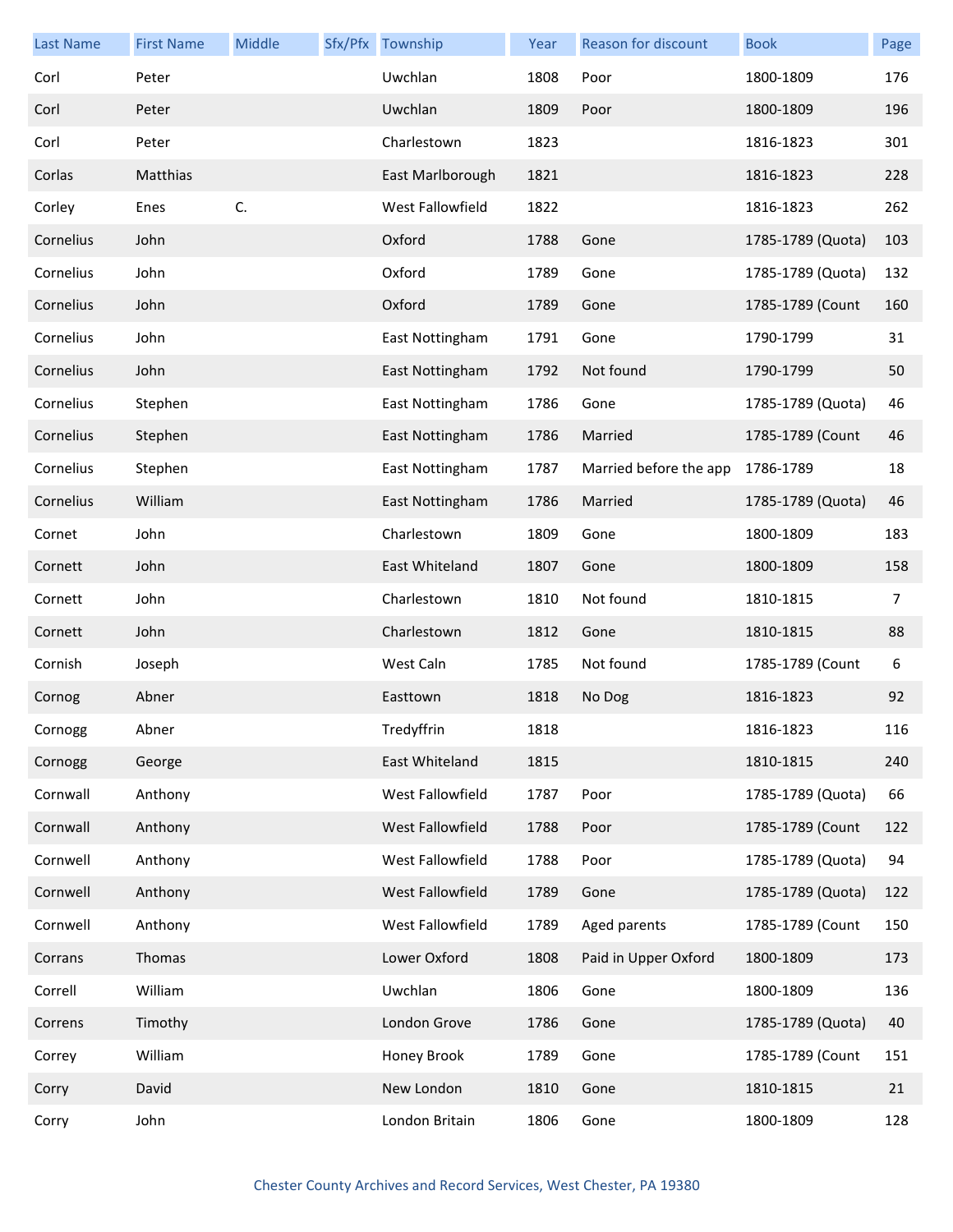| <b>Last Name</b> | <b>First Name</b> | Middle |     | Sfx/Pfx Township    | Year | Reason for discount | <b>Book</b>      | Page |
|------------------|-------------------|--------|-----|---------------------|------|---------------------|------------------|------|
| Corry            | William           |        |     | Honey Brook         | 1790 | Gone                | 1790-1799        | 6    |
| Corson           | Benjamin          |        |     | East Whiteland      | 1814 | Gone                | 1810-1815        | 199  |
| Corson           | Benjamin          |        |     | East Whiteland      | 1820 |                     | 1816-1823        | 206  |
| Corson           | Hugh              |        |     | <b>Upper Oxford</b> | 1819 | Gone                | 1816-1823        | 153  |
| Corson           | Thomas            |        |     | Charlestown         | 1817 |                     | 1816-1823        | 48   |
| Corson           | Thomas            |        |     | East Whiteland      | 1819 | No Dog              | 1816-1823        | 164  |
| Corson           | Thomas            |        |     | East Whiteland      | 1820 |                     | 1816-1823        | 206  |
| Corson           | Thomas            |        |     | East Whiteland      | 1822 |                     | 1816-1823        | 291  |
| Corte            | George            |        |     | <b>West Chester</b> | 1809 |                     | 1800-1809        | 199  |
| Cortney          | James             |        |     | Pikeland            | 1808 | Gone                | 1800-1809        | 174  |
| Cosgrove         | James             |        |     | Sadsbury            | 1801 | Gone                | 1800-1809        | 35   |
| Cosgrove         | John              |        |     | Thornbury           | 1791 | Gone                | 1790-1799        | 35   |
| Coskery          | James             |        |     | Birmingham          | 1818 | Gone                | 1816-1823        | 84   |
| Coskery          | James             |        |     | Charlestown         | 1820 |                     | 1816-1823        | 175  |
| Cosner           | Jacob             |        |     | East Nantmeal       | 1786 | Poor                | 1785-1789 (Count | 44   |
| Coster           | James             |        |     | East Fallowfield    | 1796 | Gone                | 1790-1799        | 118  |
| Cother           | James             |        |     | East Marlborough    | 1815 | Gone                | 1810-1815        | 220  |
| Cotrell          | Joseph            |        |     | Sadsbury            | 1821 |                     | 1816-1823        | 242  |
| Cottle           | James             |        |     | Chester             | 1785 | Poor                | 1785-1789 (Count | 3    |
| Cottle           | John              |        |     | East Bradford       | 1804 | Gone                | 1800-1809        | 81   |
| Cotton           | Isaac             |        |     | West Goshen         | 1822 |                     | 1816-1823        | 264  |
| Cotton           | William           |        |     | Tredyffrin          | 1816 |                     | 1816-1823        | 32   |
| Cottrell         | Joseph            |        |     | Sadsbury            | 1811 | No Dog              | 1810-1815        | 72   |
| Coubray          | Henry             |        |     | Kennett             | 1802 | Gone                | 1800-1809        | 47   |
| Couch            | Christopher       |        |     | Uwchlan             | 1805 | Gone                | 1800-1809        | 116  |
| Couch            | William           |        |     | Uwchlan             | 1822 |                     | 1816-1823        | 287  |
| Coulin           | John              |        |     | Pennsbury           | 1803 | Not found           | 1800-1809        | 74   |
| Coulson          | Levi              |        |     | Coventry            | 1796 | Gone                | 1790-1799        | 98   |
| Coulston         | Thomas            |        |     | West Nottingham     | 1786 | Not found           | 1785-1789 (Count | 75   |
| Coulston         | Thomas            |        |     | West Nottingham     | 1788 | Not found           | 1786-1789        | 47   |
| Coulter          | James             |        |     | Pennsbury           | 1795 | Gone                | 1790-1799        | 89   |
| Coulter          | John              |        |     | East Nottingham     | 1804 | Gone                | 1800-1809        | 91   |
| Coulter          | John              |        | Jr. | East Nottingham     | 1805 | Poor                | 1800-1809        | 111  |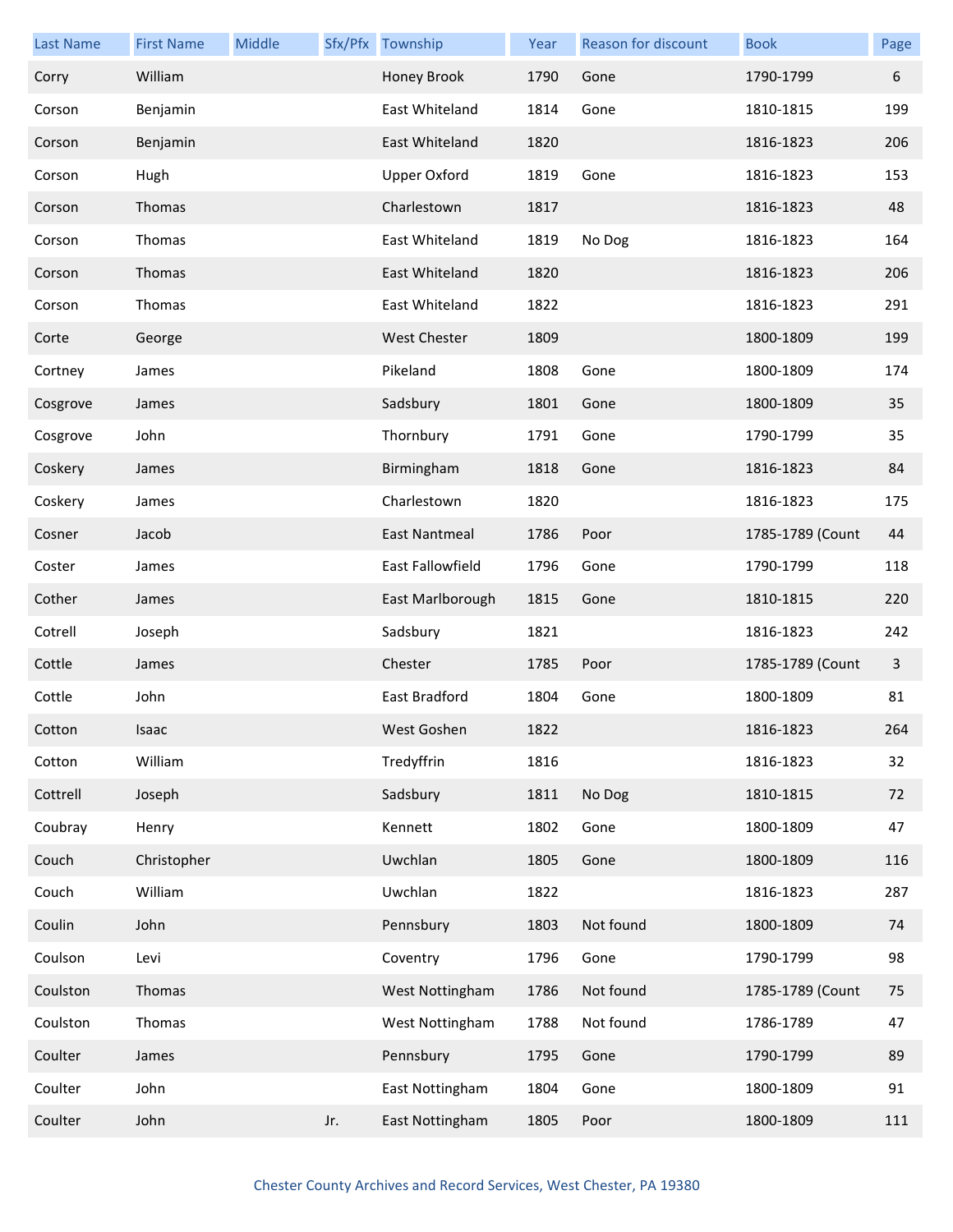| <b>Last Name</b> | <b>First Name</b> | Middle |     | Sfx/Pfx Township        | Year | <b>Reason for discount</b> | <b>Book</b>       | Page           |
|------------------|-------------------|--------|-----|-------------------------|------|----------------------------|-------------------|----------------|
| Coulter          | John              |        |     | West Bradford           | 1817 |                            | 1816-1823         | 44             |
| Coulter          | John              |        |     | East Nottingham         | 1821 |                            | 1816-1823         | 233            |
| Coun             | Samuel            |        |     | New London              | 1801 | Charged to land            | 1800-1809         | 30             |
| Couples          | William           |        |     | West Fallowfield        | 1821 |                            | 1816-1823         | 220            |
| Court            | George            |        |     | East Bradford           | 1807 | Paid in West Chester       | 1800-1809         | 140            |
| Court            | Henry             |        |     | <b>East Bradford</b>    | 1798 | Paid in Goshen             | 1790-1799         | 133            |
| Court            | Henry             |        |     | East Whiteland          | 1806 | Paid in West Chester       | 1800-1809         | 138            |
| Courtey          | James             |        |     | West Fallowfield        | 1808 | Gone                       | 1800-1809         | 165            |
| Courtney         | Christopher       |        |     | East Bradford           | 1804 | Gone                       | 1800-1809         | 81             |
| Courtney         | James             |        |     | Pikeland                | 1810 | Gone                       | 1810-1815         | 30             |
| Courtney         | James             |        |     | Newlin                  | 1815 | Dog Killed                 | 1810-1815         | 222            |
| Courtney         | James             |        |     | Vincent                 | 1815 | Gone                       | 1810-1815         | 237            |
| Courtney         | James             |        |     | Vincent                 | 1816 |                            | 1816-1823         | 35             |
| Courtney         | James             |        |     | East Nantmeal           | 1819 |                            | 1816-1823         | 151            |
| Courtney         | James             |        |     | East Nantmeal           | 1820 |                            | 1816-1823         | 193            |
| Courtney         | John              |        | Jr. | East Bradford           | 1811 | Gone                       | 1810-1815         | 43             |
| Courtney         | John              |        |     | East Bradford           | 1816 | Dead                       | 1816-1823         | $\overline{2}$ |
| Courtney         | John              |        |     | East Bradford           | 1821 |                            | 1816-1823         | 211            |
| Courtney         | Robert            |        |     | West Marlborough        | 1812 | Gone                       | 1810-1815         | 100            |
| Courtney         | William           |        |     | <b>West Fallowfield</b> | 1810 | Poor                       | 1810-1815         | 11             |
| Courtney         | William           |        |     | West Fallowfield        | 1819 |                            | 1816-1823         | 136            |
| Courtney         | William           |        |     | West Fallowfield        | 1820 |                            | 1816-1823         | 178            |
| Courts           | Benjamin          |        |     | West Whiteland          | 1805 | Gone                       | 1800-1809         | 119            |
| Couse            | Matthias          |        |     | Sadsbury                | 1816 |                            | 1816-1823         | 31             |
| Cousins          | Samuel            |        |     | Sadsbury                | 1817 |                            | 1816-1823         | 72             |
| Coutier          | James             |        |     | Brandywine              | 1805 | Gone                       | 1800-1809         | 101            |
| Cover            | Casper            |        |     | Vincent                 | 1789 | Gone                       | 1785-1789 (Count  | 166            |
| Cover            | Casper            |        |     | Vincent                 | 1789 | Gone                       | 1785-1789 (Quota) | 138            |
| Cover            | Casper            |        |     | Vincent                 | 1790 | Gone                       | 1790-1799         | 17             |
| Cover            | Jacob             |        |     | Vincent                 | 1804 | Poor                       | 1800-1809         | 97             |
| Cover            | John              |        |     | <b>East Nantmeal</b>    | 1805 | Poor                       | 1800-1809         | 112            |
| Cover            | John              |        |     | Coventry                | 1808 | Poor                       | 1800-1809         | 163            |
| Cover            | John              |        |     | Coventry                | 1809 | Gone                       | 1800-1809         | 183            |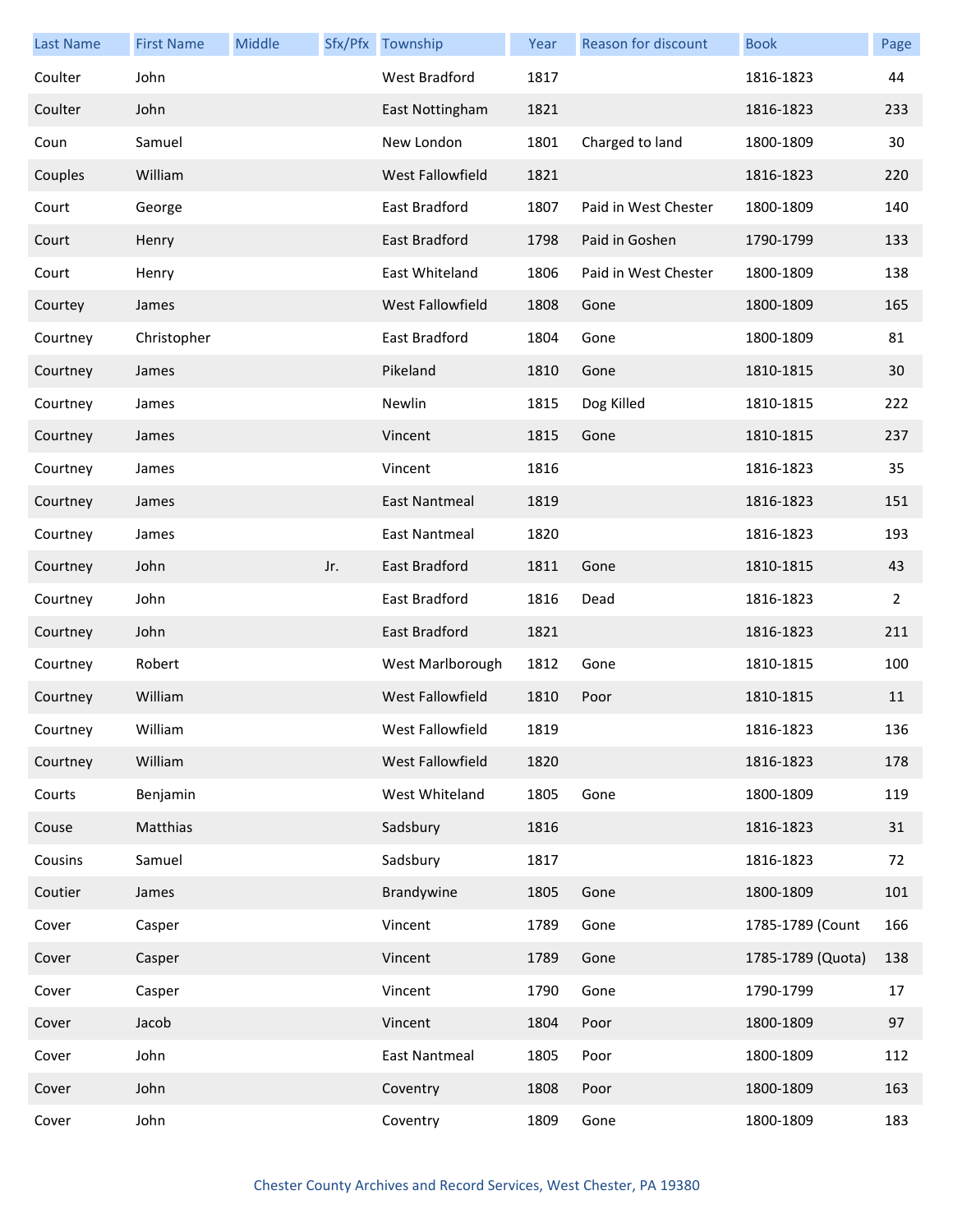| <b>Last Name</b> | <b>First Name</b> | Middle | Sfx/Pfx Township    | Year | <b>Reason for discount</b> | <b>Book</b>       | Page |
|------------------|-------------------|--------|---------------------|------|----------------------------|-------------------|------|
| Cover            | John              |        | West Caln           | 1814 | Poor                       | 1810-1815         | 167  |
| Cover            | John              |        | West Caln           | 1819 |                            | 1816-1823         | 131  |
| Cowan            | David             |        | Sadsbury            | 1797 | Gone                       | 1790-1799         | 128  |
| Cowan            | David             |        | Sadsbury            | 1812 | No Dog                     | 1810-1815         | 112  |
| Cowan            | David             |        | Sadsbury            | 1813 | No Dog                     | 1810-1815         | 152  |
| Cowan            | Jacob             |        | Sadsbury            | 1809 | Gone                       | 1800-1809         | 195  |
| Cowan            | Jacob             |        | Sadsbury            | 1816 |                            | 1816-1823         | 31   |
| Cowan            | Jacob             |        | Sadsbury            | 1817 |                            | 1816-1823         | 72   |
| Cowan            | James             |        | Sadsbury            | 1789 | Gone                       | 1785-1789 (Quota) | 135  |
| Cowan            | James             |        | Sadsbury            | 1789 | Gone                       | 1785-1789 (Count  | 164  |
| Cowan            | James             |        | Sadsbury            | 1809 | <b>Unseated land</b>       | 1800-1809         | 195  |
| Cowan            | James             |        | East Caln           | 1817 |                            | 1816-1823         | 46   |
| Cowan            | James             |        | East Caln           | 1818 |                            | 1816-1823         | 88   |
| Cowan            | James             |        | East Caln           | 1821 |                            | 1816-1823         | 214  |
| Cowan            | James             |        | East Caln           | 1822 | <b>Unseated land</b>       | 1816-1823         | 256  |
| Cowan            | John              |        | Uwchlan             | 1801 | Gone                       | 1800-1809         | 37   |
| Cowan            | Jonas             |        | Ridley              | 1789 | Poor                       | 1785-1789 (Count  | 162  |
| Cowan            | Jonas             |        | Ridley              | 1789 | Poor                       | 1785-1789 (Quota) | 134  |
| Cowan            | Joseph            |        | Sadsbury            | 1821 |                            | 1816-1823         | 242  |
| Cowan            | Mary              |        | Sadsbury            | 1786 | Error                      | 1785-1789 (Quota) | 51   |
| Cowan            | Robert            |        | West Chester        | 1815 | Gone                       | 1810-1815         | 242  |
| Cowan            | Robert            |        | Sadsbury            | 1817 |                            | 1816-1823         | 72   |
| Cowan            | William           |        | West Fallowfield    | 1785 | Gone                       | 1785-1789 (Quota) | 10   |
| Cowan            | William           |        | West Fallowfield    | 1785 | Charged to land            | 1785-1789 (Count  | 10   |
| Cowan            | William           |        | West Fallowfield    | 1785 | Charged to land            | 1785-1789 (Count  | 10   |
| Cowan            | William           |        | Sadsbury            | 1809 | Poor                       | 1800-1809         | 195  |
| Cowan            | William           |        | Sadsbury            | 1814 | Dead                       | 1810-1815         | 192  |
| Cowan            | William           |        | Sadsbury            | 1816 |                            | 1816-1823         | 31   |
| Cowdan           | John              |        | West Fallowfield    | 1785 | Ran away                   | 1785-1789 (Count  | 10   |
| Cowden           | David             |        | <b>Upper Oxford</b> | 1822 |                            | 1816-1823         | 279  |
| Cowden           | John              |        | <b>Upper Oxford</b> | 1809 | Poor                       | 1800-1809         | 193  |
| Cowden           | John              |        | West Fallowfield    | 1814 | No Dog                     | 1810-1815         | 172  |
| Cowden           | Robert            |        | <b>Upper Oxford</b> | 1822 |                            | 1816-1823         | 279  |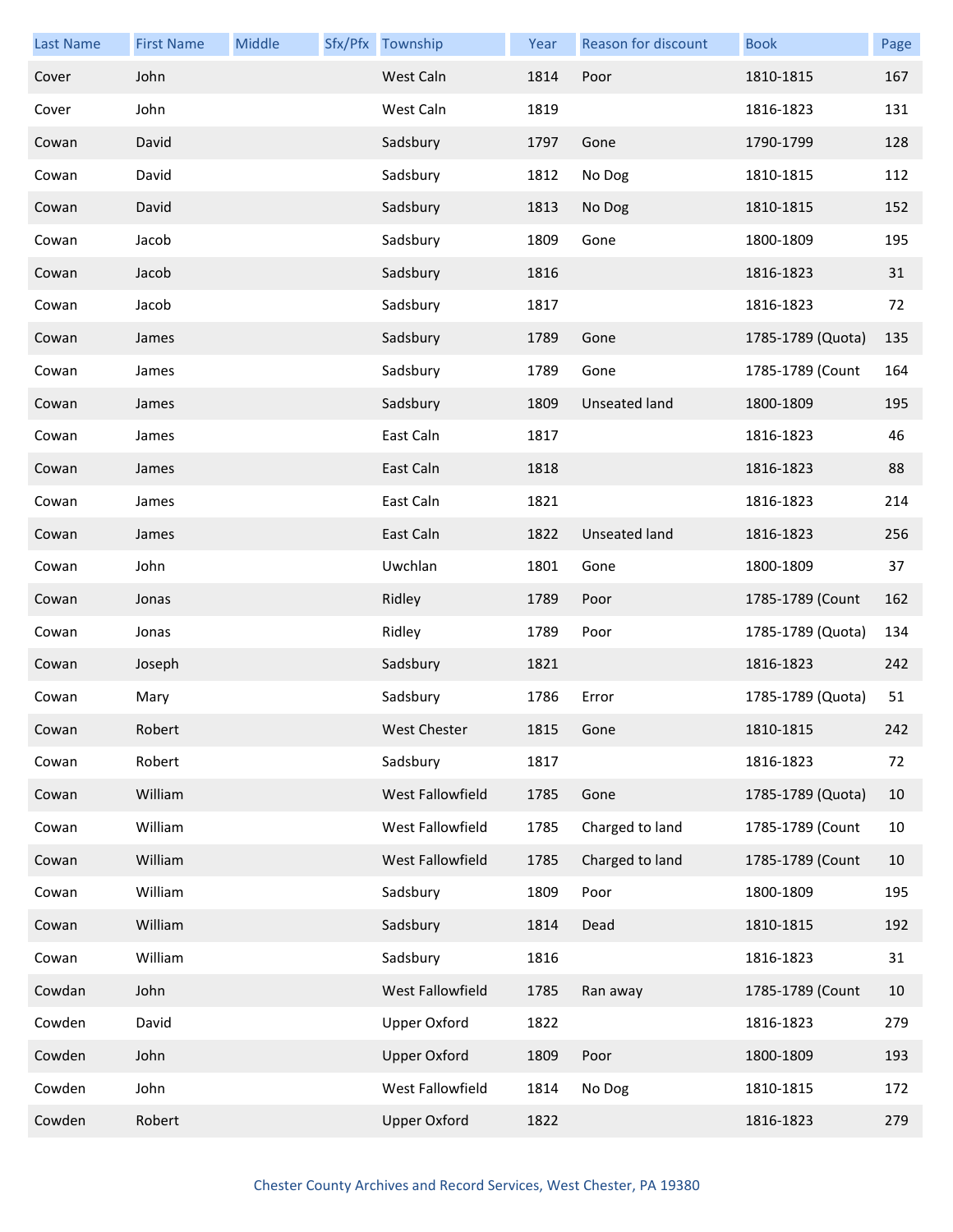| <b>Last Name</b> | <b>First Name</b> | Middle |        | Sfx/Pfx Township     | Year | Reason for discount | <b>Book</b>       | Page         |
|------------------|-------------------|--------|--------|----------------------|------|---------------------|-------------------|--------------|
| Cowdon           | Walton            |        |        | West Marlborough     | 1806 | Gone                | 1800-1809         | 129          |
| Cowdy            | Walter            |        |        | London Grove         | 1800 | Gone                | 1800-1809         | 8            |
| Cowen            | Caleb             |        |        | Sadsbury             | 1815 | In Prison           | 1810-1815         | 232          |
| Cowen            | David             |        |        | Sadsbury             | 1819 |                     | 1816-1823         | 157          |
| Cowen            | Jacob             |        |        | Sadsbury             | 1819 |                     | 1816-1823         | 157          |
| Cowen            | James             |        |        | East Caln            | 1812 |                     | 1810-1815         | 86           |
| Cowen            | James             |        |        | East Caln            | 1814 | Unseated land       | 1810-1815         | 166          |
| Cowen            | James             |        |        | East Caln            | 1815 | Unseated land       | 1810-1815         | 207          |
| Cowen            | John              |        |        | East Nottingham      | 1807 | Gone                | 1800-1809         | 151          |
| Cowen            | John              |        |        | East Nottingham      | 1812 | Gone                | 1810-1815         | 104          |
| Cowen            | John              |        |        | East Nottingham      | 1812 | Gone                | 1810-1815         | 104          |
| Cowen            | John              |        |        | East Nottingham      | 1817 |                     | 1816-1823         | 64           |
| Cowen            | Joseph            |        |        | New London           | 1812 | Ran away            | 1810-1815         | 102          |
| Cowen            | Robert            |        |        | East Caln            | 1820 |                     | 1816-1823         | 172          |
| Cowen            | William           |        |        | Sadsbury             | 1808 | Gone                | 1800-1809         | 175          |
| Cowen            | William           |        |        | East Fallowfield     | 1810 | No such man         | 1810-1815         | 10           |
| Cowen            | William           |        |        | New Garden           | 1821 |                     | 1816-1823         | 232          |
| Cowick           | John              |        |        | <b>West Bradford</b> | 1811 | Ran away            | 1810-1815         | 44           |
| Cowick           | John              |        |        | West Bradford        | 1811 | Ran away            | 1810-1815         | 44           |
| Cowick           | John              |        |        | Tredyffrin           | 1812 | Gone                | 1810-1815         | 114          |
| Cowpland         | David             |        | Estate | Chester              | 1786 | Charged to land     | 1785-1789 (Count  | 59           |
| Cowpland         | David             |        | Estate | Chester              | 1788 | Charged to land     | 1786-1789         | 59           |
| Cowpland         | Hannah            |        |        | Chester              | 1785 | Overrated           | 1785-1789 (Quota) | $\mathbf{3}$ |
| Cowsart          | James             |        |        | <b>West Nantmeal</b> | 1785 | Gone                | 1785-1789 (Count  | 17           |
| Cox              | Abraham           |        |        | East Nantmeal        | 1791 | Gone                | 1790-1799         | 32           |
| Cox              | Andrew            |        |        | Brandywine           | 1791 | Gone                | 1790-1799         | 21           |
| Cox              | Andrew            |        |        | East Whiteland       | 1791 | Poor                | 1790-1799         | 38           |
| Cox              | Andrew            |        | Sr.    | Brandywine           | 1792 | Charged to land     | 1790-1799         | 40           |
| Cox              | Andrew            |        | Jr.    | Brandywine           | 1792 | Gone                | 1790-1799         | 40           |
| Cox              | Andrew            |        | Jr.    | Brandywine           | 1793 | Gone                | 1790-1799         | 59           |
| Cox              | Andrew            |        |        | Brandywine           | 1796 | Under age           | 1790-1799         | 113          |
| Cox              | Andrew            |        |        | Brandywine           | 1797 | Gone                | 1790-1799         | 115          |
| Cox              | D.                |        |        | East Marlborough     | 1817 |                     | 1816-1823         | 59           |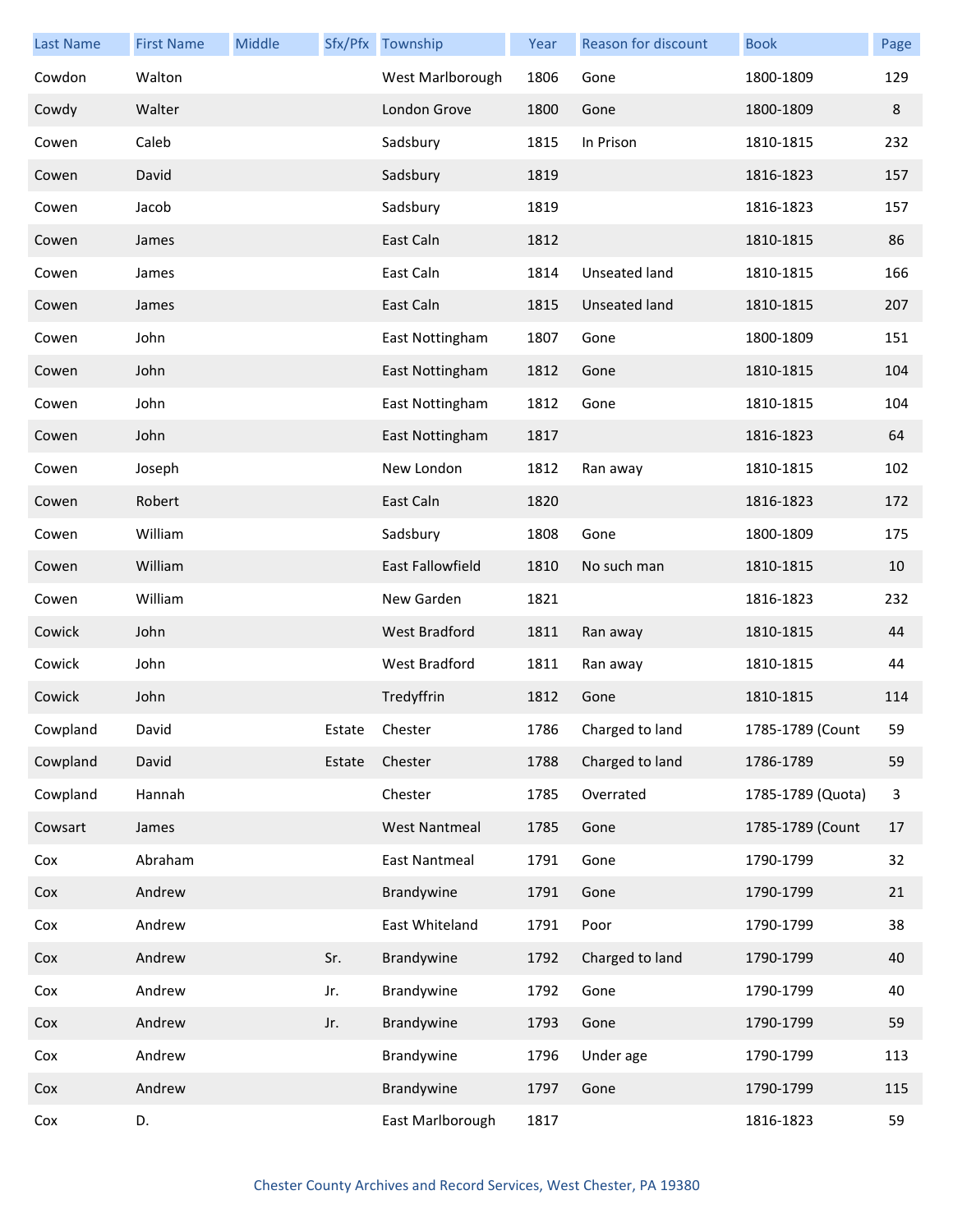| <b>Last Name</b> | <b>First Name</b> | Middle | Sfx/Pfx Township     | Year | Reason for discount  | <b>Book</b>       | Page |
|------------------|-------------------|--------|----------------------|------|----------------------|-------------------|------|
| Cox              | George            |        | West Whiteland       | 1822 |                      | 1816-1823         | 292  |
| Cox              | James             |        | London Britain       | 1813 | Sick                 | 1810-1815         | 138  |
| Cox              | John              |        | West Caln            | 1805 | Gone                 | 1800-1809         | 102  |
| Cox              | John              |        | West Caln            | 1814 | Gone                 | 1810-1815         | 167  |
| Cox              | Joseph            |        | Goshen               | 1789 | Poor                 | 1785-1789 (Count  | 150  |
| Cox              | Joseph            |        | Goshen               | 1789 | Poor                 | 1785-1789 (Quota) | 122  |
| Cox              | Joseph            |        | Birmingham           | 1797 | Poor                 | 1790-1799         | 114  |
| Cox              | Joseph            |        | East Fallowfield     | 1802 | Gone                 | 1800-1809         | 45   |
| Cox              | Joseph            |        | Easttown             | 1802 | Gone                 | 1800-1809         | 44   |
| Cox              | Joseph            |        | Thornbury            | 1811 | Poor                 | 1810-1815         | 73   |
| Cox              | Laurence          |        | Edgmont              | 1785 | Gone                 | 1785-1789 (Quota) | 8    |
| Cox              | Laurence          |        | Edgmont              | 1787 | Gone                 | 1785-1789 (Quota) | 64   |
| Cox              | Laurence          |        | West Whiteland       | 1788 | Poor                 | 1785-1789 (Count  | 140  |
| Cox              | Laurence          |        | West Whiteland       | 1788 | Poor                 | 1785-1789 (Quota) | 112  |
| Cox              | Lawrence          |        | West Whiteland       | 1789 | Error                | 1785-1789 (Quota) | 140  |
| Cox              | Lawrence          |        | West Whiteland       | 1789 | Mistake              | 1785-1789 (Count  | 168  |
| Cox              | Martha            |        | Brandywine           | 1805 | <b>Unseated land</b> | 1800-1809         | 101  |
| Cox              | Martha            |        | Brandywine           | 1810 | Gone                 | 1810-1815         | 4    |
| Cox              | Martha            |        | East Caln            | 1815 | <b>Unseated land</b> | 1810-1815         | 207  |
| Cox              | Mordecai          |        | New London           | 1788 | Poor                 | 1785-1789 (Count  | 130  |
| Cox              | Mordecai          |        | New London           | 1788 | Poor                 | 1785-1789 (Quota) | 102  |
| Cox              | Mordecai          |        | London Britain       | 1797 | Poor & Insane        | 1790-1799         | 122  |
| Cox              | Mordecai          |        | London Britain       | 1815 | No Dog               | 1810-1815         | 219  |
| Cox              | Mordecai          |        | London Britain       | 1818 | Unseated land        | 1816-1823         | 101  |
| Cox              | Mordecai          |        | London Britain       | 1819 |                      | 1816-1823         | 142  |
| Cox              | Mordecai          |        | London Britain       | 1820 |                      | 1816-1823         | 184  |
| Cox              | Mordecai          |        | London Britain       | 1821 |                      | 1816-1823         | 227  |
| Cox              | Samuel            |        | East Nantmeal        | 1804 | Gone                 | 1800-1809         | 92   |
| Cox              | Thomas            |        | <b>East Nantmeal</b> | 1810 | Poor                 | 1810-1815         | 25   |
| Cox              | Thomas            |        | East Nantmeal        | 1810 | Poor                 | 1810-1815         | 25   |
| Cox              | Thomas            |        | Willistown           | 1818 |                      | 1816-1823         | 120  |
| Cox              | Thomas            |        | East Whiteland       | 1820 |                      | 1816-1823         | 206  |
| Cox              | Thomas            |        | Thornbury            | 1821 |                      | 1816-1823         | 244  |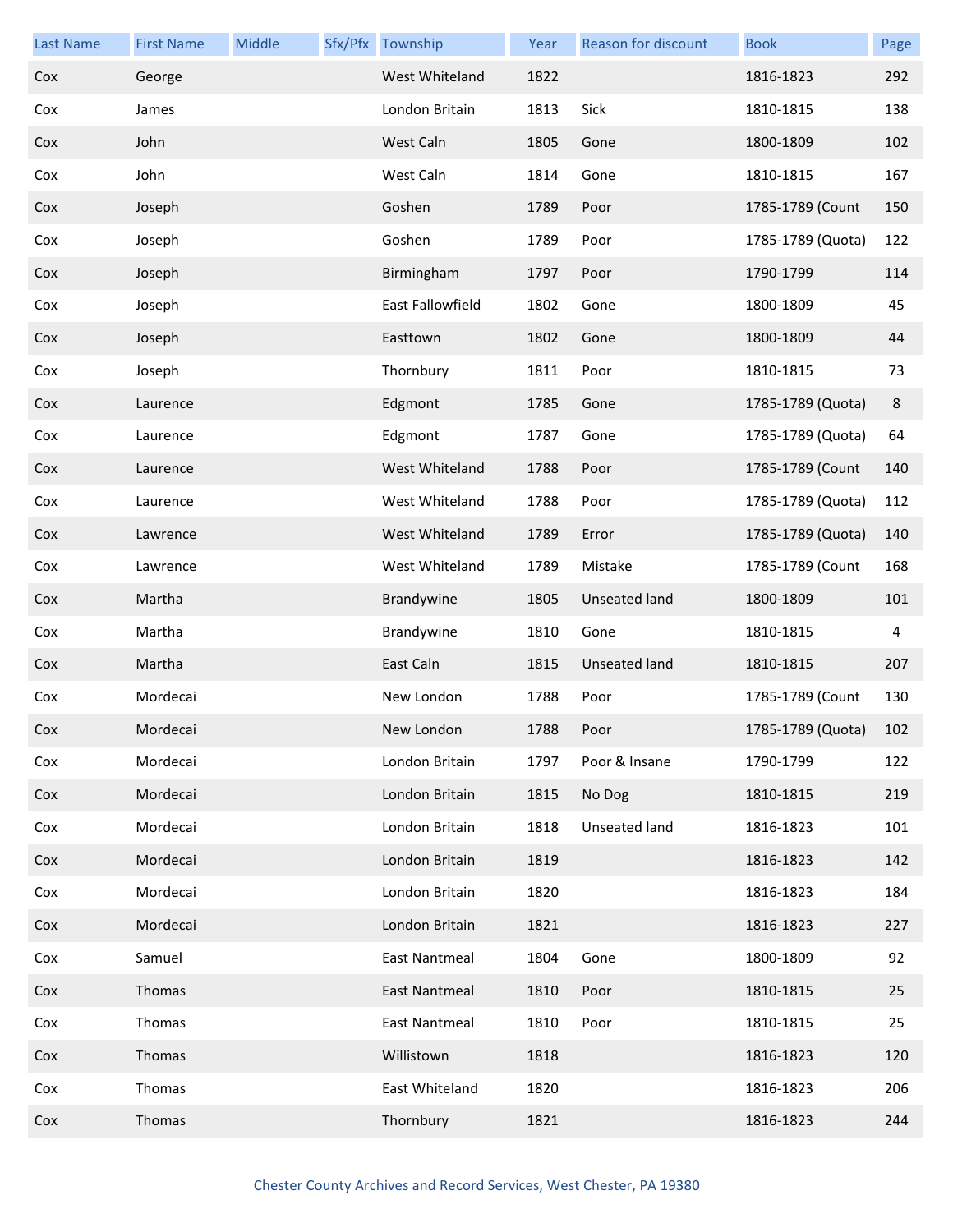| <b>Last Name</b> | <b>First Name</b> | Middle | Sfx/Pfx Township     | Year | Reason for discount | <b>Book</b>       | Page |
|------------------|-------------------|--------|----------------------|------|---------------------|-------------------|------|
| Cox              | Thomas            |        | Charlestown          | 1822 |                     | 1816-1823         | 258  |
| Cox              | Thomas            |        | East Nantmeal        | 1822 |                     | 1816-1823         | 277  |
| Cox              | William           |        | <b>East Nantmeal</b> | 1791 | Gone                | 1790-1799         | 32   |
| Cox              | William           |        | Goshen               | 1800 | Gone                | 1800-1809         | 6    |
| Cox              | William           |        | <b>East Nantmeal</b> | 1800 | Poor                | 1800-1809         | 13   |
| Cox              | William           |        | East Nantmeal        | 1801 | Cripple             | 1800-1809         | 32   |
| Cox              | William           |        | Pikeland             | 1815 | No Dog              | 1810-1815         | 233  |
| Cox              | William           |        | East Nantmeal        | 1822 |                     | 1816-1823         | 277  |
| Cox              | William           |        | <b>East Nantmeal</b> | 1823 |                     | 1816-1823         | 320  |
| Cox              | William           | D.     | Pikeland             | 1810 | Paid in Uwchlan     | 1810-1815         | 30   |
| Coyl             | Thomas            |        | Kennett              | 1785 | Poor                | 1785-1789 (Quota) | 11   |
| Coyle            | James             |        | East Marlborough     | 1817 |                     | 1816-1823         | 59   |
| Coyle            | Thomas            |        | Kennett              | 1786 | Gone                | 1785-1789 (Count  | 39   |
| Coyle            | Thomas            |        | Kennett              | 1787 | Gone                | 1786-1789         | 11   |
| Coyle            | Thomas            |        | East Bradford        | 1787 | Sickness            | 1785-1789 (Count  | 86   |
| Coyles           | Edward            |        | East Nottingham      | 1807 | Dead                | 1800-1809         | 151  |
| Coyles           | Jesse             |        | <b>East Nantmeal</b> | 1812 | No Dog              | 1810-1815         | 106  |
| Craig            | Andrew            |        | Uwchlan              | 1789 | Gone                | 1785-1789 (Count  | 166  |
| Craig            | Andrew            |        | Uwchlan              | 1789 | Gone                | 1785-1789 (Quota) | 137  |
| Craig            | David             |        | West Marlborough     | 1803 | Gone                | 1800-1809         | 69   |
| Craig            | David             |        | East Whiteland       | 1809 | Paid                | 1800-1809         | 198  |
| Craig            | David             |        | East Whiteland       | 1811 | No Dog              | 1810-1815         | 78   |
| Craig            | David             |        | Brandywine           | 1812 | Mistake             | 1810-1815         | 85   |
| Craig            | George            |        | Sadsbury             | 1817 |                     | 1816-1823         | 72   |
| Craig            | Jacob             |        | Kennett              | 1822 |                     | 1816-1823         | 266  |
| Craig            | James             |        | West Bradford        | 1807 | Gone                | 1800-1809         | 141  |
| Craig            | James             |        | East Caln            | 1814 | Gone                | 1810-1815         | 166  |
| Craig            | John              |        | Oxford               | 1786 | Gone                | 1785-1789 (Count  | 47   |
| Craig            | John              |        | Oxford               | 1786 | Gone                | 1785-1789 (Quota) | 47   |
| Craig            | John              |        | Oxford               | 1787 | Gone                | 1786-1789         | 19   |
| Craig            | John              |        | Uwchlan              | 1805 | Gone                | 1800-1809         | 116  |
| Craig            | John              |        | Uwchlan              | 1805 | Not found           | 1800-1809         | 116  |
| Craig            | John              |        | East Whiteland       | 1808 | Gone                | 1800-1809         | 178  |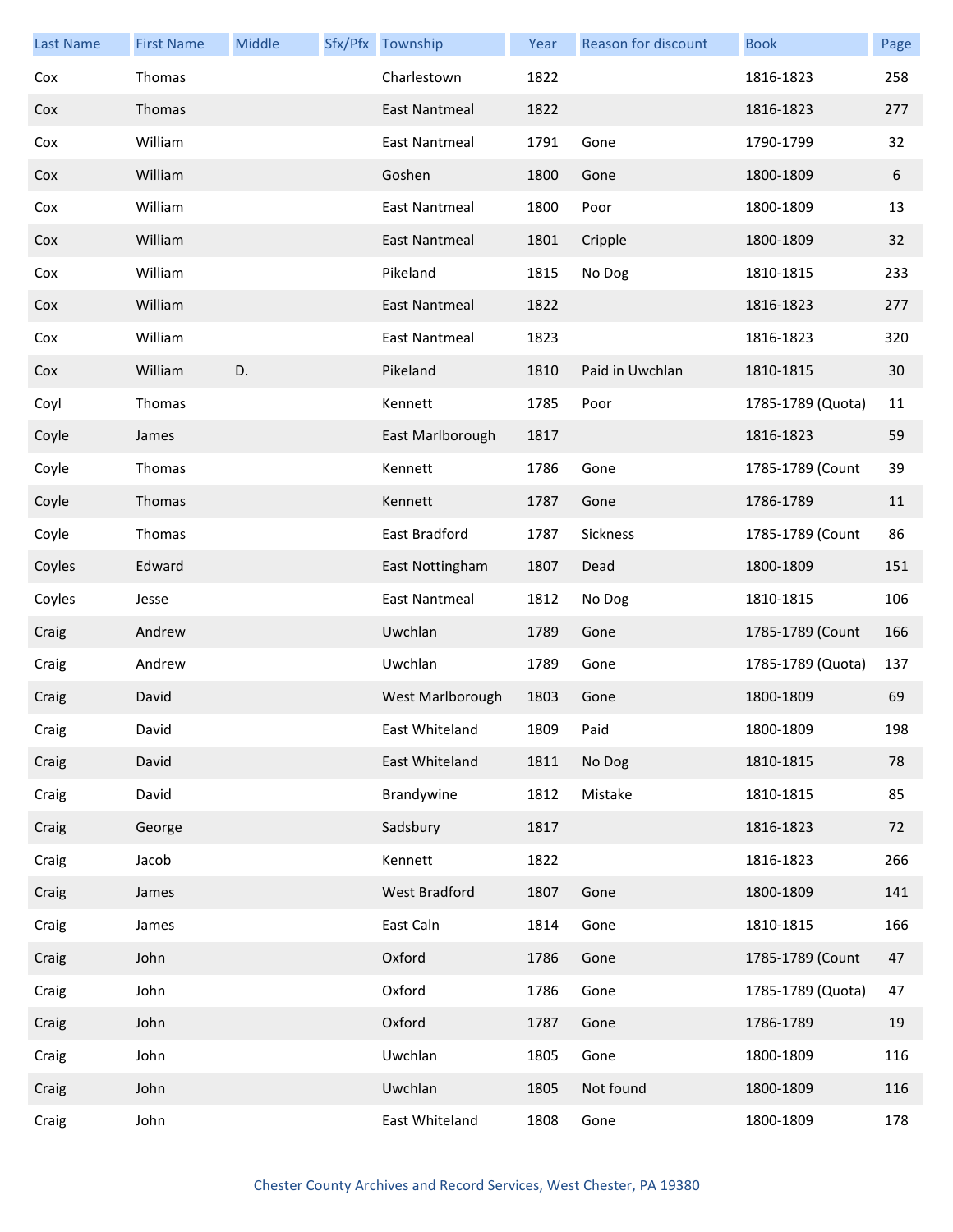| <b>Last Name</b> | <b>First Name</b> | Middle | Sfx/Pfx Township     | Year | <b>Reason for discount</b>              | <b>Book</b>       | Page |
|------------------|-------------------|--------|----------------------|------|-----------------------------------------|-------------------|------|
| Craig            | John              |        | Sadsbury             | 1809 | Gone                                    | 1800-1809         | 195  |
| Craig            | John              |        | Goshen               | 1810 | Paid elsewhere                          | 1810-1815         | 12   |
| Craig            | John              |        | Brandywine           | 1811 | No such man                             | 1810-1815         | 45   |
| Craig            | John              |        | East Whiteland       | 1811 | Gone                                    | 1810-1815         | 78   |
| Craig            | John              |        | Sadsbury             | 1812 | Gone                                    | 1810-1815         | 112  |
| Craig            | John              |        | Goshen               | 1812 | Gone                                    | 1810-1815         | 93   |
| Craig            | John              |        | Brandywine           | 1813 | Poor                                    | 1810-1815         | 125  |
| Craig            | John              |        | Sadsbury             | 1815 | Gone                                    | 1810-1815         | 232  |
| Craig            | John              |        | Sadsbury             | 1819 |                                         | 1816-1823         | 157  |
| Craig            | John              |        | New Garden           | 1819 | Gone                                    | 1816-1823         | 148  |
| Craig            | John              |        | Kennett              | 1822 |                                         | 1816-1823         | 266  |
| Craig            | Mahlen            |        | Kennett              | 1813 | Gone                                    | 1810-1815         | 135  |
| Craig            | Mary              |        | Kennett              | 1812 | Gone                                    | 1810-1815         | 95   |
| Craig            | Matthew           |        | Newlin               | 1819 |                                         | 1816-1823         | 146  |
| Craig            | Moses             |        | Vincent              | 1809 | Gone                                    | 1800-1809         | 197  |
| Craig            | Robert            |        | East Caln            | 1789 | On account of Widow C 1785-1789 (Quota) |                   | 117  |
| Craig            | Robert            |        | East Bradford        | 1820 |                                         | 1816-1823         | 169  |
| Craig            | Thomas            |        | Willistown           | 1818 |                                         | 1816-1823         | 120  |
| Craig            | Walter            |        | Kennett              | 1805 | Gone                                    | 1800-1809         | 106  |
| Craig            | Walter            |        | New Garden           | 1806 |                                         | 1800-1809         | 130  |
| Craig            | Walter            |        | New Garden           | 1807 | Gone                                    | 1800-1809         | 150  |
| Craig            | Walter            |        | Pennsbury            | 1811 | Gone                                    | 1810-1815         | 70   |
| Craig            | Walter            |        | Pennsbury            | 1813 | Gone                                    | 1810-1815         | 150  |
| Craig            | Walter            |        | East Marlborough     | 1815 | Gone                                    | 1810-1815         | 220  |
| Craig            | Walter            |        | Kennett              | 1816 | Gone                                    | 1816-1823         | 14   |
| Craig            | Walter            |        | Pennsbury            | 1816 | Paid in Kennett                         | 1816-1823         | 29   |
| Craig            | Walter            |        | Pennsbury            | 1817 |                                         | 1816-1823         | 70   |
| Craig            | Walter            |        | Kennett              | 1820 |                                         | 1816-1823         | 182  |
| Craig            | William           |        | Pennsbury            | 1817 |                                         | 1816-1823         | 70   |
| Craig            | William           |        | Kennett              | 1820 |                                         | 1816-1823         | 182  |
| Crane            | Thomas            |        | Lower Chichester     | 1785 | Gone                                    | 1785-1789 (Count  | 5    |
| Craney           | John              |        | West Caln            | 1801 | Gone                                    | 1800-1809         | 23   |
| Crannon          | John              |        | <b>West Bradford</b> | 1789 | Gone                                    | 1785-1789 (Quota) | 115  |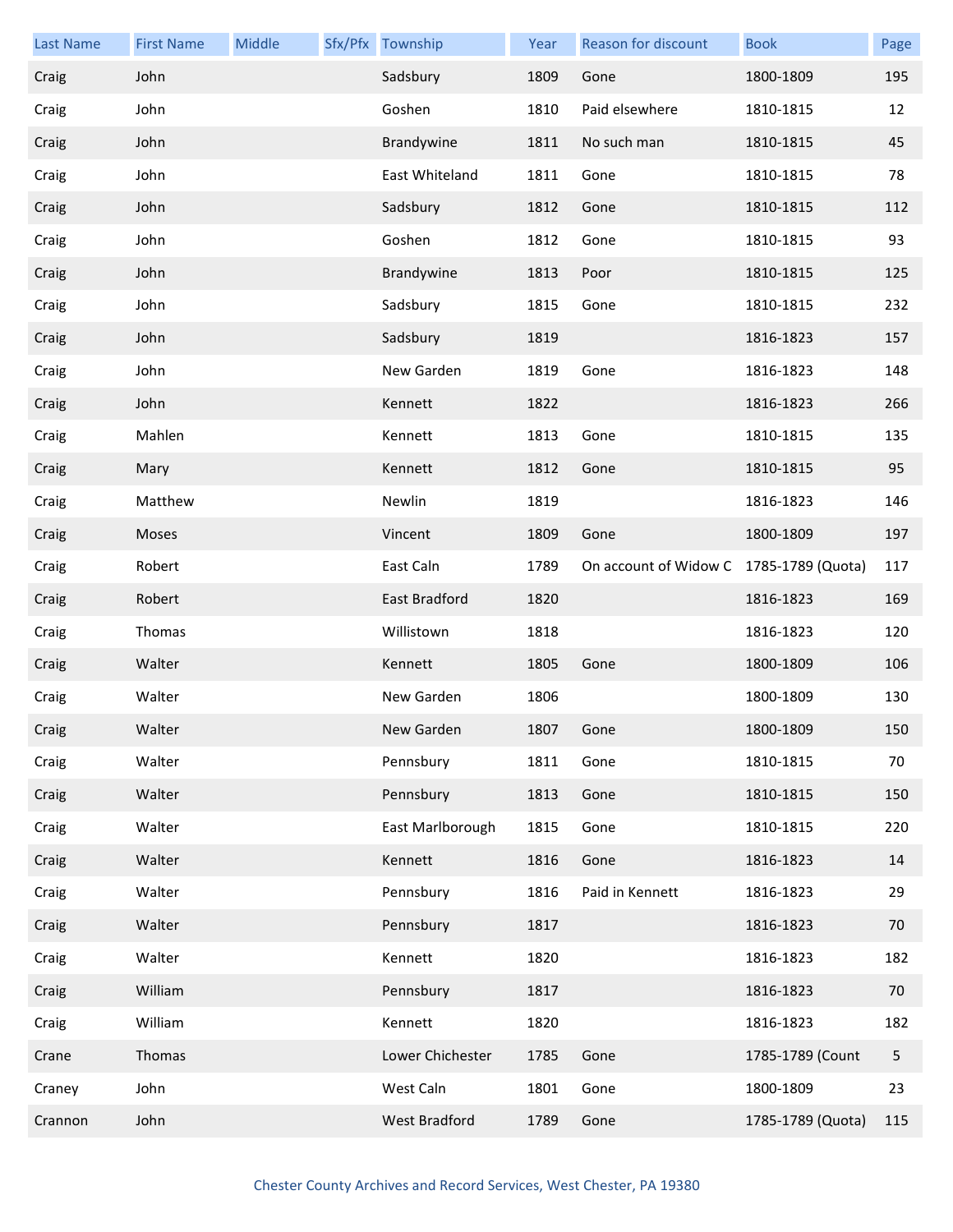| <b>Last Name</b> | <b>First Name</b> | Middle | Sfx/Pfx Township     | Year | Reason for discount | <b>Book</b>       | Page           |
|------------------|-------------------|--------|----------------------|------|---------------------|-------------------|----------------|
| Crannon          | John              |        | West Bradford        | 1789 | Gone                | 1785-1789 (Count  | 143            |
| Cranson          | William           |        | Lower Chichester     | 1789 | Poor                | 1785-1789 (Quota) | 116            |
| Crathuers        | Nathan            |        | Springfield          | 1786 | Gone                | 1785-1789 (Count  | 79             |
| Crawford         | Alexander         |        | Tredyffrin           | 1819 |                     | 1816-1823         | 158            |
| Crawford         | Alexander         |        | Tredyffrin           | 1820 | Unseated land       | 1816-1823         | 201            |
| Crawford         | Andrew            |        | Lower Oxford         | 1800 | Dead                | 1800-1809         | 14             |
| Crawford         | Catharine         |        | London Britain       | 1788 | Overrated           | 1786-1789         | 69             |
| Crawford         | Catherine         |        | London Britain       | 1787 | Overrated           | 1785-1789 (Count  | 97             |
| Crawford         | Jacob             |        | Honey Brook          | 1822 |                     | 1816-1823         | 265            |
| Crawford         | John              |        | <b>West Nantmeal</b> | 1785 | Gone                | 1785-1789 (Quota) | 17             |
| Crawford         | John              |        | East Nottingham      | 1793 | Hardships           | 1790-1799         | 69             |
| Crawford         | John              |        | West Fallowfield     | 1803 | Gone                | 1800-1809         | 65             |
| Crawford         | Robert            |        | Chester              | 1785 | Ran away            | 1785-1789 (Count  | 3              |
| Crawford         | Robert            |        | West Fallowfield     | 1821 |                     | 1816-1823         | 220            |
| Crawford         | Samuel            |        | Lower Chichester     | 1785 | Gone                | 1785-1789 (Count  | 5              |
| Crawford         | Thomas            |        | Chester              | 1788 | Poor                | 1785-1789 (Count  | 115            |
| Crawford         | William           |        | Willistown           | 1813 | Not found           | 1810-1815         | 157            |
| Crawford         | William           |        | Willistown           | 1817 |                     | 1816-1823         | 77             |
| Crawford         | William           |        | Tredyffrin           | 1819 | Unseated land       | 1816-1823         | 158            |
| Crawl            | William           |        | New London           | 1796 | Gone                | 1790-1799         | 104            |
| Cray             | Moses             |        | Uwchlan              | 1808 | Paid in Vincent     | 1800-1809         | 176            |
| Creamer          | Caleb             |        | Sadsbury             | 1813 | No Dog              | 1810-1815         | 152            |
| Creamer          | John              |        | East Bradford        | 1786 | Gone                | 1785-1789 (Count  | 58             |
| Creamer          | John              |        | East Bradford        | 1787 | Gone                | 1786-1789         | 30             |
| Creamer          | John              |        | <b>West Bradford</b> | 1799 | Poor & Old          | 1790-1799         | 154            |
| Creamer          | John              |        | West Bradford        | 1800 | Aged & Poor         | 1800-1809         | $\overline{2}$ |
| Creamer          | John              |        | West Fallowfield     | 1801 | Not found           | 1800-1809         | 25             |
| Creamer          | John              |        | West Bradford        | 1803 | Poor                | 1800-1809         | 61             |
| Creamer          | Peter             |        | Charlestown          | 1804 | Gone                | 1800-1809         | 84             |
| Creamer          | Peter             |        | Charlestown          | 1805 | Gone                | 1800-1809         | 103            |
| Creamer          | Peter             |        | Charlestown          | 1806 | Gone                | 1800-1809         | 123            |
| Crearner         | John              |        | Newlin               | 1793 |                     | 1790-1799         | 67             |
| Creele           | John              |        | <b>East Nantmeal</b> | 1795 | Gone                | 1790-1799         | 88             |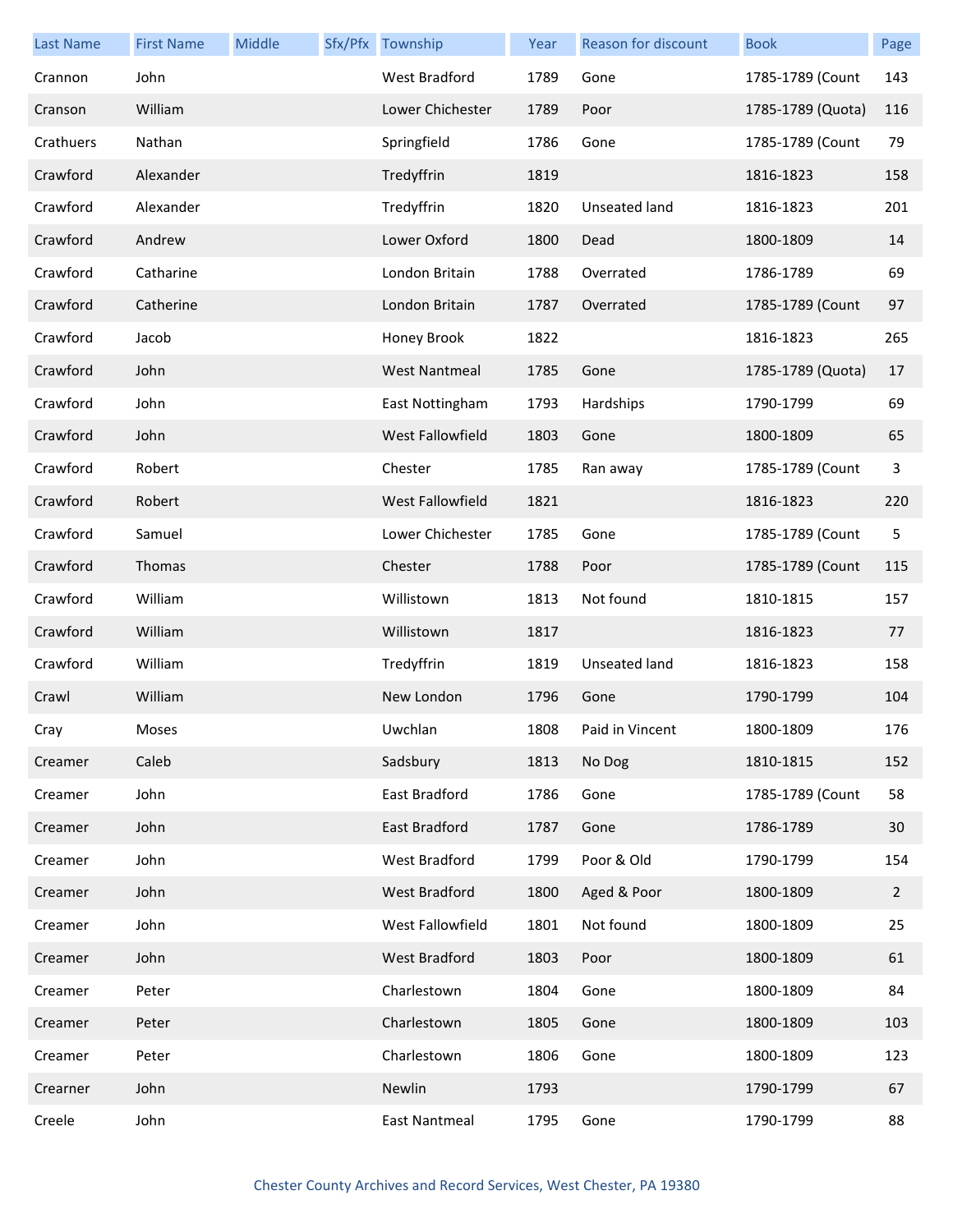| <b>Last Name</b> | <b>First Name</b> | Middle | Sfx/Pfx Township     | Year | Reason for discount | <b>Book</b>       | Page |
|------------------|-------------------|--------|----------------------|------|---------------------|-------------------|------|
| Cregant          | James             |        | West Caln            | 1808 |                     | 1800-1809         | 162  |
| Cregin           | Alexander         |        | East Nottingham      | 1823 |                     | 1816-1823         | 318  |
| Creighton        | William           |        | Brandywine           | 1813 | Gone                | 1810-1815         | 125  |
| Creps            | Henry             |        | Vincent              | 1822 |                     | 1816-1823         | 288  |
| Creps            | Thomas            |        | Vincent              | 1822 |                     | 1816-1823         | 288  |
| Creps            | Thomas            |        | Vincent              | 1822 |                     | 1816-1823         | 288  |
| Cresswell        | James             |        | <b>Upper Oxford</b>  | 1806 | Dead                | 1800-1809         | 133  |
| Cresswell        | John              |        | Lower Oxford         | 1800 | Paid elsewhere      | 1800-1809         | 14   |
| Creswell         | Charles           |        | <b>Upper Oxford</b>  | 1801 | Charged to land     | 1800-1809         | 33   |
| Creswell         | George            |        | <b>Upper Oxford</b>  | 1809 | Poor                | 1800-1809         | 193  |
| Creswell         | Joseph            |        | Oxford               | 1796 | Gone                | 1790-1799         | 107  |
| Creswell         | Joseph            | S.     | <b>Upper Oxford</b>  | 1800 | Gone                | 1800-1809         | 14   |
| Creswell         | Michael           |        | Honey Brook          | 1818 |                     | 1816-1823         | 97   |
| Creswell         | Samuel            |        | West Fallowfield     | 1820 |                     | 1816-1823         | 178  |
| Crewson          | Thomas            |        | New London           | 1816 |                     | 1816-1823         | 21   |
| Crider           | John              |        | Pennsbury            | 1809 | Gone                | 1800-1809         | 194  |
| Criley           | Conrad            |        | <b>West Nantmeal</b> | 1790 | Gone                | 1790-1799         | 13   |
| Crimsay          | William           |        | West Caln            | 1821 |                     | 1816-1823         | 215  |
| Crimsey          | William           |        | West Caln            | 1814 | Poor                | 1810-1815         | 167  |
| Crimsey          | William           |        | West Caln            | 1820 |                     | 1816-1823         | 173  |
| Crimsy           | William           |        | West Caln            | 1817 |                     | 1816-1823         | 47   |
| Crimsy           | William           |        | West Caln            | 1821 |                     | 1816-1823         | 215  |
| Cring            | Hartman           |        | East Nantmeal        | 1786 | Gone                | 1785-1789 (Count  | 72   |
| Cring            | John              |        | <b>East Nantmeal</b> | 1786 | Gone                | 1785-1789 (Quota) | 44   |
| Cring            | John              |        | <b>East Nantmeal</b> | 1786 | Gone                | 1785-1789 (Count  | 72   |
| Cring            | John              |        | <b>East Nantmeal</b> | 1786 | Gone                | 1785-1789 (Count  | 44   |
| Cripps           | Michael           |        | New Garden           | 1804 | Gone                | 1800-1809         | 91   |
| Crips            | Andrew            |        | East Marlborough     | 1798 | Paid in Kennett     | 1790-1799         | 141  |
| Crips            | Henry             |        | <b>West Nantmeal</b> | 1821 |                     | 1816-1823         | 236  |
| Crips            | Michael           |        | Charlestown          | 1813 | In Jail             | 1810-1815         | 128  |
| Crisman          | D.                |        | Tredyffrin           | 1819 |                     | 1816-1823         | 158  |
| Crisman          | Elias             |        | Charlestown          | 1785 | Gone                | 1785-1789 (Count  | 7    |
| Crisman          | Elisha            |        | East Caln            | 1786 | Poor                | 1785-1789 (Count  | 62   |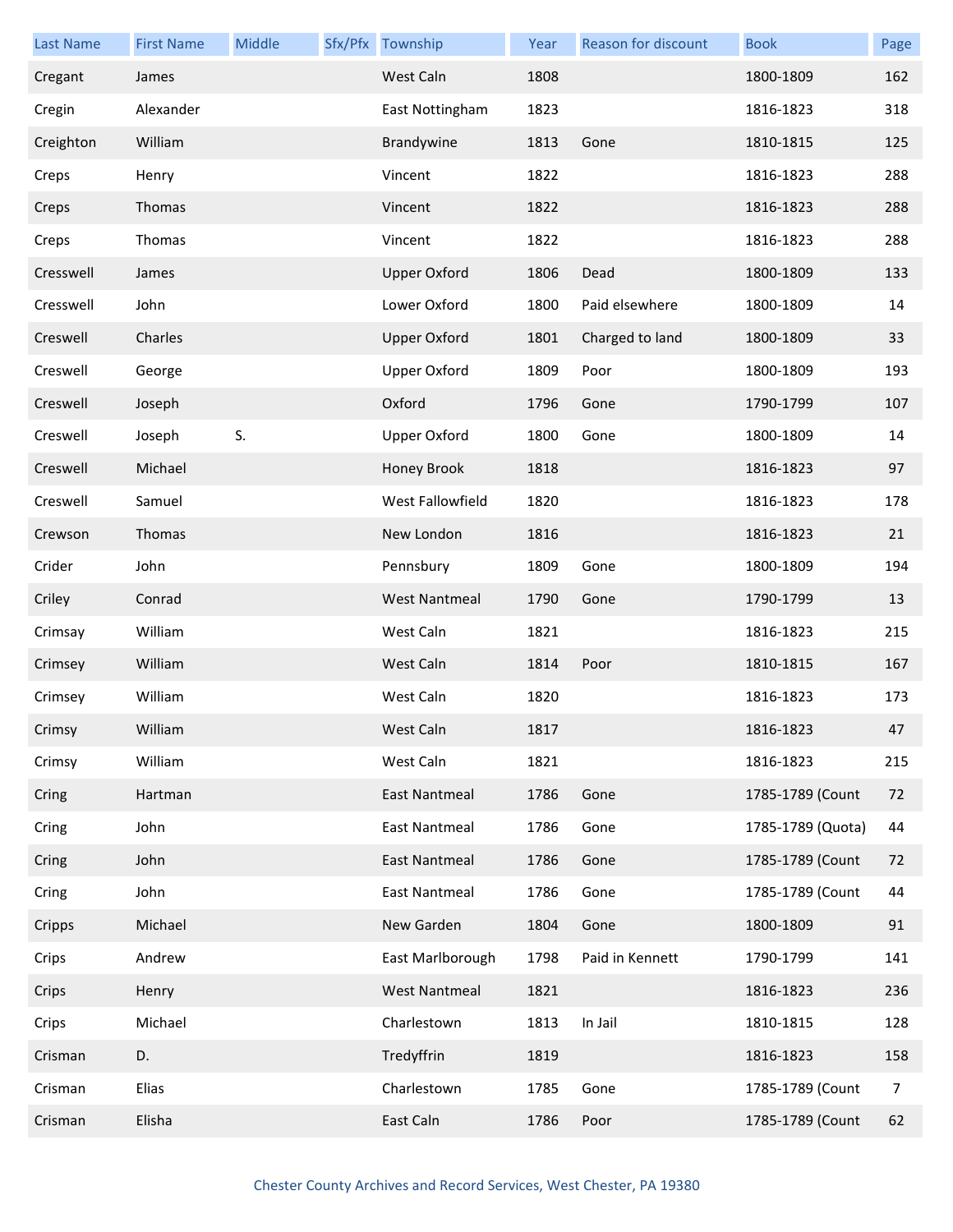| <b>Last Name</b> | <b>First Name</b> | Middle |     | Sfx/Pfx Township        | Year | Reason for discount  | <b>Book</b>       | Page |
|------------------|-------------------|--------|-----|-------------------------|------|----------------------|-------------------|------|
| Crisman          | Elisha            |        |     | East Caln               | 1788 | Poor                 | 1786-1789         | 34   |
| Crisman          | Elisha            |        |     | Brandywine              | 1809 | Gone                 | 1800-1809         | 181  |
| Crisman          | Elisha            |        |     | Brandywine              | 1810 |                      | 1810-1815         | 4    |
| Crisman          | Elisha            |        |     | Brandywine              | 1817 |                      | 1816-1823         | 45   |
| Crisman          | George            |        |     | East Nantmeal           | 1817 | Minor                | 1816-1823         | 66   |
| Crisman          | Henry             |        | Sr. | Vincent                 | 1821 |                      | 1816-1823         | 246  |
| Crisman          | Jacob             |        |     | East Nantmeal           | 1817 | <b>Unseated land</b> | 1816-1823         | 66   |
| Crisman          | Russell           |        |     | East Bradford           | 1821 |                      | 1816-1823         | 211  |
| Crispin          | Thomas            |        |     | Goshen                  | 1811 | Gone to State Prison | 1810-1815         | 53   |
| Crisse           | Mathias           |        |     | Pikeland                | 1789 | Overrated            | 1785-1789 (Count  | 162  |
| Crisso           | Mathias           |        |     | Pikeland                | 1789 | Overrated            | 1785-1789 (Quota) | 134  |
| Crisso           | Matthias          |        |     | Coventry                | 1788 |                      | 1785-1789 (Count  | 116  |
| Crisso           | Matthias          |        |     | Coventry                | 1788 | Gone                 | 1785-1789 (Quota) | 88   |
| Crisswell        | James             |        |     | Londonderry             | 1791 | Gone                 | 1790-1799         | 27   |
| Crisswell        | Samuel            |        |     | New Garden              | 1788 | Paid in New Castle   | 1785-1789 (Quota) | 99   |
| Cristie          | John              |        |     | <b>East Fallowfield</b> | 1823 |                      | 1816-1823         | 304  |
| Cristman         | Elisha            |        |     | Brandywine              | 1793 | Overrated            | 1790-1799         | 59   |
| Cristman         | Elisha            |        |     | Brandywine              | 1819 | Error                | 1816-1823         | 129  |
| Cristman         | Henry             |        |     | Vincent                 | 1788 | Overrated            | 1786-1789         | 81   |
| Cristy           | Andrew            |        |     | East Nantmeal           | 1786 | Gone                 | 1785-1789 (Count  | 44   |
| Cristy           | Andrew            |        |     | East Nantmeal           | 1786 | Gone                 | 1785-1789 (Quota) | 44   |
| Cristy           | Archibald         |        |     | East Bradford           | 1817 |                      | 1816-1823         | 43   |
| Cristy           | Conrad            |        |     | <b>West Nantmeal</b>    | 1789 | Gone                 | 1785-1789 (Count  | 158  |
| Criswell         | Andrew            |        |     | Londonderry             | 1813 | Gone                 | 1810-1815         | 137  |
| Criswell         | James             |        |     | Oxford                  | 1786 |                      | 1785-1789 (Count  | 47   |
| Criswell         | James             |        |     | Oxford                  | 1786 |                      | 1785-1789 (Quota) | 47   |
| Criswell         | James             |        |     | Londonderry             | 1822 |                      | 1816-1823         | 269  |
| Criswell         | Samuel            |        |     | New Garden              | 1788 | Paid in New Caslte   | 1785-1789 (Count  | 127  |
| Criswell         | Samuel            |        |     | New Garden              | 1792 | Error                | 1790-1799         | 49   |
| Criswell         | Thomas            |        |     | <b>Upper Oxford</b>     | 1809 |                      | 1800-1809         | 193  |
| Criswell         | Thomas            |        |     | <b>Upper Oxford</b>     | 1822 |                      | 1816-1823         | 279  |
| Criswell         | William           |        |     | West Fallowfield        | 1791 | Gone                 | 1790-1799         | 25   |
| Criswell         | William           |        |     | <b>Upper Oxford</b>     | 1819 | No Dog               | 1816-1823         | 153  |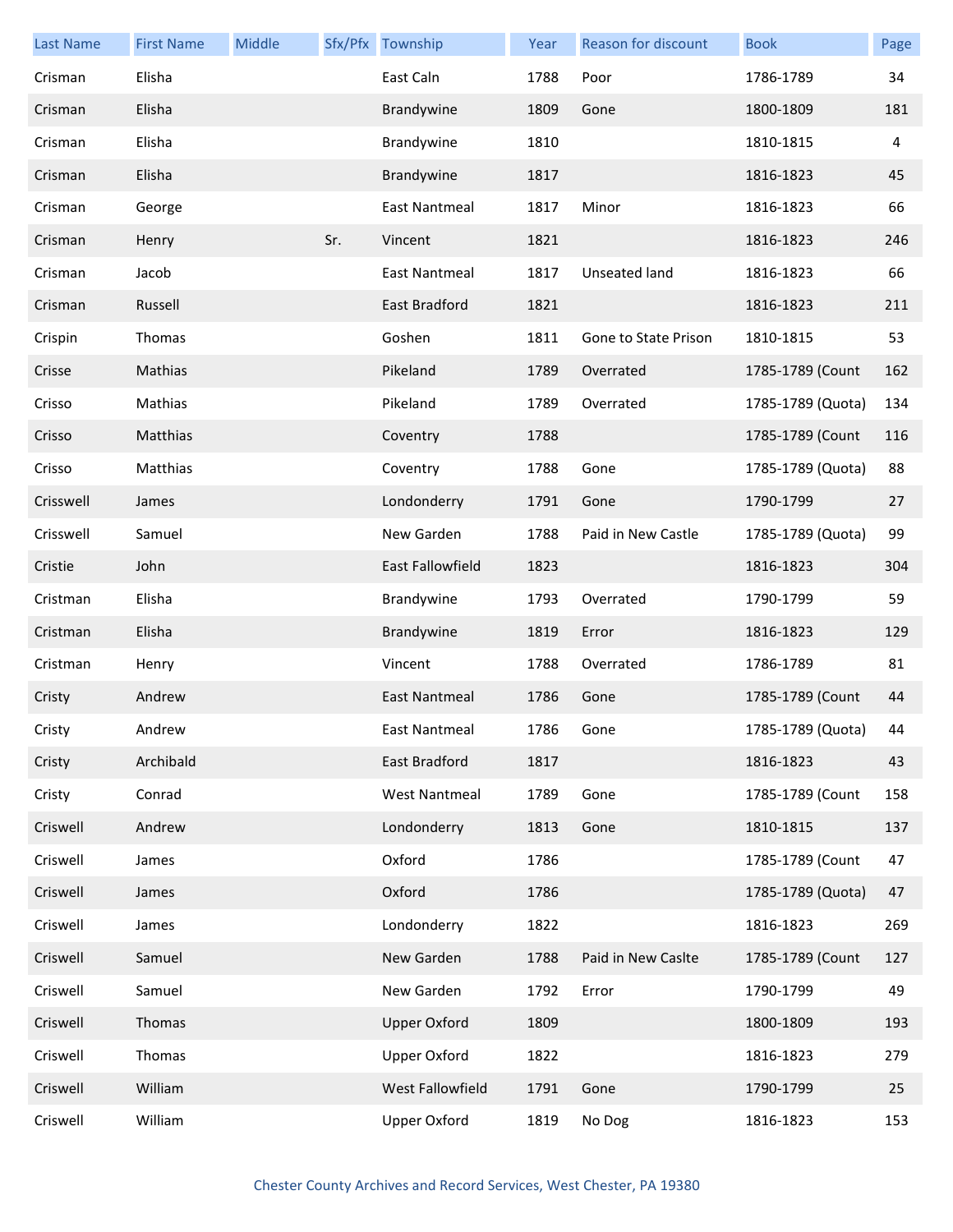| <b>Last Name</b> | <b>First Name</b> | Middle | Sfx/Pfx Township    | Year | Reason for discount | <b>Book</b>       | Page           |
|------------------|-------------------|--------|---------------------|------|---------------------|-------------------|----------------|
| Croft            | John              |        | Charlestown         | 1822 |                     | 1816-1823         | 258            |
| Crombie          | Alexander         |        | London Grove        | 1793 | Married             | 1790-1799         | 65             |
| Cromley          | John              |        | <b>Upper Darby</b>  | 1785 | Not found           | 1785-1789 (Count  | $\overline{7}$ |
| Cromwell         | James             |        | West Chester        | 1812 | Gone                | 1810-1815         | 121            |
| Cromwell         | John              | R.     | <b>West Chester</b> | 1812 | Gone                | 1810-1815         | 121            |
| Croner           | Andrew            |        | Charlestown         | 1812 | Dog Dead            | 1810-1815         | 88             |
| Crookner         | Benjamin          |        | East Caln           | 1788 |                     | 1786-1789         | 34             |
| Crooks           | Jane              |        | London Grove        | 1814 | No Dog              | 1810-1815         | 176            |
| Crooper          | George            |        | New Garden          | 1785 | Ran away            | 1785-1789 (Count  | 15             |
| Crosbey          | Thomas            |        | Vincent             | 1786 | Poor                | 1785-1789 (Quota) | 53             |
| Crosby           | Edward            |        | Honey Brook         | 1789 | Gone                | 1785-1789 (Quota) | 123            |
| Crosby           | Edward            |        | Honey Brook         | 1789 | Dead                | 1785-1789 (Count  | 151            |
| Crosby           | Edward            |        | Tredyffrin          | 1820 |                     | 1816-1823         | 201            |
| Crosby           | John              |        | Ridley              | 1786 | Old chair           | 1785-1789 (Count  | 78             |
| Crosby           | John              |        | Ridley              | 1787 | Chair old           | 1786-1789         | 50             |
| Crosby           | John              |        | West Caln           | 1807 | Poor                | 1800-1809         | 142            |
| Crosby           | John              |        | West Caln           | 1818 |                     | 1816-1823         | 89             |
| Crosby           | John              |        | West Caln           | 1820 |                     | 1816-1823         | 173            |
| Crosby           | John              |        | West Caln           | 1821 |                     | 1816-1823         | 215            |
| Crosby           | John              |        | West Caln           | 1822 |                     | 1816-1823         | 257            |
| Crosby           | John              |        | West Caln           | 1823 |                     | 1816-1823         | 300            |
| Crosby           | John              |        | East Marlborough    | 1823 |                     | 1816-1823         | 313            |
| Crosby           | Patrick           |        | Tredyffrin          | 1819 |                     | 1816-1823         | 158            |
| Crosby           | Patrick           |        | Tredyffrin          | 1820 |                     | 1816-1823         | 201            |
| Crosby           | Richard           |        | Ridley              | 1788 | Gone                | 1785-1789 (Quota) | 106            |
| Crosby           | Richard           |        | Ridley              | 1788 | Gone                | 1785-1789 (Count  | 134            |
| Crosby           | Richard           |        | Ridley              | 1789 | Gone                | 1785-1789 (Quota) | 134            |
| Crosby           | Richard           |        | Ridley              | 1789 | Gone                | 1785-1789 (Count  | 162            |
| Crosby           | Thomas            |        | Oxford              | 1785 | Paid in Londonderry | 1785-1789 (Count  | 19             |
| Crosby           | Thomas            |        | Vincent             | 1785 | Poor                | 1785-1789 (Quota) | 25             |
| Crosby           | Thomas            |        | Vincent             | 1786 | Poor                | 1785-1789 (Count  | 53             |
| Crosby           | Thomas            |        | Vincent             | 1786 | Poor                | 1786-1789         | 25             |
| Crosby           | Thomas            |        | Vincent             | 1786 | Poor                | 1785-1789 (Count  | 81             |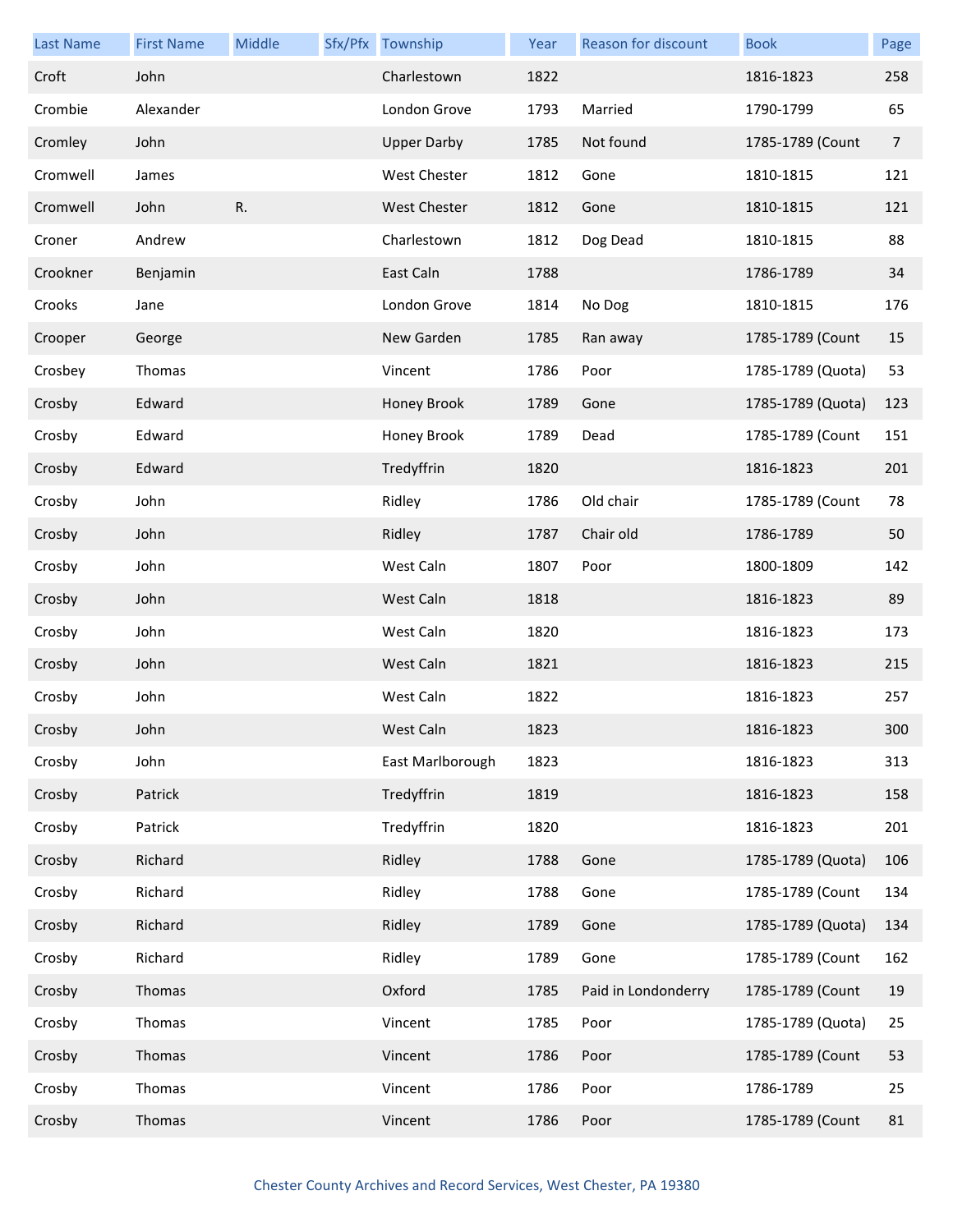| <b>Last Name</b> | <b>First Name</b> | Middle | Sfx/Pfx Township     | Year | <b>Reason for discount</b> | <b>Book</b>       | Page         |
|------------------|-------------------|--------|----------------------|------|----------------------------|-------------------|--------------|
| Crosby           | Thomas            |        | Vincent              | 1787 | Poor                       | 1785-1789 (Count  | 109          |
| Crosby           | Thomas            |        | Vincent              | 1787 | Poor                       | 1785-1789 (Quota) | 81           |
| Crosby           | Thomas            |        | Uwchlan              | 1788 | Poor                       | 1785-1789 (Quota) | 110          |
| Crosby           | Thomas            |        | Vincent              | 1788 | Poor                       | 1786-1789         | 81           |
| Crosby           | Thomas            |        | Vincent              | 1788 | Poor                       | 1786-1789         | 53           |
| Crosby           | Thomas            |        | Uwchlan              | 1788 | Poor                       | 1785-1789 (Count  | 138          |
| Crosby           | Thomas            |        | Londonderry          | 1801 | Gone                       | 1800-1809         | 28           |
| Crosby           | Thomas            |        | Coventry             | 1817 |                            | 1816-1823         | 49           |
| Crosby           | Thomas            |        | <b>East Nantmeal</b> | 1821 |                            | 1816-1823         | 235          |
| Crosby & Bro     |                   |        | West Caln            | 1812 | Twice taxed                | 1810-1815         | 87           |
| Crosier          | John              |        | <b>Upper Darby</b>   | 1789 | Gone                       | 1786-1789         | 63           |
| Crosier          | Robert            |        | Lower Darby          | 1788 | Gone                       | 1786-1789         | 64           |
| Crosley          | John              |        | Aston                | 1785 | Poor                       | 1785-1789 (Quota) | $\mathbf{1}$ |
| Crosley          | John              |        | Chester              | 1785 | Error                      | 1785-1789 (Count  | 3            |
| Crosley          | John              |        | Aston                | 1786 | Poor                       | 1785-1789 (Count  | 29           |
| Crosley          | John              |        | Aston                | 1786 | Poor                       | 1785-1789 (Quota) | 29           |
| Crosman          | Andrew            |        | East Marlborough     | 1786 | Poor                       | 1785-1789 (Quota) | 42           |
| Crosman          | Andrew            |        | East Marlborough     | 1786 | Poor                       | 1785-1789 (Count  | 42           |
| Crosman          | Andrew            |        | East Marlborough     | 1788 | Poor                       | 1786-1789         | 14           |
| Cross            | (Widow)           |        | Honey Brook          | 1821 |                            | 1816-1823         | 223          |
| Cross            | James             |        | Londonderry          | 1795 | Gone                       | 1790-1799         | 83           |
| Cross            | James             |        | New London           | 1806 | Poor                       | 1800-1809         | 130          |
| Cross            | James             |        | New London           | 1814 | Gone                       | 1810-1815         | 182          |
| Cross            | James             |        | East Bradford        | 1817 |                            | 1816-1823         | 43           |
| Cross            | James             |        | East Bradford        | 1820 |                            | 1816-1823         | 169          |
| Cross            | John              |        | East Whiteland       | 1799 | Gone                       | 1790-1799         | 171          |
| Cross            | John              |        | Tredyffrin           | 1810 | Gone                       | 1810-1815         | 33           |
| Cross            | John              |        | Tredyffrin           | 1810 | Gone                       | 1810-1815         | 33           |
| Cross            | Joseph            |        | East Caln            | 1821 |                            | 1816-1823         | 214          |
| Cross            | Joseph            |        | East Whiteland       | 1822 |                            | 1816-1823         | 291          |
| Cross            | Noah              |        | Bethel               | 1788 | Poor                       | 1785-1789 (Count  | 113          |
| Cross            | Noah              |        | Bethel               | 1788 | Poor                       | 1785-1789 (Quota) | 85           |
| Cross            | Noah              |        | Bethel               | 1789 | Poor                       | 1785-1789 (Quota) | 113          |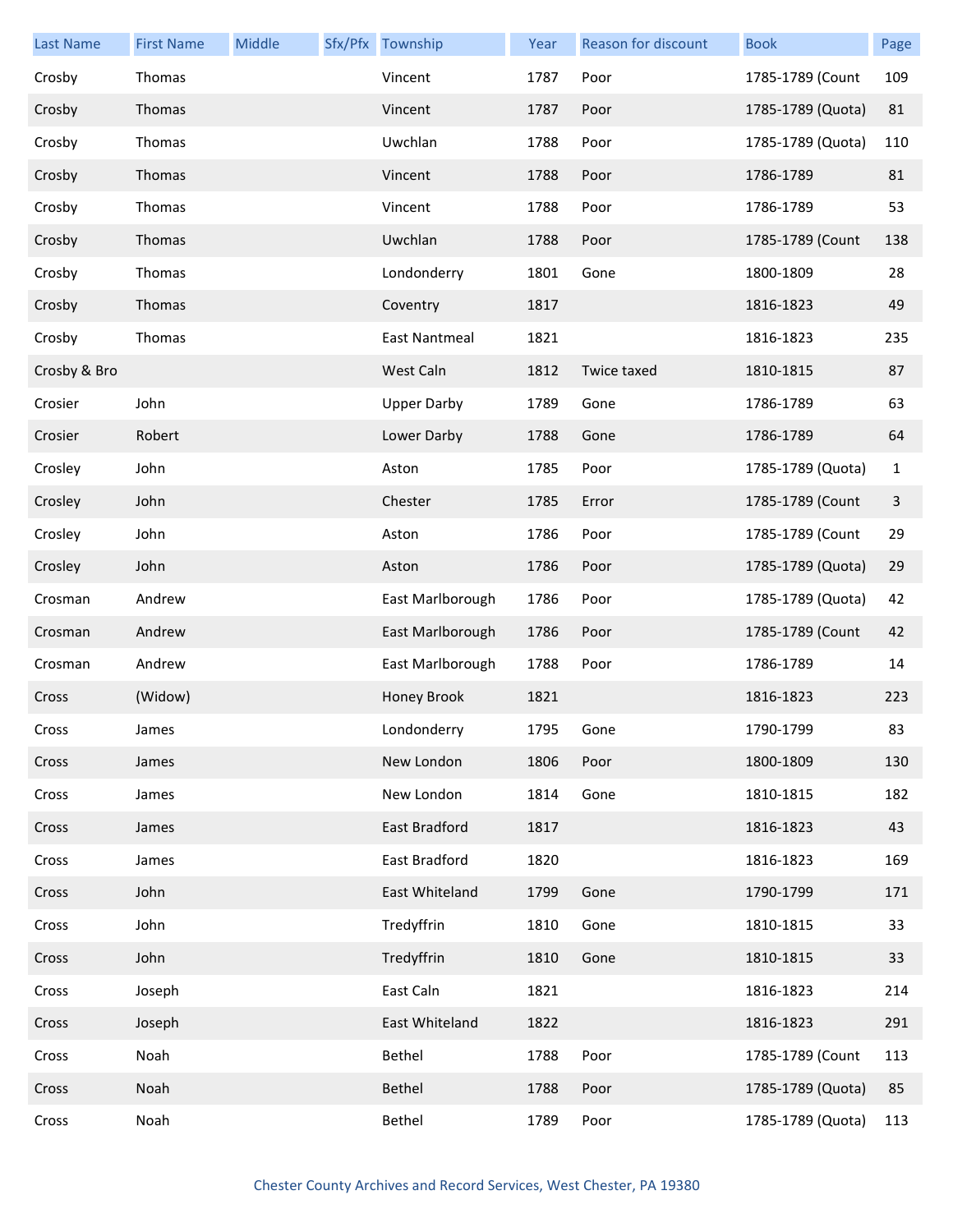| <b>Last Name</b> | <b>First Name</b> | Middle | Sfx/Pfx Township | Year | Reason for discount | <b>Book</b>       | Page         |
|------------------|-------------------|--------|------------------|------|---------------------|-------------------|--------------|
| Cross            | Noah              |        | Bethel           | 1789 | Poor                | 1785-1789 (Count  | 141          |
| Cross            | Samuel            |        | Londonderry      | 1796 | Poor                | 1790-1799         | 102          |
| Cross            | Samuel            |        | Londonderry      | 1797 | Charged to land     | 1790-1799         | 121          |
| Cross            | Samuel            |        | Londonderry      | 1798 | Charged to land     | 1790-1799         | 140          |
| Cross            | Samuel            |        | Londonderry      | 1799 | Charged to land     | 1790-1799         | 160          |
| Cross            | Samuel            |        | Londonderry      | 1800 | Charged to land     | 1800-1809         | 8            |
| Cross            | Samuel            |        | Londonderry      | 1801 | Charged to land     | 1800-1809         | 28           |
| Cross            | Samuel            |        | New London       | 1819 |                     | 1816-1823         | 147          |
| Cross            | Thomas            |        | New London       | 1821 |                     | 1816-1823         | 231          |
| Cross            | Thomas            |        | New London       | 1822 |                     | 1816-1823         | 273          |
| Cross            | William           |        | Londonderry      | 1800 | Poor                | 1800-1809         | 8            |
| Cross            | William           |        | Londonderry      | 1805 | Gone                | 1800-1809         | 108          |
| Cross            | William           |        | Tredyffrin       | 1819 |                     | 1816-1823         | 158          |
| Crossan          | George            |        | West Nottingham  | 1821 |                     | 1816-1823         | 234          |
| Crossen          | Andrew            |        | West Marlborough | 1790 | Gone                | 1790-1799         | 9            |
| Crossen          | Andrew            |        | West Marlborough | 1792 | Poor                | 1790-1799         | 48           |
| Crossen          | Daniel            |        | West Fallowfield | 1820 |                     | 1816-1823         | 178          |
| Crossen          | Jane              |        | West Marlborough | 1823 |                     | 1816-1823         | 314          |
| Crossen          | Neil              |        | Sadsbury         | 1805 | Gone                | 1800-1809         | 115          |
| Crossgrove       | Francis           |        | Brandywine       | 1811 | Enlisted            | 1810-1815         | 45           |
| Crossgrove       | Francis           |        | Brandywine       | 1811 | Gone                | 1810-1815         | 45           |
| Crossgrove       | Francis           |        | Brandywine       | 1812 | Enlisted            | 1810-1815         | 85           |
| Crossgrove       | James             |        | West Caln        | 1812 | Gone                | 1810-1815         | 87           |
| Crossgrove       | James             |        | West Caln        | 1812 | Gone                | 1810-1815         | 87           |
| Crossgrove       | John              |        | Pennsbury        | 1811 | One Dog             | 1810-1815         | 70           |
| Crossgrove       | John              |        | Pennsbury        | 1817 |                     | 1816-1823         | 70           |
| Crossley         | John              |        | Aston            | 1787 | Poor                | 1786-1789         | $\mathbf{1}$ |
| Crossley         | John              |        | Concord          | 1789 | Poor                | 1785-1789 (Count  | 145          |
| Crossley         | John              |        | Concord          | 1789 | Poor                | 1785-1789 (Quota) | 117          |
| Crossley         | John              |        | Birmingham       | 1814 | Gone                | 1810-1815         | 162          |
| Crossley         | John              |        | Pennsbury        | 1816 | Gone                | 1816-1823         | 29           |
| Crossley         | Joseph            |        | Birmingham       | 1789 | Poor                | 1785-1789 (Count  | 142          |
| Crossley         | Joseph            |        | Birmingham       | 1789 |                     | 1785-1789 (Quota) | 114          |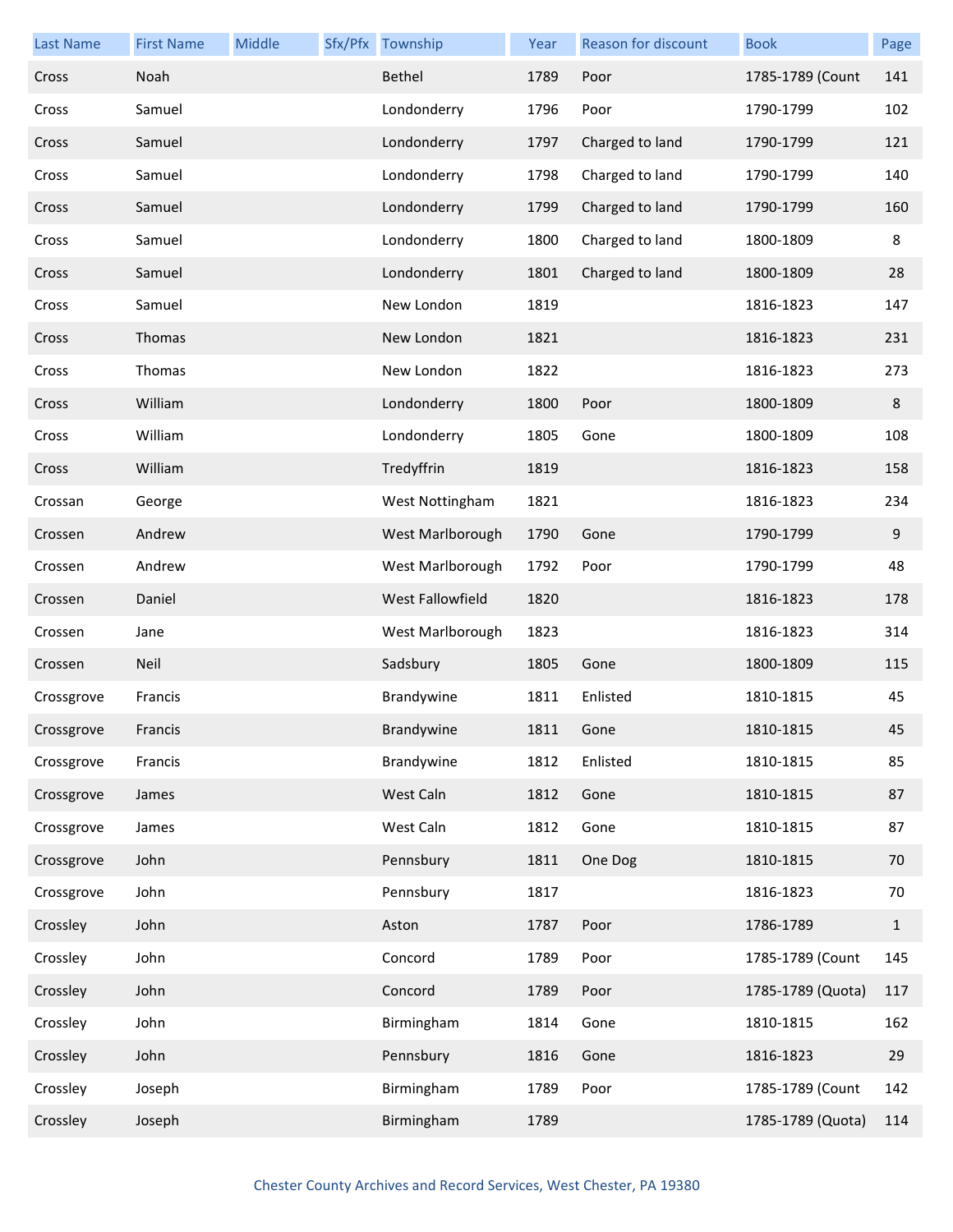| <b>Last Name</b> | <b>First Name</b> | Middle | Sfx/Pfx Township     | Year | Reason for discount | <b>Book</b>       | Page |
|------------------|-------------------|--------|----------------------|------|---------------------|-------------------|------|
| Crossley         | Samuel            |        | Thornbury            | 1788 | Gone                | 1785-1789 (Quota) | 108  |
| Crossley         | Samuel            |        | Thornbury            | 1788 | Poor                | 1785-1789 (Count  | 136  |
| Crossley         | Thomas            |        | Pennsbury            | 1814 | Gone                | 1810-1815         | 190  |
| Crossley         | Thomas            |        | Birmingham           | 1815 | Gone                | 1810-1815         | 203  |
| Crosson          | Isaac             |        | West Marlborough     | 1822 |                     | 1816-1823         | 271  |
| Crosson          | James             |        | Kennett              | 1820 |                     | 1816-1823         | 182  |
| Crosson          | John              |        | Uwchlan              | 1786 | Gone                | 1785-1789 (Quota) | 54   |
| Crosson          | John              |        | Uwchlan              | 1786 | Gone                | 1785-1789 (Count  | 82   |
| Crothers         | Hugh              |        | East Caln            | 1818 |                     | 1816-1823         | 88   |
| Crothers         | Nathan            |        | Springfield          | 1787 | Gone                | 1786-1789         | 51   |
| Crouse           | Abram             |        | Oxford               | 1789 | Gone                | 1785-1789 (Quota) | 132  |
| Crouse           | Abram             |        | Oxford               | 1789 | Gone                | 1785-1789 (Count  | 160  |
| Crouse           | Abram             |        | Londonderry          | 1806 | Gone                | 1800-1809         | 127  |
| Crouse           | George            |        | East Nantmeal        | 1786 | Paid in Coventry    | 1785-1789 (Count  | 72   |
| Crouse           | Michael           |        | Londonderry          | 1796 | Gone                | 1790-1799         | 102  |
| Crouser          | <b>Balser</b>     |        | Uwchlan              | 1822 |                     | 1816-1823         | 287  |
| Crout            | Henry             |        | <b>West Nantmeal</b> | 1821 |                     | 1816-1823         | 236  |
| Crout            | Henry             |        | <b>West Nantmeal</b> | 1822 |                     | 1816-1823         | 278  |
| Crout            | Henry             |        | <b>West Nantmeal</b> | 1822 |                     | 1816-1823         | 278  |
| Crout            | Jacob             |        | <b>West Nantmeal</b> | 1823 |                     | 1816-1823         | 321  |
| Crow             | Abraham           |        | West Fallowfield     | 1798 | Gone                | 1790-1799         | 138  |
| Crow             | Abram             |        | Vincent              | 1786 | Gone                | 1785-1789 (Quota) | 53   |
| Crow             | George            |        | Vincent              | 1786 | Poor                | 1785-1789 (Quota) | 53   |
| Crow             | George            |        | Vincent              | 1786 | Poor                | 1785-1789 (Count  | 53   |
| Crow             | George            |        | Vincent              | 1786 | Poor                | 1786-1789         | 25   |
| Crow             | George            |        | Vincent              | 1786 | Poor                | 1785-1789 (Count  | 81   |
| Crow             | George            |        | Vincent              | 1788 | Poor                | 1786-1789         | 53   |
| Crow             | George            |        | Brandywine           | 1797 | Pays land tax       | 1790-1799         | 115  |
| Crow             | George            |        | Willistown           | 1821 |                     | 1816-1823         | 247  |
| Crow             | John              |        | Sadsbury             | 1787 | Gone                | 1785-1789 (Quota) | 79   |
| Crow             | John              |        | Sadsbury             | 1787 | Gone                | 1785-1789 (Count  | 107  |
| Crow             | John              |        | Sadsbury             | 1788 | Gone                | 1786-1789         | 79   |
| Crow             | John              |        | West Caln            | 1800 | Gone                | 1800-1809         | 3    |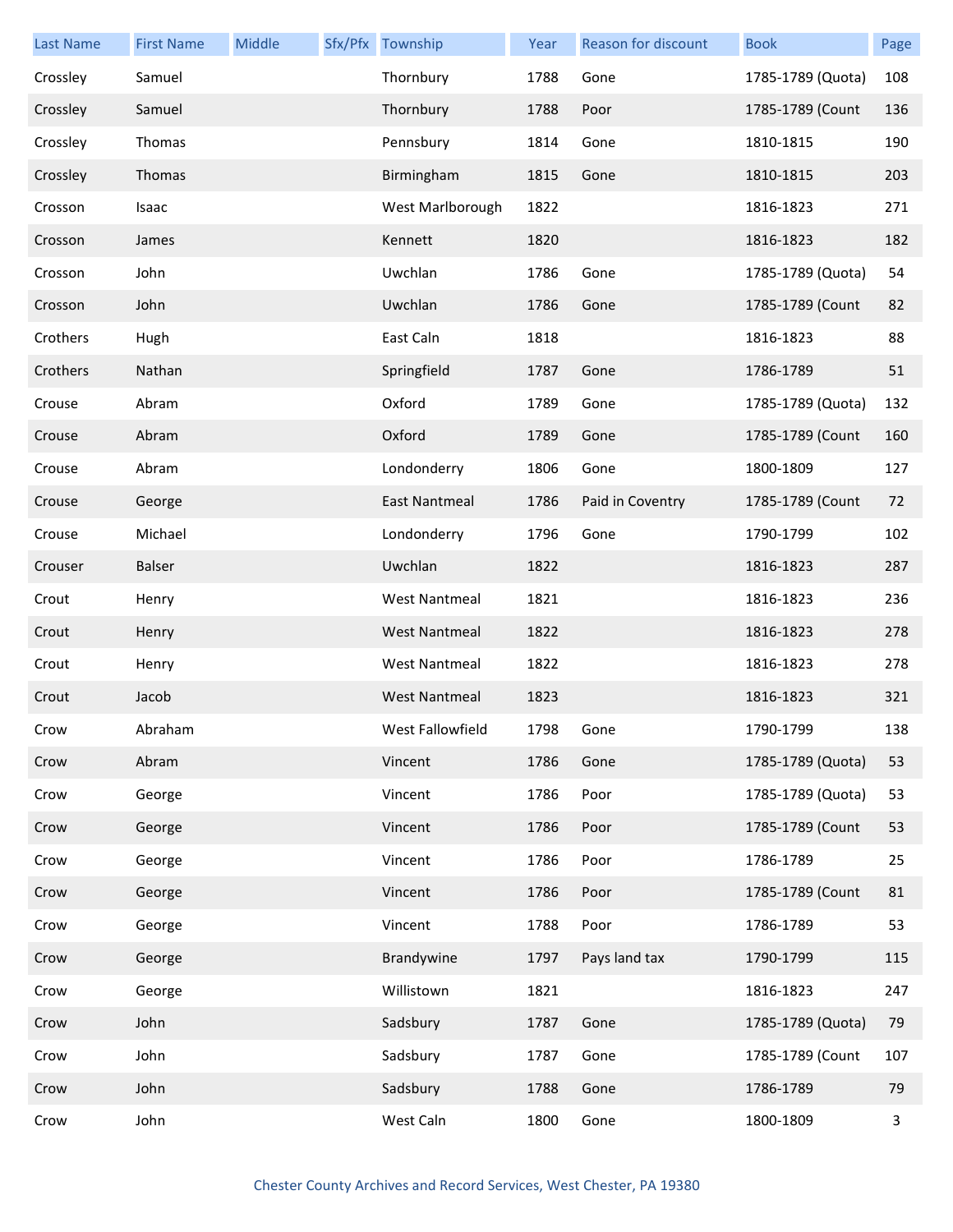| <b>Last Name</b> | <b>First Name</b> | Middle | Sfx/Pfx Township   | Year | <b>Reason for discount</b> | <b>Book</b>       | Page |
|------------------|-------------------|--------|--------------------|------|----------------------------|-------------------|------|
| Crow             | John              |        | Brandywine         | 1809 | Poor                       | 1800-1809         | 181  |
| Crow             | John              |        | Brandywine         | 1810 | Poor                       | 1810-1815         | 4    |
| Crow             | William           |        | Honey Brook        | 1818 |                            | 1816-1823         | 97   |
| Crowl            | Alexander         |        | East Nottingham    | 1821 |                            | 1816-1823         | 233  |
| Crowl            | James             |        | East Nottingham    | 1820 |                            | 1816-1823         | 191  |
| Crowl            | John              |        | East Nottingham    | 1820 |                            | 1816-1823         | 191  |
| Crowle           | Alexander         |        | East Nottingham    | 1822 |                            | 1816-1823         | 275  |
| Crowle           | John              |        | East Nottingham    | 1814 | One Dog                    | 1810-1815         | 184  |
| Crowley          | David             |        | East Fallowfield   | 1816 |                            | 1816-1823         | 10   |
| Crowley          | Henry             |        | East Fallowfield   | 1808 | Gone                       | 1800-1809         | 164  |
| Crowley          | Henry             |        | Newlin             | 1823 |                            | 1816-1823         | 315  |
| Crowley          | James             |        | West Fallowfield   | 1822 |                            | 1816-1823         | 262  |
| Crowley          | John              |        | East Marlborough   | 1801 | Gone                       | 1800-1809         | 29   |
| Crowly           | Henry             |        | West Bradford      | 1823 |                            | 1816-1823         | 297  |
| Crows            | Abram             |        | West Fallowfield   | 1808 | Gone                       | 1800-1809         | 165  |
| Croxson          | Enos              |        | Westtown           | 1814 | Gone                       | 1810-1815         | 198  |
| Crozer           | Robert            |        | Lower Darby        | 1787 | Gone                       | 1785-1789 (Quota) | 64   |
| Crozer           | Robert            |        | Lower Darby        | 1787 | Gone                       | 1785-1789 (Count  | 92   |
| Crozier          | John              |        | New London         | 1785 | Gone                       | 1785-1789 (Count  | 18   |
| Crozier          | John              |        | <b>Upper Darby</b> | 1787 | Gone                       | 1785-1789 (Count  | 91   |
| Crozier          | John              |        | <b>Upper Darby</b> | 1787 | Gone                       | 1785-1789 (Quota) | 63   |
| Crozier          | Jonathan          |        | Tredyffrin         | 1812 | Gone                       | 1810-1815         | 114  |
| Crozier          | Robert            |        | Tredyffrin         | 1812 | No Dog                     | 1810-1815         | 114  |
| Crucher          | John              |        | West Caln          | 1817 |                            | 1816-1823         | 47   |
| Cruckshank       | Absalom           |        | West Nottingham    | 1821 |                            | 1816-1823         | 234  |
| Cruckshank       | John              |        | West Nottingham    | 1820 |                            | 1816-1823         | 192  |
| Crukshank        | John              |        | West Nottingham    | 1821 |                            | 1816-1823         | 234  |
| Crumley          | John              |        | <b>Upper Darby</b> | 1786 | Gone                       | 1785-1789 (Count  | 35   |
| Crumley          | John              |        | <b>Upper Darby</b> | 1786 | Gone                       | 1785-1789 (Quota) | 35   |
| Crumley          | John              |        | <b>Upper Darby</b> | 1786 | Gone                       | 1785-1789 (Count  | 63   |
| Crumley          | John              |        | <b>Upper Darby</b> | 1787 | Gone                       | 1785-1789 (Quota) | 63   |
| Crummey          | William           |        | New London         | 1800 | Gone                       | 1800-1809         | 11   |
| Crumwell         | James             |        | West Chester       | 1811 | Ran away                   | 1810-1815         | 81   |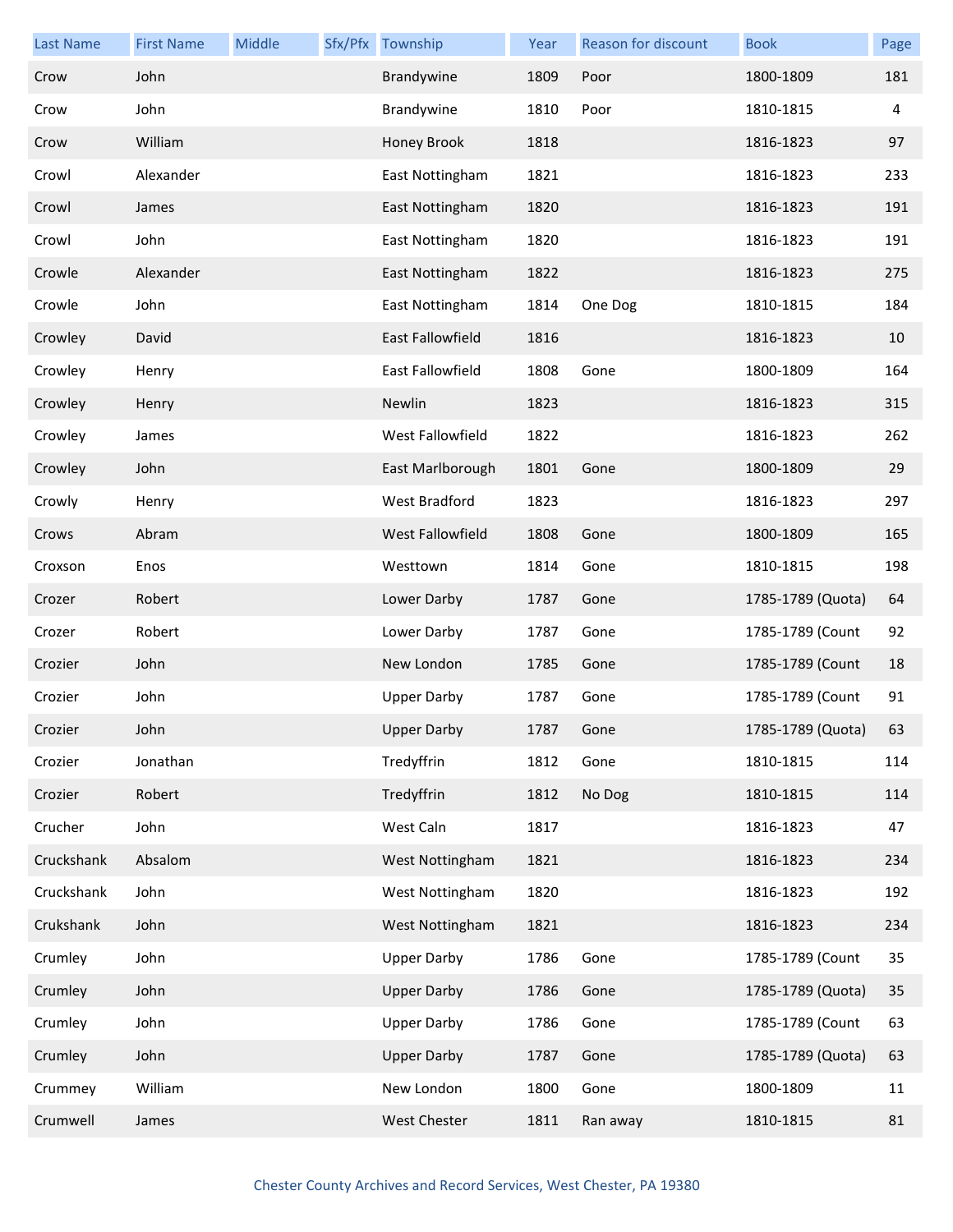| <b>Last Name</b> | <b>First Name</b> | Middle |       | Sfx/Pfx Township     | Year | Reason for discount  | <b>Book</b>       | Page           |
|------------------|-------------------|--------|-------|----------------------|------|----------------------|-------------------|----------------|
| Crust            | Andrew            |        |       | West Whiteland       | 1813 | Gone                 | 1810-1815         | 160            |
| Crust            | Andrew            |        |       | West Whiteland       | 1818 |                      | 1816-1823         | 123            |
| Crutch           | Alexander         |        |       | Willistown           | 1814 | Gone                 | 1810-1815         | 197            |
| Crutchen         | John              |        |       | West Caln            | 1814 |                      | 1810-1815         | 167            |
| Crutcher         | John              |        |       | West Caln            | 1816 | No Dog               | 1816-1823         | 6              |
| Cryder           | John              |        |       | Pennsbury            | 1808 | Gone                 | 1800-1809         | 174            |
| Cryly            | Conrad            |        |       | East Nantmeal        | 1791 | Gone                 | 1790-1799         | 32             |
| Cubbage          | James             |        |       | New London           | 1798 | Gone                 | 1790-1799         | 143            |
| Cuchler          | John              |        |       | Brandywine           | 1799 | Gone                 | 1790-1799         | 154            |
| Cufman           | Christopher       |        |       | West Nottingham      | 1820 |                      | 1816-1823         | 192            |
| Culberston       | Joseph            |        |       | Brandywine           | 1806 | Gone                 | 1800-1809         | 121            |
| Culbertson       | Abigail           |        |       | Sadsbury             | 1805 | <b>Unseated land</b> | 1800-1809         | 115            |
| Culbertson       | James             |        |       | <b>West Nantmeal</b> | 1822 |                      | 1816-1823         | 278            |
| Culbertson       | John              |        |       | East Caln            | 1790 | Married              | 1790-1799         | $\overline{2}$ |
| Culbertson       | John              |        | & Com | New London           | 1817 | <b>Unseated land</b> | 1816-1823         | 62             |
| Culbertson       | John              |        | & Com | New London           | 1819 | Unseated land        | 1816-1823         | 147            |
| Culbertson       | John              |        |       | Brandywine           | 1821 |                      | 1816-1823         | 213            |
| Culbertson       | Joseph            |        |       | Brandywine           | 1807 | Gone                 | 1800-1809         | 141            |
| Culbertson       | Moses             |        |       | East Nottingham      | 1803 | Gone                 | 1800-1809         | 71             |
| Culbertson       | Samuel            |        |       | Brandywine           | 1802 | Gone                 | 1800-1809         | 42             |
| Culbertson       | William           |        |       | Brandywine           | 1797 | Gone                 | 1790-1799         | 115            |
| Culen            | John              |        |       | Lower Darby          | 1785 | Gone                 | 1785-1789 (Count  | 8              |
| Culen            | John              |        |       | Lower Darby          | 1786 | Insane               | 1785-1789 (Quota) | 36             |
| Culin            | George            |        |       | Ridley               | 1789 | Dead                 | 1785-1789 (Quota) | 134            |
| Culin            | George            |        |       | Ridley               | 1789 | Dead                 | 1785-1789 (Count  | 162            |
| Culin            | John              |        |       | Lower Darby          | 1786 | Insane               | 1785-1789 (Count  | 36             |
| Culings          | William           |        |       | West Caln            | 1792 | Gone                 | 1790-1799         | 41             |
| Cullings         | William           |        |       | West Caln            | 1791 | Gone                 | 1790-1799         | 22             |
| Cullins          | William           |        |       | West Caln            | 1793 | Gone                 | 1790-1799         | 60             |
| Culp             | George            |        |       | Coventry             | 1819 |                      | 1816-1823         | 133            |
| Culp             | Samuel            |        |       | Coventry             | 1819 |                      | 1816-1823         | 133            |
| Culter           | George            |        |       | Brandywine           | 1797 | Gone                 | 1790-1799         | 115            |
| Cumins           | Eli               |        |       | East Bradford        | 1821 |                      | 1816-1823         | 211            |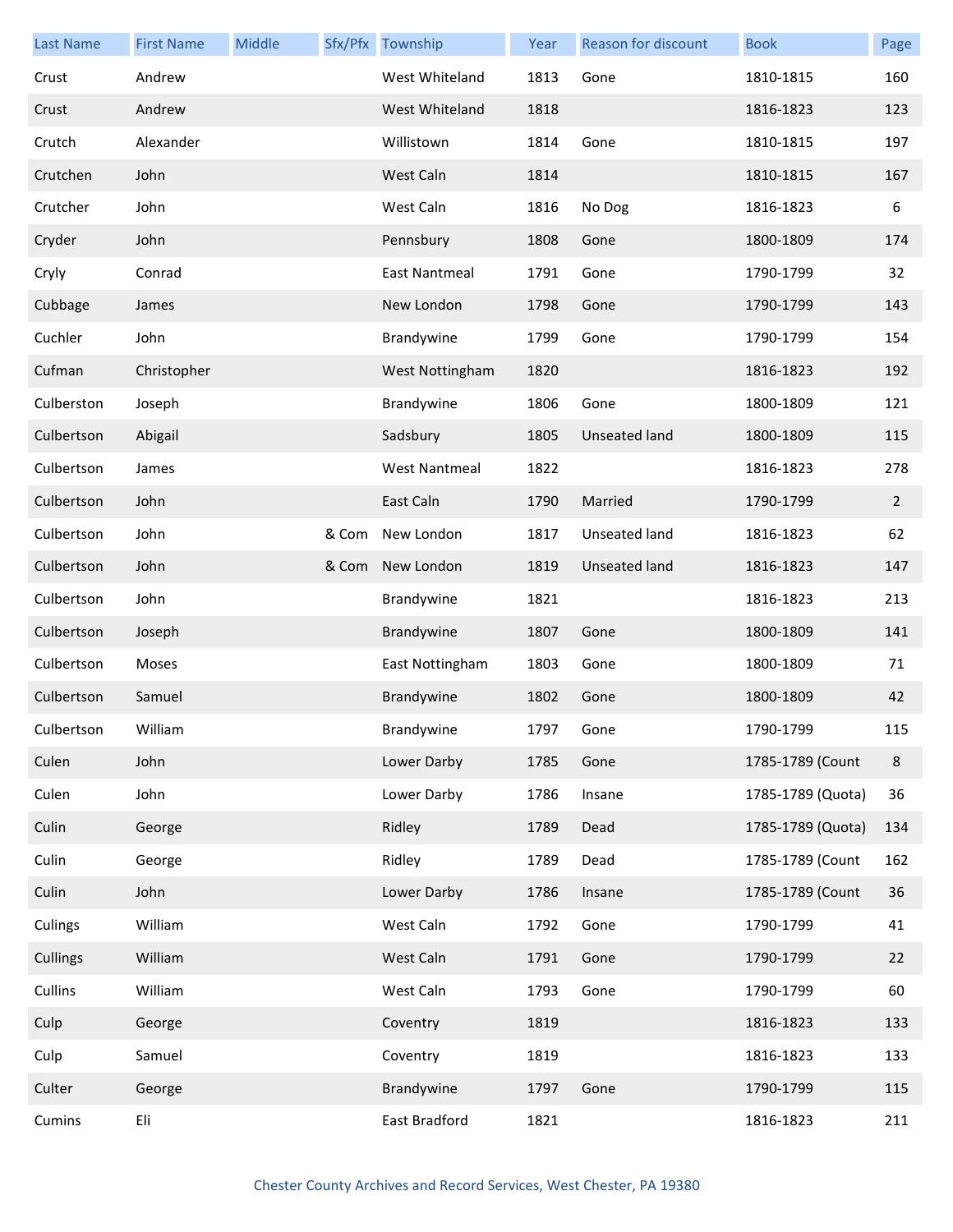| <b>Last Name</b> | <b>First Name</b> | Middle | Sfx/Pfx Township     | Year | Reason for discount  | <b>Book</b>       | Page           |
|------------------|-------------------|--------|----------------------|------|----------------------|-------------------|----------------|
| Cumins           | William           |        | Willistown           | 1821 |                      | 1816-1823         | 247            |
| Cummin           | Jesse             |        | Uwchlan              | 1808 | Paid in Brandywine   | 1800-1809         | 176            |
| Cummings         | Dennis            |        | West Caln            | 1791 | Gone                 | 1790-1799         | 22             |
| Cummings         | George            |        | Pikeland             | 1812 | Gone                 | 1810-1815         | 111            |
| Cummings         | James             |        | <b>West Nantmeal</b> | 1787 | Gone                 | 1785-1789 (Count  | 101            |
| Cummings         | James             |        | East Nantmeal        | 1793 | Gone                 | 1790-1799         | 70             |
| Cummings         | James             |        | West Caln            | 1793 | Error                | 1790-1799         | 60             |
| Cummings         | John              |        | Coventry             | 1789 | Gone                 | 1785-1789 (Quota) | 119            |
| Cummings         | John              |        | Coventry             | 1789 | Gone                 | 1785-1789 (Count  | 147            |
| Cummings         | John              |        | Coventry             | 1796 | Poor                 | 1790-1799         | 98             |
| Cummings         | Joseph            |        | <b>East Nantmeal</b> | 1786 | Gone                 | 1785-1789 (Count  | 44             |
| Cummings         | Owen              |        | <b>Upper Darby</b>   | 1786 | Poor                 | 1785-1789 (Quota) | 35             |
| Cummings         | Owen              |        | <b>Upper Darby</b>   | 1786 | Gone                 | 1785-1789 (Count  | 63             |
| Cummins          | Amos              |        | Sadsbury             | 1815 |                      | 1810-1815         | 232            |
| Cummins          | Enos              |        | Pikeland             | 1793 | Poor                 | 1790-1799         | 72             |
| Cummins          | Enos              |        | Uwchlan              | 1796 | Poor                 | 1790-1799         | 110            |
| Cummins          | Ezra              |        | West Caln            | 1819 |                      | 1816-1823         | 131            |
| Cummins          | Ezra              |        | Brandywine           | 1820 |                      | 1816-1823         | 171            |
| Cummins          | George            |        | East Whiteland       | 1814 | <b>Unseated land</b> | 1810-1815         | 199            |
| Cummins          | George            |        | West Bradford        | 1815 | Minor                | 1810-1815         | 205            |
| Cummins          | George            |        | West Bradford        | 1818 |                      | 1816-1823         | 86             |
| Cummins          | George            |        | <b>West Nantmeal</b> | 1819 |                      | 1816-1823         | 152            |
| Cummins          | Isaac             |        | Uwchlan              | 1813 | Dead                 | 1810-1815         | 155            |
| Cummins          | Isaac             |        | Uwchlan              | 1815 | Gone                 | 1810-1815         | 236            |
| Cummins          | Israel            |        | <b>West Nantmeal</b> | 1821 |                      | 1816-1823         | 236            |
| Cummins          | James             |        | <b>East Nantmeal</b> | 1790 | Poor                 | 1790-1799         | 12             |
| Cummins          | James             |        | East Nantmeal        | 1791 | Poor                 | 1790-1799         | 32             |
| Cummins          | James             |        | West Caln            | 1814 |                      | 1810-1815         | 167            |
| Cummins          | Owen              |        | <b>Upper Darby</b>   | 1786 | Poor                 | 1785-1789 (Count  | 35             |
| Cummins          | Thomas            |        | Goshen               | 1799 | Twice taxed          | 1790-1799         | 158            |
| Cummins          | Ziba              |        | Honey Brook          | 1817 |                      | 1816-1823         | 54             |
| Cumpton          | Thomas            |        | Tredyffrin           | 1812 | Gone                 | 1810-1815         | 114            |
| Cumston          | John              |        | East Caln            | 1790 | Gone                 | 1790-1799         | $\overline{2}$ |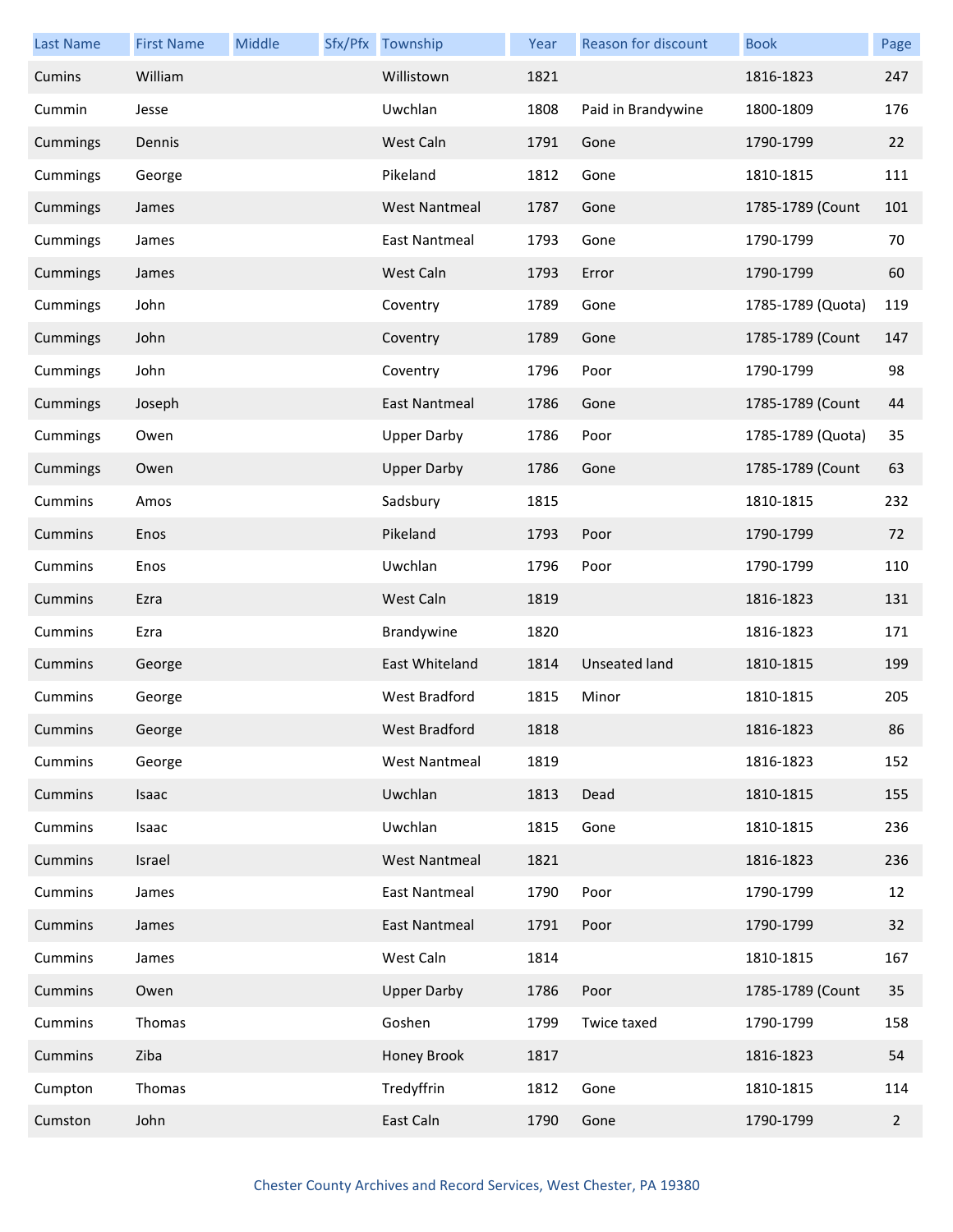| <b>Last Name</b> | <b>First Name</b> | Middle | Sfx/Pfx Township     | Year | <b>Reason for discount</b> | <b>Book</b>       | Page |
|------------------|-------------------|--------|----------------------|------|----------------------------|-------------------|------|
| Cuningham        | Barney            |        | Chester              | 1785 | Poor                       | 1785-1789 (Count  | 3    |
| Cuningham        | Barney            |        | Chester              | 1785 | Poor                       | 1785-1789 (Quota) | 3    |
| Cuningham        | Dixon             |        | Sadsbury             | 1802 | Gone                       | 1800-1809         | 55   |
| Cuningham        | Edward            |        | London Grove         | 1810 | No Dog                     | 1810-1815         | 15   |
| Cuningham        | James             |        | West Caln            | 1801 | Gone                       | 1800-1809         | 23   |
| Cuningham        | James             |        | West Caln            | 1822 |                            | 1816-1823         | 257  |
| Cuningham        | Nathaniel         |        | <b>West Nantmeal</b> | 1786 | Ran away                   | 1785-1789 (Count  | 45   |
| Cuningham        | Robert            |        | West Marlborough     | 1803 | Gone                       | 1800-1809         | 69   |
| Cuningham        | Robert            |        | West Marlborough     | 1814 | Gone                       | 1810-1815         | 180  |
| Cuningham        | Robert            |        | West Fallowfield     | 1821 |                            | 1816-1823         | 220  |
| Cuningham        | Robert            |        | West Fallowfield     | 1823 |                            | 1816-1823         | 305  |
| Cuningham        | Samuel            |        | West Fallowfield     | 1823 |                            | 1816-1823         | 305  |
| Cuningham        | William           |        | New London           | 1793 | Poor                       | 1790-1799         | 68   |
| Cuningham        | William           |        | Honey Brook          | 1812 | Not found                  | 1810-1815         | 94   |
| Cunis            | Philip            |        | Tredyffrin           | 1802 | Insolvent                  | 1800-1809         | 56   |
| Cunis            | Philip            |        | Tredyffrin           | 1811 | Gone                       | 1810-1815         | 74   |
| Cunning          | Dennis            |        | West Caln            | 1788 | Poor                       | 1785-1789 (Count  | 118  |
| Cunning          | Dennis            |        | West Caln            | 1788 | Poor                       | 1785-1789 (Quota) | 90   |
| Cunning          | John              |        | West Caln            | 1789 | Gone                       | 1785-1789 (Count  | 146  |
| Cunning          | John              |        | West Caln            | 1789 | Gone                       | 1785-1789 (Quota) | 118  |
| Cunning          | John              |        | West Caln            | 1790 | Gone                       | 1790-1799         | 3    |
| Cunningham       | David             |        | <b>Upper Oxford</b>  | 1806 | Unseated land              | 1800-1809         | 133  |
| Cunningham       | Edward            |        | Londonderry          | 1806 | No such man                | 1800-1809         | 127  |
| Cunningham       | Edward            |        | London Grove         | 1810 | Gone                       | 1810-1815         | 15   |
| Cunningham       | Hannah            |        | East Caln            | 1817 |                            | 1816-1823         | 46   |
| Cunningham       | James             |        | West Caln            | 1788 | Under age                  | 1785-1789 (Quota) | 90   |
| Cunningham       | James             |        | West Caln            | 1788 | Under age                  | 1785-1789 (Count  | 118  |
| Cunningham       | James             |        | West Caln            | 1791 | Married                    | 1790-1799         | 22   |
| Cunningham       | James             |        | West Caln            | 1820 |                            | 1816-1823         | 173  |
| Cunningham       | James             |        | West Caln            | 1821 |                            | 1816-1823         | 215  |
| Cunningham       | Joseph            |        | East Nantmeal        | 1786 | Gone                       | 1785-1789 (Quota) | 44   |
| Cunningham       | Joseph            |        | <b>East Nantmeal</b> | 1786 | Gone                       | 1785-1789 (Count  | 72   |
| Cunningham       | Michael           |        | East Caln            | 1819 |                            | 1816-1823         | 130  |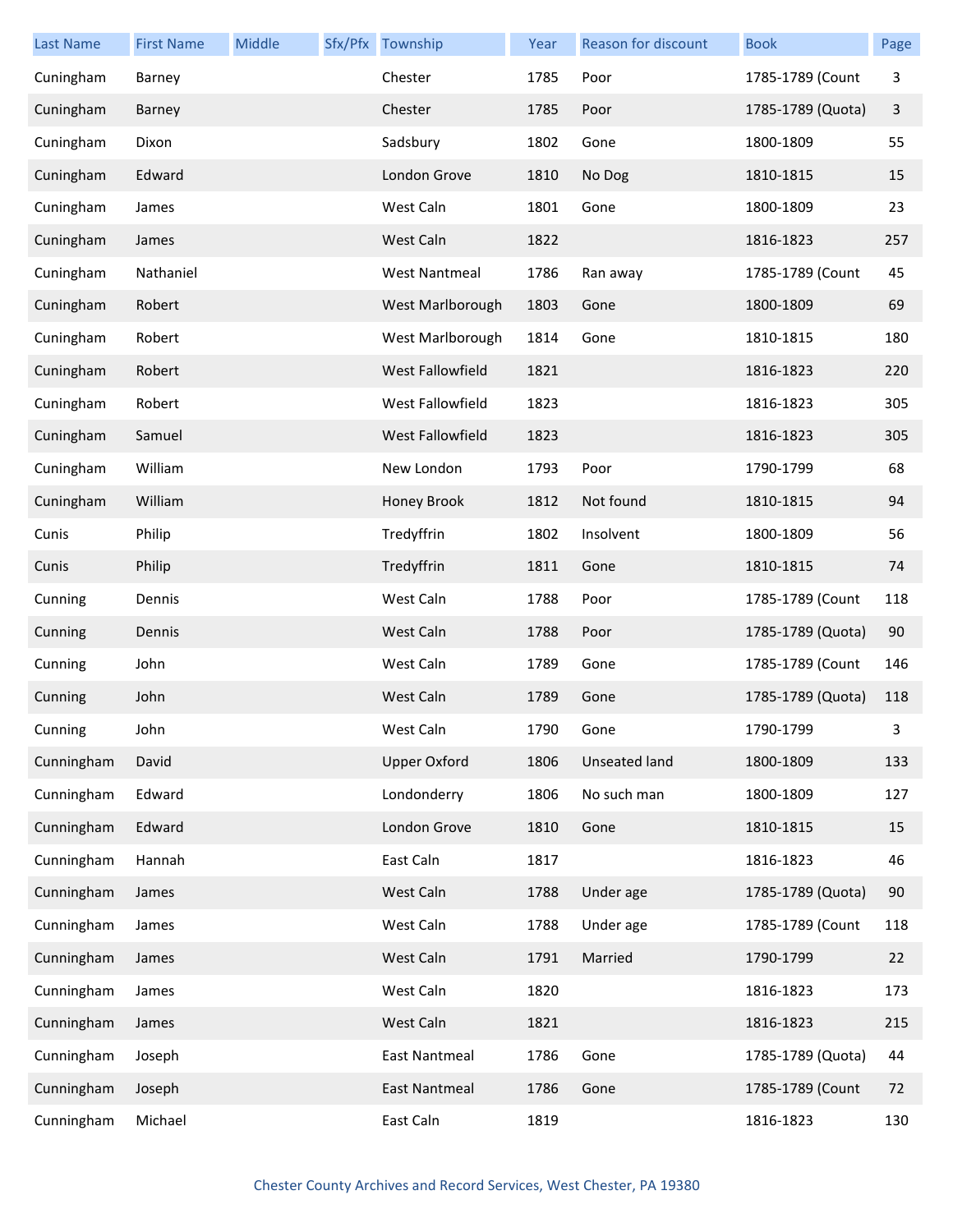| <b>Last Name</b> | <b>First Name</b> | Middle |     | Sfx/Pfx Township     | Year | <b>Reason for discount</b> | <b>Book</b>       | Page |
|------------------|-------------------|--------|-----|----------------------|------|----------------------------|-------------------|------|
| Cunningham       | Nathaniel         |        |     | <b>West Nantmeal</b> | 1787 | Ran away                   | 1786-1789         | 17   |
| Cunningham       | Nathaniel         |        |     | Honey Brook          | 1820 | Unseated land              | 1816-1823         | 181  |
| Cunningham       | Robert            |        |     | West Marlborough     | 1813 | Gone                       | 1810-1815         | 140  |
| Cunningham       | Robert            |        |     | West Marlborough     | 1813 | Gone                       | 1810-1815         | 140  |
| Cunningham       | Samuel            |        |     | Charlestown          | 1818 |                            | 1816-1823         | 90   |
| Cunningham       | William           |        |     | <b>West Nantmeal</b> | 1788 | Paid in East Caln          | 1785-1789 (Quota) | 101  |
| Cunningham       | William           |        |     | <b>West Nantmeal</b> | 1788 | Paid in East Caln          | 1785-1789 (Count  | 129  |
| Cunningham       | William           |        |     | East Caln            | 1800 | Overrated                  | 1800-1809         | 3    |
| Cunsenhouser     | Matlena           |        |     | Coventry             | 1813 | Poor                       | 1810-1815         | 129  |
| Cupples          | Samuel            |        |     | <b>West Nantmeal</b> | 1786 | Gone                       | 1785-1789 (Quota) | 45   |
| Cupples          | Samuel            |        |     | <b>West Nantmeal</b> | 1786 | Gone                       | 1785-1789 (Count  | 73   |
| Cupples          | Samuel            |        |     | <b>West Nantmeal</b> | 1787 | Gone                       | 1785-1789 (Count  | 101  |
| Cupples          | Samuel            |        |     | <b>West Nantmeal</b> | 1787 | Gone                       | 1785-1789 (Quota) | 73   |
| Curbaugh         | Jacob             |        |     | West Whiteland       | 1821 |                            | 1816-1823         | 250  |
| Curby            | Patrick           |        |     | West Marlborough     | 1805 | Gone                       | 1800-1809         | 109  |
| Curdy            | William           |        |     | New London           | 1816 |                            | 1816-1823         | 21   |
| Curies           | Philip            |        |     | Tredyffrin           | 1804 | Gone                       | 1800-1809         | 96   |
| Curl             | Enos              |        |     | Westtown             | 1820 |                            | 1816-1823         | 205  |
| Curl             | James             |        |     | Kennett              | 1785 | Gone                       | 1785-1789 (Count  | 11   |
| Curl             | James             |        |     | New Garden           | 1786 | Gone                       | 1785-1789 (Count  | 71   |
| Curl             | James             |        |     | New Garden           | 1788 | Gone                       | 1786-1789         | 43   |
| Curl             | James             |        |     | New Garden           | 1789 |                            | 1786-1789         | 15   |
| Curl             | John              |        |     | West Nottingham      | 1789 | Gone                       | 1785-1789 (Quota) | 131  |
| Curl             | John              |        |     | West Nottingham      | 1789 | Gone                       | 1785-1789 (Count  | 159  |
| Curl             | John              |        |     | New Garden           | 1809 | Poor                       | 1800-1809         | 190  |
| Curl             | John              |        |     | West Fallowfield     | 1821 |                            | 1816-1823         | 220  |
| Curl             | Samuel            |        |     | New Garden           | 1786 |                            | 1785-1789 (Count  | 43   |
| Curl             | Thomas            |        |     | Easttown             | 1811 | No Dog                     | 1810-1815         | 50   |
| Curl             | Thomas            |        |     | London Grove         | 1820 |                            | 1816-1823         | 183  |
| Curle            | John              |        |     | New Garden           | 1810 | Poor                       | 1810-1815         | 22   |
| Curls            | John              |        | Sr. | Sadsbury             | 1805 | Unseated land              | 1800-1809         | 115  |
| Curls            | John              |        | Jr. | Sadsbury             | 1805 | <b>Unseated land</b>       | 1800-1809         | 115  |
| Curnelien        | John              |        |     | Oxford               | 1788 | Gone                       | 1785-1789 (Count  | 131  |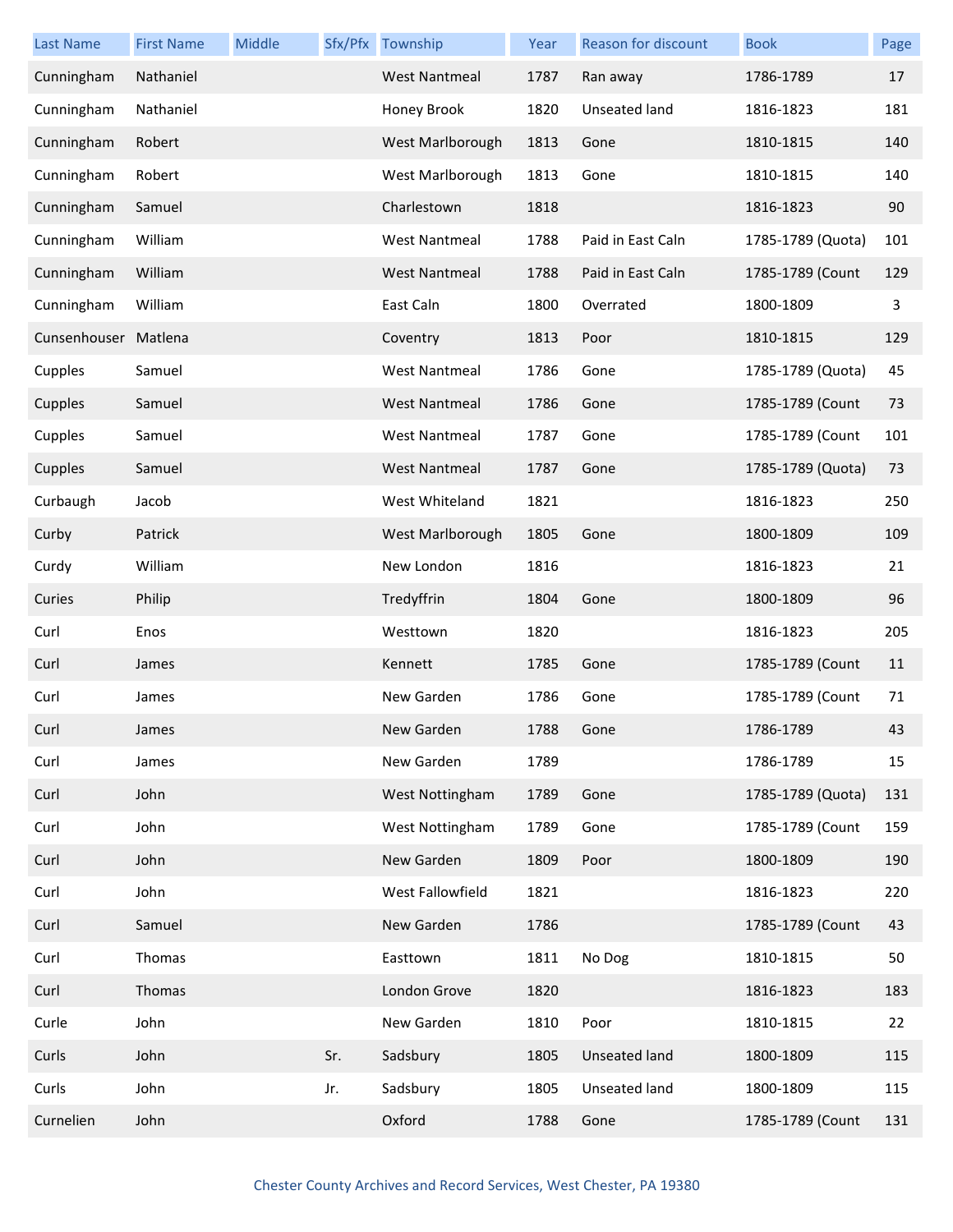| <b>Last Name</b> | <b>First Name</b> | Middle | Sfx/Pfx Township        | Year | Reason for discount    | <b>Book</b>       | Page |
|------------------|-------------------|--------|-------------------------|------|------------------------|-------------------|------|
| Curran           | Robert            |        | London Grove            | 1814 | Gone                   | 1810-1815         | 176  |
| Curran           | Thomas            |        | <b>Upper Oxford</b>     | 1817 |                        | 1816-1823         | 68   |
| Curren           | Bartley           |        | West Fallowfield        | 1816 |                        | 1816-1823         | 11   |
| Curren           | Henry             |        | <b>West Nantmeal</b>    | 1809 | Gone                   | 1800-1809         | 192  |
| Curren           | Hugh              |        | Goshen                  | 1791 | Gone                   | 1790-1799         | 25   |
| Currens          | Timothy           |        | London Grove            | 1786 | Gone                   | 1785-1789 (Count  | 40   |
| Currens          | Timothy           |        | London Grove            | 1788 | Gone                   | 1786-1789         | 12   |
| Currey           | Thomas            |        | East Whiteland          | 1791 | Gone                   | 1790-1799         | 38   |
| Currey           | William           |        | East Caln               | 1785 | Gone                   | 1785-1789 (Quota) | 6    |
| Currie           | William           |        | Brandywine              | 1791 | Gone                   | 1790-1799         | 21   |
| Currie           | William           |        | Brandywine              | 1792 | Gone                   | 1790-1799         | 40   |
| Curry            | George            |        | <b>West Bradford</b>    | 1785 | On account of his moth | 1785-1789 (Quota) | 3    |
| Curry            | George            |        | Brandywine              | 1804 | Gone                   | 1800-1809         | 82   |
| Curry            | George            |        | Brandywine              | 1806 | Gone                   | 1800-1809         | 121  |
| Curry            | James             |        | West Fallowfield        | 1811 | Gone                   | 1810-1815         | 52   |
| Curry            | James             |        | <b>East Fallowfield</b> | 1816 |                        | 1816-1823         | 10   |
| Curry            | John              |        | East Fallowfield        | 1785 | Dead                   | 1785-1789 (Count  | 9    |
| Curry            | John              |        | <b>East Fallowfield</b> | 1785 | Dead                   | 1785-1789 (Quota) | 9    |
| Curry            | John              |        | Sadsbury                | 1821 |                        | 1816-1823         | 242  |
| Curry            | John              |        | New London              | 1823 |                        | 1816-1823         | 316  |
| Curry            | Jonathan          |        | Honey Brook             | 1817 |                        | 1816-1823         | 54   |
| Curry            | Jonathan          |        | Honey Brook             | 1823 |                        | 1816-1823         | 308  |
| Curry            | Joseph            |        | London Grove            | 1801 | Gone                   | 1800-1809         | 27   |
| Curry            | Joseph            |        | <b>West Bradford</b>    | 1815 |                        | 1810-1815         | 205  |
| Curry            | Joseph            |        | Brandywine              | 1820 |                        | 1816-1823         | 171  |
| Curry            | Mathew            |        | Honey Brook             | 1804 | Gone                   | 1800-1809         | 86   |
| Curry            | Moses             |        | Londonderry             | 1797 | Gone                   | 1790-1799         | 121  |
| Curry            | Samuel            |        | Londonderry             | 1798 | Gone                   | 1790-1799         | 140  |
| Curry            | Thomas            |        | Radnor                  | 1789 | Gone                   | 1785-1789 (Count  | 163  |
| Curry            | Thomas            |        | Radnor                  | 1789 | Gone                   | 1785-1789 (Quota) | 140  |
| Curry            | William           |        | Honey Brook             | 1789 | Gone                   | 1785-1789 (Quota) | 123  |
| Curry            | William           |        | Honey Brook             | 1809 | Gone                   | 1800-1809         | 186  |
| Curry            | William           |        | Honey Brook             | 1810 | Gone                   | 1810-1815         | 13   |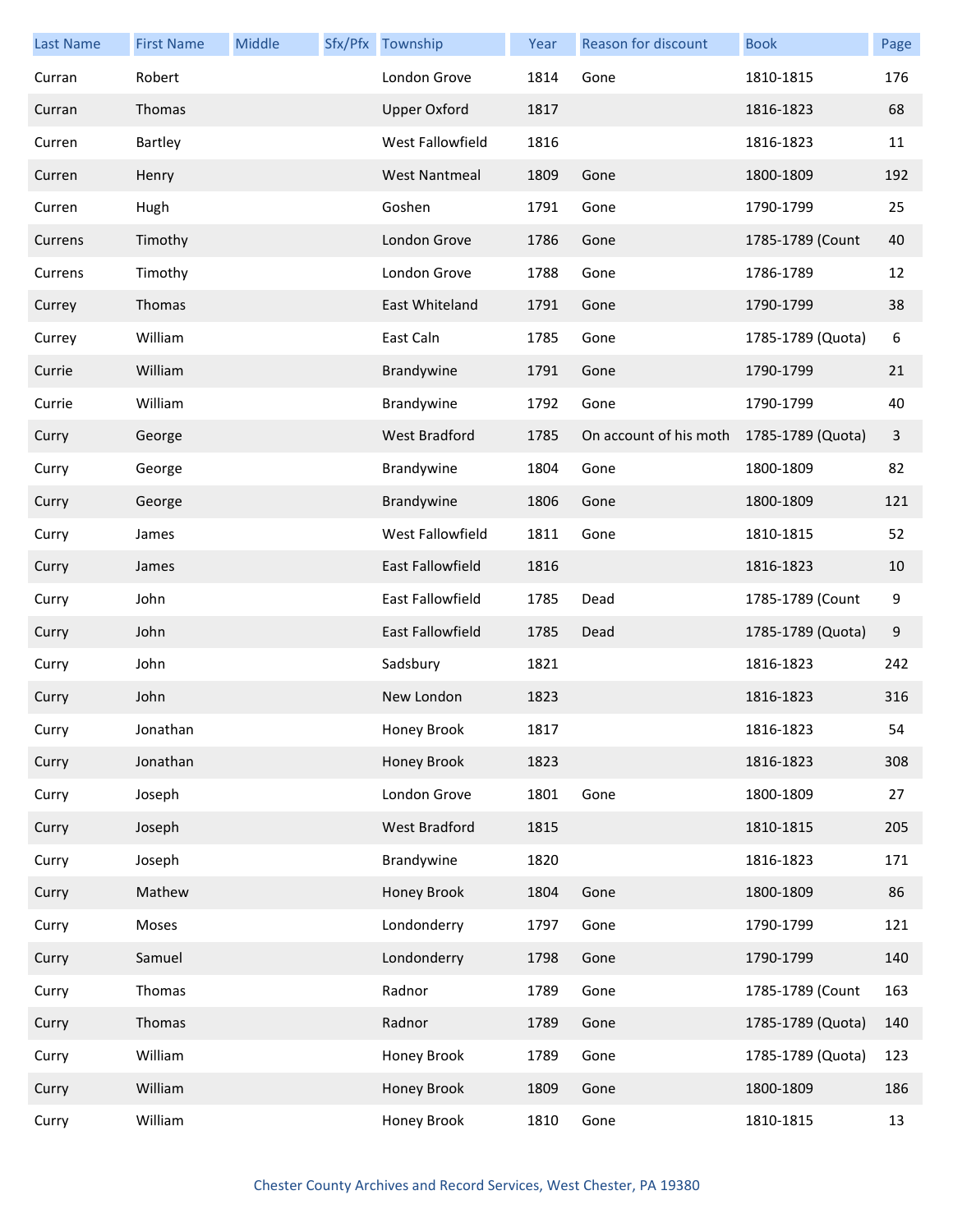| <b>Last Name</b> | <b>First Name</b> | Middle |     | Sfx/Pfx Township     | Year | Reason for discount  | <b>Book</b>       | Page |
|------------------|-------------------|--------|-----|----------------------|------|----------------------|-------------------|------|
| Curry            | William           |        |     | West Fallowfield     | 1821 |                      | 1816-1823         | 220  |
| Curtis           | Thomas            |        |     | West Bradford        | 1818 |                      | 1816-1823         | 86   |
| Curtis           | Thomas            |        |     | New London           | 1819 |                      | 1816-1823         | 147  |
| Curts            | Abner             |        |     | East Nantmeal        | 1811 | Gone                 | 1810-1815         | 61   |
| Curts            | Abraham           |        |     | East Whiteland       | 1820 |                      | 1816-1823         | 206  |
| Curts            | John              |        |     | Sadsbury             | 1809 | <b>Unseated land</b> | 1800-1809         | 195  |
| Curts            | John              |        | Jr. | Sadsbury             | 1809 | Unseated land        | 1800-1809         | 195  |
| Curts            | John              |        | Sr. | Sadsbury             | 1814 | Unseated land        | 1810-1815         | 192  |
| Curts            | John              |        | Jr. | Sadsbury             | 1814 | Unseated land        | 1810-1815         | 192  |
| Curts            | John              |        |     | Sadsbury             | 1817 |                      | 1816-1823         | 72   |
| Curts            | John              |        |     | Sadsbury             | 1820 |                      | 1816-1823         | 199  |
| Curts            | John              |        |     | Brandywine           | 1822 |                      | 1816-1823         | 255  |
| Curtz            | David             |        |     | West Whiteland       | 1796 | Gone                 | 1790-1799         | 113  |
| Curtz            | David             |        |     | East Whiteland       | 1820 |                      | 1816-1823         | 206  |
| Curtz            | John              |        |     | Tredyffrin           | 1796 | Under age            | 1790-1799         | 109  |
| Curtz            | John              |        | Jr. | Sadsbury             | 1808 | Error                | 1800-1809         | 175  |
| Curtz            | John              |        |     | Tredyffrin           | 1814 | Gone                 | 1810-1815         | 194  |
| Curtz            | John              |        | Sr. | Sadsbury             | 1815 | Unseated land        | 1810-1815         | 232  |
| Curtz            | John              |        | Jr. | Sadsbury             | 1815 | Unseated land        | 1810-1815         | 232  |
| Curtz            | John              |        |     | West Caln            | 1820 |                      | 1816-1823         | 173  |
| Curtz            | Joseph            |        |     | West Whiteland       | 1788 | Not found            | 1785-1789 (Count  | 140  |
| Curtz            | Joseph            |        |     | West Whiteland       | 1788 | Not found            | 1785-1789 (Quota) | 112  |
| Curtz            | Joseph            |        |     | Charlestown          | 1791 | Gone                 | 1790-1799         | 23   |
| Curtz            | Joseph            |        |     | Charlestown          | 1815 | Unseated land        | 1810-1815         | 209  |
| Curtz            | Philip            |        |     | West Caln            | 1822 |                      | 1816-1823         | 257  |
| Curvil           | John              |        |     | West Marlborough     | 1810 | Gone                 | 1810-1815         | 19   |
| Custard          | Benjamin          |        |     | Pikeland             | 1802 | Gone                 | 1800-1809         | 55   |
| Custard          | Benjamin          |        |     | Charlestown          | 1806 | Gone                 | 1800-1809         | 123  |
| Custard          | Benjamin          |        |     | Charlestown          | 1808 | Poor                 | 1800-1809         | 163  |
| Cutcheler        | John              |        |     | Brandywine           | 1804 | Gone                 | 1800-1809         | 82   |
| Cutchler         | John              |        |     | <b>West Nantmeal</b> | 1801 | Poor                 | 1800-1809         | 33   |
| Cuthbert         | Edward            |        |     | Newlin               | 1814 | Gone                 | 1810-1815         | 181  |
| Cuthbert         | John              |        |     | West Whiteland       | 1790 | Gone                 | 1790-1799         | 19   |